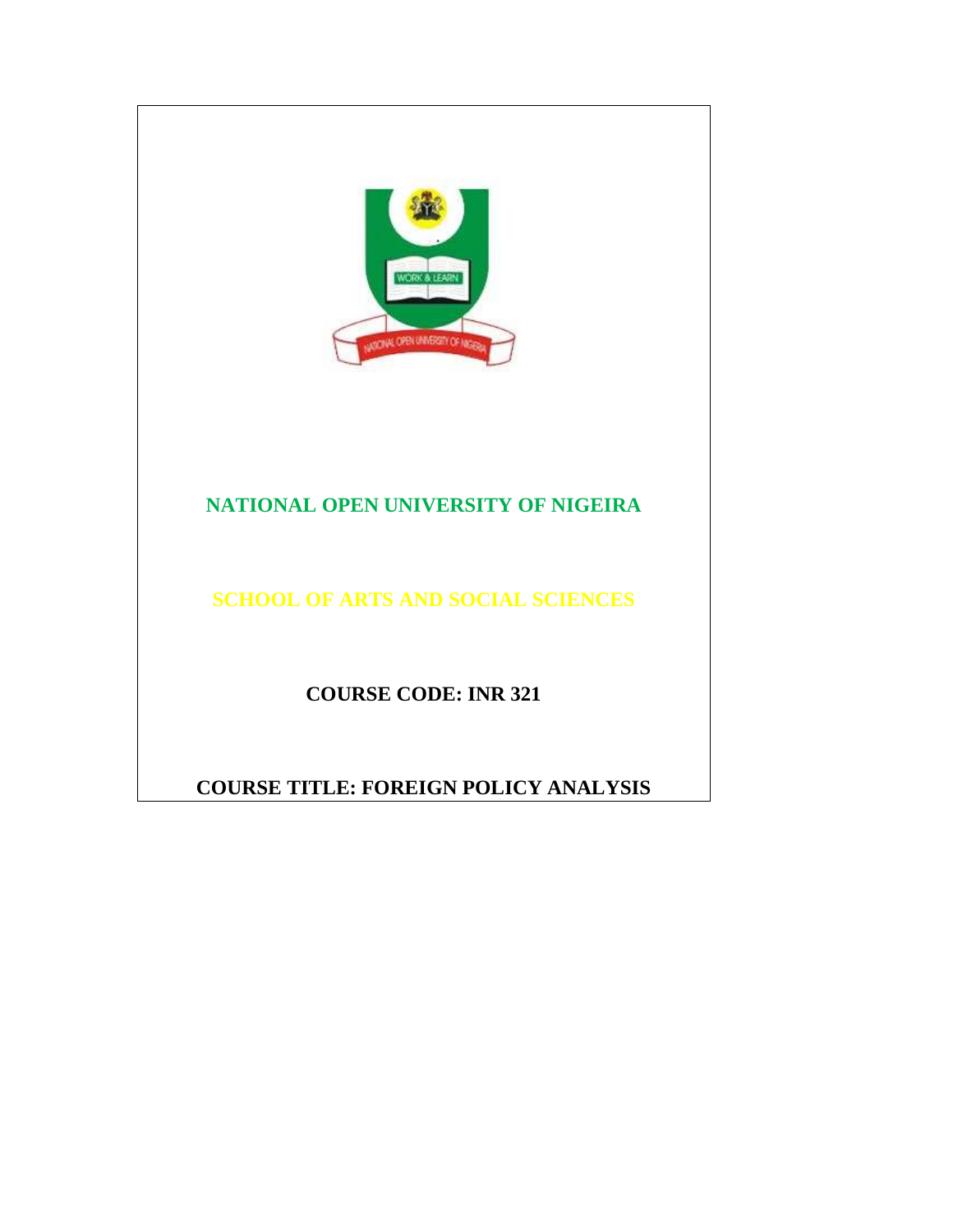*INR321 COURSE GUIDE* 

**COURSE GUIDE** 

# **INR321 FOREIGN POLICY ANALYSIS**

Course Team Ikedinma H. A. (Developer/Writer) - Vox (Nig) Ltd Lagos Ndu, L. Njoku (Ph.D) (Programme Leader) - NOUN Terhembe Nom Ambe-Uva (Coordinator) - NOUN

ii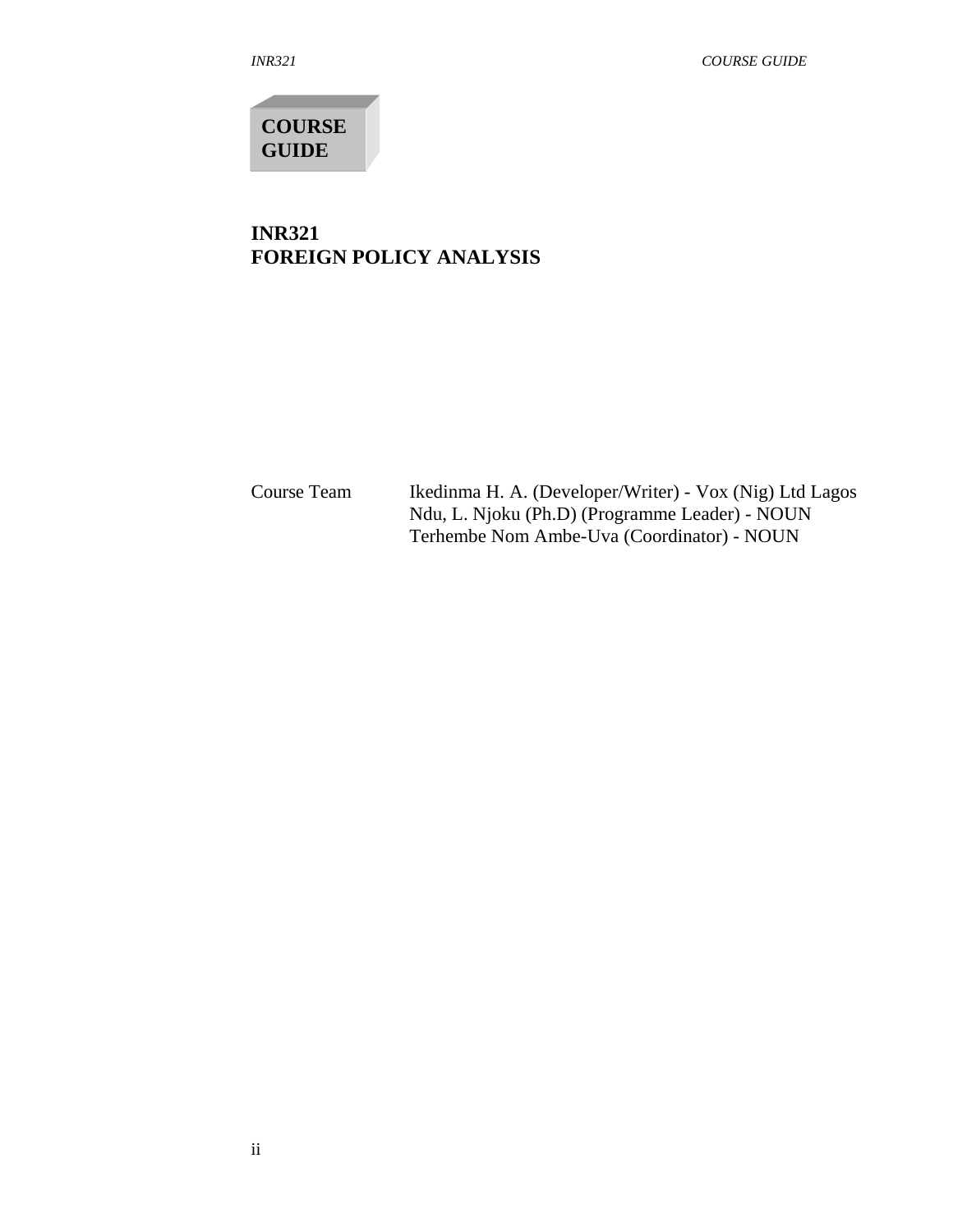

# **NATIONAL OPEN UNIVERSITY OF NIGERIA**

National Open University of Nigeria Headquarters 14/16 Ahmadu Bello Way Victoria Island Lagos

Abuja Office 5, Dar es Salaam Street Off Aminu Kano Crescent Wuse II, Abuja Nigeria

e-mail: centralinfo@noun.edu.ng URL: www.noun.edu.ng

Published By: National Open University of Nigeria

First Printed 2012

ISBN: 978-058-599-0

All Rights Reserved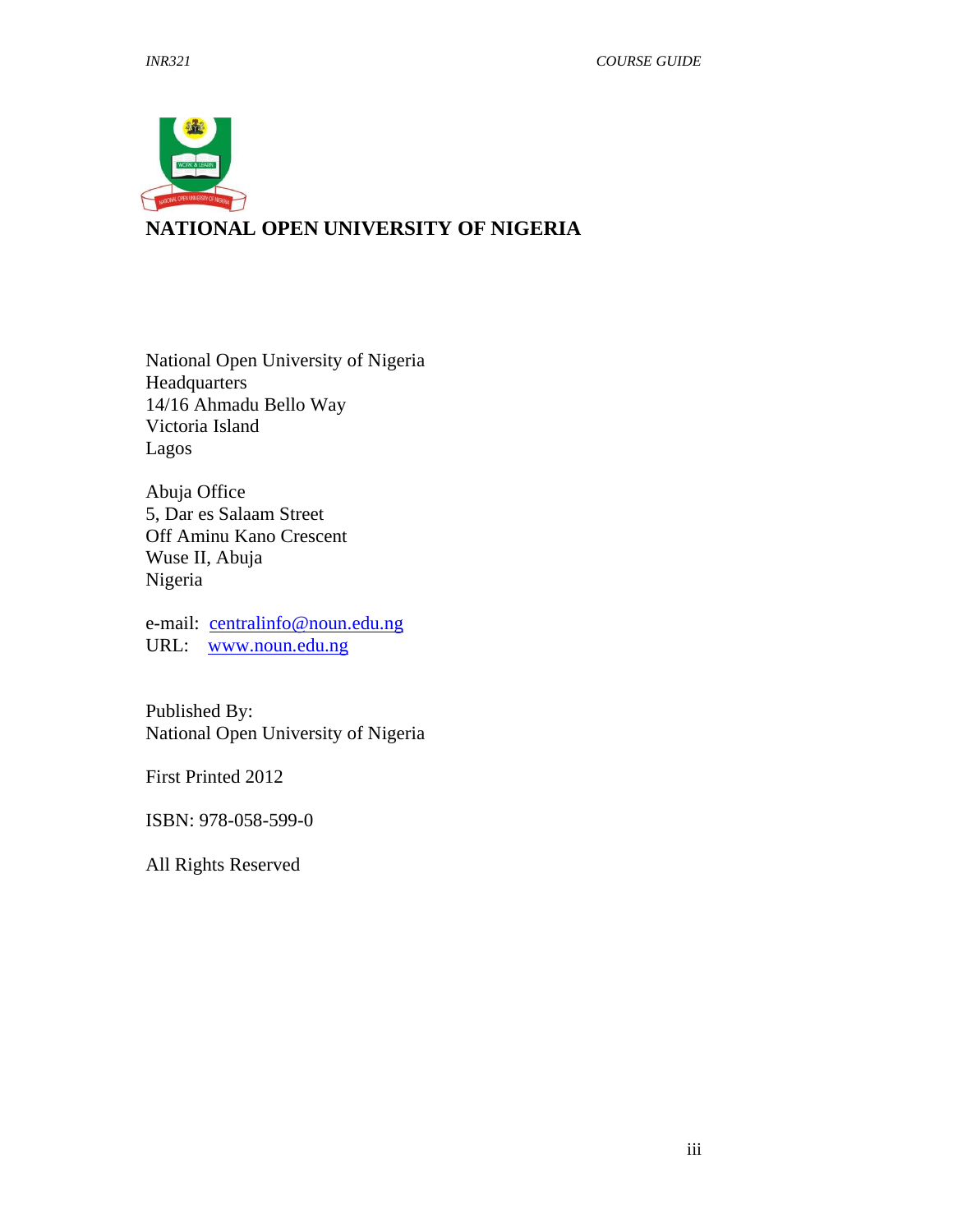iv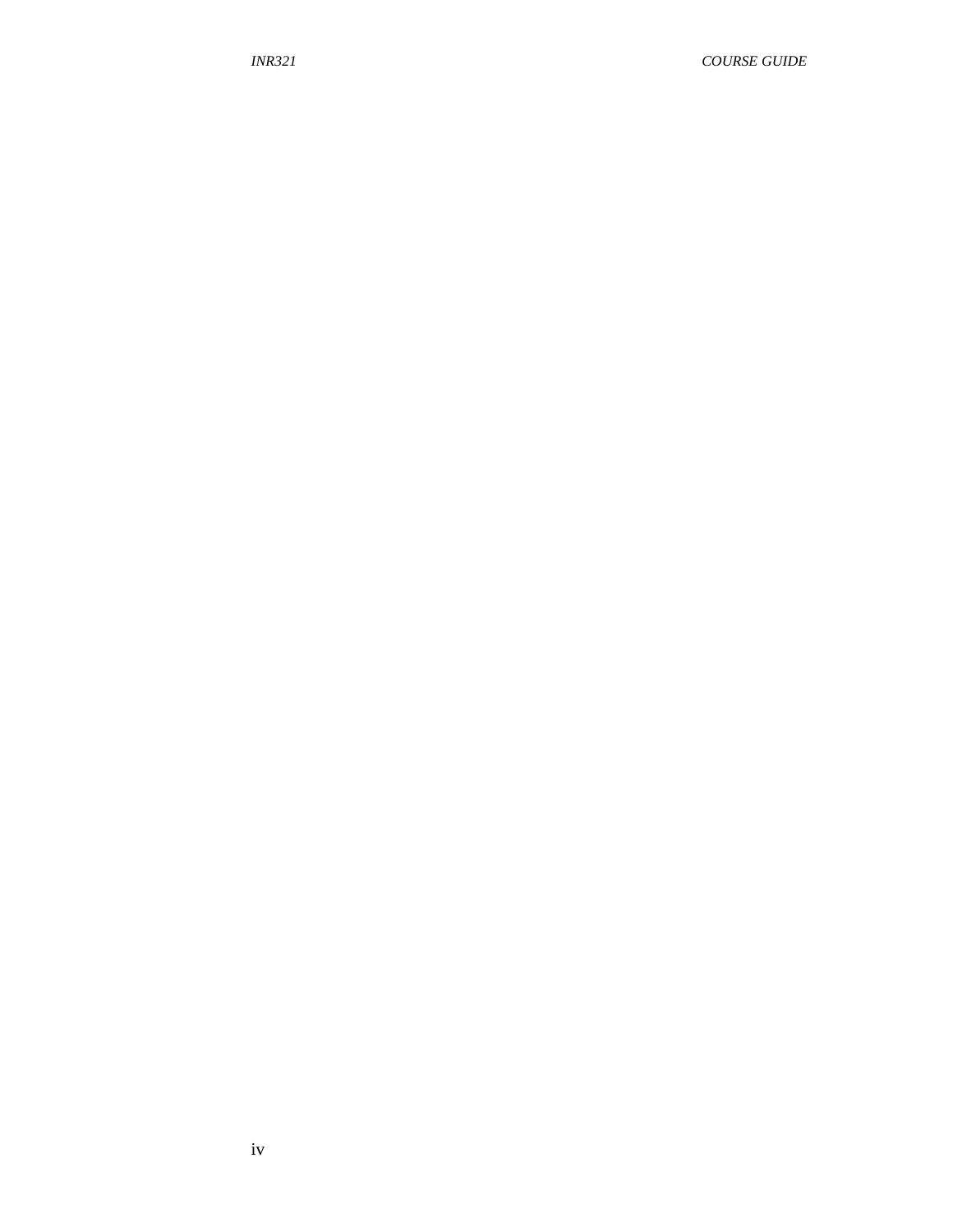# **CONTENTS PAGE**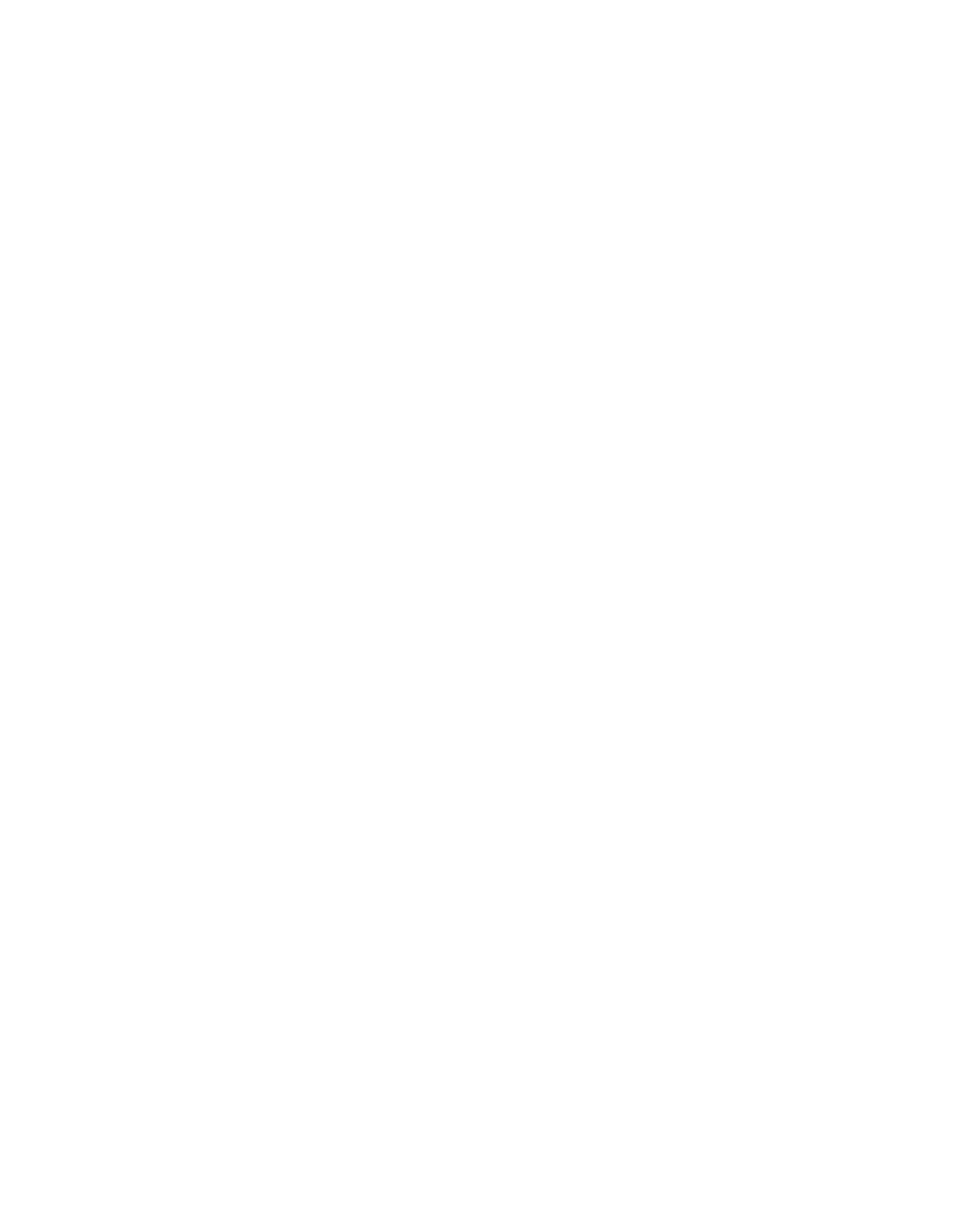## **Introduction**

Welcome to INR321 Foreign Policy Analysis. This Course is a threecredit unit course for undergraduate students of International Relations. *Foreign Policy Analysis* introduces the students to foreign policy as a concept in international relations. The course x-rays the components of foreign policy of independent states show-casing the factors that determine or affect the foreign policies of nations. The course also teaches the students the importance of foreign policy as guide of national actions in the international behaviour of sovereign states. The course further exposes students to the basic rules and regulations guiding decision-makers in foreign policy decision making.

## **Course Aims**

The aim of this course is to give the students of international relations a comprehensive knowledge of the intricacies involved in foreign policy decision making. Thus, the course will appraise and analyse the patterns of relationships among the organs or agencies involved in decisionmaking within the nation state. From this perspective, this course has been prepared to:

- (i) expose the students to relevant definitions and meanings of foreign policy;
- (ii) trace the changes that have taken place in foreign policy analysis as a field of study;
- (iii) analyse the reasons for the changes; and
- (iv) enlighten the students on the characteristics of state actors.

## **Course Objectives**

To achieve the aims set out above, *INR321, Foreign Policy Analysis* has certain major objectives, while each unit also has specific objectives. The unit objectives are stated at the beginning of each unit. You should read the objectives before going through the unit. You may wish to refer to them during the study of the unit to assess your progress.

Here are the wider objectives for the course as a whole. By meeting the objectives, you should see yourself as having met the aims of the course. On successful completion of the course, you should be able to:

- (a) state the fundamentals of nations' foreign policies,
- (b) construct concise definitions of foreign policy,
- (c) write the patterns of state relations,
- (d) arrange the historical development of foreign policy analysis as an area of study,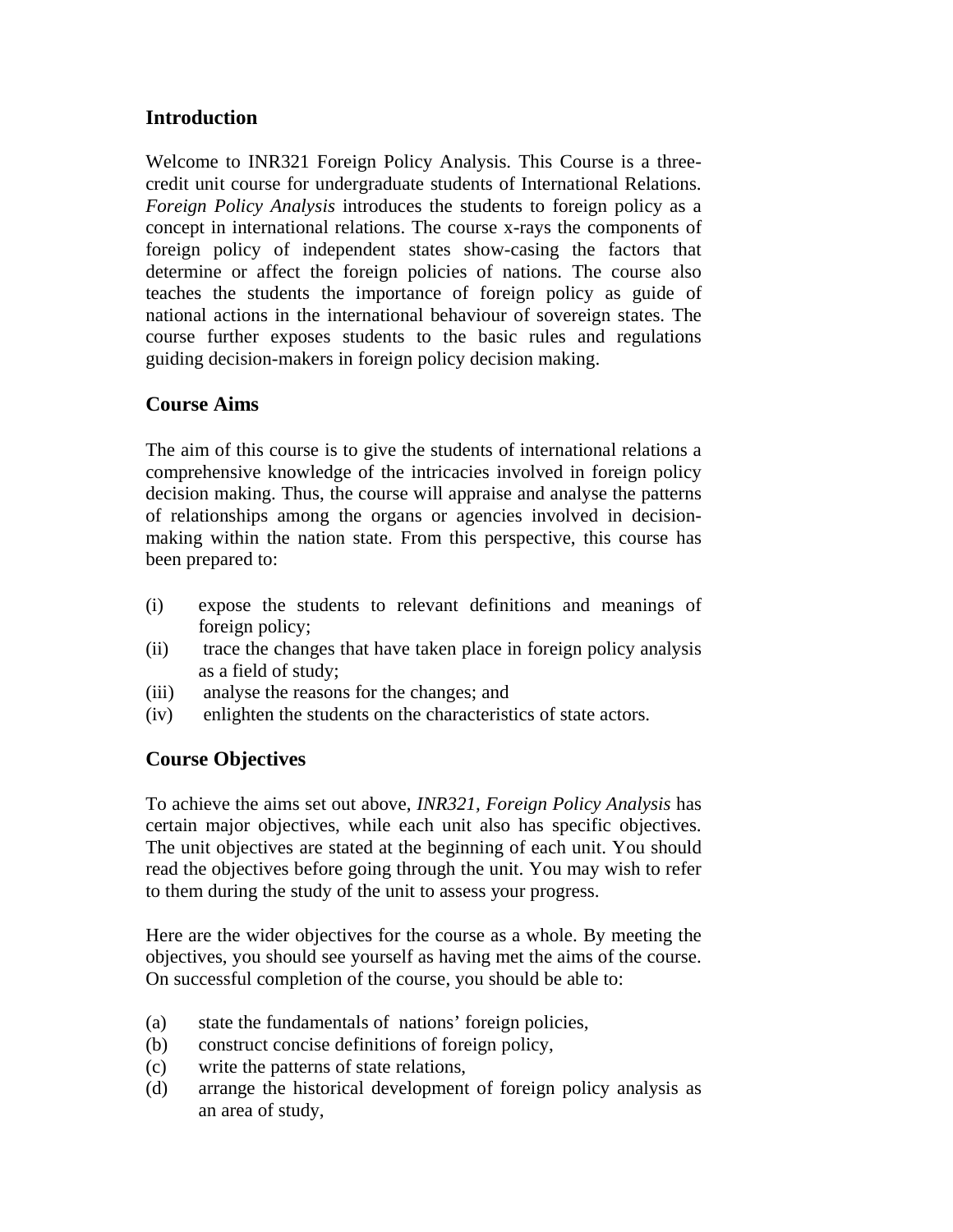- (e) suggest the dimensions and scope of state interactions,
- (f) define the qualifications and duties of state actors,
- (g) identify the factors that affect foreign policies of states,
- (h) describe foreign policy as an instrument of inter-state relations,
- (i) analyse the importance of states' foreign policy decision makers,
- (j) state the contributions of leaders in foreign policy making and execution.

#### **Working through This Course**

To complete the course, you are required to read the study units and other related materials. You will also need to undertake practical exercises for which you need a pen, a note-book, and other materials that will be listed in this guide. The exercises are to aid you in understanding the concepts being presented. At the end of each unit, you will be required to submit written assignment for assessment purposes. At the end of the course, you will write a final examination.

#### **Course Materials**

The major materials you will need for this course are as follows.

- (i) Course guide
- (ii) Study units
- (iii) Assignments file
- (iv) Relevant textbooks including the ones listed under each unit

#### **Study Units**

There are 5 modules made up of 20 units in this course. They are listed as follows.

#### **Module 1 Understanding Foreign Policy**

- Unit 1 The Nature of Foreign Policy
- Unit 2 Foreign Policy and National Interest
- Unit 3 National Interest versus Other Interests
- Unit 4 Globalisation: A New Foreign Policy Approach

#### **Module 2 Foreign Policy Analysis**

- Unit 1 Approaches to Foreign Policy Analysis
- Unit 2 Levels of Analysis
- Unit 3 Foreign Policy Environments
- Unit 4 Problems of Foreign Policy Analysis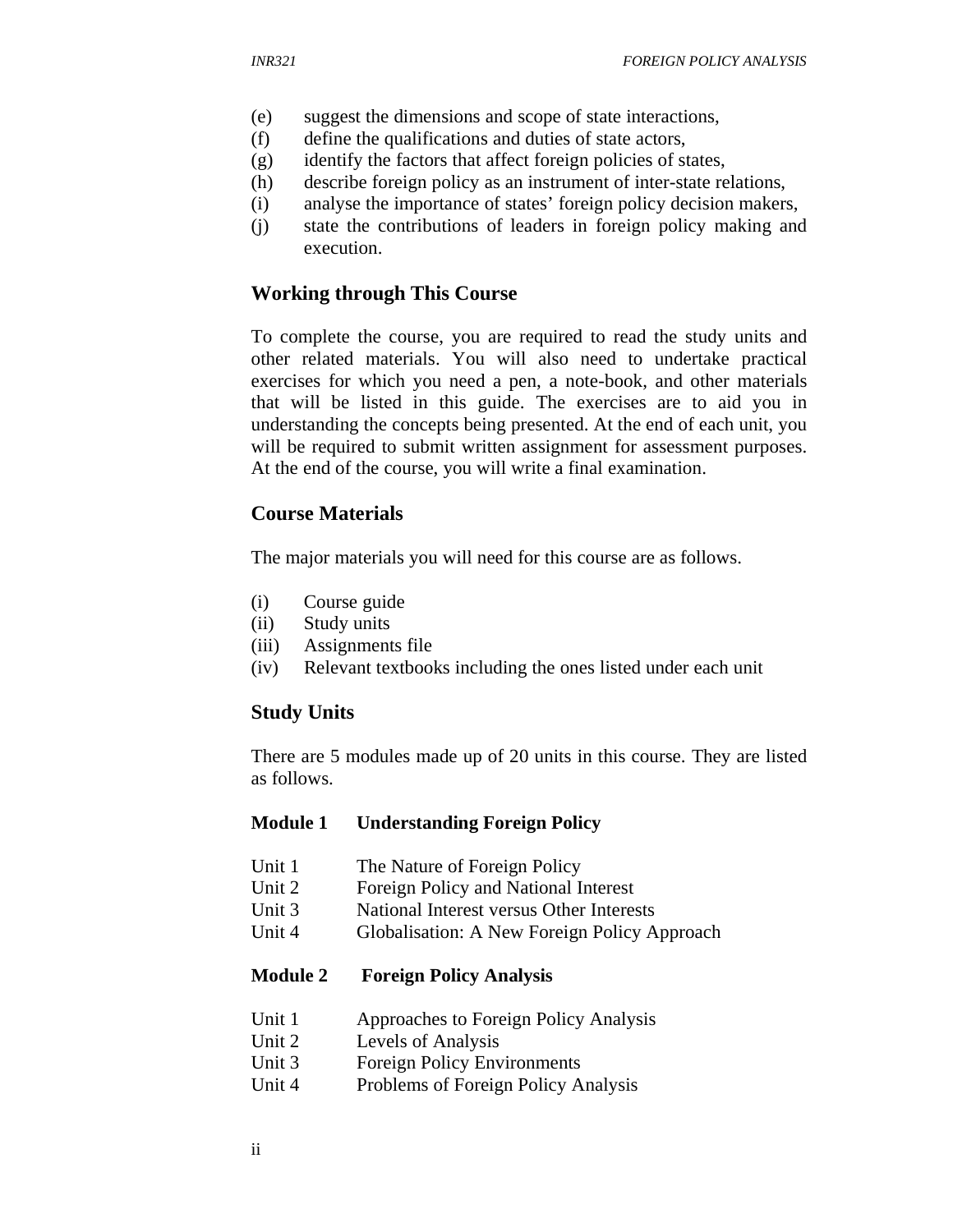## **Module 3 Foreign Policy Decision Making**

| Unit 1 | The Unitary Actor and Rational Decision Making        |
|--------|-------------------------------------------------------|
| Unit 2 | The Bureaucratic Politics of Foreign Policy Decision  |
|        | Making.                                               |
| Unit 3 | The Role of Leaders in Foreign Policy Decision Making |
|        |                                                       |

Unit 4 Constraints on Foreign Policy Making

#### **Module 4 Means or Capability Factors and Their Impact on Policy Decisions**

- Unit 1 Structural Characteristics
- Unit 2 Types of Government
- Unit 3 Military Capabilities & Economic Development
- Unit 4 Geographic Influences (Geopolitics)

## **Module 5 Foreign Policy Case Studies**

| Unit 1   | Phases of Foreign Policy of the United States |
|----------|-----------------------------------------------|
| Unit 2   | Phases of Foreign Policy of the Soviet Union  |
| Unit 3   | The Cuban Missile Crisis                      |
| Unit $4$ | American Involvement in Vietnam               |

#### **Textbooks and References**

Certain books have been recommended in this course. You may wish to purchase them for further reading.

#### **Assessment File**

An assessment file will be made available to you. In the assessment file, you will find details of the works you must submit to your tutor for marking. There are two aspects of the assessment for this course; the tutor marked and the written examination. The marks you obtain in these two areas will make up your final marks. The assignments must be submitted to your tutor for formal assessment in accordance with the deadline stated in the presentation schedule and the assignment file. The work you submit to your tutor for assessment will count for 30% of your total score.

## **Tutor-Marked Assignment (TMA)**

You will have to submit a specified number of the (TMAs). Every unit in this course has a Tutor -Marked Assignment. You will be assessed on four of them but the best three performances from the (TMAs) will be used for your 30% grading. When you have completed each assignment,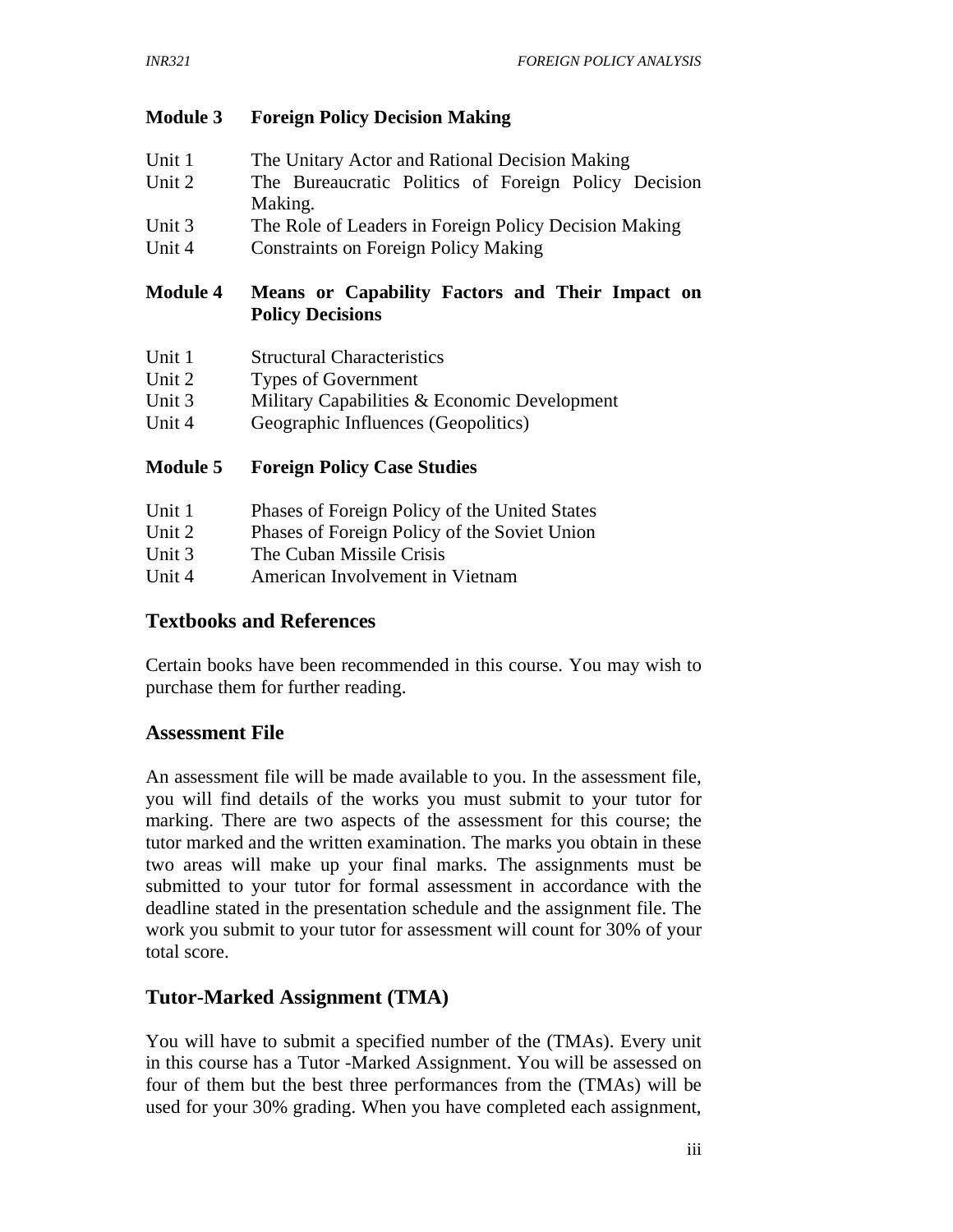send it together with a Tutor Marked Assignment form, to your tutor. Make sure each assignment reaches your tutor on or before the deadline for submissions. If for any reason, you cannot complete your work on time, contact your tutor for a discussion on the possibility of an extension. Extension will not be granted after the due date unless under exceptional circumstances.

#### **Final Examination and Grading**

The final examination will be a test of three hours. All areas of the course will be examined. Find time to read the unit all over before your examination. The final examination will attract 70% of the total course grade. The examination will consist of questions, which reflect the kinds of self- assessment exercises and tutor marked assignments you have previously encountered. And all aspects of the course will be assessed. You should use the time between completing the last unit, and taking the examination to revise the entire course.

#### **Course Marking Scheme**

The following table lays out how the actual course mark allocation is broken down.

| Assessment                                                            | <b>Marks</b> |
|-----------------------------------------------------------------------|--------------|
|                                                                       |              |
| Assignments- Best Three Assignments out of four marked $\vert = 30\%$ |              |
| <b>Final Examination</b>                                              | $=70%$       |
| Total                                                                 | $=100\%$     |
|                                                                       |              |

#### **Presentation Schedule**

The dates for submission of all assignments will be communicated to you. You will also be told the dates of completing the study units and dates for examinations.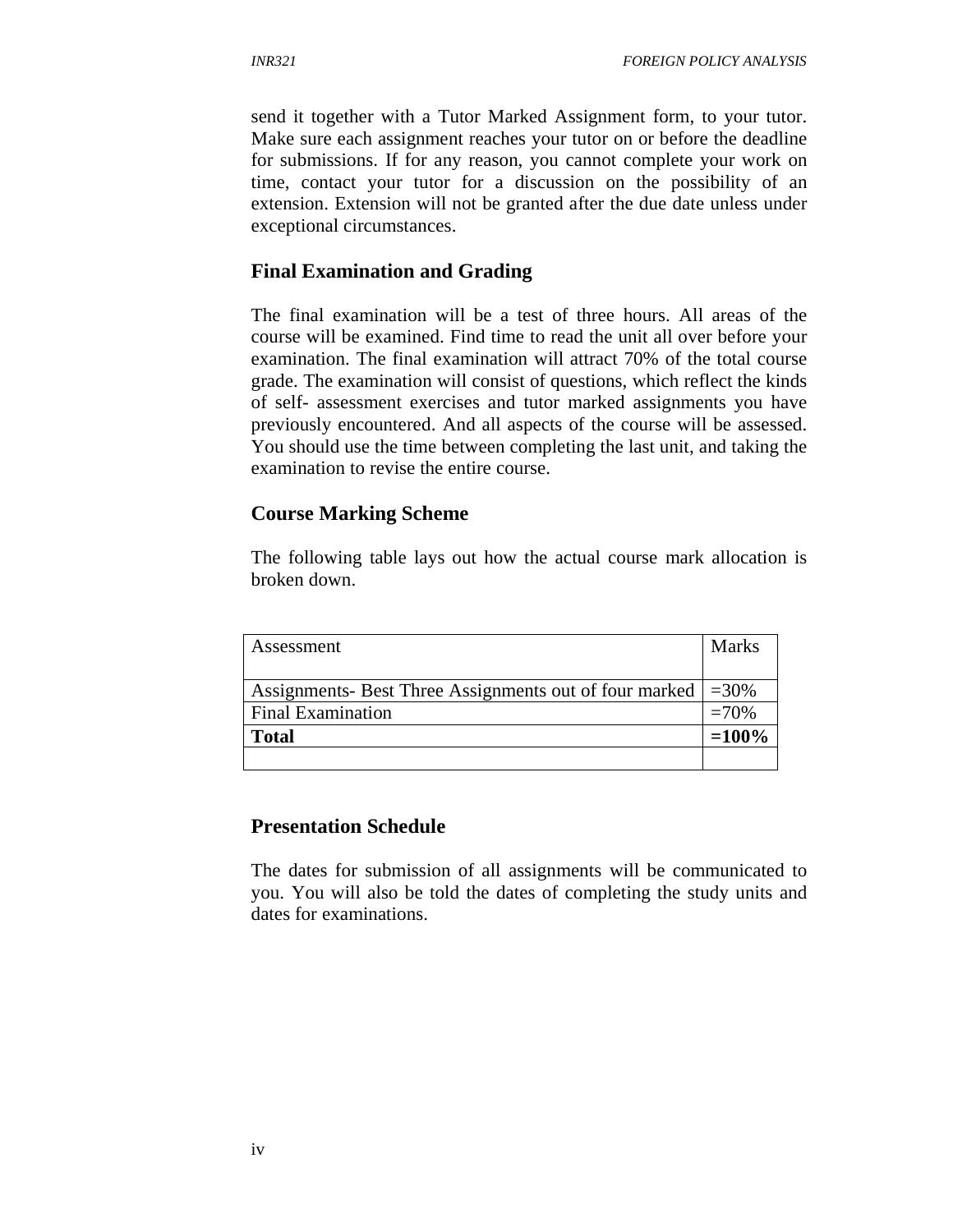# **Course Overview and Presentation Schedule**

| Unit           | <b>Title of Work</b>                                                     | Week             | <b>Assignments</b> |
|----------------|--------------------------------------------------------------------------|------------------|--------------------|
|                |                                                                          | <b>Activity</b>  |                    |
|                | <b>Understanding Foreign Policy</b><br><b>Module 1</b>                   |                  |                    |
| $\mathbf{1}$   | The Nature of Foreign Policy                                             | Week 1           | Assignment 1       |
| $\overline{2}$ | Foreign Policy and National Interest                                     | Week 2           | Assignment 2       |
| 3              | National<br>Interest<br>Other<br>versus                                  | Week 3           | Assignment 3       |
|                | Interests                                                                |                  |                    |
| $\overline{4}$ | Globalisation: A New Foreign Policy                                      | Week 4           | Assignment 4       |
|                | Approach                                                                 |                  |                    |
|                | <b>Foreign Policy Analysis</b><br><b>Module 2</b>                        |                  |                    |
| $\mathbf{1}$   | Foreign<br>Approaches<br>to<br>Policy<br>Analysis                        | Week 5           | Assignment 1       |
| $\overline{2}$ | Levels of Analysis                                                       | Week 5           | Assignment 2       |
| 3              | <b>Foreign Policy Environments</b>                                       | Week 6           | Assignment 3       |
| $\overline{4}$ | Problems of Foreign Policy Analysis                                      | Week 7           | Assignment 4       |
|                | <b>Module 3 Foreign Policy Decision Making</b>                           |                  |                    |
| $\mathbf{1}$   | The Unitary Actor and Rational                                           | Week 8           | Assignment 1       |
|                | <b>Decision Making</b>                                                   |                  |                    |
| $\overline{2}$ | The Bureaucratic Politics of Foreign                                     | Week 8           | Assignment 2       |
|                | Policy Decision Making.                                                  |                  |                    |
| 3              | The Role of Leaders in Foreign                                           | Week 9           | Assignment 3       |
|                | <b>Policy Decision Making</b>                                            |                  |                    |
| $\overline{4}$ | Foreign<br>Constraints<br>on                                             | Policy   Week 10 | Assignment 4       |
|                | <b>Decision Making</b>                                                   |                  |                    |
|                | <b>Means or Capabilities Factors and Their Impact</b><br><b>Module 4</b> |                  |                    |
|                | on Policy Decisions                                                      |                  |                    |
| $\mathbf{1}$   | <b>Structural Characteristics</b>                                        | Week 11          | Assignment 1       |
| $\overline{2}$ | Type of Government                                                       | Week 11          | Assignment 2       |
| 3              | Military Capabilities and Economic                                       | Week 12          | Assignment 3       |
| $\overline{4}$ | Development<br>Geographic Influence (Geopolitics)                        | Week 13          |                    |
|                | <b>Foreign Policy Case Studies</b><br><b>Module 5</b>                    |                  | Assignment 4       |
| 1              | Foreign Policy of<br>Phases of<br>the                                    | Week 14          | Assignment 5       |
|                | <b>United States</b>                                                     |                  |                    |
| $\overline{2}$ | Phases of Foreign Policy of the Soviet                                   | Week 14          | Assignment 6       |
|                | Union                                                                    |                  |                    |
| 3              | The Cuban Missile Crisis                                                 | Week 15          | Assignment 7       |
| $\overline{4}$ | America Involvement in Vietnam                                           | Week 15          | Assignment 8       |
|                | Revision                                                                 | Week 16          |                    |
|                | Examination                                                              | Week 17          |                    |
|                | <b>Total</b>                                                             | 17               |                    |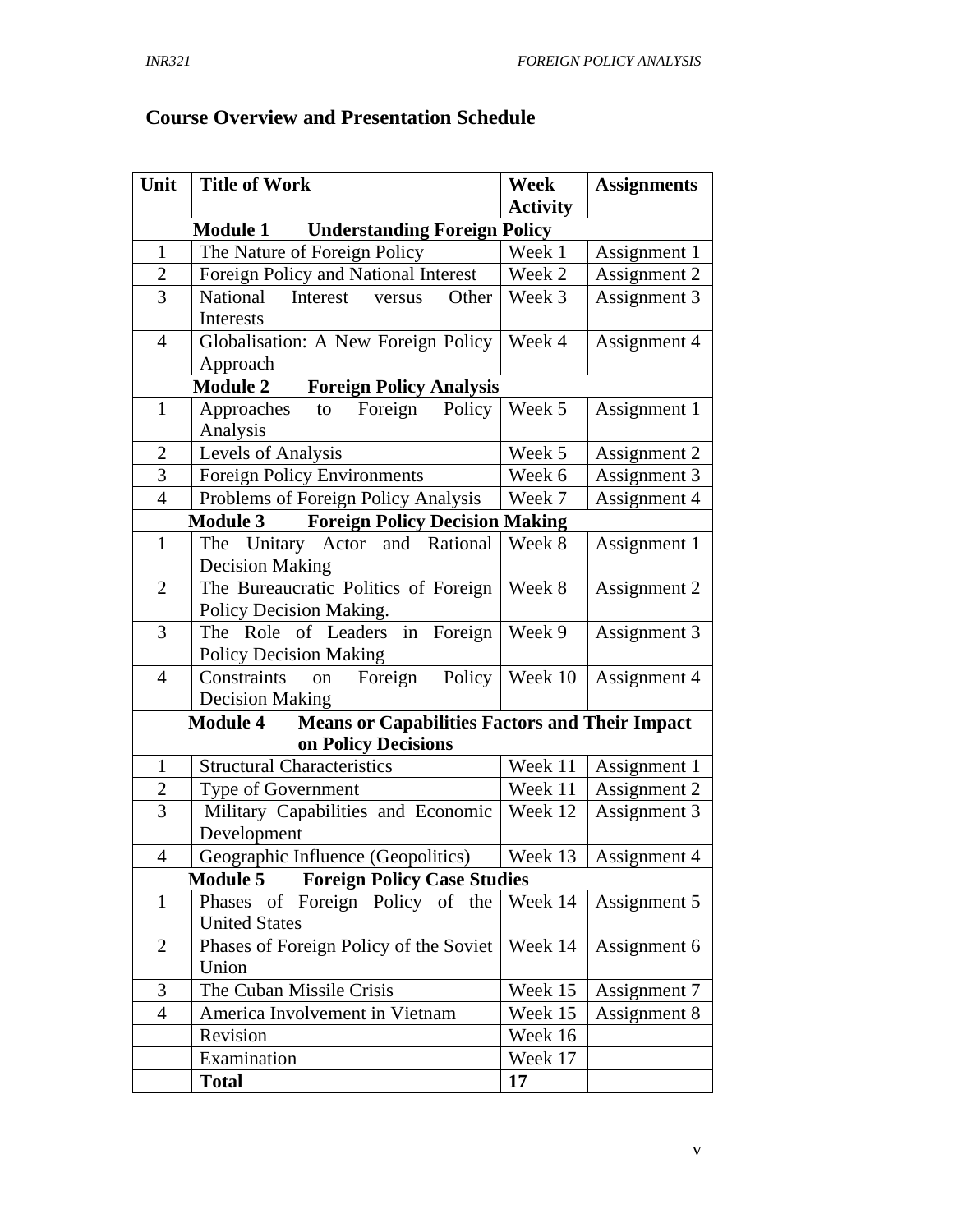#### **How to Get the Most from This Course**

In distance learning, the study units replace the University lecture. This is one of the great advantages of distance learning; you can read and work through specially designed study materials at your own pace, and at a time and place that suits you best. Think of it as reading the lecture instead of listening to the lecturer. In the same way a lecturer might give you some reading to do, the study units tell you where to read, and which are your text materials or set books. You are provided exercises to do at appropriate points, just as a lecturer might give you an in-class exercise. Each of the study units follows a common format. The first item is an introduction to the subject matter of the unit, and how a particular unit is integrated with the other units and the course as a whole. Next to this is a set of objectives. These objectives let you know what you should be able to do by the time you have completed the unit. These learning objectives are meant to guide your study. The moment a unit is finished, you must go back and check whether you have achieved the objectives or not. If this is made a habit, then you will significantly improve your chances of passing the course. The main body of the unit guides you through the required reading from other sources. This will usually be either from your set books or from a reading section. The following is a practical strategy for working through the course. If you run into any trouble, telephone your tutor. Remember that your tutor's job is to help you. When you need assistance, do not hesitate to call and ask your tutor to provide it.

Read this Course Guide thoroughly, it is your first assignment.

- 1. Organise a Study Schedule. Design a 'Course Overview' to guide you through the Course. Note the time you are expected to spend on each unit and how the Assignment relate to the units. Whatever method you choose to use, you should decide and write in your own dates and schedule of work for each unit.
- 2. Once you have created your own study schedule, do everything to stay faithful to it. The major reason why students fail is that they get behind with their course work. If you get into difficulties with your schedule, please, let your tutor know before it is too late to help.
- 3. Turn to unit 1, and read the introduction and the objectives for the unit.
- 4. Assemble the study materials. You will need your set books and the unit you are studying at any point in time. As you work through the unit, you will know what sources to consult for further information.
- 5. Keep in touch with your study center. Up-to-date course information will be continuously available there.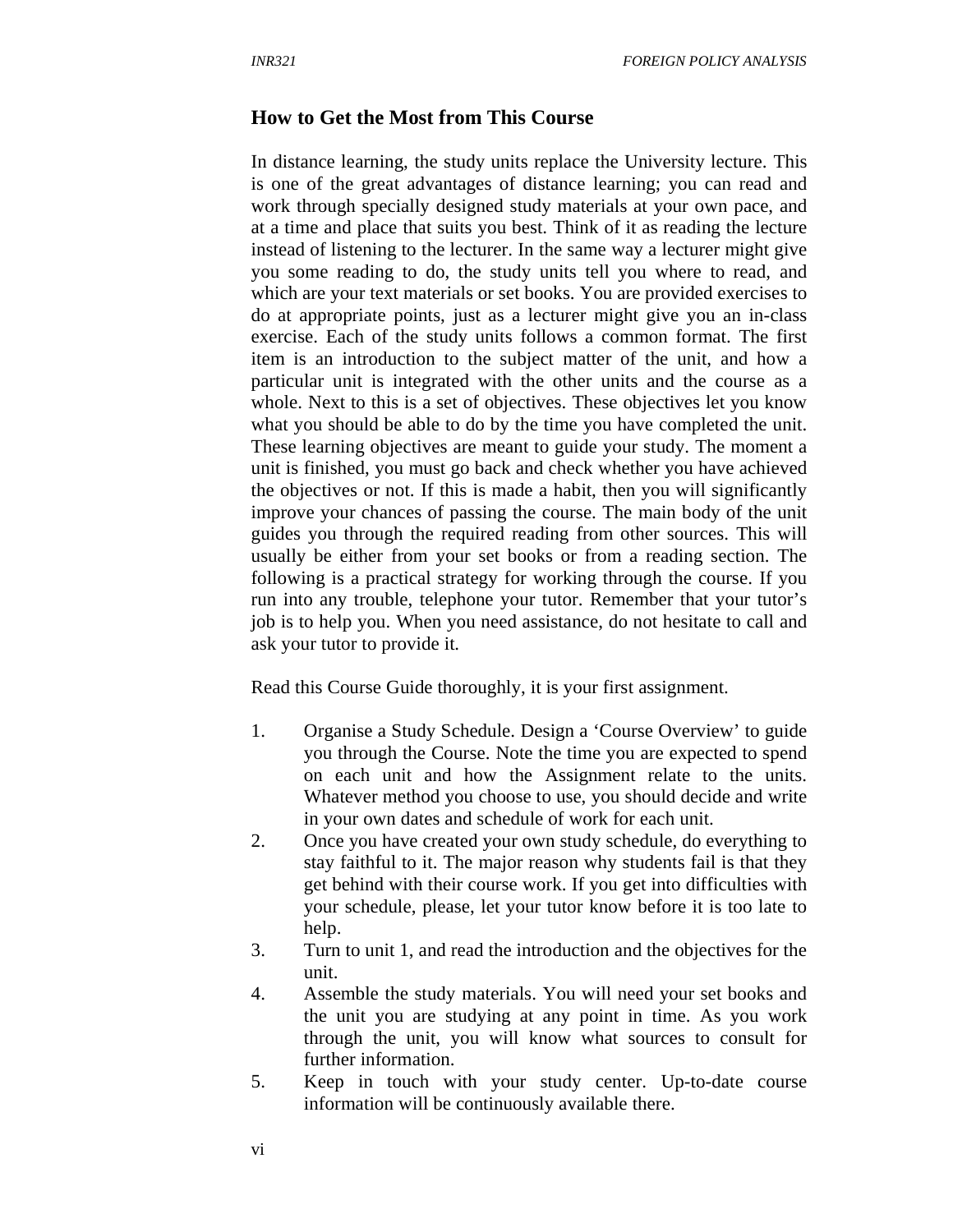- 6. Well before the relevant due dates (about 4 weeks before due dates), keep in mind that you will learn a lot by doing the assignment carefully. They have been designed to help you meet the objectives of the course and, therefore, will help you pass the examination. Submit all assignments not later than the due date.
- 7. Review the objectives for each study unit to confirm that you have achieved them. If you feel unsure about any of the objectives, review the study materials or consult your tutor.
- 8. When you are confident that you have achieved a unit's objectives, you can start on the next unit. Proceed unit by unit through the course, and try to pace your study so that you keep yourself on schedule.
- 9. When you have submitted an assignment to your tutor for marking, do not wait for its return before starting on the next unit. Keep to your schedule. When the assignment is returned, pay particular attention to your tutor's comments, both on the tutor marked assignment form and also the written comments on the ordinary assignment.
- 10. After completing the last unit, review the course and prepare yourself for the final examination. Check that you have achieved the unit objectives (listed at the beginning of each unit) and the course objectives (listed in the Course Guide).

## **Facilitators/Tutors and Tutorials**

Information relating to tutorials will be provided at the appropriate time. Your tutor will mark and comment on your assignments, keep a close watch on your progress and on any difficulties you might encounter, and provide assistance to you during the course. You must take your tutor marked assignments to the study centre well before the due date (at least two working days are required). They will be marked by your tutor and returned to you as soon as possible.

Do not hesitate to contact your tutor if you need help. Contact your tutor if:

- you do not understand any part of the study units or assigned readings
- you have difficulty with the exercises
- you have a question or problem with an assignment or with your tutor's comments on an assignment, or with the grading of an assignment.

You should try your best to attend tutorials. This is the only chance to have face-to-face contact with your tutor and ask questions which are answered instantly. You can raise any problem encountered in the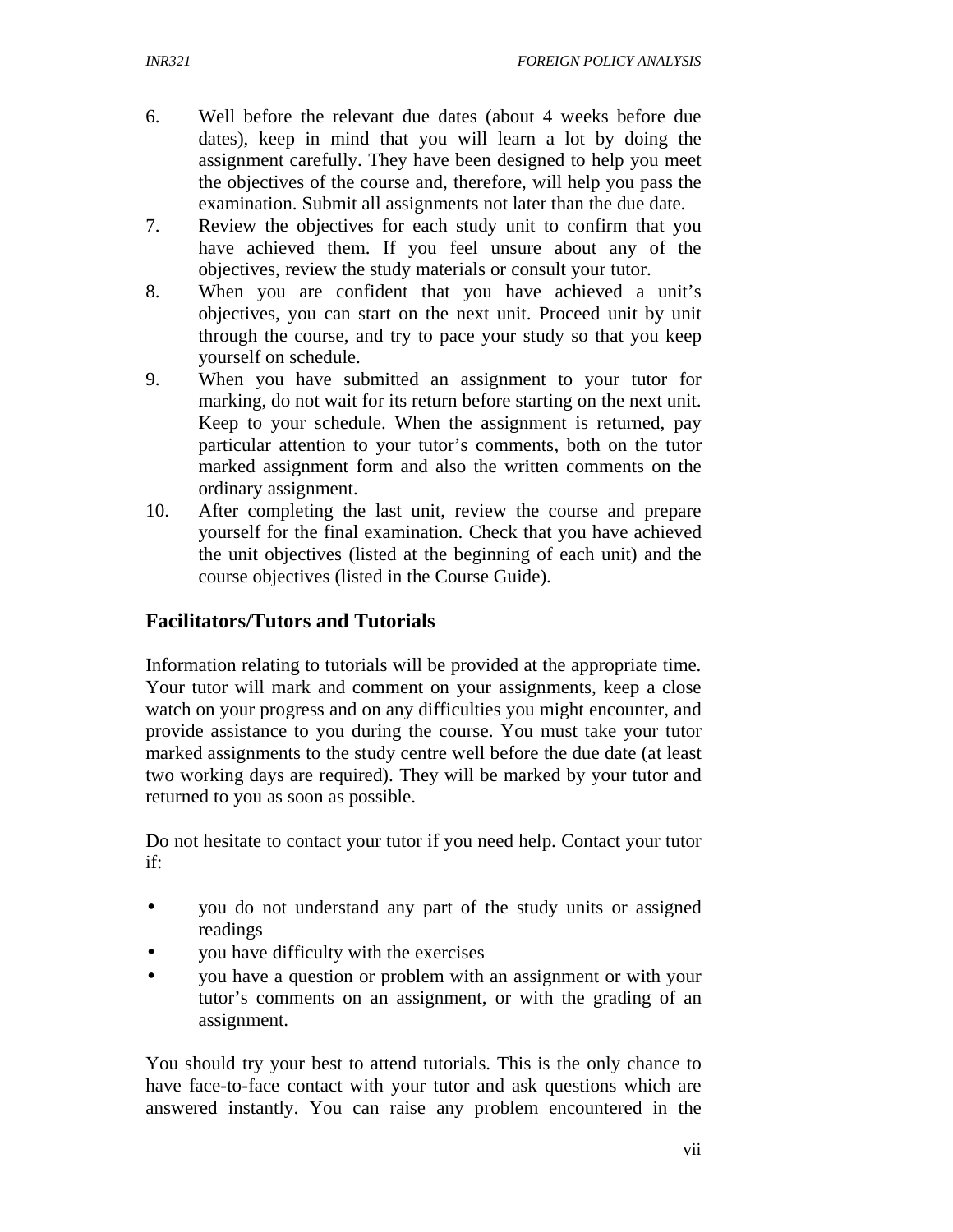course of your study. To gain the maximum benefit from course tutorials, prepare a question list before attending them. You will learn a lot from participating in discussion actively.

#### **Summary**

The Course Guide gives you an overview of what to expect in the cause of this study. The course introduces to you all that you need to know about foreign policy formulations, interpretation and execution.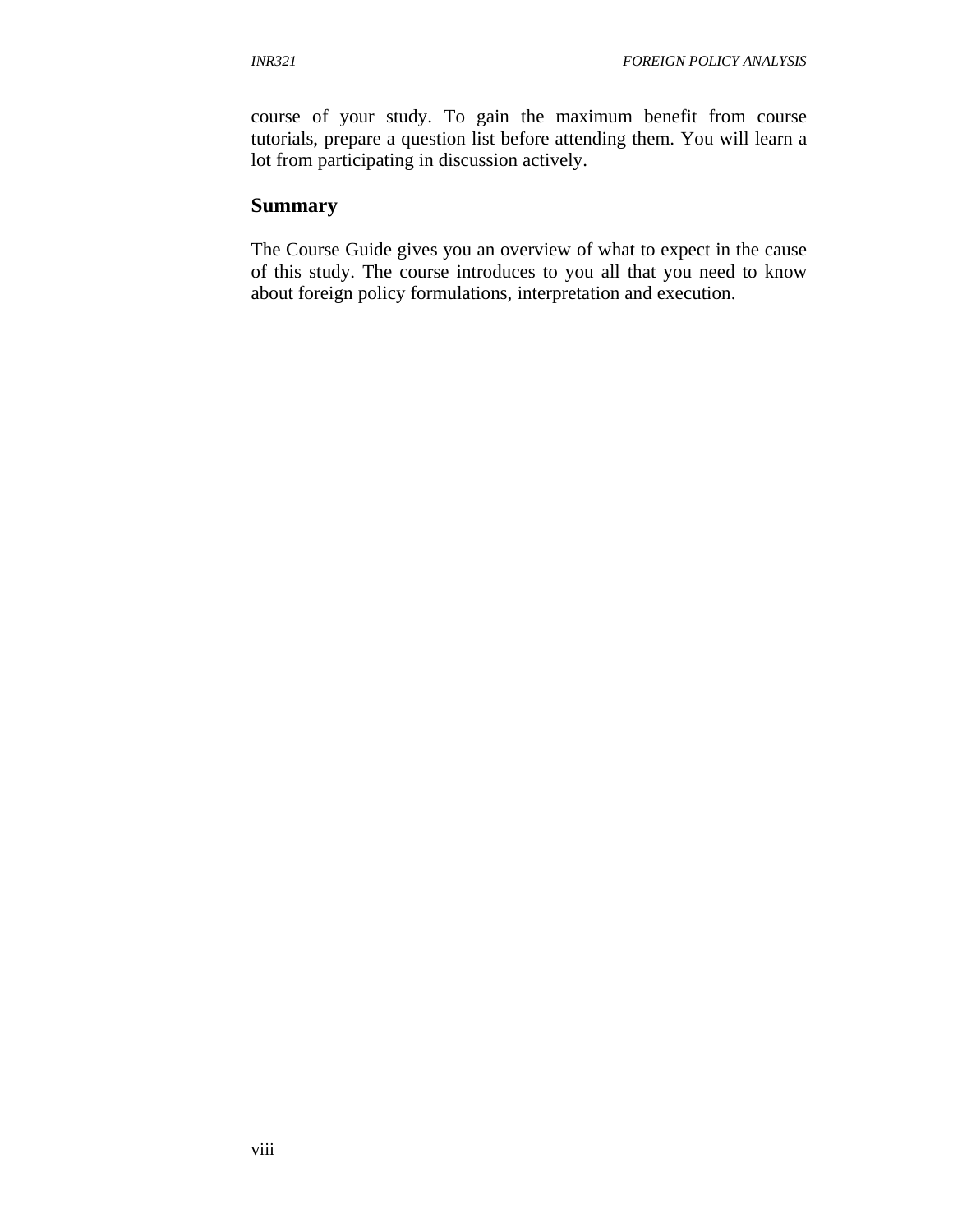Course Code INR321

Course Title Foreign Policy Analysis

Course Team Ikedinma H. A. (Developer/Writer) - Vox (Nig) Ltd Lagos Ndu, L. Njoku (Ph.D) (Programme Leader) - NOUN Terhembe Nom Ambe-Uva (Coordinator) - NOUN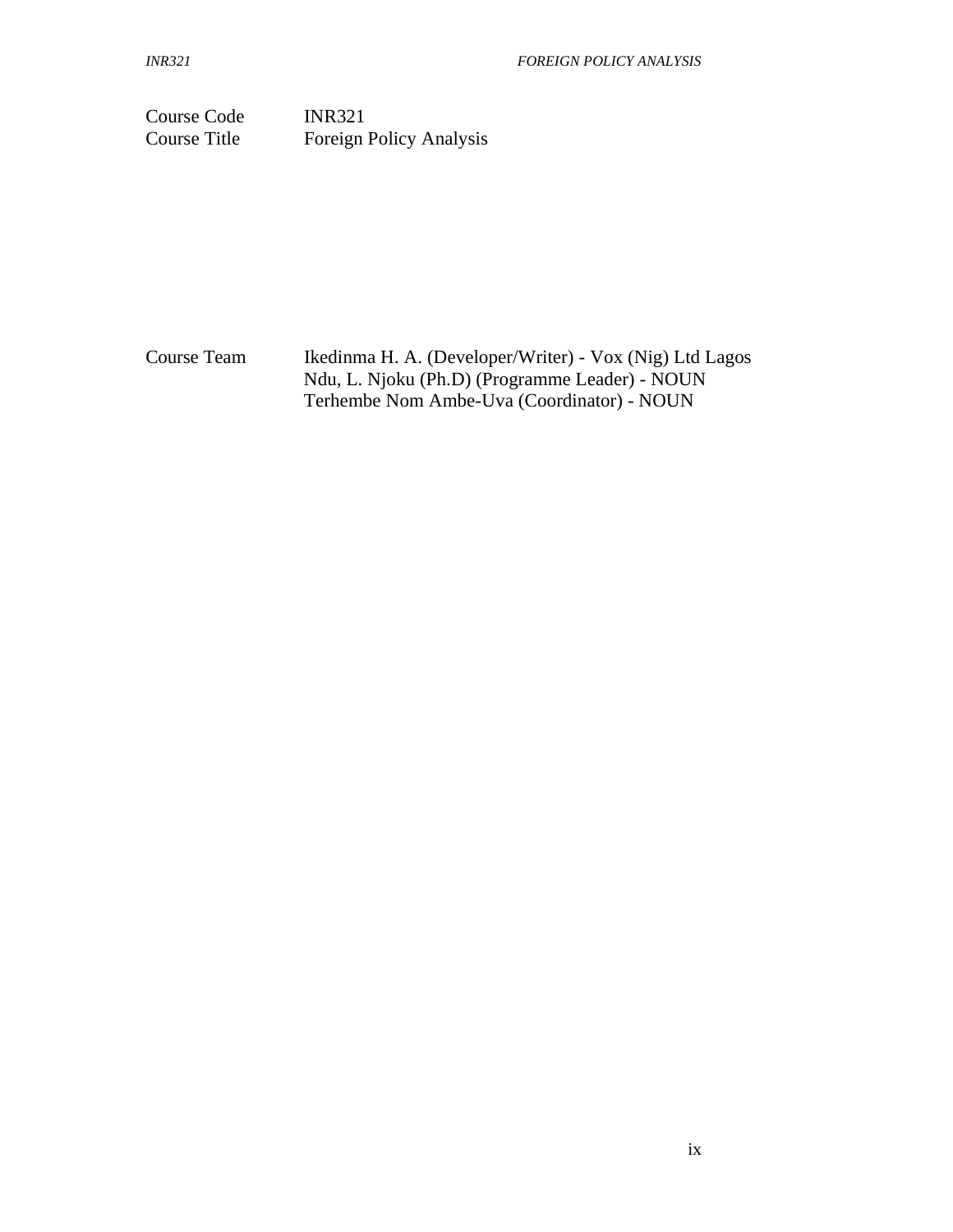

National Open University of Nigeria Headquarters 14/16 Ahmadu Bello Way Victoria Island Lagos

Abuja Office 5, Dar es Salaam Street Off Aminu Kano Crescent Wuse II, Abuja Nigeria

e-mail: centralinfo@noun.edu.ng URL: www.noun.edu.ng

Published By: National Open University of Nigeria

First Printed 2012

ISBN: 978-058-599-0

All Rights Reserved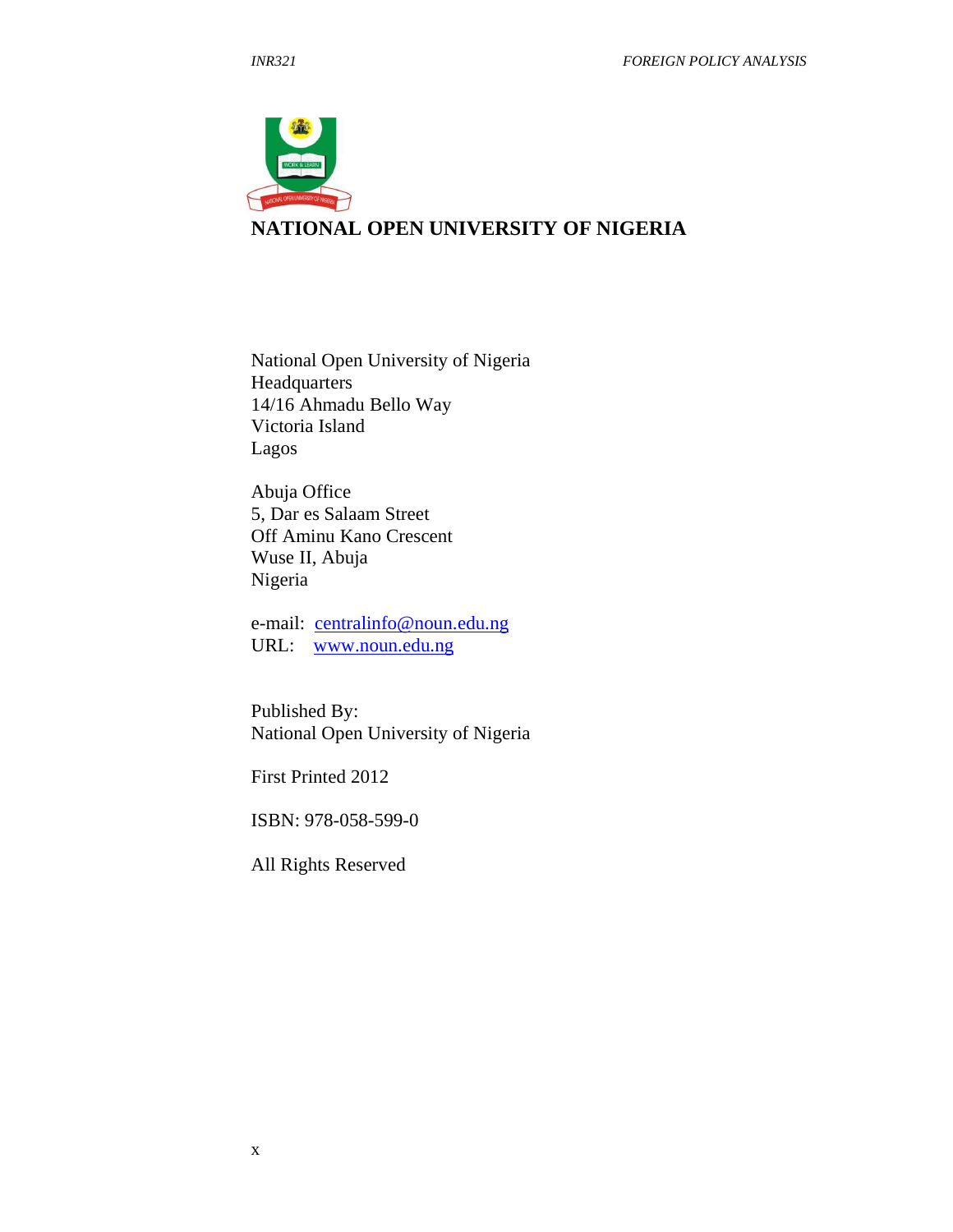## **CONTENTS PAGE**

| <b>Module 1</b> |                                                        |
|-----------------|--------------------------------------------------------|
| Unit 1          |                                                        |
| Unit 2          |                                                        |
| Unit 3          | National Interest versus Other Interests 11            |
| Unit 4          | Globalisation: A new Foreign Policy Approach 18        |
| <b>Module 2</b> |                                                        |
| Unit 1          |                                                        |
| Unit 2          |                                                        |
| Unit 3          |                                                        |
| Unit 4          | Problems of Foreign Policy Analysis 46                 |
| <b>Module 3</b> | Foreign Policy Decision Making 54                      |
| Unit 1          | The Unitary Actor and Rational Decision Making 54      |
| Unit 2          | The Bureaucratic Politics of Foreign Policy Decision   |
| Unit 3          | 62<br>The Role of Leaders in Foreign Policy Decision   |
|                 |                                                        |
| Unit 4          |                                                        |
| <b>Module 4</b> | <b>Means or Capability Factors and Their Impact on</b> |
|                 | 86                                                     |
| Unit 1          | 86                                                     |
| Unit 2          | 94                                                     |
| Unit 3          | Military Capabilities and Economic Development 102     |
| Unit 4          | Geographic Influences (Geopolitics)110                 |
| <b>Module 5</b> | Foreign Policies Case Studies 118                      |
| Unit 1          | Phases of Foreign Policy of the United States<br>118   |
| Unit 2          | Phases of Foreign Policy of the Soviet Union<br>126    |
| Unit 3          |                                                        |
| Unit 4          | American Involvement in Vietnam Politics<br>141        |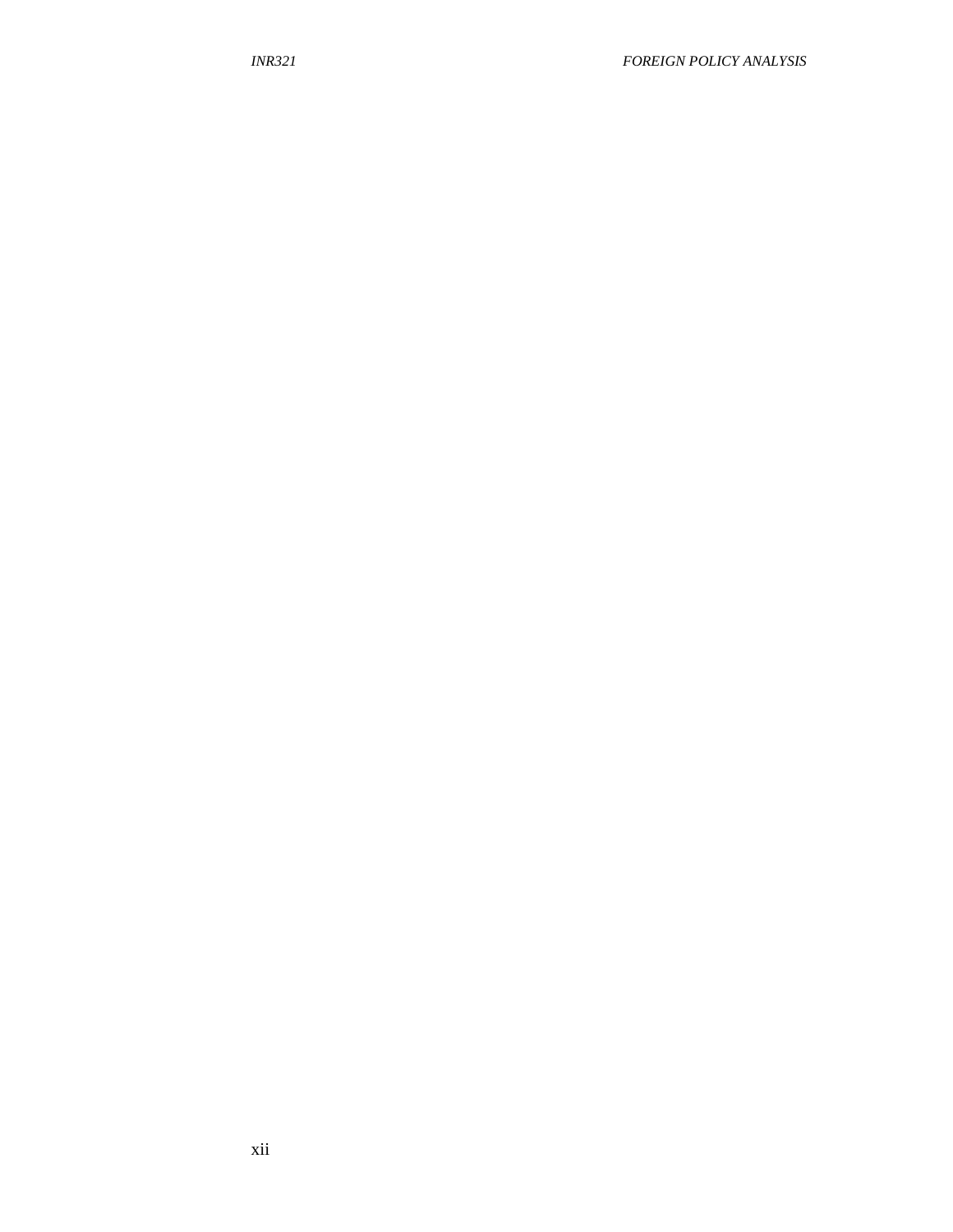# **MODULE 1 UNDERSTANDING FOREIGN POLICY**

- Unit 1 The Nature of Foreign Policy
- Unit 2 Foreign Policy and National Interest
- Unit 3 National Interest versus Other Interests
- Unit 4 Globalisation: A new Foreign Policy Approach

# **UNIT 1 THE NATURE OF FOREIGN POLICY**

## **CONTENTS**

- 1.0 Introduction
- 2.0 Objectives
- 3.0 Main Content
	- 3.1 What is Foreign Policy?
	- 3.2 What is Foreign Policy Making?
- 4.0 Conclusion
- 5.0 Summary
- 6.0 Tutor-Marked Assignment
- 7.0 References/Further Reading

# **1.0 INTRODUCTION**

The actions of a state in the international arena results from individual choices – by its citizenry, its political leaders, its diplomats and bureaucrats – aggregated through the states internal structures. This unit examines this from inside out in determining the nature of foreign policy. Many of the goals, political, social, economic, and numerous others, which states try to pursue in the international system cannot be achieved within the territorial confines of the national state. As a result, states need the active cooperation, even assistance of other states in the system to achieve their national objectives. This makes it necessary for the state to be in communication with its external environment. It is the totality of this interaction (communication) that is commonly referred to as foreign policy.

However, like many other concepts in international relations, the definition of the term "foreign policy" has been a subject of controversy. Sometimes, this controversy arises from different theoretical frameworks from which the subject is approached. It may relate to the whole importance attached to the state, in ordering or controlling international activities in the contemporary world (Ojo & Sasey: 2002).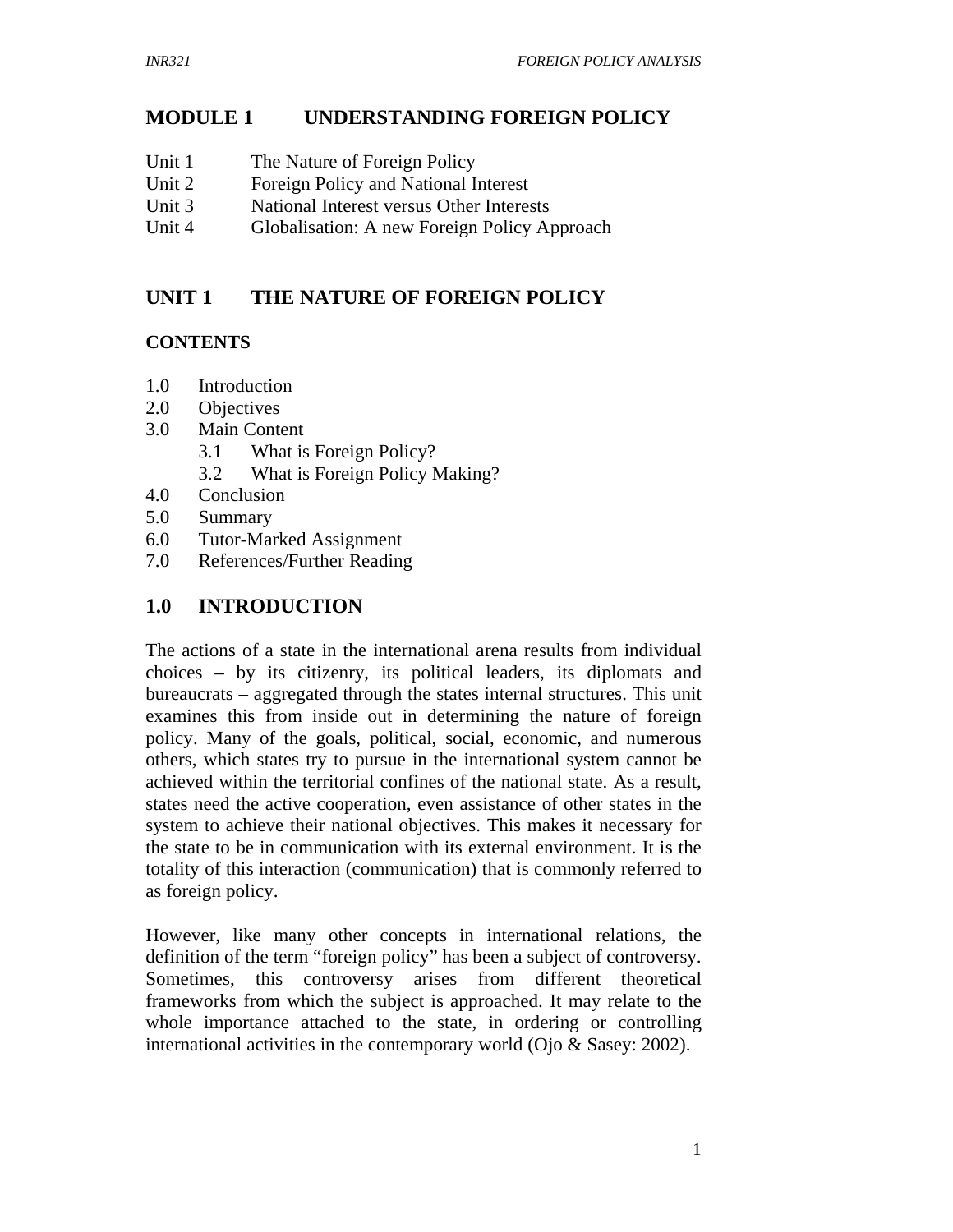## **2.0 OBJECTIVES**

At the end of this unit, you should be able to:

- define foreign policy
- analyse problems associated with definition of foreign policy
- identify other related components of foreign policy.

## **3.0 MAIN CONTENT**

## **3.1 What is Foreign Policy?**

With the emergence of modern nation states, modern international relations emerged as these nation-states device and followed certain principles, courses and standards that govern their interactions in the international community. Basically, no nation is an island, so it becomes imperative for nation states to interact with each other. These actions therefore formed the foreign relations of such states. Traditionally, these actions are guided by national foreign policies that are clearly in pursuit of national aspirations or interests.

The term "foreign policy" has been given different definitions by scholars, historians and diplomats. Foreign policy has been defined as "the actions of a state towards external environment and conditions usually domestic, under which these decisions are formulated". Professor Gambari Ibrahim defined foreign policy as an interaction between identifiable domestic political forces and the dynamics of international political relations. Professor Olajide Aluko defined foreign policy as "an interaction between internal and external forces." For Professor Osita Agbu, foreign policy could also be understood as the actions and reactions of states targeted at the external.

Foreign policy has also been described as the courses of action adopted by a nation in the interest of the welfare of its peoples. In other words, foreign policy of a state is pursued by the state, in the interest of the welfare of its people. Professor F.S. Northege defines foreign policy as a product of environment factors, both internal and external to it. Keith R. Legg and James Morrison define "foreign policy as a set of explicit objective with regards to the world beyond the borders of a given social unit, and a set of strategies and tactics designed to achieve these objectives. Also Joseph Frankel defines foreign policy as consisting of decisive actions which involve to some appreciable extent relations between one state and the others.

Professor Tunde Adeniran on the other hand agrees with Frankel by saying that foreign policy by and large is the policy pursued by a state in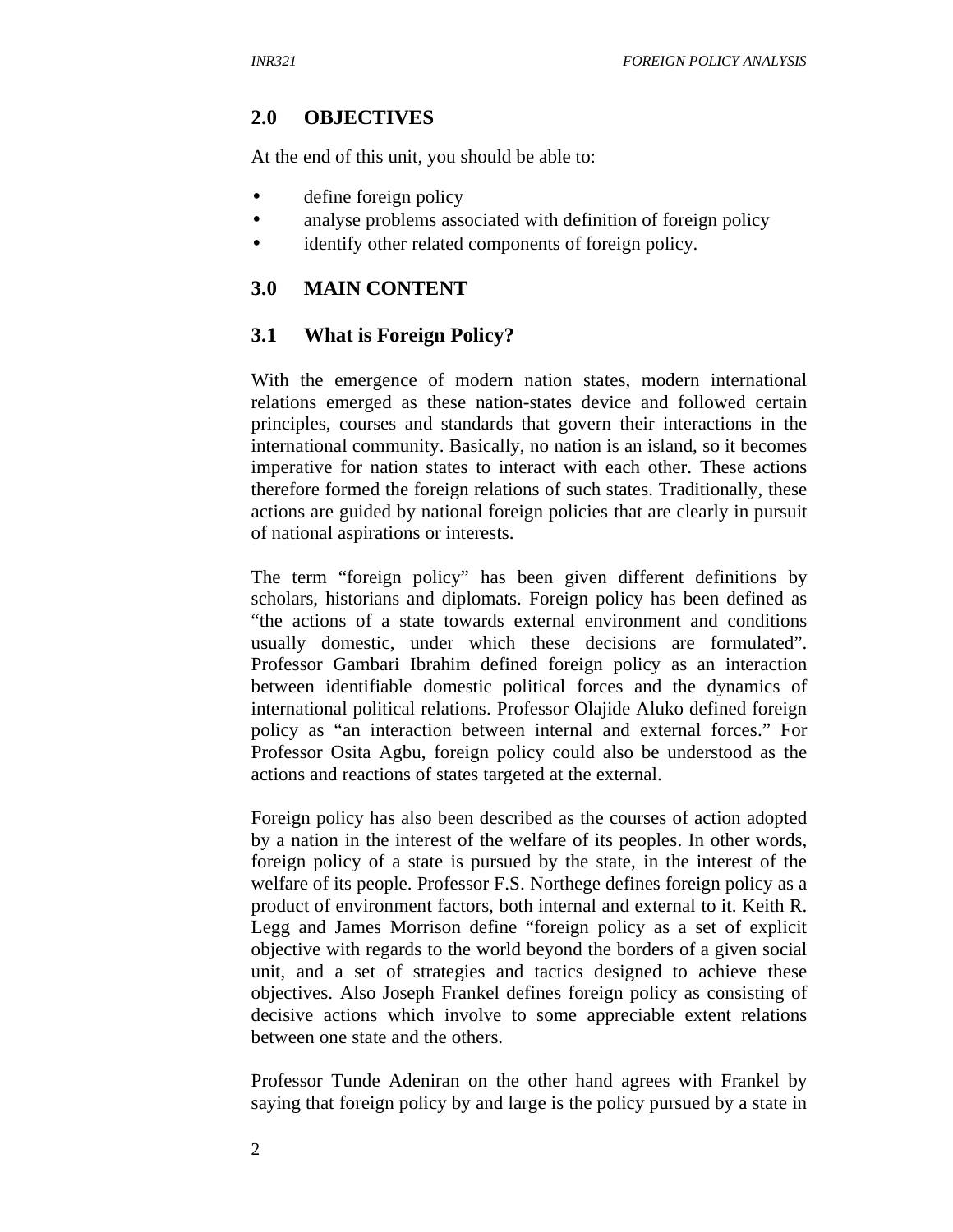its dealings with other states. According to him, foreign policy consists of three elements; the first element is the overall orientation and policy intention of a particular country towards another. The second element is the objective that a country seeks to achieve in its relation or dealings with other countries, and the third element of foreign policy is the means of achieving that particular goal or objectives.

For Professor George Obiozor, foreign policy deals with how and why a nation sets particular goals, orders its own governmental policy making machinery, utilising its own human and natural resources to compete with other nations in the international arena.

Foreign policy could be defined as the governmental activity which concerns relationship between the state and other actors, especially other states in the international system. Put differently, foreign policy could be seen as the totality of all actions, decisions, overtures, or interactions between states in the international system. Such could be directed or based on economics, politics, culture or creating understanding or-cooperation (Adesola, 2004).

From the above definitions and many others, three identifiable components of foreign policy are obvious, one, the actions of a state; two, national or domestic interests, which influences these actions and three; external or foreign environment of a state towards which these actions are oriented. These three components are clearly closely related and dependent on each other. They act together and one influences the other. It is from this perspective that the foreign policy of a state evolves in the competitive international environment.

Policy as a term denotes planning, which in turn suggests step-by-step procedure towards a known and defined goal. Yet, the realities of the behaviour of states show that, decisions are taken to deal with new crises that may suddenly develop somewhere in the world. Very seldom are the nature and future implications of such crises so clearly defined, that the foreign ministry of a country can make its decision in full and complete confidence, that what it has done will surely enhance the fulfillment of its objective.

Therefore, foreign policy is here defined as the strategies governments use to guide their actions in the international arena. Foreign policies spell out the objectives state leaders have decided to pursue in a given relationship or situations. This includes the means of achieving the objectives.

#### **SELF-ASSESSMENT EXERCISE 1**

Give a clear definition of foreign policy.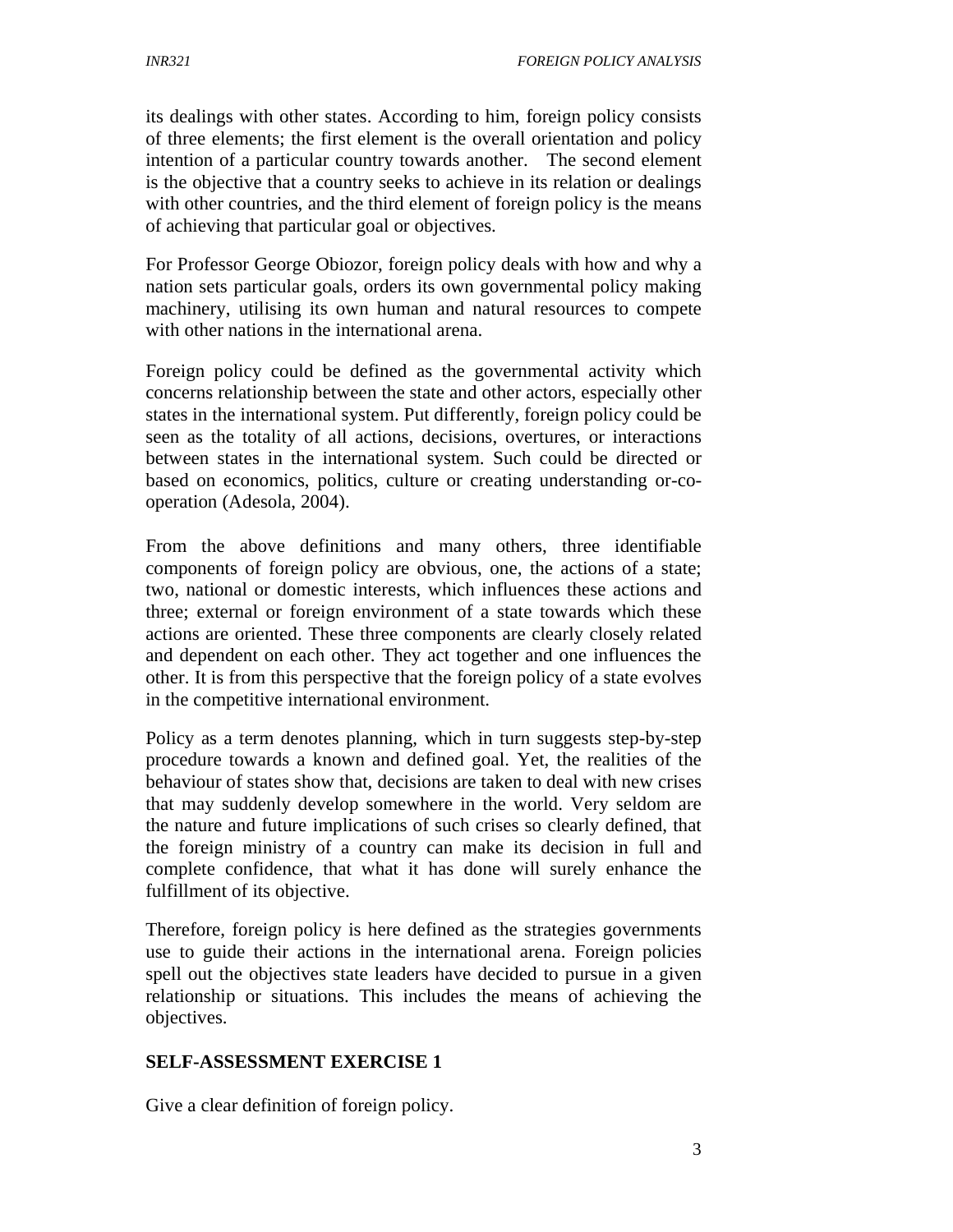The aim is to ensure that such states or international organisations maintain the existing pattern of behaviour, if the influencing state perceive such as contributing to the achievements of its own objectives. It may also be to change the present pattern by initiating a new set of policies, or by altering or halting the implementation of existing ones. For instance, Nigeria gave financial, political and diplomatic assistance to the Front Line States in Southern Africa, in order to encourage those states to continue their anti-apartheid policy. On the other hand, she denied Chad access to the coast in order to force the N'djamena regime to make peace with other warring factions in the country.

#### **SELF-ASSESSMENT EXERCISE 2**

How would you define foreign policy?

#### **3.2 What is Foreign Policy Making?**

Foreign policy making is as old as the first organised states and their conflicts with other states. Throughout the modern era, the issues, means, and ends of foreign policy making for nation-states, have proliferated and changed significantly.

The popular image of foreign policy making is a council of wise people, carefully and rationally choosing among alternatives until they find the one best able to fulfill national interests. Generally, policy making is a messy, imprecise process which varies considerably from one issue, time and government, to the next. There are as many different policy making processes as there are issues.

Foreign policy making is thus a multi-faceted tug of war between different and often diametrically opposed experts, interest groups and public emotions. There are as many policy-makers as there are individuals and groups interested in any particular issue. However, some individuals and groups are obviously much more influential in shaping foreign policy than others.

It is perhaps more accurate to speak of national foreign policies than policy. This is because most nations do have a broad set of national goals and strategies which guide the formulation/making of specific policies affecting specified issues. For example, America's foreign policies from 1947 through 1990 generally operated under the guidelines of "containment". The foreign policy ends of many developing states are development and non-alignment, although the means to attain these ends vary considerably.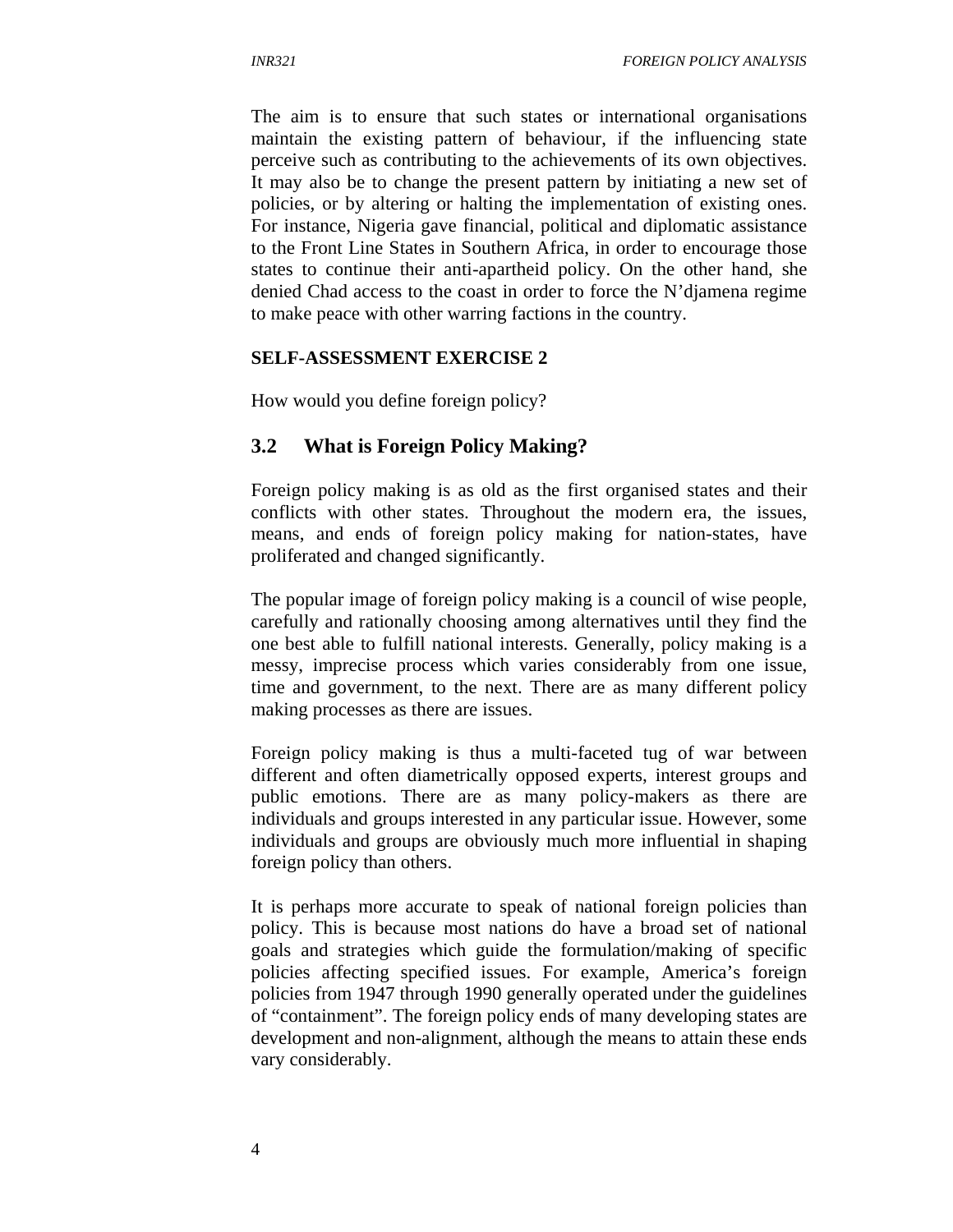#### **SELF-ASSESSMENT EXERCISE 3**

What is foreign policy making?

## **4.0 CONCLUSION**

Foreign policy can therefore be seen as a type of policy that transcends the boundary of a given state. It is that type of action a state embarks upon in its interaction with other actors, member-states in the international environment, in the process of striving to attain its objectives and goals.

The concept, foreign policy, denotes the authoritative action which governments take or are committed to take in order, either to preserve the desirable aspects of the international environment or to alter its undesirable aspects. It also represents the range of actions taken by various sections of government of a state in its relations with other bodies or states, acting on the international scene in order to advance the national interests of a particular state.

## **5.0 SUMMARY**

In this unit, foreign policy has been conceptualised as set of principles that define the objectives a given state pursues in the international arena, in the process of its interactions with other international actors. Thus, it is established fact that a nation's foreign policy includes the specific goals that leaders pursue in the global system, the values that shape those goals and the means by which those goals are achieved.

## **6.0 TUTOR-MARKED ASSIGNMENT**

- 1. What is foreign policy?
- 2. Explain what you understand by foreign policy making.
- 3. Discuss the steps taken in foreign policy making.

## **7.0 REFERENCES/FURTHER READING**

- Frankel, J. (1967). *The Making of Foreign Policy: An Analysis of Decision Making*. London: Oxford University Press.
- Legg, K. & Morison, J. (1971). *Politics and the International System.* New York: Happer and Row.
- Ojo, O. & Amadu, S. (2002). *Concepts in International Relations.* Ile-Ife: Classy Prints & Company.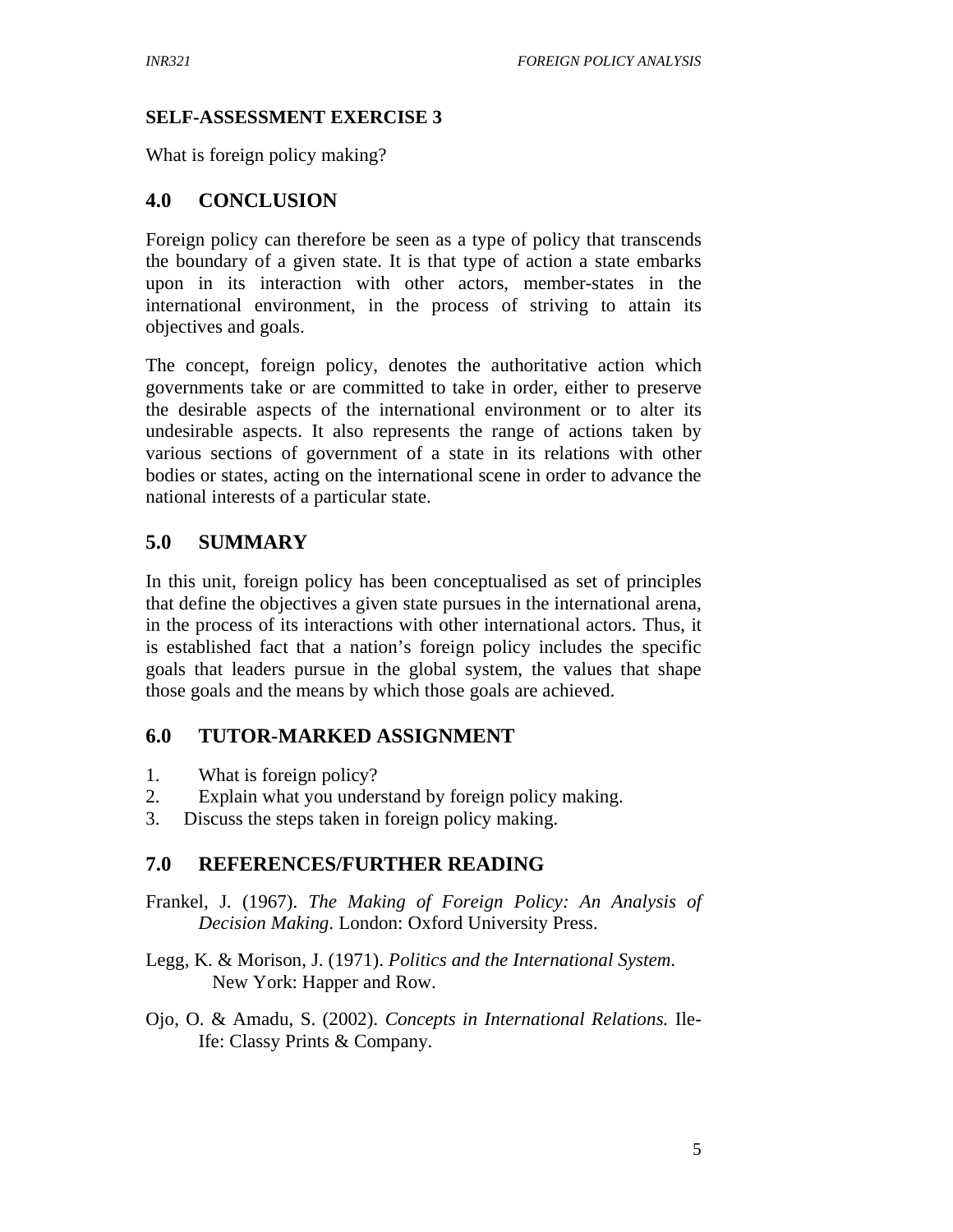## **UNIT 2 FOREIGN POLICY AND NATIONAL INTEREST**

#### **CONTENTS**

- 1.0 Introduction
- 2.0 Objectives
- 3.0 Main Content
	- 3.1 The Meaning of National Interest
	- 3.2 Linkage between Foreign Policy and National Interest
- 4.0 Conclusion
- 5.0 Summary
- 6.0 Tutor-Marked Assignment
- 7.0 References/Further Reading

#### **1.0 INTRODUCTION**

The concept "national interest" is a very complex word. Hence, there is no generally accepted definition of the concept. Scholars however, have put forward various definitions of the concept based on their understanding. They have also argued about how to determine national interest or who actually determines national interest. Competition to define the national interest is often intense, because while the goals and values that a state may pursue are virtually endless, the same is not true for the resources needed to realise them. Decisions must constantly be made about which goals to emphasis and which to neglect. The definition given to the national interest is a major factor affecting which values will be favoured. This is because not all foreign policies (and, therefore, the values that they protect) are compatible with a given definition of national interest.

Foreign policy has been defined as the specified goals that leaders pursue in the international system, the values that shape those specific goals and the means by which those goals are achieved. Foreign policies are justified because they further the national interest. Yet, as was the case with U.S foreign policy in Vietnam, invoking the "national interest" seldom ends disagreement over the wisdom of a course of action.

#### **2.0 OBJECTIVES**

At the end of this unit, you should be able to:

- define the concept of national interest
- analyse the role of national interest to foreign policy formation
- discuss the linkages between national interest and foreign policy
- differentiate between principles of national interest and foreign policy.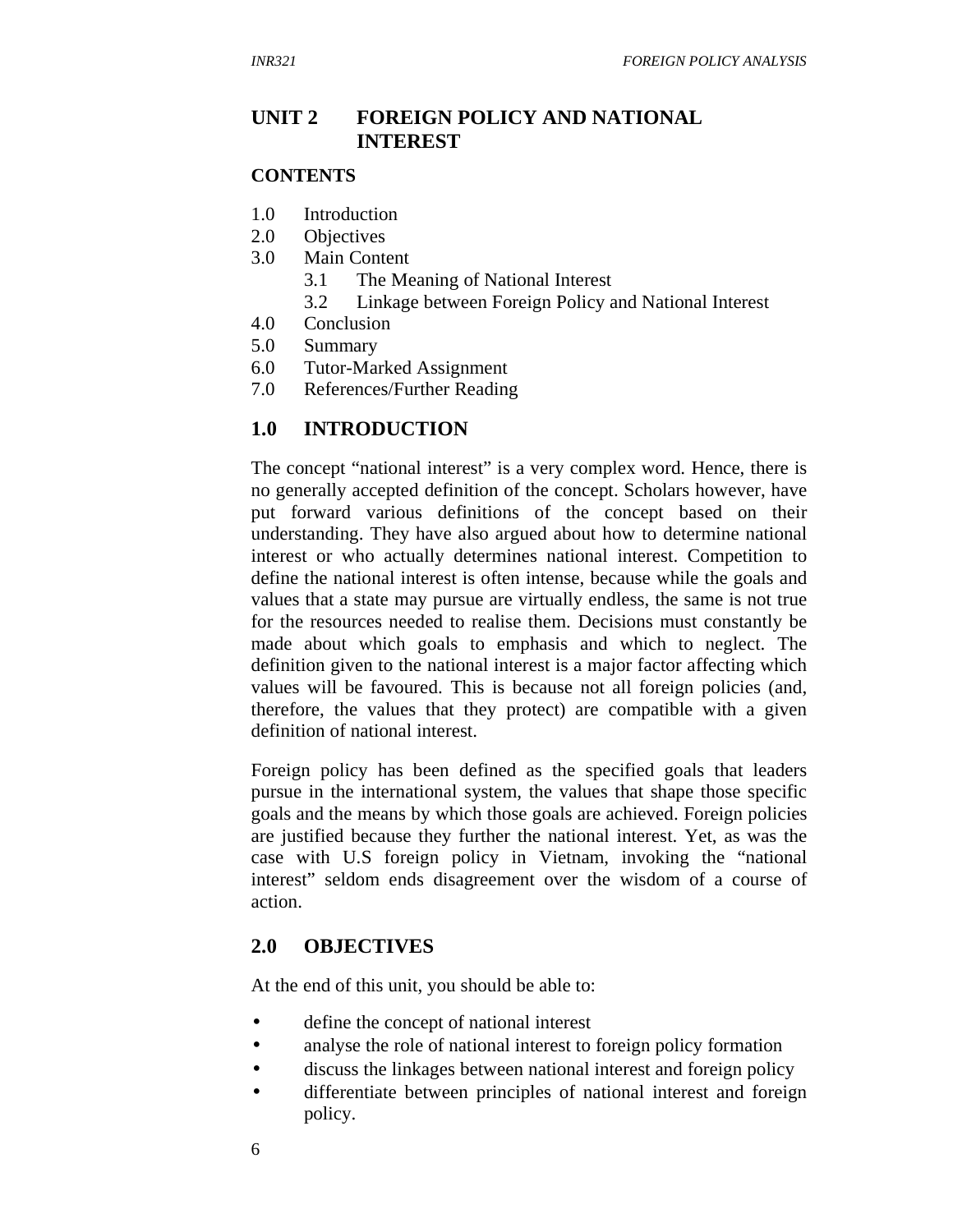## **3.0 MAIN CONTENT**

## **3.1 Controversies over the Meaning of National Interest**

Why do governments do the things they do and do not do the things they seemingly could do? The answer is usually "national interest". When Winston Churchill was asked for an explanation of Soviet behaviour, he replied "I cannot forecast to you the actions of Russia. It is a riddle wrapped in a mystery inside an enigma, but perhaps there is a key. That key is Russian national interest (Kennedy, 1987).

National interests are evoked to justify virtually every act of a state, from generosity to genocide. And some states follow policies that in retrospect undermine rather than enhance national interests. The imperialism of Germany, Japan and Italy during the 1930s and 1940s, or Iraq's invasion of Kuwait in August 1990 was justified by the leaders of those countries as being in their national interest. But imperialism left those nations in ruins.

Consequently, national interest is an elusive term which has been described in various ways. Kaplan (1967) for instance, defines it as the interest, which a national actor has in implementing a defined system of action. Morgenthau (1967) conceives of it simply as politics among nations. To Jones (1970), national interest is a term used in political debate within a country, to signal the case that the item of policy suggested will bring benefits not merely to its proponents but also to its opponents.

Frankel (1972), postulates that national interest is a key concept in foreign policy. In his view, it amounts to the total of all national values, national in both meaning of the word, both pertaining to the nation and the state. One general common sense definition describes it as the general and continuing ends for which a nation acts. This presupposes that every nation has a set of objectives or goals which gives life and meaning to the behaviour of such nation in international relations.

Some of these objectives or goals are central to the survival of the nation, while others are not so central to it, even though they are integrated within the large interest of the international community. Strictly speaking, every nation strives to protect, promote and defend its objectives at all cost even to the point of going to war, if it felt that the pursuits of these objectives or goals are threatened. Hence, the totality of these objectives or goals is what constitutes national interest.

All states share some common interests-political independence, economic growth, cultural preservation, peace etc. The most obvious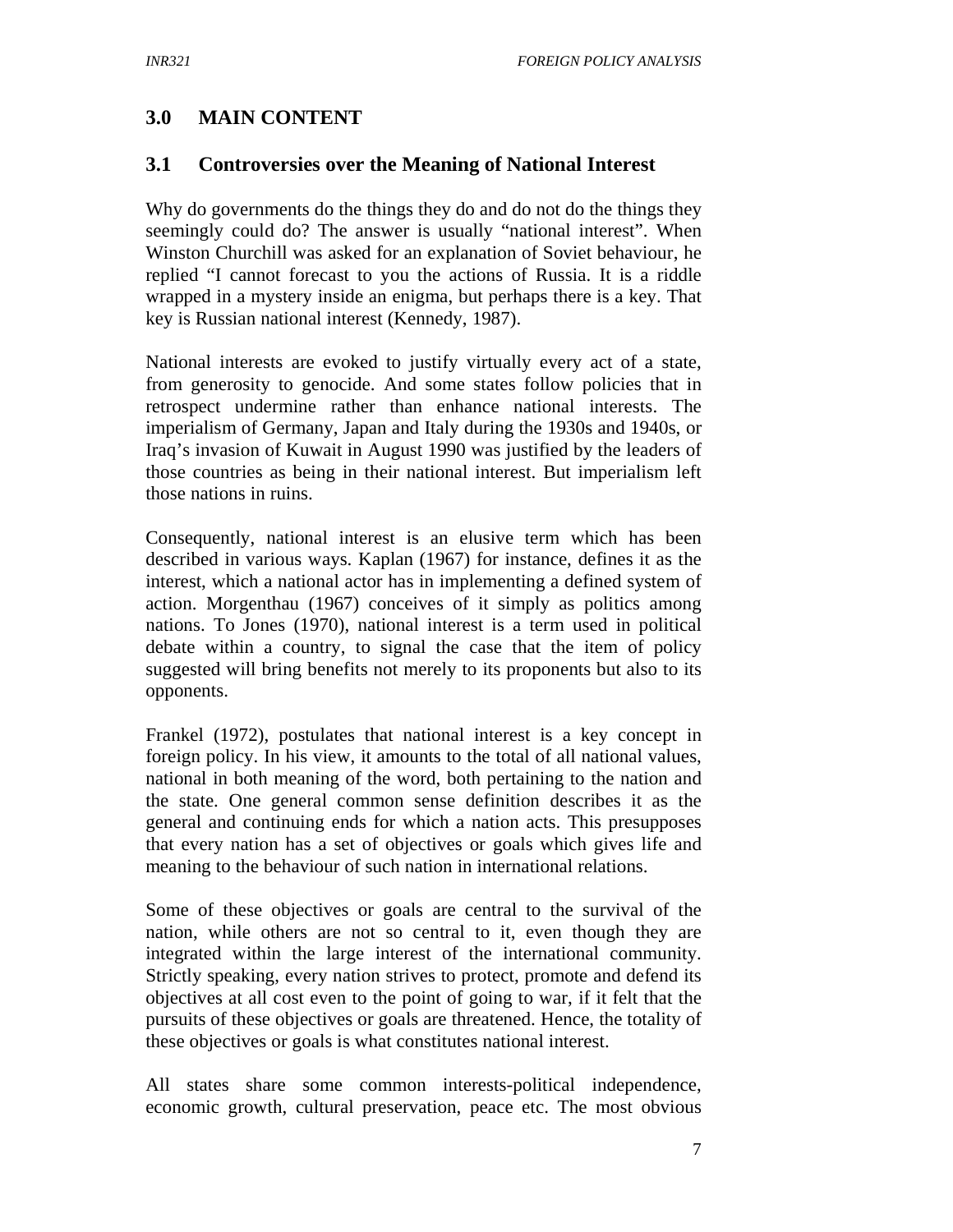national interest is self- preservation, and the greatest threat to that basic interest is for another state to invade and conquer it. The threat of foreign invasion are however, increasingly rare in international relations, since the end of the Cold War. Three other "core national values" in diminishing importance are the enhancement of a nation's economic development, independence from the interference of others in one's domestic affair, and preservation of the nations "way of life or culture". It is pertinent to note that in reality national interest is conducted, directed or determined by the ruling class or the political elites. It is the power that the (incumbent government most times) uses to select, pursue, or operationalise what a nation's national interest is. This explains why it varies as regime changes. For instance, Tunde Idiagbon/Muhammed Buhari's regime in Nigeria between 1983 and 1985 considered it, the interest of the nation not to collect the International Monetary Fund (IMF) World Bank loan in spite of the parlous state of the Nigerian economy. But the successor, General Ibrahim Badamosi Babangida's regime in 1986 chose to contract the loan (despite its stringent conditionalities).

National interest, apart from all else is useful for analytical purposes as it is a yardstick for actors in the international system. However, if the nations of the world do nothing but to rationalise their actions on the basis of parochial national interest, there would be more crises than what now obtains. The philosophy surrounding the concept is increasingly becoming devalued, given increasingly interdependence of states, as well as the emergence of non-state actors, who somewhat de-emphasise state centrism, and have been flagrantly and recklessly disregarding tradition and order of things concerning inter-state interactions.

#### **SELF-ASSESSMENT EXERCISE 1**

What are the controversies over the meaning of national interest?

#### **3.2 Linkage Between National Interest and Foreign Policy**

Foreign policies are justified because they further the national interests of nation-states. Although national interest is an ambiguous concept and therefore limited in its ability to guide policy, it is not altogether lacking in meaning and action. It directs the attention of policymakers to a category of goals that a state's foreign policy should value most, national or societal goals. Goals that advance only the interests of certain individuals or groups are by definition, not eligible for placement at the center of a state's foreign policy. For a foreign policy goal or objective to be in the national interest, it must benefit more than a particular group or sector; it must promote the welfare of the country as a whole.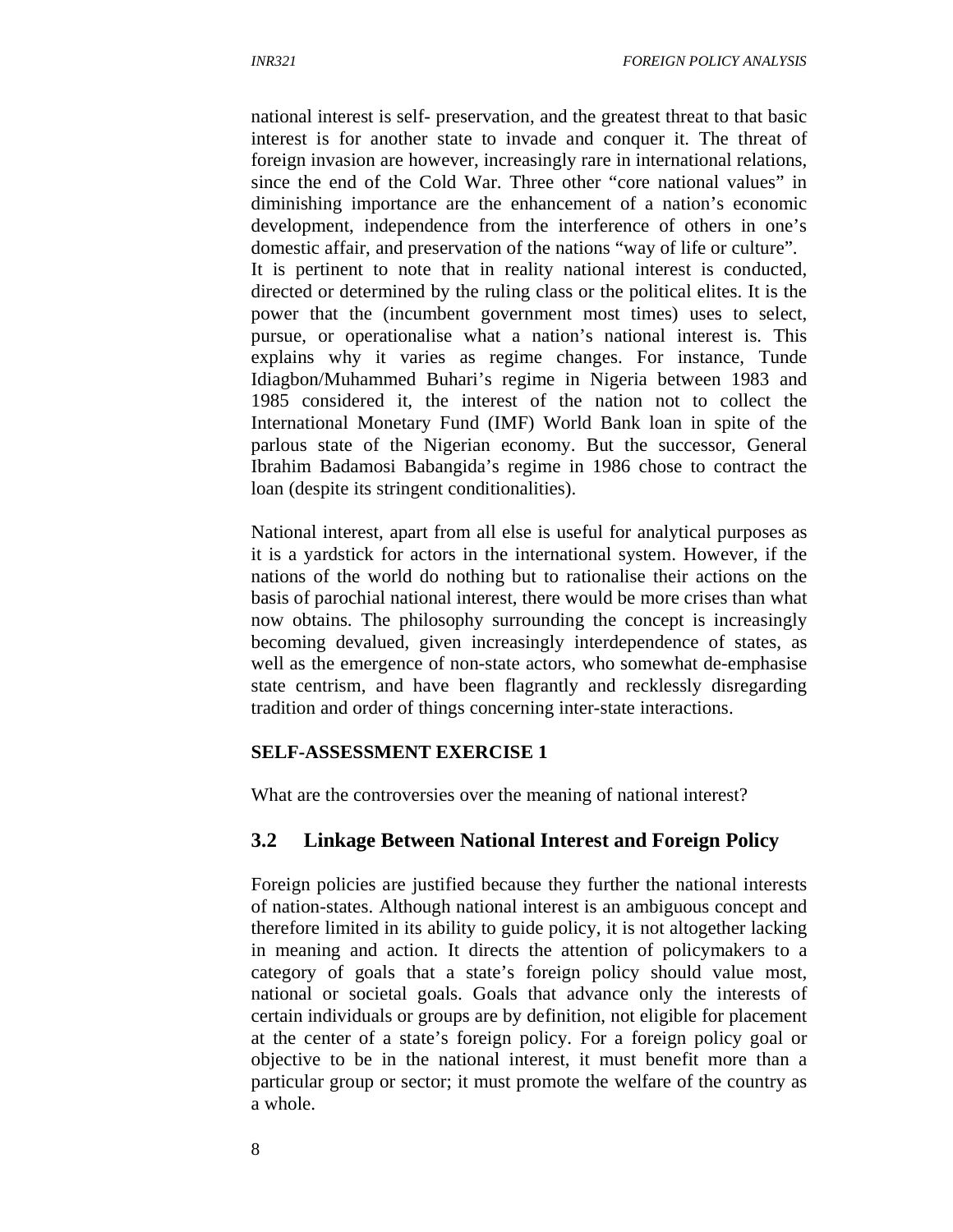It must be stressed however that the articulation of the goals does not necessarily guarantee the successful execution of foreign policy. The extent to which a foreign policy goal/objective is achieved depends largely on the quality, character and disposition of policy makers, the prevailing political and economic circumstances, the resource endowments of the state, the military capability, geographical location, population and a host of other factors.

The foreign policy of every country is at all times presumably designed to promote the national interest. As the national interest does not exist in abstraction, the quest of policy makers should therefore be how to identify and serve the national interest. This involves what is national, since there are many national interests in a particular situation.

The difficulties arise in the conflict of one interest with another, for example, in the clash of the interest in peace with the interest in preserving national institutions. Thus, the concept of national interest is a very useful one which policy-makers, especially foreign policy-makers should bear in mind. It helps to place foreign as well as domestic policy in the framework of national policy, and it is a much-needed anti-dote to political shortsightedness and partisanship.

Finally, despite variation in meanings, national interests are the constant rather than the variables of international relations. It is likewise true that developments at home or abroad require a continual reassessment of those interests.

#### **SELF-ASSESSMENT EXERCISE 2**

Explain the link between foreign policy and national interest.

## **4.0 CONCLUSION**

The formation and execution of foreign policy is determined to a large extent by the national interest of a nation. National interest is a key concept in foreign policy. It amounts to the sum total of all the national values. National interest is the general and continuing ends for which a nation formulates and executes foreign policy. This presupposes that every nation has a set of objectives or goals which gives life and meaning to the behaviour of such nation in international relations.

#### **SELF-ASSESSMENT EXERCISE 3**

What determines the execution of foreign policy?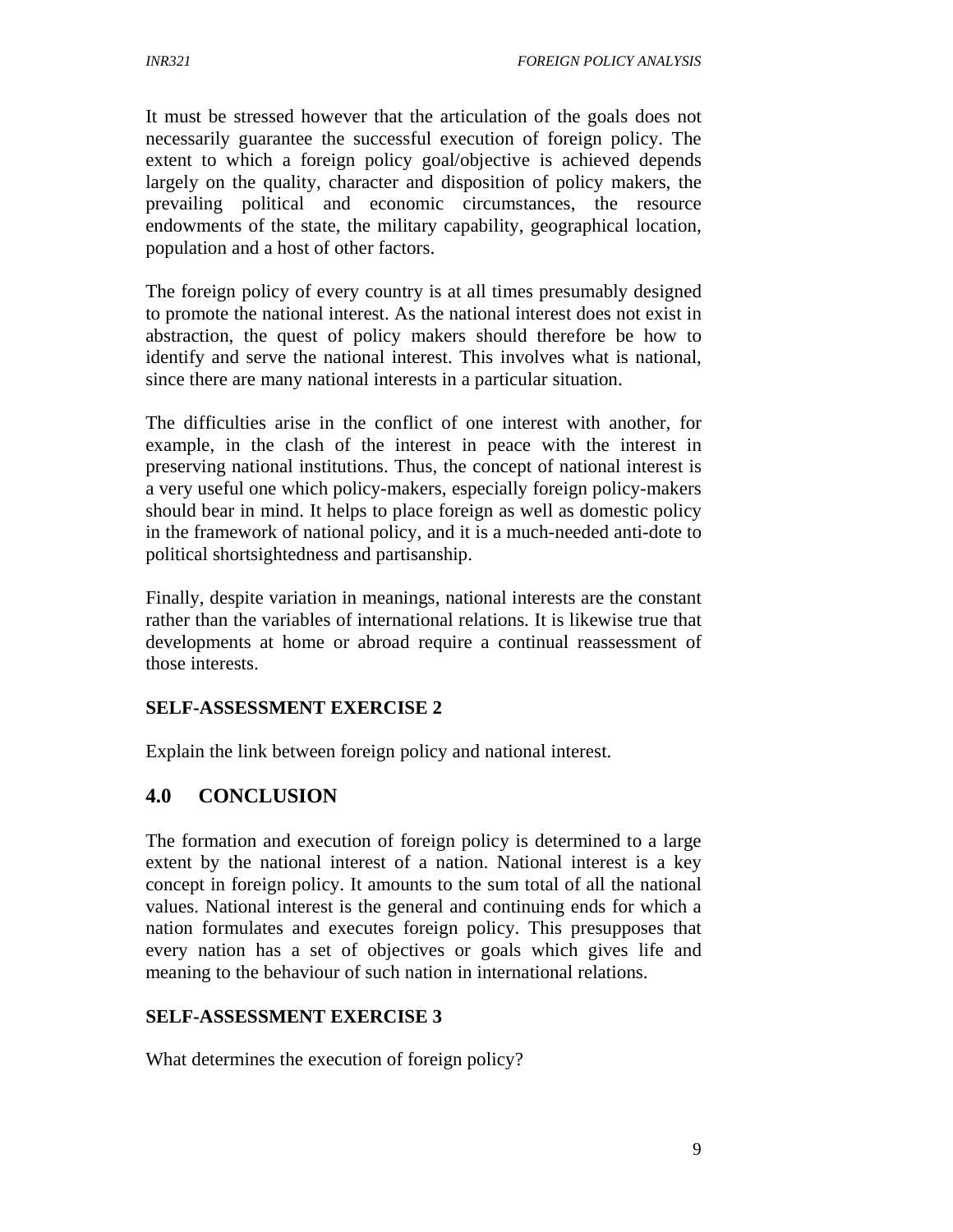## **5.0 SUMMARY**

A nation's foreign policies are the specific goals and objectives that leaders pursue in the international system. This includes the values that shape those goals and the means by which those goals are achieved. National interest are the bedrocks upon which government base their foreign policy objectives. This means that foreign policies are formulated in order to promote national interest.

## **6.0 TUTOR-MARKED ASSIGNMENT**

- 1. What do you understand by "National Interest"?
- 2. Evaluate the contributions of National interest to foreign policy formulation.
- 3. National interest is an ambiguous concept. Discuss.

## **7.0 REFERENCES/FURTHER READING**

- Akinboye, S. & Ferdinand, O. O (2005). *A systematic Approach to International Relations.* Lagos: Concept publications Limited.
- Hans, M (1967). *Politics among Nations: The struggle for Power and Peace.* New York: Alfred A. Knopf Inc.
- Jones, R (1970). *Analyzing Foreign Policy: An Introduction to Some Conceptional Problems.* London: Routledge Kegan Paul Ltd.
- Morton, K (1967). *Systems and Process in International Politics.* New York: John Wiley and Sons Inc.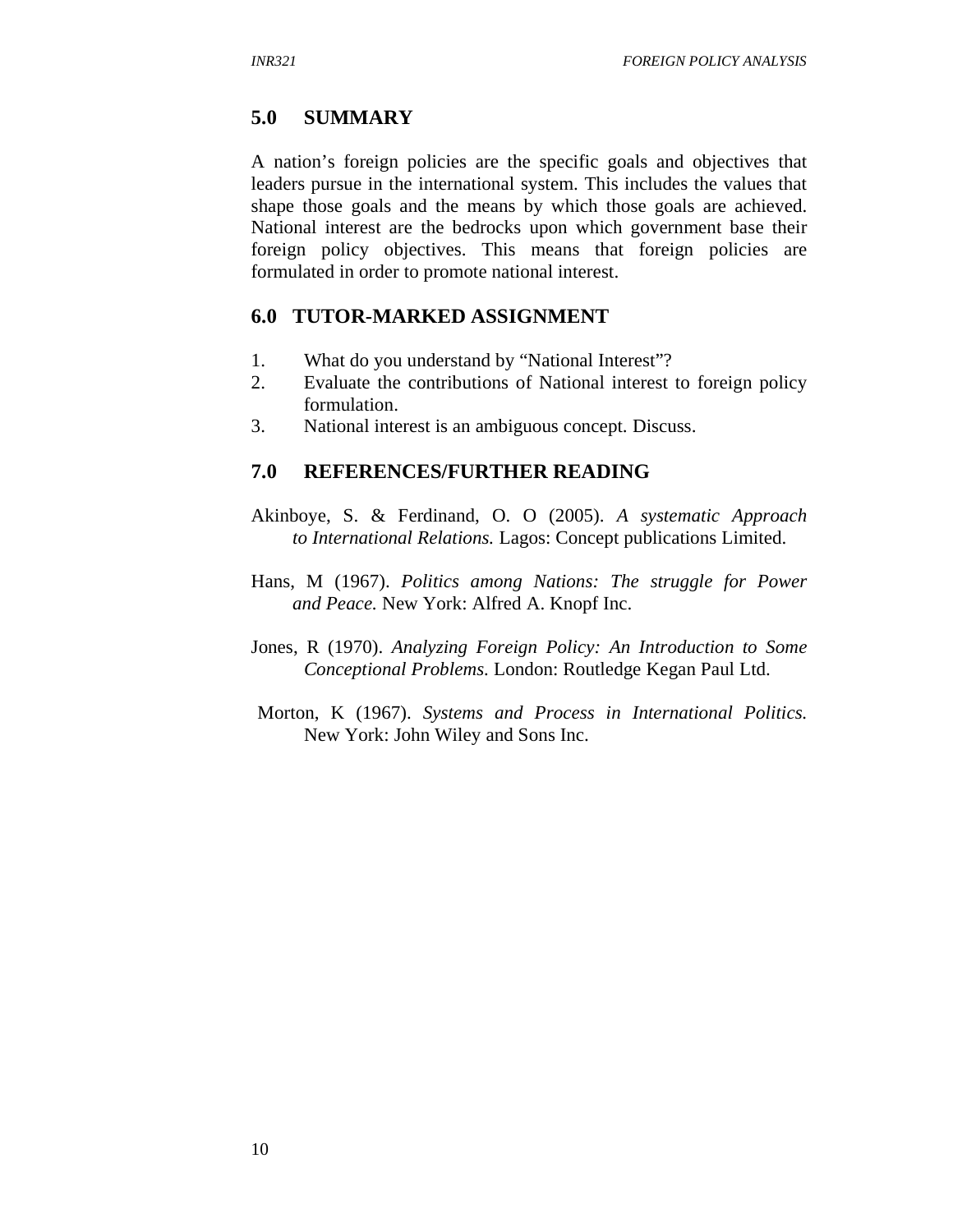## **UNIT 3 NATIONAL INTERESTS VERSUS OTHER INTERESTS**

## **CONTENTS**

- 1.0 Introduction
- 2.0 Objectives
- 3.0 Main Content
	- 3.1 National Interest versus Societal Interests
	- 3.2 National Interest versus Global Interests
	- 3.3 National Interest: Long Middle and Short term Goals
- 4.0 Conclusion
- 5.0 Summary
- 6.0 Tutor-Marked Assignment
- 7.0 References/Further Reading

## **1.0 INTRODUCTION**

While the national interest is an ambiguous concept and therefore limited in its ability to guide policy, it is not altogether lacking in meaning. It directs the attention of policy makers to a category of goals that a state's foreign policy should value most- national or societal goals. Those goals that advance only the interests of certain individuals or groups are by definition not eligible for placement at the center of a state's foreign policy. To be in the national interest, a particular policy must uphold the common good and promote the welfare of the citizenry as a whole. We can identify three possible ways by which particularistic society interests can come to define the national interest as stated below.

## **2.0 OBJECTIVES**

At the end of this unit, you should be able to:

- differentiate between national interest and societal interest
- explain what is long term goals
- explain what is middle term goals
- explain what is short term goals.

## **3.1 The National Interest versus Societal Interest**

First, it is possible that one segment of society can come to dominate and control the policy process to the point where its views, and only its views, shape the content of foreign policy. Whatever disagreement exists within this elite class are over tactics and not the fundamental direction of policy. A concern for particularistic interests masquerading as the national interest in this fashion lies at the heart of the long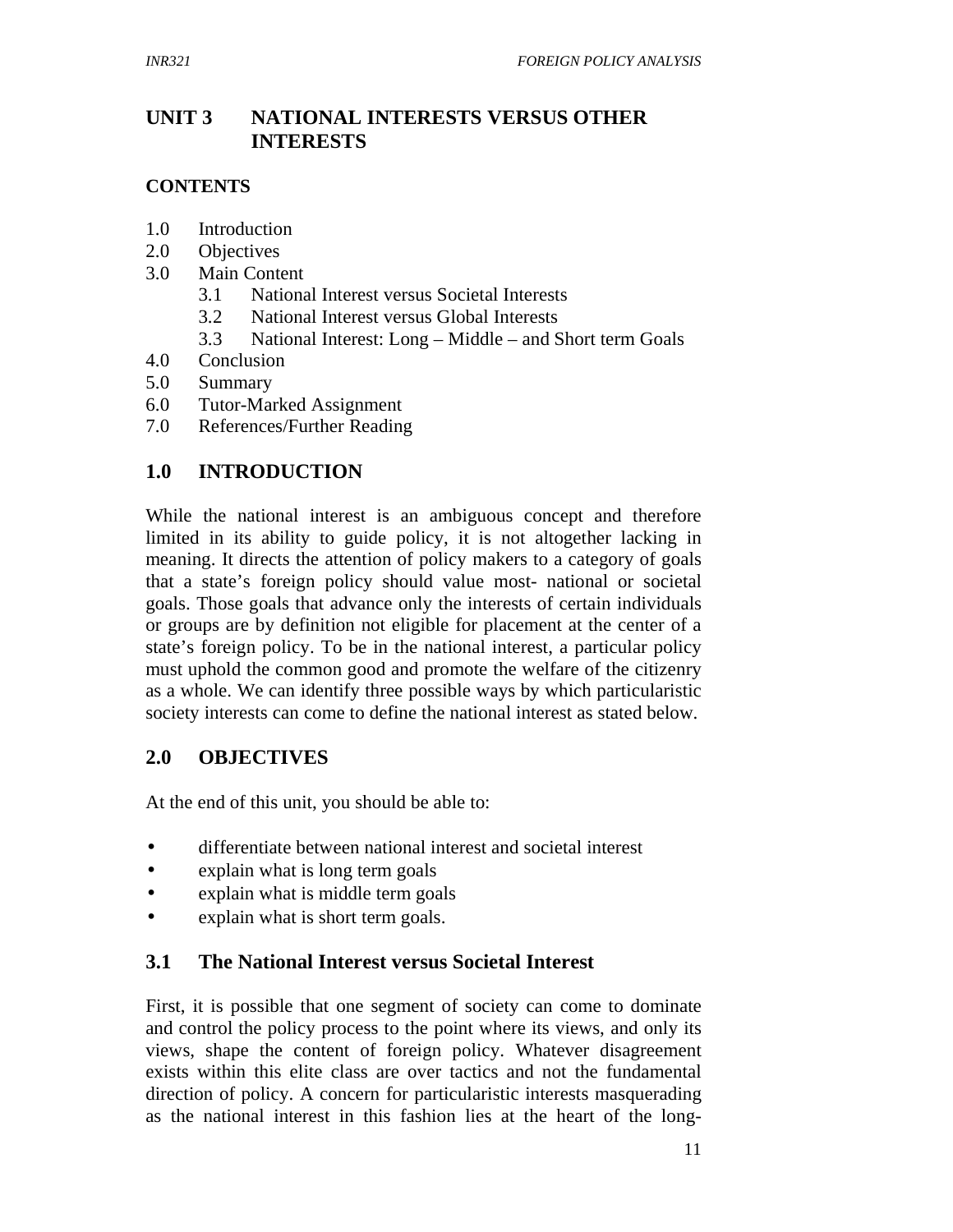standing fascination with the influence of the military-industrial complex. The term was coined by C. Wright Mills in 1956 and was given high visibility by President Eisenhower in his farewell address, when he warned against its unwarranted influence and the dangers of misplaced power.

Many different formulations of the military-industrial complex argument exist, and efforts to prove its significant influence over policy have produced mixed results. All start from the assertion that, although society as a whole does not benefit from military spending, or the adoption of a definition of the national interest that centers on the existence of a hostile, threatening, and anarchic international system, certain segments of the society do prosper because of them. At a minimum, these segments include the professional military, industries heavily dependent on defense contracts, labour unions whose members work in these industries, and members of Congress, whose districts are home to military installations or production facilities. Numerous linkages exist among these groups that help to forge them into a powerful political force, able to impose its agenda on the political system as a whole. Generals and Admirals upon retirement find employment with leading defense contractors. Congress people who formally oversee the military tend to come from districts in which exceedingly high levels of military spending take place. The militaryindustrial complex is not unique to capitalist societies. A similar phenomenon has been found to exist in socialist states. Composed of members of the professional military and intelligence services, managers of heavy industries, and the party and state ministries with responsibility in these areas, this constellation of forces consistently set Soviet priorities at the expense of forces engaged in the production of consumer goods, agricultural products, and public services.

Secondly, interest groups can gain control of a state's foreign policy through a process of building coalitions. Under this theory, no permanent elite group dominates the policy agenda. Instead, policy reflects the relative power of various groups within a society and their ability to translate that power into control over parts of the policy process. In essence, the government acts as an impartial umpire by judging who the winner is in the struggle to control policy, and registering that victory by altering a policy to reflect the values of the dominant group or coalition of groups. Because power resources change over time, no group or sector of society is permanently able to control policy. Foreign policy and definitions of the national interest will change as new groups come to dominate the political landscape.

According to this pluralist view of policymaking, arms control policy within the United States, France, the Soviet Union, and elsewhere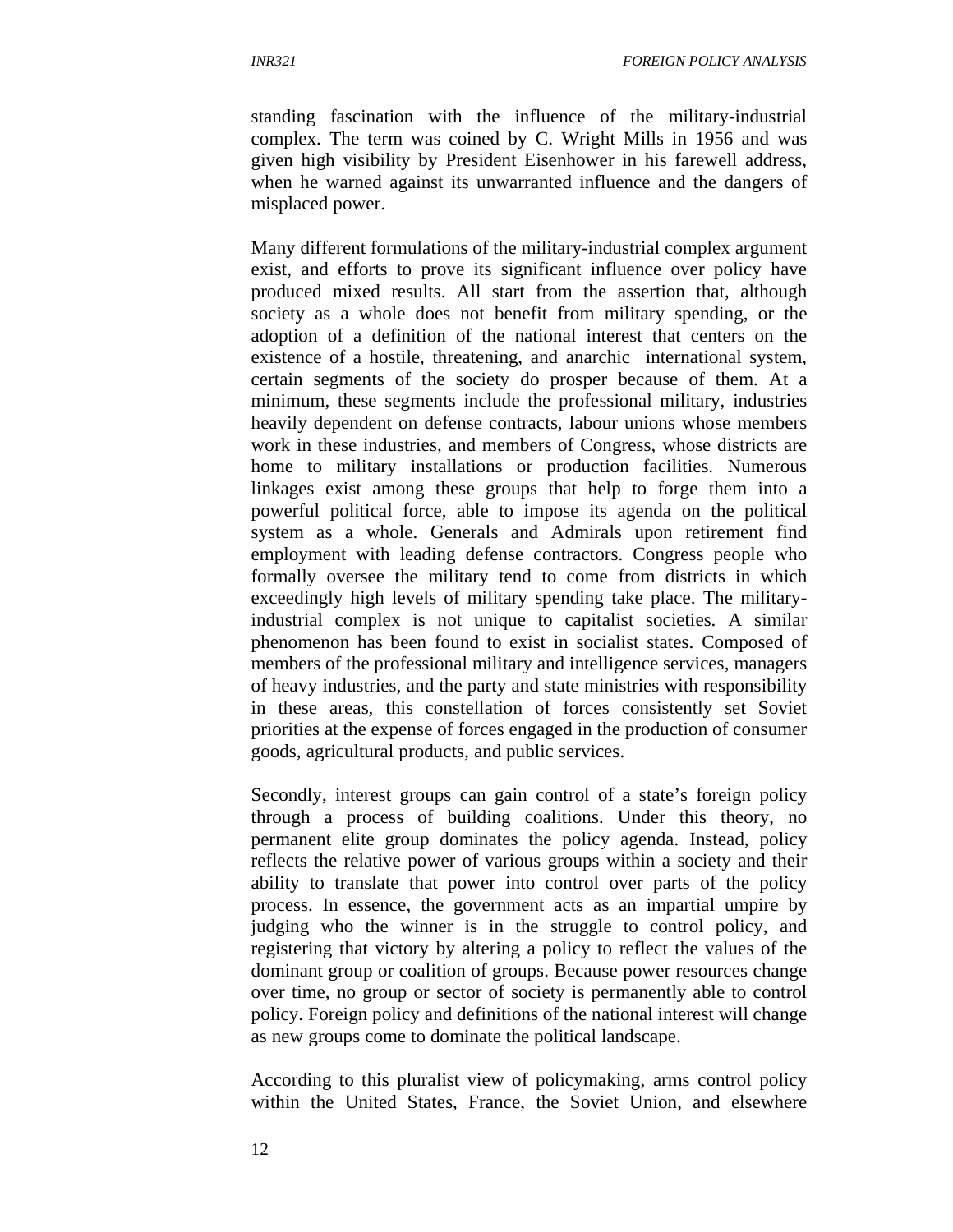reflects the balance of political power between those groups in society that oppose arms control, and those that support it rather than the interests of the military-industrial complex. The same holds true for foreign economic policy, human rights, and military interventions abroad. Many foreign-policy professionals and scholars take a dim view of pluralism's impact on foreign policy. They see foreign policy and definition of national interest as too important to be left to a power struggle among societal groups, who tend to be uninformed about world affairs, and who often base their decisions on narrow definitions of selfinterest or emotionalism. What is needed is the ability to recognise and to respond to the dynamics of world politics in a consistent and objective fashion. The pressure of competing interest groups trying to control policy work against this. Politics must stop "at the water edge" if policymakers are to pursue effectively the national interest.

Third, the process of defining the national interest may be overly influenced by bureaucratic politics. In this view, competition to control foreign policy is not carried out among groups within a society, but between rival bureaucratic interests whose concern is not so much to solve a problem as it is to maintain (or gain) control over the formulation and implementation of policy. The foreign-policy bureaucracy is not a machine responding to the orders of the heads of government, but a series of competing fiefdoms each of which has its own view of what should be done. Selecting a foreign policy or a definition of the national interest is not so much a matter of finding a policy that will work, as it is one of finding a policy around which a bureaucratic consensus can form. This is no easy task. Over time, governmental bureaucracies develop vested interests in policy areas, organisational routines on how to deal with problems, and memories of past policy battles. These combine to cause organisations to see problems differently. What to the military is a problem of placing added troops on the border, to provide for greater defense may appear to the treasury to be an unacceptable increase in government spending, and to diplomats to be a provocative act that will produce war rather than ensure peace. Reaching a consensus becomes a time-consuming game in which the various preferences of the players are bargained into a singleposition. Consequently, there is a tendency to hold to a consensus position, as long as possible and to make only incremental or minimal changes in the direction of policy, when forced to by events abroad.

#### **SELF-ASSESSMENT EXERCISE 1**

Explain what you understand by national interest.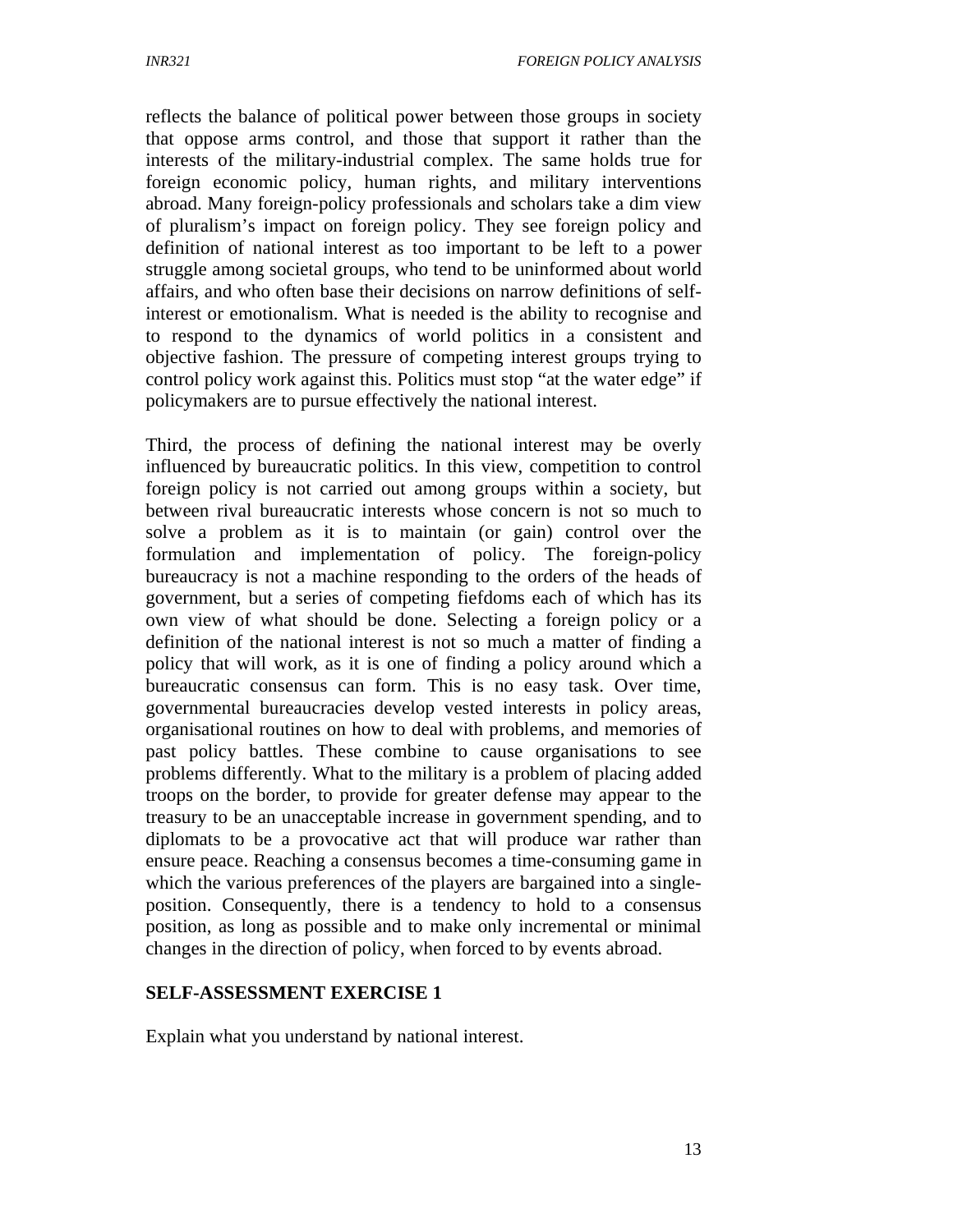#### **3.2 The National Interest versus the Global Interest**

Conflict of a different sort surrounds the debate over the relationship between the national interest and the global interest. Many realists view the two as incompatible and caution against giving primary to global interests over national ones. The primary obligation of policymakers is to provide for the security of the state in a competitive, hostile, and anarchic international system. Concepts like global interest and global community are illusions in a system in which there are no permanent rules or bonds uniting states. Self-help and self-interest are the keys to survival. Peace is not a condition that can be engineered into existence through the creation of institutions, signing treaties, or appeals to common interests. Peace is a condition that comes about when states pursue their own (limited) definitions of national interest.

Not all realists share this assessment. Arnold Wolfers found it to be shortsighted. He argued that states have two classes of goals: possession goals and milieu goals. Included in the former category would be efforts to acquire territory, to gain a seat on the UN Security Council, to get most-favoured-nation status as a trading partner, or to gain access to oil. Possession goals tend to be treated as zero sums in nature; that is, to the extent that one state "possesses" the goal, that goal is seen as being denied to another. In contrast, milieu goals are not so much possessed by a state as they are forming a common or shared environment within which states act. All states are able to partake of global prosperity, peace, stability, and respect for environmental pollution standards. Wolfers acknowledge that milieu goals are often no more than a means to realising a possession goal, but he believes that this need not be the case. He cautions against downplaying the value of milieu goals simply because they can also be in the interest of other states. He argues that "it is wise for governments and peoples to be aware of-and in fact to stressthe element of national self-interest, however farsighted, that leads nations to improve the milieu by rending services to others".

Globalists take strong exception to the primacy given to the national interests of states by realists. They raise two points. First, the state is no longer the central unit in world politics whose interests must receive attention ahead of all others. The interests of regions, non-state actors, sub-state actors, international organisations, and the world as a whole must now also be given their due attention. As we have already seen, it is only recently that world politics has centered on the state. There is no reason to expect that it will always be so. John Herz argues that the history of world politics has been marked by the emergence of political units of ever-increasing size, or rulers sought to establish defensible boundaries. Following this logic, the state can remain the central unit of world politics only so long as its borders constitute a "hard shell" behind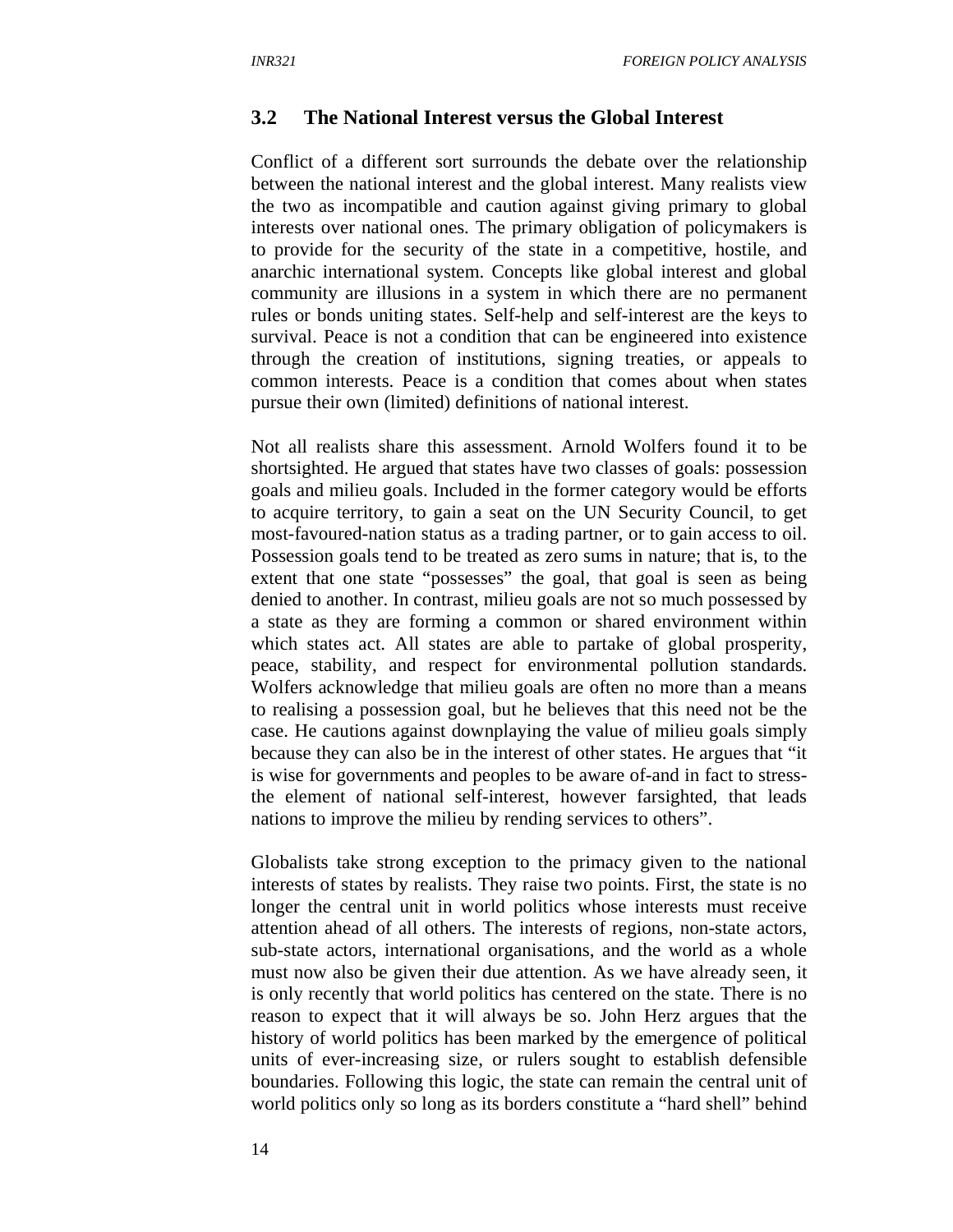which a population is secure from attack. Globalists argue that this is no longer the case. Advancing military technology coupled with terrorist attack has made it impossible for the state to protect its citizens, and economic interdependence has had a similar effect on the state's ability to provide unilaterally for the socioeconomic needs of its population.

Secondly, globalists assert that the problems confronting policymakers today cannot be solved within the context of a logical decision that places state interests at the centre. Successfully addressing the problems of overpopulation, environmental decay, nuclear proliferation, hunger, and poverty that face our endangered planet, requires that we give precedence to the goals of the whole rather than to any of its individual parts. Globalists recognise that moving the global interest from a marginal concern to one that is center of world politics will not be easily realised. The state's freedom to pursue its national interest will have to be restricted in favour of the global interest, and foreign policies will have to be framed in terms of state responsibility for the global condition and not narrowly defined possession goals.

#### **SELF-ASSESSMENT EXERCISE 2**

What is global interest?

## **3.3 The National Interest: Long-, Middle-, and Short-term Goals**

So far we have discussed what the national interest is not. It is not a clearly stated guide for action, and it is different from sub-national and the global interest. However, what is the national interest? How do we know when a goal or an objective is in the state's national interest? Many argue that the dynamics of world politics establishes a universal ranking system into which all foreign-policy goals can be placed. Three levels of goals (long-, middle-, and core) can be identified, which come together to form a triangle in which core goals form the base of the pyramid and take precedence over the pursuit of middle and long term goals. They are distinguished from each other by their importance to the survival of the state, the time element involved in realising them, and the kinds of demands that pursuing these goals places on other states.

**(i) Core:** Core goals are those values and interest for which the state is willing to demand the ultimate sacrifices from its own people, and to place the greatest demands upon others. The defense of its borders, the perpetuation of its political, economic, and social system, the control of strategically vital areas, and the realisation of ethnic or religious unity, are the most frequently pursued core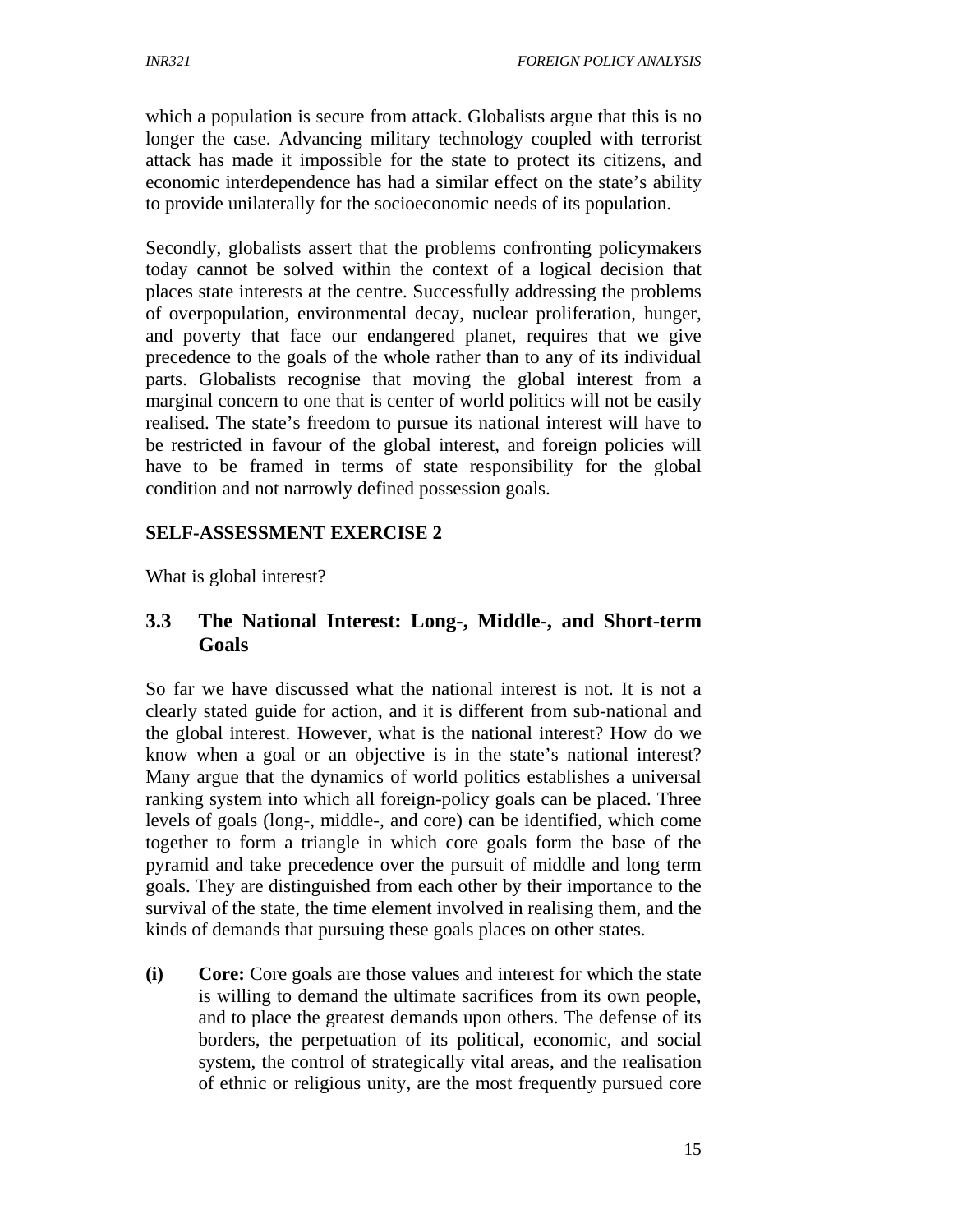goals. These are short-term goals whose realisation is a prerequisite for the pursuit of all other foreign-policy objectives.

- **(ii) Middle-Term Goals:** They are of three types. The first of these are efforts to improve domestic, social and economic conditions through such international activities as entering into trade agreements, acquiring foreign aid, and gaining assured access to raw materials that are controlled by the states. The second of these are policies designed to enhance the state's international prestige. This is often done through diplomatic activity, participation in international cultural or technological exchange programmes, or displays of one's military capabilities through highly visible troop exercises or naval maneuvers that are designed to "show the flag." The third of these are efforts at selfextension or imperialism. These need not mean physically taking control of other states or extending one's boundaries. They may take the form of establishing spheres of influence, promoting the state's ideology abroad, or dominating foreign markets.
- **(iii) Long-Term Goals:** These are "plans, dreams, and visions concerning the ultimate political or ideological organisation of the international system, whereas middle-term goals make specific demand against all states in the international system. Hitler's Thousand Years Reich, Japans Greater East Asia Cprosperity Sphere, the Soviet vision of world-wide communist revolution, and U.S. efforts to make the world safe for democracy are some examples of long-term goals that are held by major powers.

#### **SELF-ASSESSMENT EXERCISE 3**

Discuss briefly core interest and middle goals.

# **4.0 CONCLUSION**

Approached in this fashion, the concept of national interest appears to take on an objective meaning. Policymakers cannot simply state that they are acting in the national interest. Groups and individuals within a society cannot merely assert that their preferred goals are identical to the national interest. The corrections of these claims can be judged against the standards for placing goals in each of the three categories. On closer examination, however, this objective turns out to be largely illusory, and the concept of national interest still remains basically normative in nature. For, while this approach does not allow us to make distinctions between goals, the actual placement of a goal in one of the three categories is still a matter of judgment.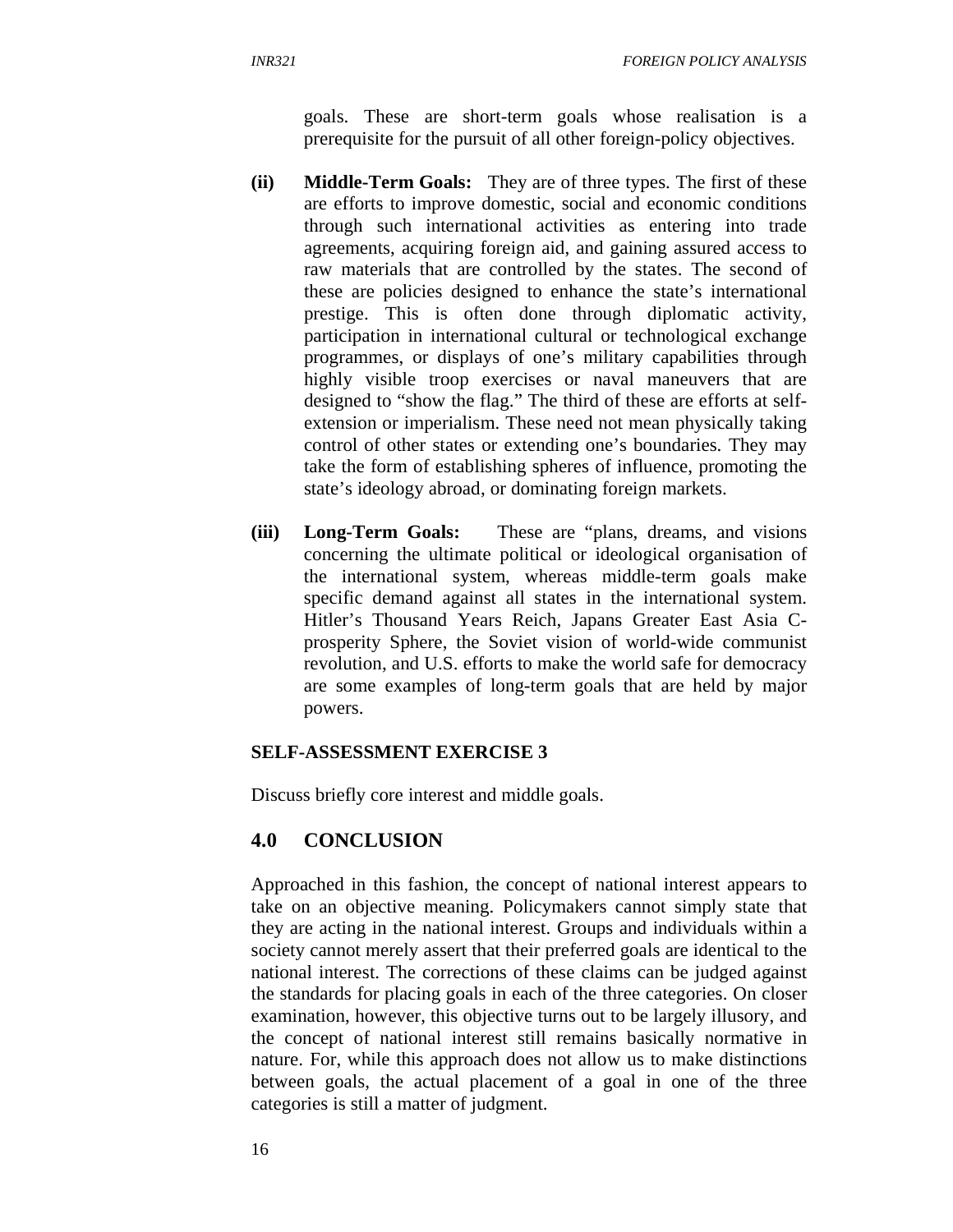# **5.0 SUMMARY**

In this unit an attempt has been made to explain in detail other interests that play vital roles in determining foreign policy goals and objectives of nation states. These goals to a large extent determine the position of states in the international arena. These interests include the following: societal interests and global interests. We have also discussed the three levels of national goals which consist of long term goals, middle range goals and core goals establishing that the interests' nations attach to these goals vary according to situations in exception to core goals.

## **6.0 TUTOR-MARKED ASSIGNMENT**

- 1. Explain the following concepts with examples (a) Core interest (b) Middle Term Goals (c) Long term Goals.
- 2. Discuss the relationship between National Interest and Global Interest.
- 3. What is Societal Interest?

## **7.0 REFERENCES/FURTHER READING**

- Falk, R. (1972). *This Endangered Planet: Prospects and Proposals for Human Survival.* New York: Vintage Press.
- Glenn, H. & Kay M. K. (1991). *Dimension of World Politics*. New York: Harper Collins.
- Herz, J. (1959). *International Politics in the Atomic Age*. New York: Colombia University Press.
- Wright, M. (1956). *The Power of Elite.* New York: Oxford University Press.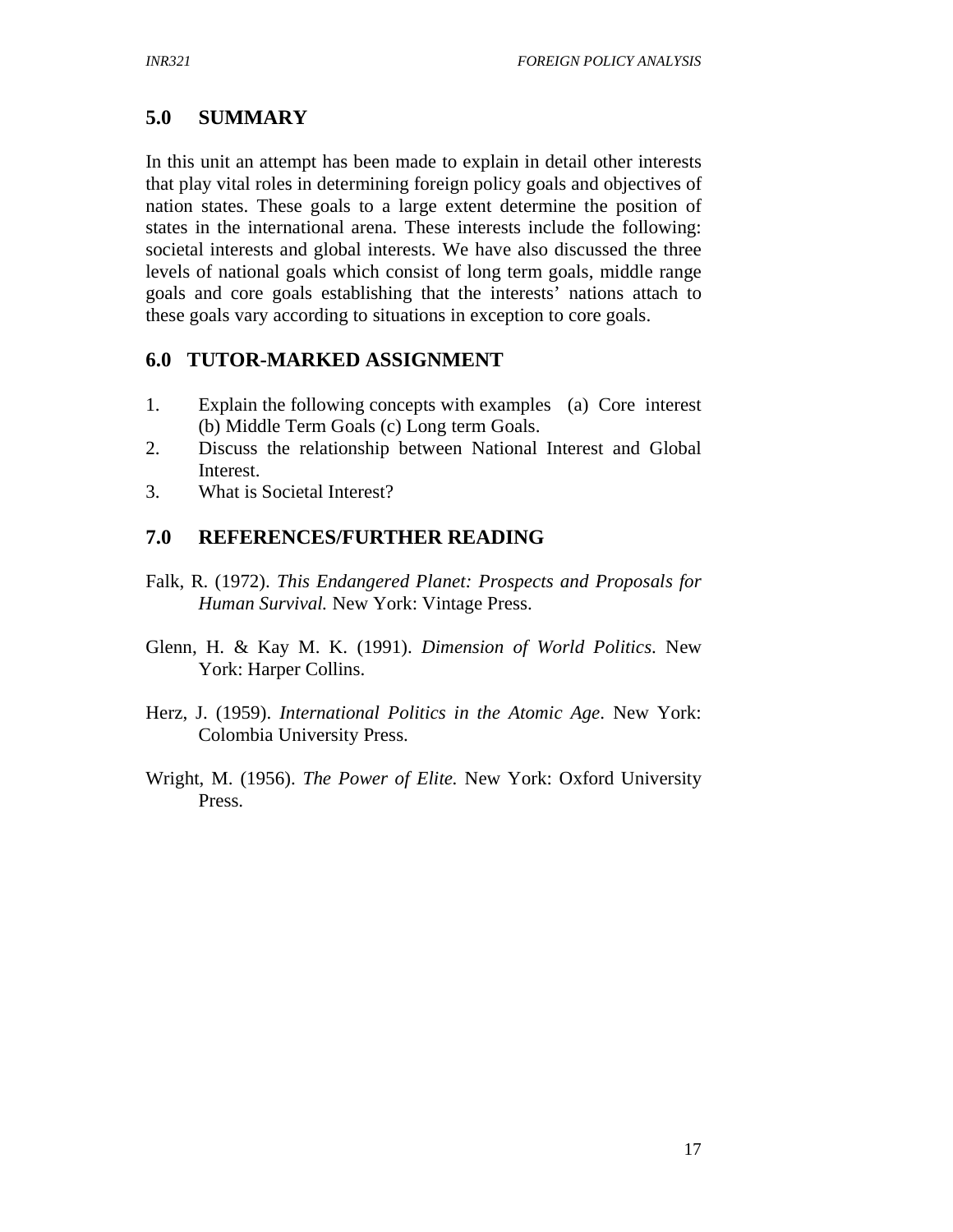## **UNIT 4 GLOBALIZATION: A NEW FOREIGN POLICY APPROACH**

#### **CONTENTS**

- 1.0 Introduction
- 2.0 Objectives
- 3.0 Main Content
	- 3.1 Foreign Policy in a Global Human Community
- 4.0 Conclusion
- 5.0 Summary
- 6.0 Tutor-Marked Assignment
- 7.0 References/Further Reading

#### **1.0 INTRODUCTION**

Globalisation is a force shaping power distribution in world politics today. It is important to note that globalisation refers to expanded economic integration and interdependence of states through international free trade, market economies, investments and capital flows. World trade has grown astronomically and huge multinational corporations (MNCs) and economic organisations (International Monetary Fund, World Bank and World Trade Organisation) dominate global commerce. These trend-linked with the spread of global fiber optic network, digitalisation, satellite communications, the world wide web and computer technology-have impacted on state-to-state power relationship dramatically

The exponential expansion of globalisation is introducing a new approach into the foreign policy framework by nation states, just as it is affecting traditional methods and other concepts in international relations. The question is whether globalisation has rendered obsolete traditional foreign policies that sovereign states pursued over the past centuries and to what extent?

It has been established, that states have long been the source of physical security, economic vitality and political independence for their citizens. Consequently, a state's foreign policy traditionally has focused on how to pursue its vital national interests; physical security, economic strength, and political security on the stage of world politics.

Over time, however, globalisation has brought porous borders and interdependence, thus facilitating the exchange of goods, ideas, information, financial transactions, and institutions to connect people into a global human community. Does this mean that globalisation is displacing the older realism (power politics) and idealism (international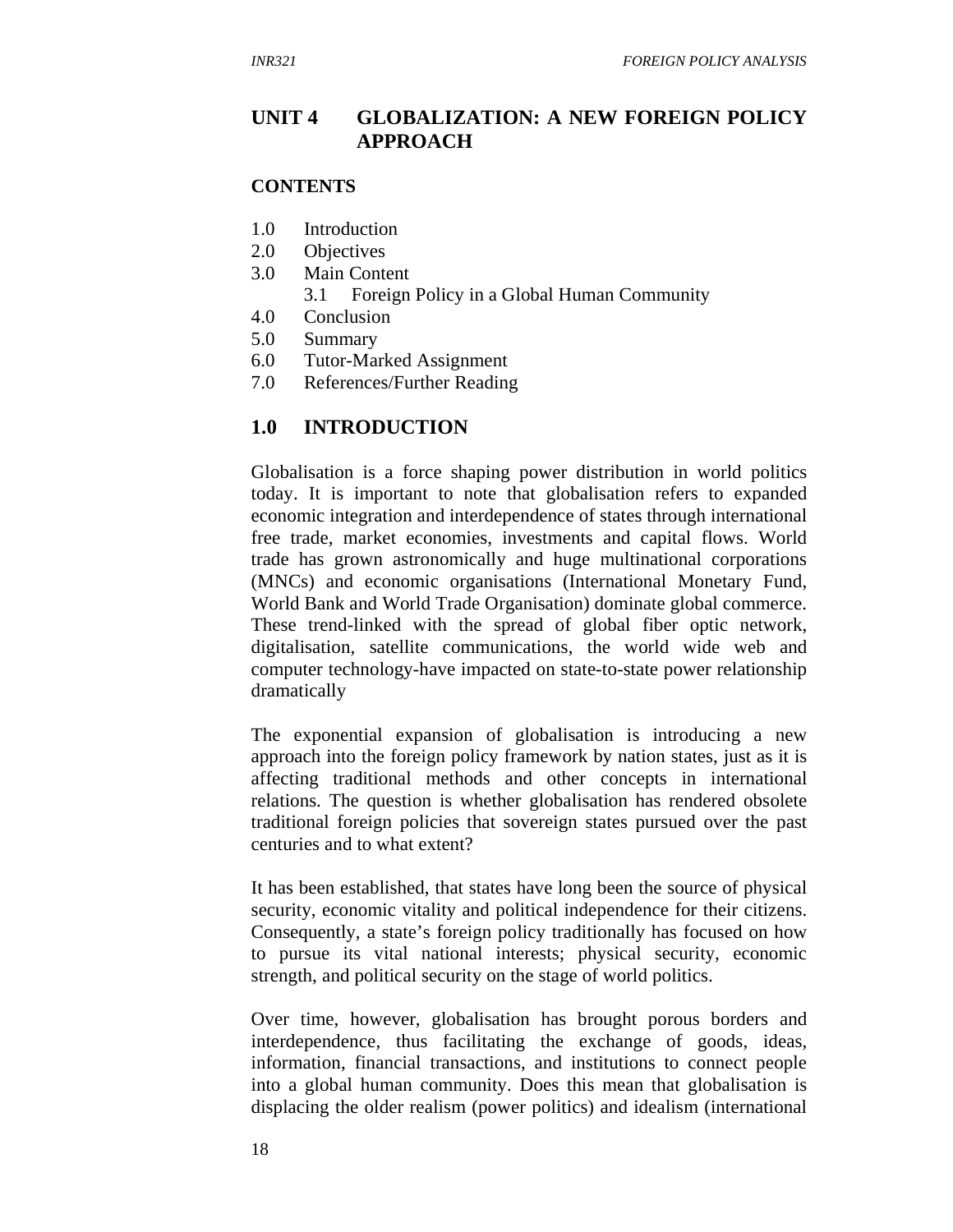legal norms to govern state behaviour) as well as traditional balance of power and collective security mechanisms, that have guided international relations and indirectly foreign policy behaviours of states over the century?

### **SELF-ASSESSMENT EXERCISE 1**

What do you understand by globalisation?

## **2.0 OBJECTIVES**

At the end of this unit, you should be able to:

- identify the changes in traditional methods of foreign policy approach
- link the reasons for the changes appropriately
- assess the effect of globalisation on foreign policy behaviour of nation states.

# **3.0 MAIN CONTENT**

## **3.1 Foreign Policy in a Global Human Community**

On the affirmative, globalisation has clearly spawned a new international system.

Porous borders and interdependence have undermined the capability of states to pursue security, economic growth, and political sovereignty through traditional uses of power, state-to-state relations, and balance of power or collective security mechanism.

Globalisation has placed states in a strategic straightjacket, and national interest must be redefined. Globalized partners benefit from globalisation and have a stake in maintaining their interdependent relations. Thus, they must redefine their priorities away from a strictly state-centered focus or risk losing their position in the globalising system. The use of force to gain strategic advantage or to resolve disputes among globalising states is presently irrational and increasingly unlikely. War between the great powers (United States, West European states, China, India and Japan) is almost unthinkable. Each operates within a strategic straight jacket imposed by globalisation.

 There are the new power realities created by globalisation: the information technology revolution, inter-dependence, and porous borders, through which the multiple forms of power flow. The new issues on national and international agendas cannot be solved by one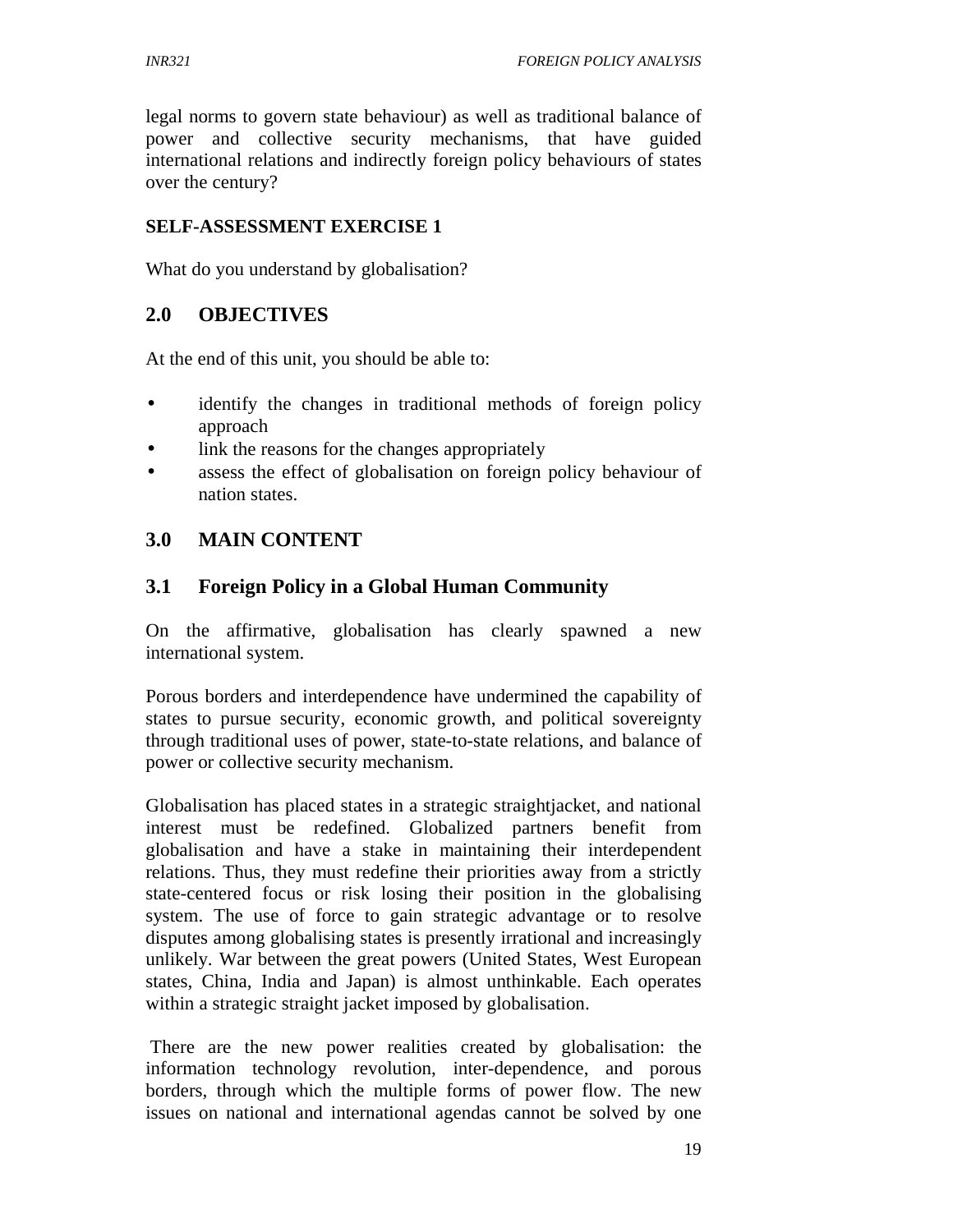country alone. New York Times columnist, Thomas Friendman writes that the "inexorable integration of markets, nation-states, and technologies to a degree never witnessed before- in a new way that is enabling individuals, corporations and states to reach around the world faster, deeper and cheaper than ever before", simply means that we must think of foreign policies with new techniques and new agenda.

Friendman in his book, *The World Is Flat (2005),* argues that the economic playing field has been leveled by the global fiber-optic network, into which some three billion people are rushing, from other countries whose economies have thrown off socialism. According to him, these are the recipients of outsourcing. Globalisation in effect has made the world one massive interconnected market place that challenges the traditional role of separate national interests and separate sovereign states.

Globalisation has produced six types of wars that states are loosing because they have not adopted new strategies to deal with these struggles that now shape the world. The stateless decentralised networks that cannot be fought by traditional foreign policy techniques are terrorism, drugs, arms trafficking, intellectual property misuse, alien smuggling, and money laundering. United States is loosing its war on terrorism and in fact attacking and occupying Iraq has increased the number of terrorists now opposed to the United States.

The attacks on the strategic points in the United States on September 2001 highlight the point that the globalized world in which we live, is one where traditional foreign policy and powerful defense systems (including long-range missiles and nuclear weapons) may not prevent another major world crisis.

However, on the other side, while globalisation has created new realities within the international system, nation-states, and their government have not disappeared. They still remain key players on the international landscape, and realism and power politics in their foreign policies still make a difference. Globalisation has not created an international society of global citizens, and Non-Governmental Organisations (NGOs) frequently have little independence apart from the government of their states. Globalisation has not seriously challenged the profoundly national nature of citizenship.

While human beings may engage in the life of globalized networks, the human identity remains national in character, an identity that resists cultural homogenisation. Fundamentally, national identity still super cedes global or international identity. National identity is a powerful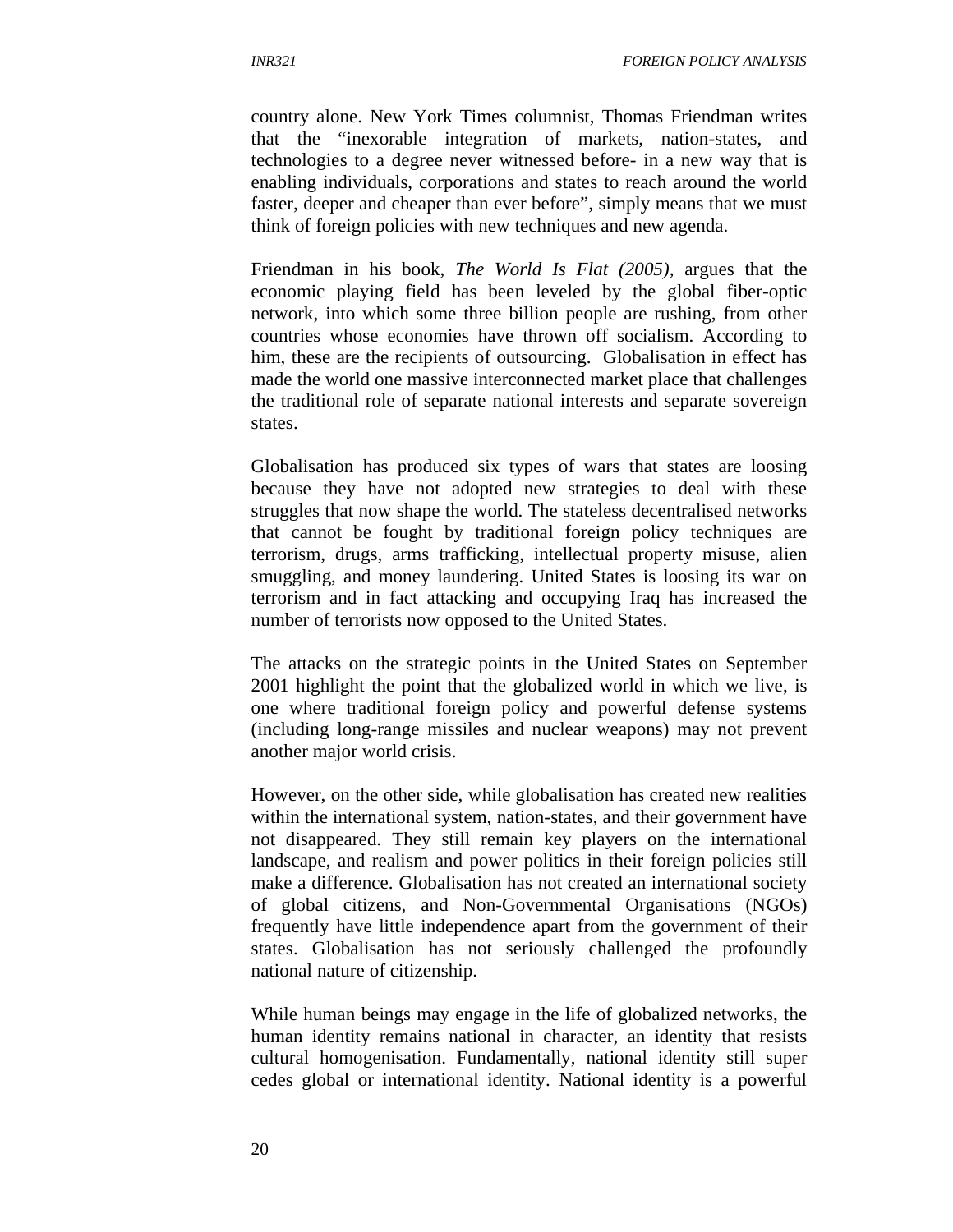factor behind traditional state foreign policies, and the national governments and people that lie at their foundation.

Some states remain far more powerful than others and their foreign policies are more dominant than others. Traditionally, United States of America's foreign policy and the power that backs it is a good example.

The major national security threat to the world today is terrorism. The primary responsibility of every state government is to protect its people. Islamic radicalism is non-state in nature. And therefore cannot be defeated by attacking another state as the United States did in Iraq. That attack multiplied the radical Islamic threat to America and attack of United Nations Offices by mobilizing radical Islamic behaviours around the world. The United States must shed its state-centric thinking, a legacy of Cold War, and develop a new foreign policy approach in order to be able to combat terrorism.

### **SELF-ASSESSMENT EXERCISE 3**

Assess the effect of globalisation on foreign policy behaviour of states

## **4.0 CONCLUSION**

Globalisation has actually spawned a new international system. Porous borders and interdependence have really undermined the capability of states to pursue security, economic growth and political sovereignty through traditional uses of power, balance of power or collective mechanisms. Examples of limitation on the traditional use of power include the failure of military force, as demonstrated in the pitfalls of the United States- led war in Iraq, economic interdependence, as illustrated when a downturn in a single state's economy affects the whole system. The rising price of oil undermines oil-dependent economies, including that of the United States. The European States are integrated in the European Union (EU) and Canada, the United States and Mexico are interdependent within North America Free Trade Association (NAFTA). The Southeast Asian and Latin American debt crises in the 1990s led to a global economic down turn. The events of the 1990s had repercussions on the global economy. This therefore calls for a rethink on foreign policies of nations requiring new techniques and new agendas.

### **5.0 SUMMARY**

In this unit, an attempt has been made to show the pros and cons of globalisation in the foreign policy approach of sovereign states. It is therefore important to point out that while globalisation may have created new realities within the international system resulting in global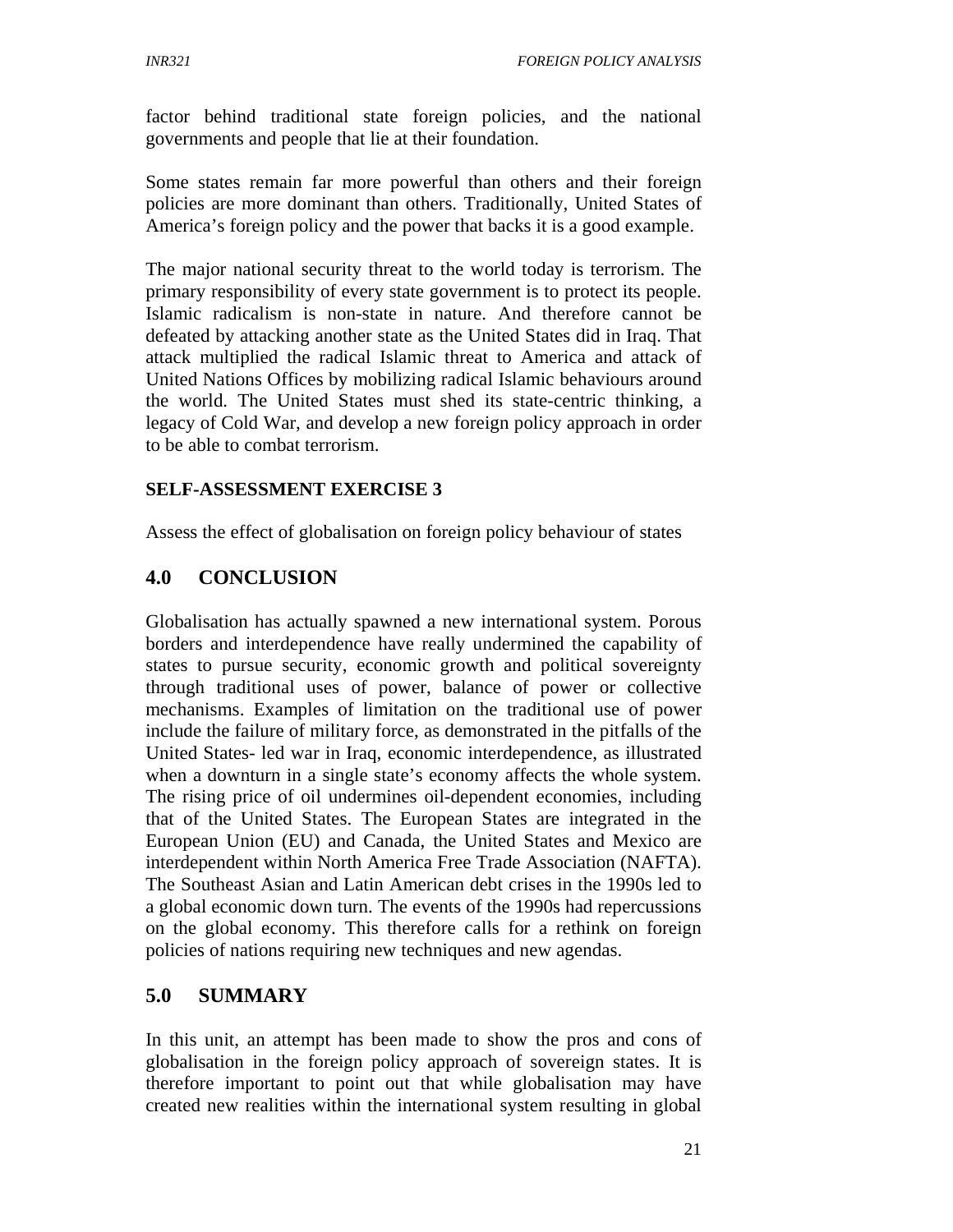human community rivalries between great and small states, and while wars between states have become less common, wars within states (civil wars) have been distinctly on the rise. Outside states have found it necessary to intervene through or under the United Nations (UN) auspices to prevent such civil wars from spreading regionally. Meanwhile, a regional hegemony-may attack another state with potentially serious consequences for external non-belligerent states, as in the case of the Persian Gulf War precipitated by Iraq's invasion of Kuwait. These developments point to the continued need for traditional foreign policy tools in collaboration with new techniques and new agendas.

### **SELF-ASSESSMENT EXERCISE 3**

What are the contributions of globalisation to foreign policy execution?

## **6.0 TUTOR-MARKED ASSIGNMENT**

- 1. What is globalisation?
- 2. Globalisation has spawned a new international system. Discuss in relation to the call for new foreign policy techniques and agenda.
- 3. Critically examine the impact of globalisation on foreign policy tools.

### **7.0 REFERENCES/FURTHER READING**

- Friendman, T (1999). *The Lexus and the Olive Tree.* New York: Farrar Straus, and Giroux.
- Friendman, T (2005). *The World is Flat, A Brief History of the 21st Century.* New York: Farrar Straus.
- Nye, J. (2004). *American Power and the 2004 Campaign*. Project Syndicate. Project of 2009 Newspapers.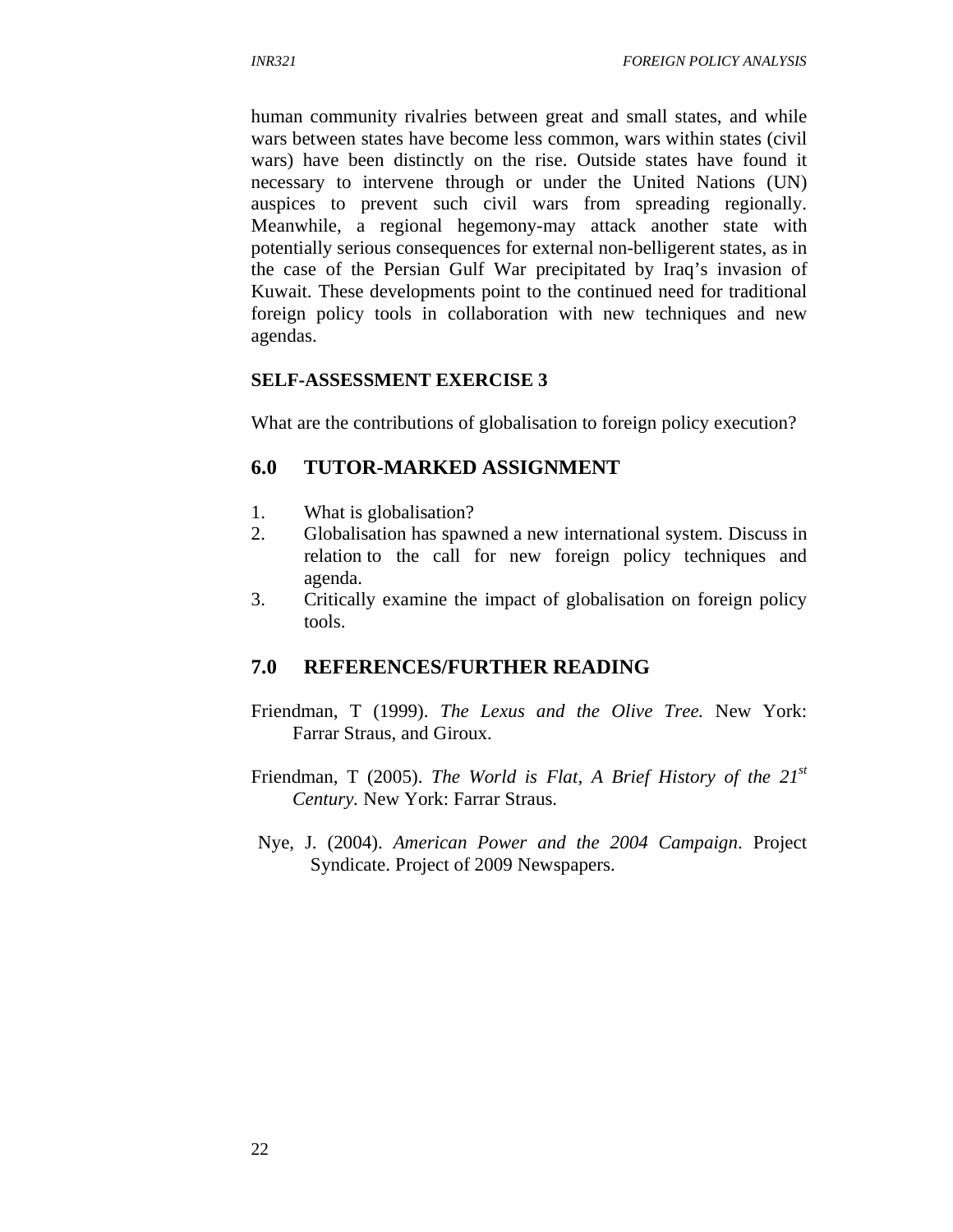# **MODULE 2 FOREIGN POLICY ANALYSES**

- Unit 1 Approaches to Foreign Policy Analysis
- Unit 2 Levels of Analysis
- Unit 3 Foreign Policy Environment
- Unit 4 Problems of Foreign Policy Analysis

## **UNIT 1 APPROACH TO FOREIGN POLICY ANALYSIS**

### **CONTENTS**

- 1.0 Introduction
- 2.0 Objectives
- 3.0 Main Content
	- 3.1 The Classical or Traditional Approach
	- 3.2 The Scientific or Behavioural Approaches
		- 3.2.1 The Decision Making Approach
		- 3.2.2 The Comparative or Adaptive Perspective Approach
		- 3.2.3 Incremental Decision-Making Approach
		- 3.2.4 Game-Theoretical Analysis
- 4.0 Conclusion
- 5.0 Summary
- 6.0 Tutor-Marked Assignment
- 7.0 References/Further Reading

## **1.0 INTRODUCTION**

All perspectives on the subject of international relations contain statements about foreign policy. Historically, this has been the case because virtually all approaches to the study of international relations took the state to be the central actor. Thus, approaches as diverse as those concentrating on political economy, international society and Marxism, have all included a notion of what the state is and how its foreign policy results, regardless of the way in which policy might be defined. Approaches to the study of foreign policy are therefore intrinsic to approaches to the study of international relations, even to those who deny the centrality of the state as an actor in the international society.

However, in this unit we center our study on the major approaches to the study of foreign policy. There are two broad approaches to the study of foreign policy: the traditional and the scientific or behavioural approach.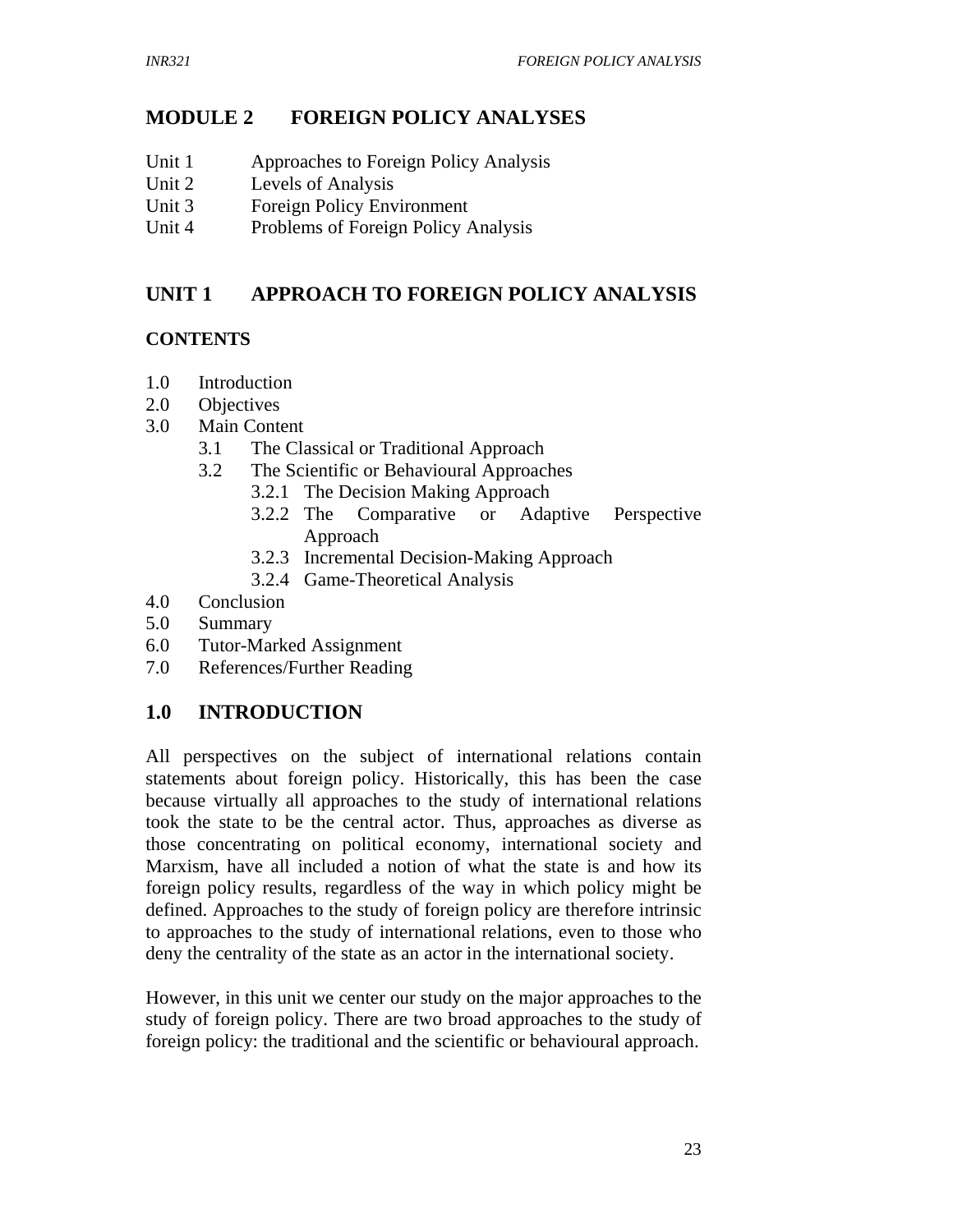# **2.0 OBJECTIVES**

At the end of this unit, you should be able to:

- explain the different approaches to the study of foreign policy
- explain the study of foreign policy
- appraise the contributions of various approaches to the understanding of foreign policy
- assess the different analysis of scientific approach.

## **3.0 MAIN CONTENT**

## **3.1 The Classical or Traditional Approach**

This approach takes each national society as different, and seeks explanation for its behaviour in the historical experiences and strategic realities by which it has been, and is still being conditioned. It also makes a clear distinction between the domestic and external environments. The approach has therefore emphasised case studies or institutional analysis. It stresses the unique factors of time, place and people. A comparative analysis of foreign policy analysis can therefore not be contemplated.

### **3.2 The Scientific or Behavioural Approach**

### **a) The Decision Making Approach**

R. C. Snyder and his associates pioneered the decision making approach to the study of foreign policy in the 1950s. The basic assumption of the approach is that policies are not made by states but by individuals who act on behalf of the states. Thus, the analysis of state behaviour centers on these individuals and groups who represent their states. The approach therefore, discusses decision makers as individuals who arrive at their decision by confronting their values with their image of the environment. It utilizes both internal and external factors as they influence decision. The approach is useful in that it provides a new focus of interest to replace and supplement the traditional approach. Through it, all the roles, norms, goals, functions and perceptions of governmental organisation in general as well as of the specific decision making unit, which is subject of analysis can be classified for analysis.

However, the approach suffers important limitations. First, it concentrates exclusively upon the images and perceptions of decisionmakers (i.e. psychological environment) and ignores the objective reality that these reflect. Secondly, it merely helps us to understand the mechanics, but does not provide a satisfactory explanation of the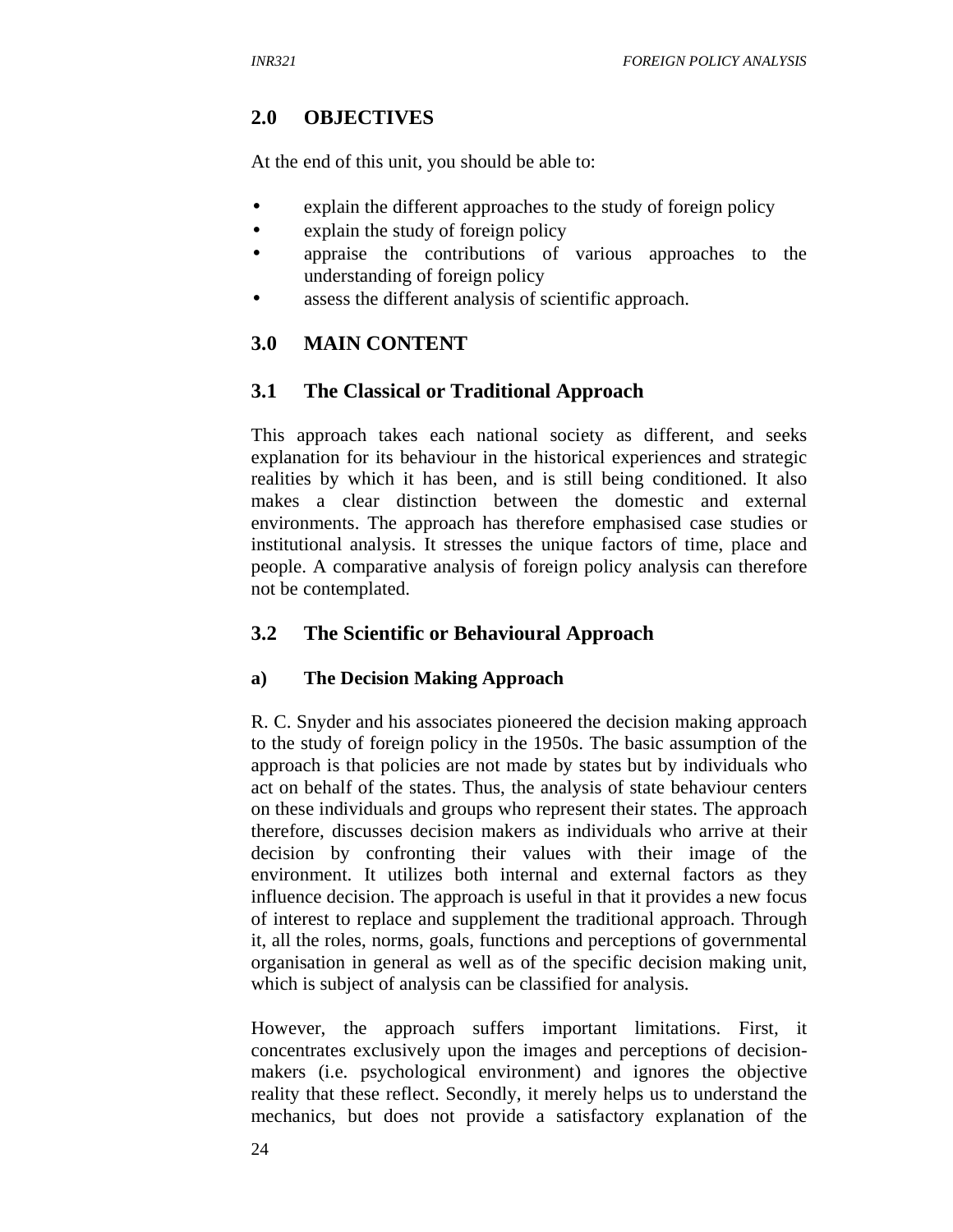broader aspect of foreign policy. It does not, for example, show how the responses from the operational environment (i.e. the bye-effects of decisions) affect a foreign policy process in its course. Third, it reinforces the traditional distinction between domestic and international politics, whose boundaries are in reality continually blurred. Fourth, by its emphasis on the foreign policy of a single state, it often detracts from sustained efforts to understand the broader processes of international interactions. Finally, there is yet no theory of decision making that makes clear the relationships between the various variables identified both at the internal and external environments.

What the approach has so far produced amounts to little more than the setting out of categories which tell the researchers what data to collect and how to classify them, but not how to use them.

### **SELF-ASSESSMENT EXERCISE 1**

Identify the limitations of scientific approach.

### **(b) The Comparative or Adaptive Perspective Approach**

This approach essentially focuses on how states adapt to their changing environments and how this affects their foreign policy options. It assumes that all nations can be viewed as adapting entities with similar problems that arise out of the need to cope with their environments. It therefore, seeks an understanding of state behaviour not in unique factors but in common ones, not through case study but through the comparative assessment, not through the applied inquiry that solves immediate problems, but through the theoretical formulation that tests hypotheses and establishes general principles.

The approach has the advantage of making the analyst see highly specific purposes and activities of officials in a larger context. It also offers an intellectual challenge and promises of intellectual satisfaction. However, it does not concern itself with non-governmental activities, though it recognises that these may have important consequences for what an official can accomplish through foreign policy. Besides, it is not specific on what the analyst is to compare. Should it be ends or means, decisions or outcomes, attributes or behaviours, nations or individuals, objective conditions or official perceptions, availability of resources available or strategies?

### **SELF-ASSESSMENT EXERCISE 2**

What are the major advantages of this approach?

### **(c) Incremental Decision-Making Approach**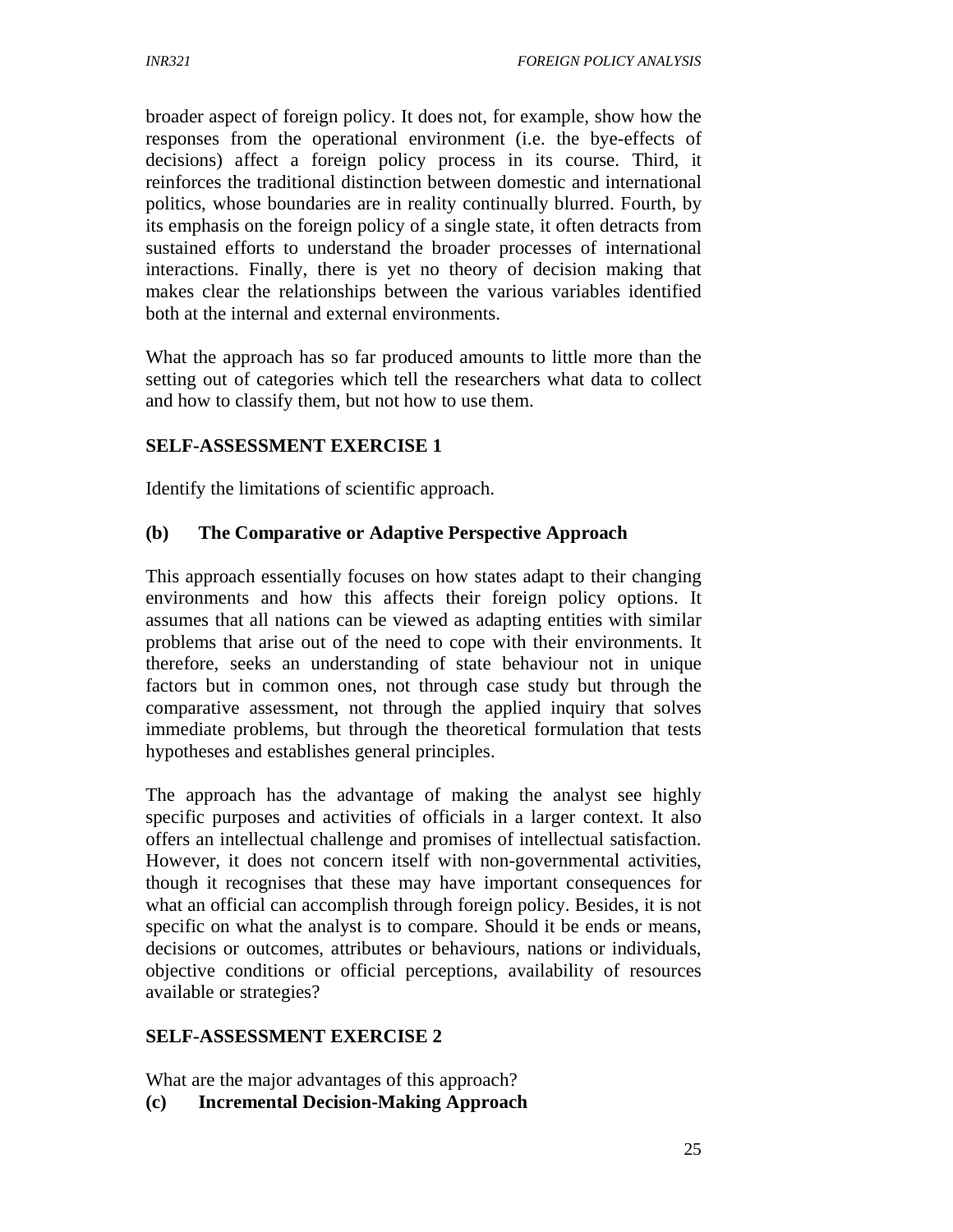This approach views decisions as being made incrementally i.e. decision makers raise options as the situation demands. This seems to make a lot of sense given the uncertainty associated with foreign policy.

Thus, decision makers cannot make decisions based on complete control over their internal and external environments. Besides, information may not also be completely available to decision makers. Consequently, there is always a tendency, or the need for maneuvering as well as inevitable false starts etc. Due to pressure from both domestic and external environments, policy makers are sometimes not able to pursue what seems like the most rational line of action, but those actions that they agree to pursue. The approach as a result utilizes both the adaptive and bureaucratic models.

## **(d) The Bureaucratic Political Approach**

This approach focuses attention primarily on individuals within a government and the interaction among them as determinants of a government's policy. Its emphasis is on the role of the bureaucrats. The assumption is that since politicians come and go, it is the civil servants who are permanently on seat, and who possess the expertise and that politician must of necessity rely on that expertise and their advice. Furthermore, the bureaucrats not only influence policy makers, but also implement policy after it has been formulated. The bureaucratic politics approach posits that any government policy is a result of bargaining among players positioned hierarchically in the government.

The bargaining follows regularised circuits. Both bargaining and outcomes are affected by a large number of constraints, particularly the organisational processes. The unit of analysis of this approach is government action.

A number of criticisms have been made against the approach. It has been argued that it concentrates too much on the policy-making process and not on the content of policy. It ignores the external environment which is important in the understanding of state behaviours. And besides, it has the tendency of exaggerating the role of bureaucrats. By concentrating on bureaucratic and organisational factors, it tends to ignore the values held by decision-makers. Finally, by portraying foreign policy decision-making as the outcome of bureaucratic politics; the approach removes responsibility from governments. It makes it much easier for politicians to deny responsibility for policy outcomes.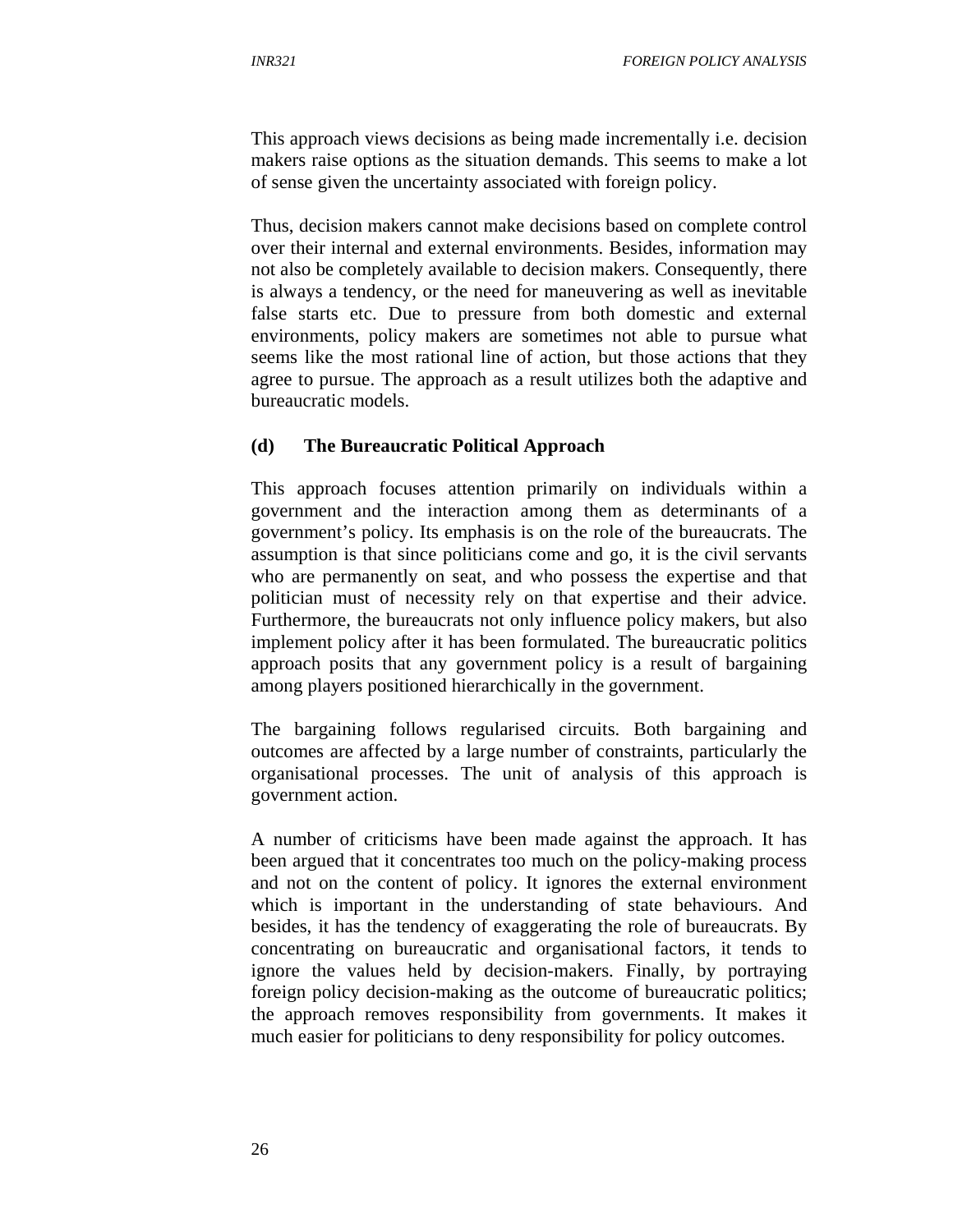## **SELF-ASSESSMENT EXERCISE 3**

What are the main criticisms against this approach?

### **(e) Game-Theoretical Analysis**

The game theory is a way of putting into mathematical form the conflict or competition of interests and strategies between small numbers of "players", in order to deduce which strategies will yield the result most satisfactory to each others' interests. Its basic assumption is the rationality of most players. It posits that each player has a set of well defined and mutually consistent basic objectives, and will choose his policies in accordance with these objectives without mistake. Rationality also requires that each player should choose his strategies in consistence with the exceptions he can rationally entertain about other player's behaviour.

# **4.0 CONCLUSION**

Theories of foreign policy are intrinsic to the theories of international relations, even for those who deny the centrality of the state as an actor in international society. What has happened in the past decades is that the traditional notion of the state as being the fundamental unit of international society has come under attack. The state-centric perspective is argued to be outdated as new actors have come on scene and as new forces, predominantly economic, have altered the nature of international relations by entangling states in a network of interdependence. For many, foreign policy analysis as a subject area was always problematic-since it was neither social scientific, in the way claimed to be the case in the systems analysis of international relations, nor historical in the sense of using evidence and mind sight to make sense of, and give coherence to the perceptions of who had made foreign policy decisions. By the late 1970s, these concerns seemed to be all too well supported by both the empirical enquiries that led many in international relations to proclaim the obsolescence of the state centric theory, and by the theoretical impasse that foreign policy analysis had apparently reached.

Thus, in this unit we have used the two approaches, the traditional or classical and scientific or behavioural approaches, to the study of foreign policy, to clarify how policy was explained by the major theories of international relations. These two approaches to the study of foreign policy attempt to explain foreign policy by treating states as members of a class of phenomena, and seeks to generalise about the sources and nature of their behaviour, focusing on the decision making process in its varying aspects in order to produce explanations.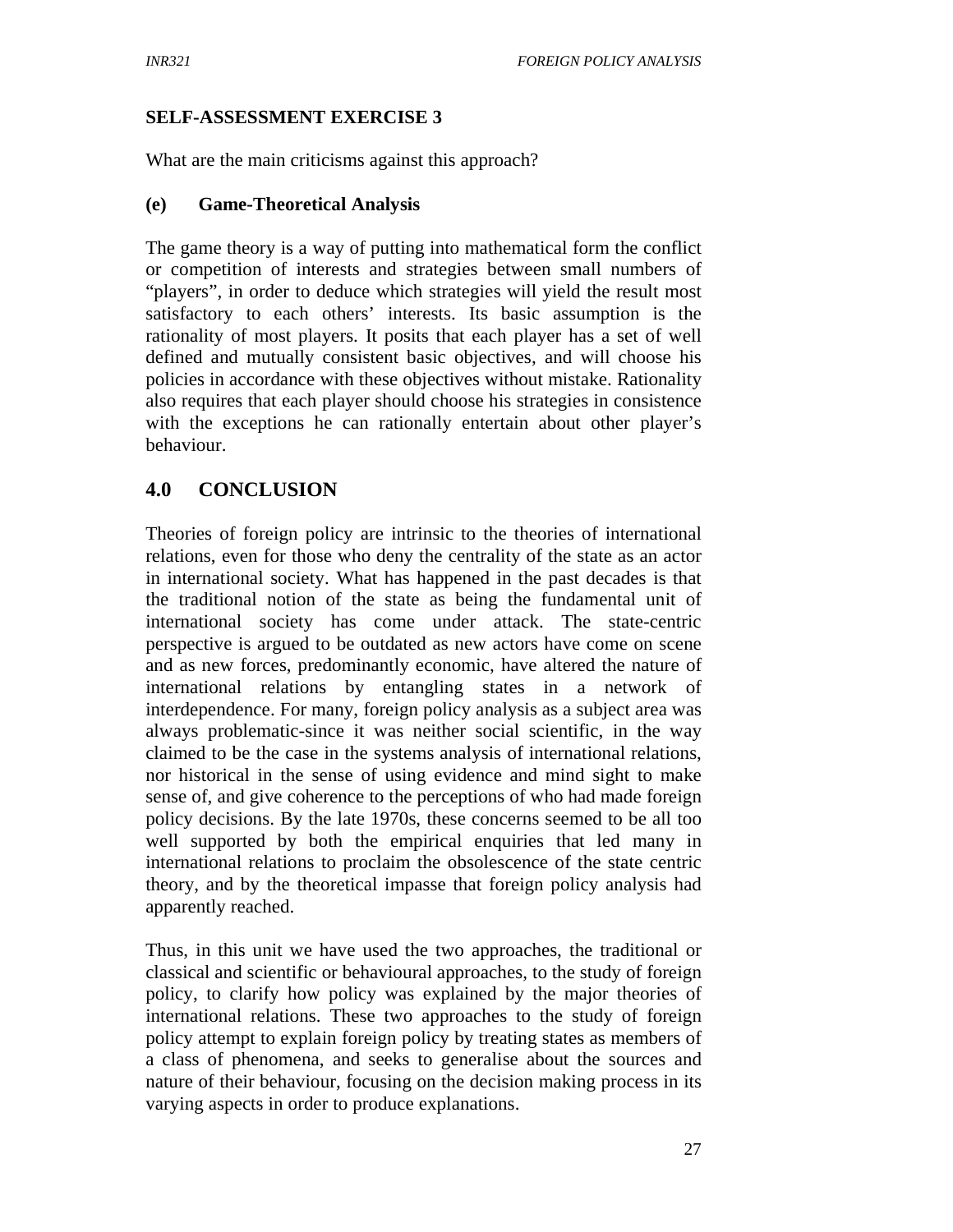# **5.0 SUMMARY**

We have studied two approaches to the understanding of states' foreign policies vis-à-vis classical or traditional approach and scientific or behavioural approach. The classical approach rests in the historical experiences and strategic realities by which states' behaviour have been conditioned, and are still being conditioned in the international arena.

The second approach studied is the behavioural or scientific approach. The basic assumption of the approach is that foreign policies are not made by state, but by individuals who act on behalf of states. Another focus of this approach is how states adapt to changing environments and how it affects their foreign policy, emphasising that interaction among individuals within a government determines the government's policy.

Each of these approaches to the study of foreign policy has much to offer to the study of foreign policy analysis as an area of study. This is because each can explain parts of the international body politic that other theories cannot reach.

# **6.0 TUTOR-MARKED ASSIGNMENT**

- 1. What are the differences between traditional and behavioural approaches to the study of foreign policy?
- 2. Write short notes on (a) Decision making approach (b) Comparative or Adaptive Perspectives approach.
- 3. Identify the limitations of scientific approach.

# **7.0 REFERENCES/FURTHER READING**

Harsanyi, J (1969). "Game Theory and Analysis of International Conflict*",* in Rosenau N. J. (eds.), *International Politics and Foreign Policy.* Revised Edition, New York: The Free Press. Ile-Ife, Nigeria: Classy Prints & Company.

Ojo, O. & Amadu, S (2002). *Concepts in International Relations.*

Rosenau J. N. (1970). *The Adaptation of National Societies.* New York: Macaleb.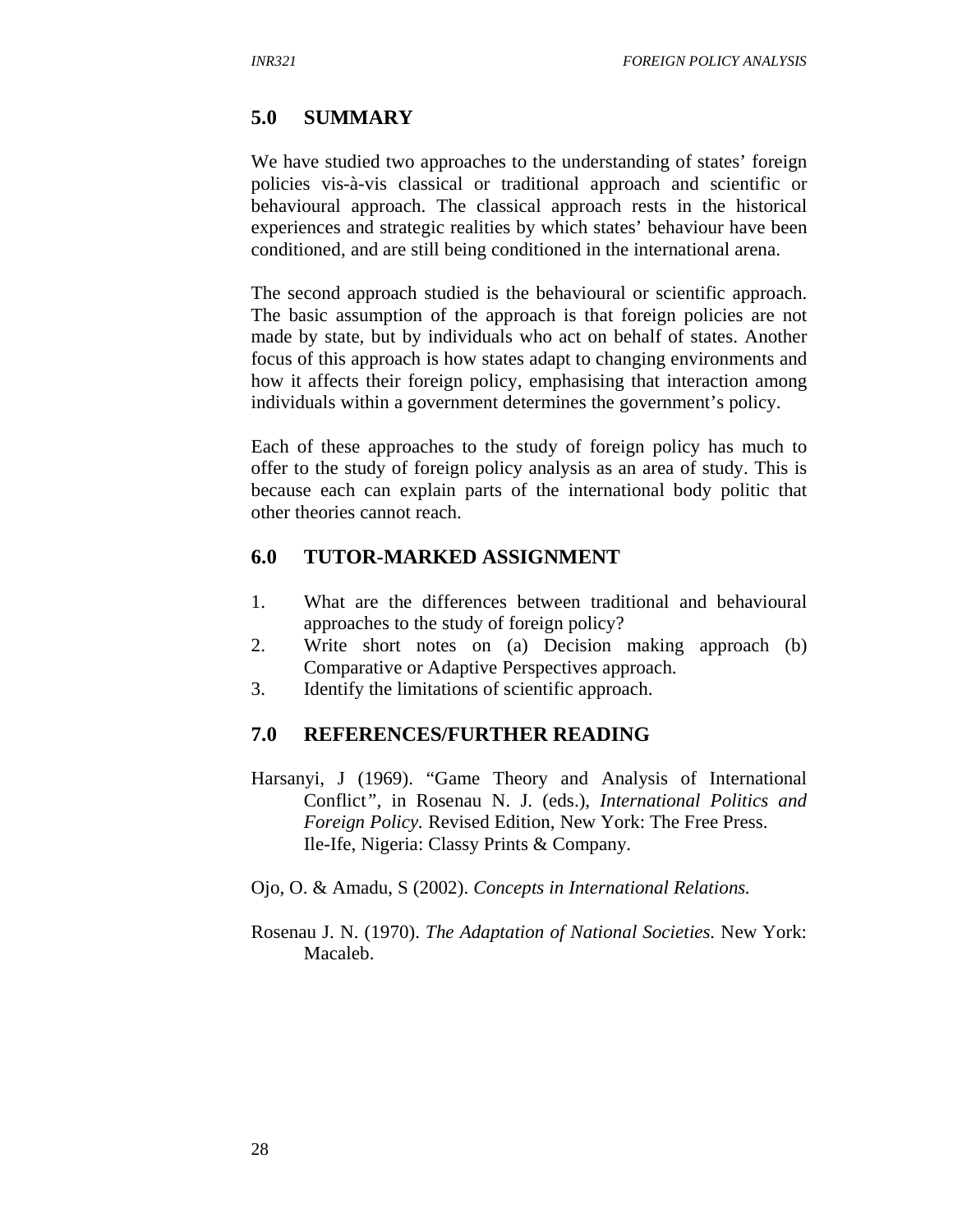# **UNIT 2 LEVELS FOREIGN POLICY ANALYSIS**

### **CONTENTS**

- 1.0 Introduction
- 2.0 Objectives
- 3.0 Main Content
	- 3.1 Levels of Analysis
	- 3.2 Flawed Models of Foreign Policy Analysis
- 4.0 Conclusion
- 5.0 Summary
- 6.0 Tutor-Marked Assignment
- 7.0 References/Further Reading

# **1.0 INTRODUCTION**

Basically, we analyse policy including foreign policy in order to interpret the actions of government, which is in order to understand why government does certain things. The process of understanding why implies an in-depth understating of the contents and actors behind a given policy. For instance, the actions of government in the international arena must be understood in terms of its correlation with the resources and the objectives of government, and more importantly the philosophical bases underlying a given policy.

In analysing foreign policy, we look at government decisions, why it makes certain decisions, what forces are behind the decisions made etc. Our task in foreign policy analysis is not only to evaluate the policy actions of a state but also to know its processes. This involves the inputoutput stimuli. Thus, in a broad context, we deal with interaction between internal and external stimuli in the process of foreign policy decision making.

## **2.0 OBJECTIVES**

At the end of this unit, you be able to:

- analyse the reasons behind government actions
- highlight forces behind government decisions
- assess philosophical bases underlying a state's foreign policy
- explain the contents and actors behind some external policies.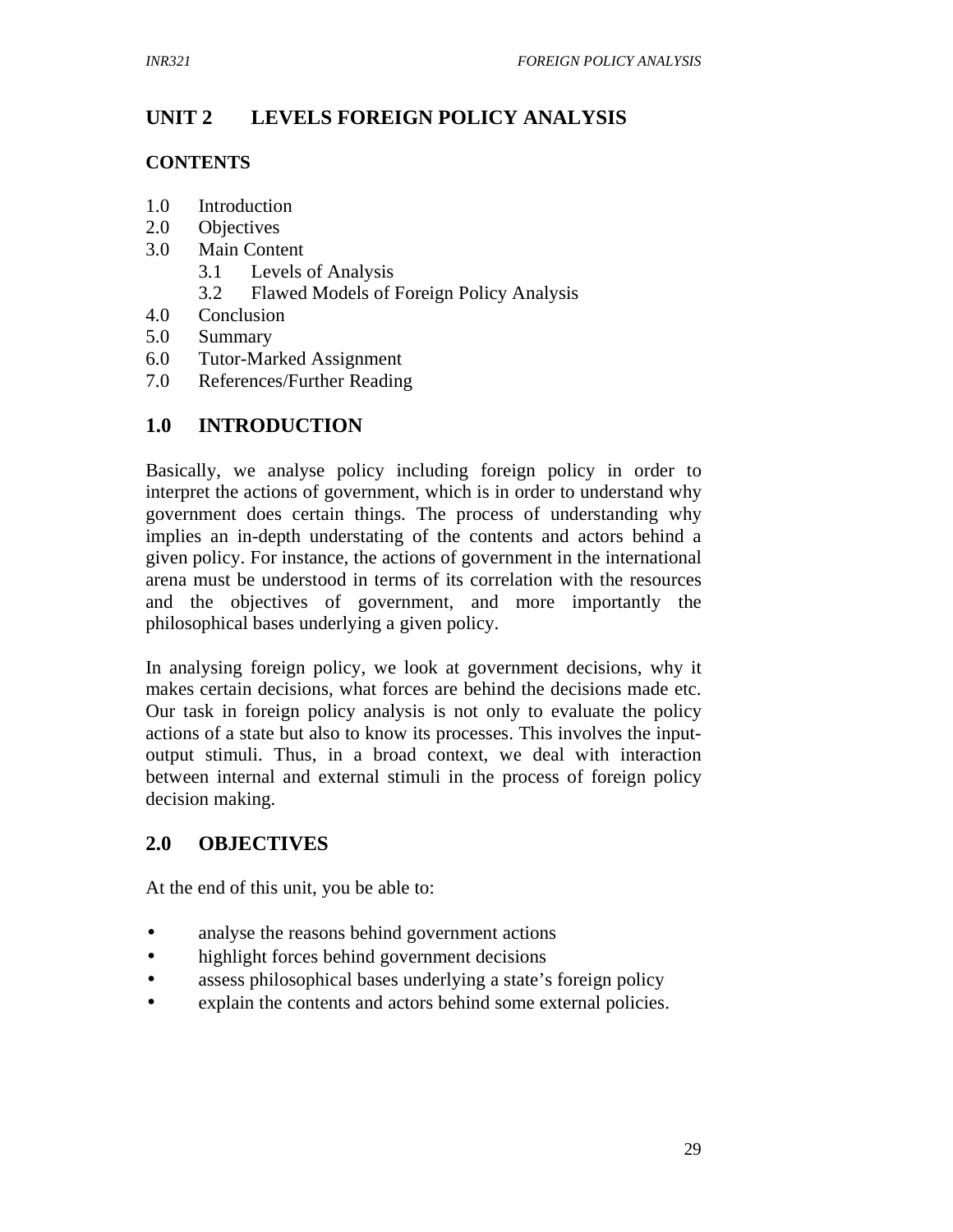# **3.0 MAIN CONTENT**

### **3.1 Levels of Analysis**

Levels of analysis are the recognition of the existence of different levels of analysing foreign policy. Generally, there exist five levels of analysis in foreign policy. Each of these can provide an insight into the foreign policy actions of a given state. It also presents a study approach to the examination of the state's foreign policy action. The levels of analysis are as follows:

**(i) Individual:** The Foreign Minister of a state can be taken as an individual. In conducting foreign policy study of such a state, attention is focused on activities or statements or writings of the Foreign Minister of the state. Using this level of analysis, we can for example collect all the speeches and writings of Henry Kissinger while in the office as American Secretary of State, or Ojo Maduekwe, Nigeria's Foreign Affairs Minister, and on the basis of this, make some analysis of United States foreign policy at that particular period.

 However, even though this approach will provide useful insights into the foreign policies of the United States and Nigeria for example, it has limitations. The approach may lead to ignoring other levels of analysis which may also provide useful input into the foreign policy study.

- **(ii) Legislature:** At this level, one can study the debate and contributions of the legislature as regards foreign policy. In the United States, and Nigeria for instance, both arms of the legislature have committees on foreign relations. The activities of such committee could be thoroughly examined and studied. The attitudinal posture and deliberations of this committee on the country's foreign relations matter a lot. In conducting such a study, one is focusing attention on a broader spectrum (legislature) than the individual (Foreign Minister).
- **(iii) Bureaucracy:** At this level of foreign policy analysis one is considering the activities of the various branches of bureaucracy vis-à-vis foreign relations. The process of decision-making which rests in the hands of the bureaucrats' quite often reflect all shades of opinion held by the bureaucrats. Problems encountered in reaching foreign policy decisions are also considered in this respect.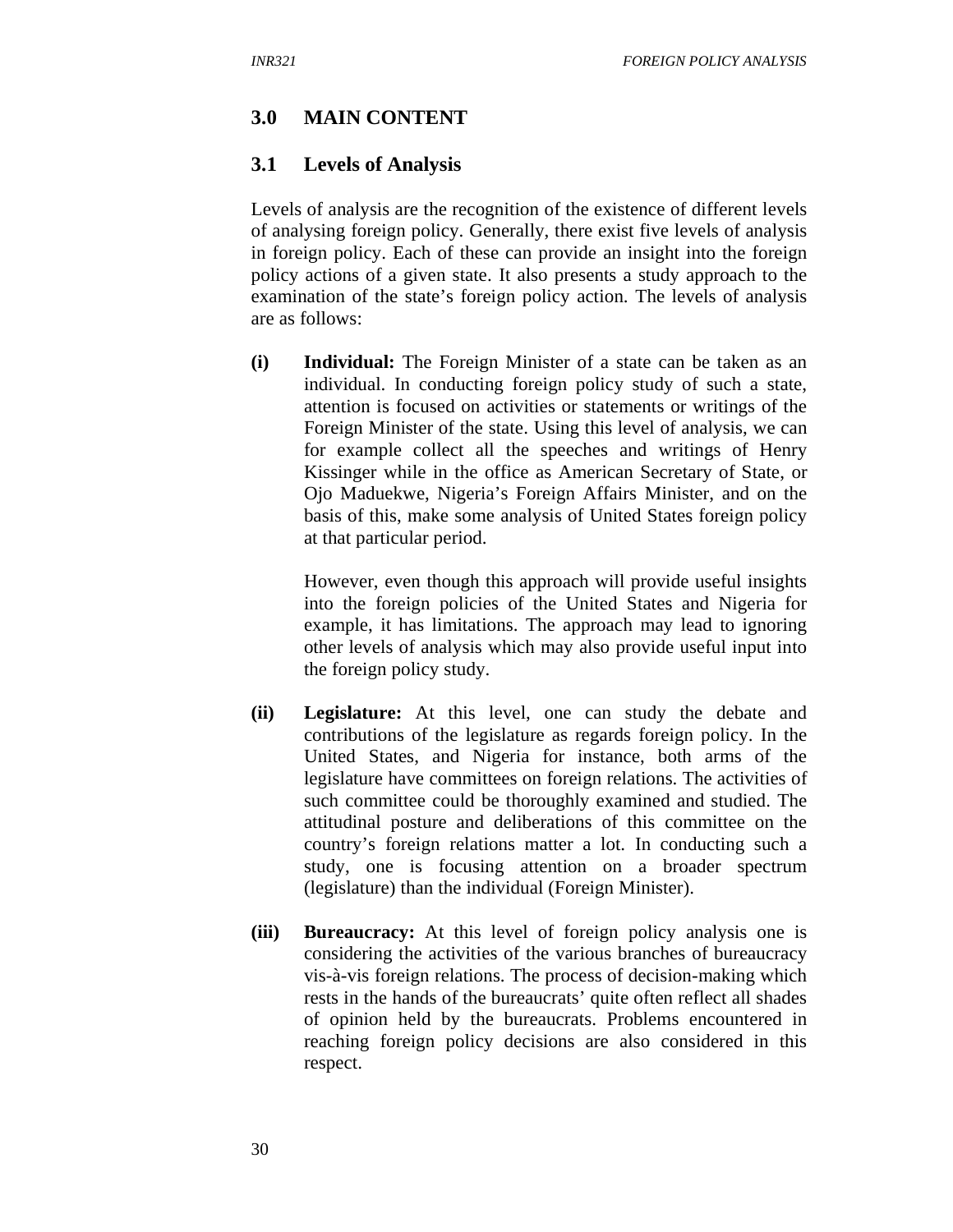- **(iv) National:** This is the next level of the process of foreign policy analysis of a state. This level includes the interest groups and it gives a broader picture of the foreign policy of a state. Articulate groups in the state express their views on what should constitute the foreign policy of their state. Government can ill-afford to ignore the opinion of this group while formulating the state's foreign policy.
- **(v) International:** In the study of foreign policy, the external environment has a determinant role in shaping the foreign policy of a state. Here we study various external stimuli in the process of foreign policy. Assuming that there is war between two countries, for example Liberia and Sierra Leone, the external stimuli will be the stimuli generated by a third party, like South Africa or Rwanda. When a state reacts to the external stimuli, the reaction will enhance the analysis of the foreign policy of the state.

### **SELF-ASSESSMENT EXERCISE 1**

Identify the levels of foreign policy analysis.

# **3.3 Flawed Models of Foreign Policy Analysis**

How and why do governments follow certain policies and reject or even not consider others? Analysists are deeply divided over this basic question and have presented different models or theories to explain foreign policy behaviour. Each model is provocative, but all fall short of providing an adequate understanding of the diversity and complexity of foreign policy making. We shall consider the following models: "the power balance or realist", status quo or revisionist, the great individual and interdependence explanations.

**(i) The Power Balance or Realist Explanation:** This model sees foreign policy as essentially shaped by one's relative power within the international system. States are monolithic actors which simply react to shifts in the regional or global power balance. Domestic politics plays no significant role in shaping foreign policy. Democratic or authoritarian, communist or capitalist, the state's internal organisation and ideology are unimportant in explaining why states do the things they do. The only important factor is power. States constantly try to increase their own power and offset the rising power of others in the international system. The behaviour of policies or states thus changes with shifts in the international power balance.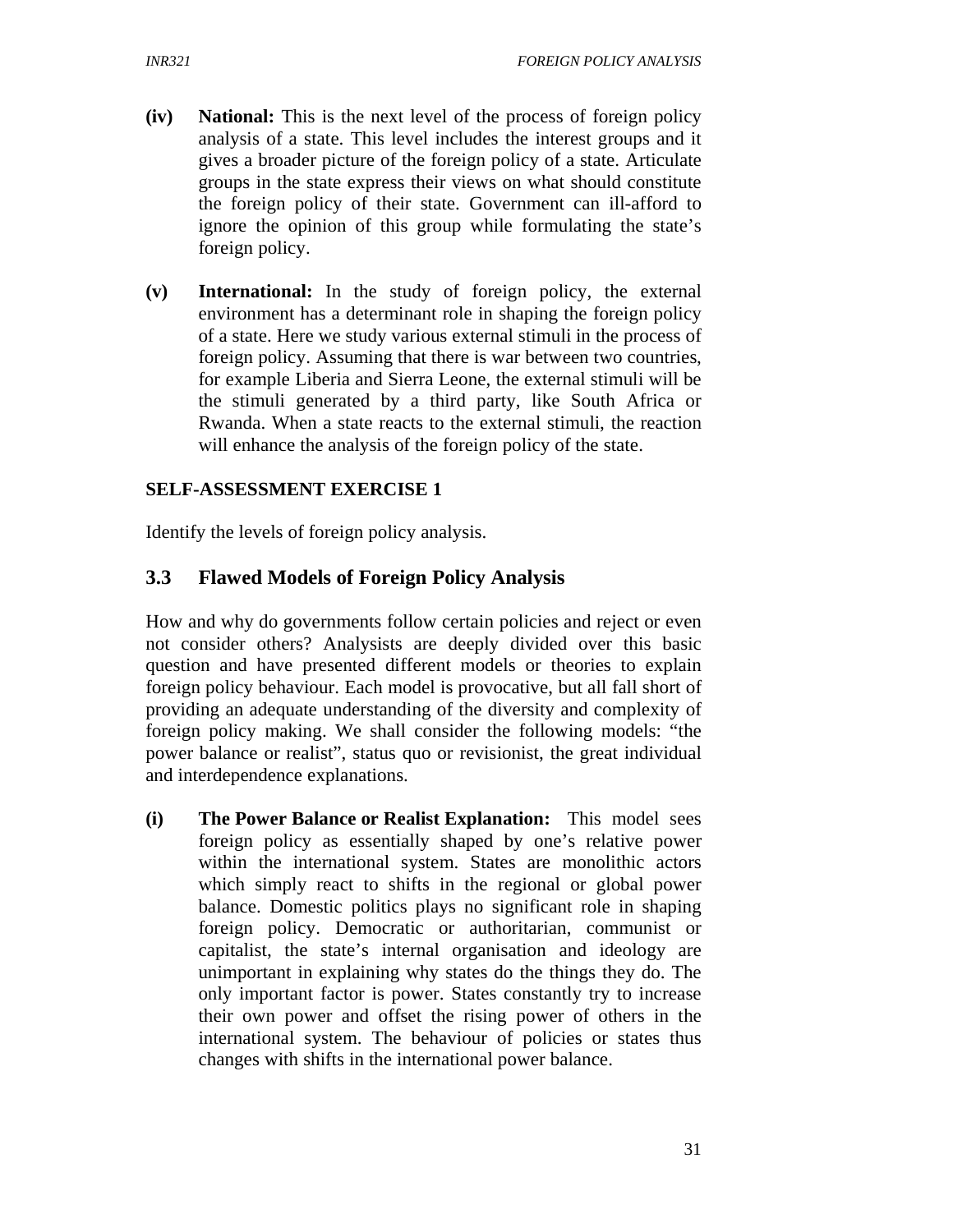People who make foreign policy decision are assumed to be "rational"; have access to enough information to make rational decisions, and then choose that option which best advances their nation's interests within the prevailing power balance. The realist perspective is both an explanation of and a strategy for state behaviour.

This "realist" view of states foreign policy is not as realistic as it may appear. Although foreign policy decision makers do constantly attempt to rationally make decisions, they can rarely do so. Real policy making is not a rational process. States are not unitary actors. They are composed of different human individuals and institutions, which are incapable of flawlessly gathering and processing the information vital for every decision, and then rationally make and implement the best decision for a given situation.

Policy makers and institutions are forced to make dozens of important and routine decisions daily, and rarely have the time, information or ability to rationally evaluate the options. And even when foreign policy makers make a rational decision, they often lack the power to implement that policy as they wish. As Henry Kissinger puts it, policy makers are locked in an endless battle in which the urgent constantly gains on the important. In his words, "The public life of every political figure is a continual struggle to rescue an element of choice from the presence of circumstances" (Kissinger, 1979:37). Ted Sorensen (1963) reveals that, "each step cannot be taken in order". The facts may be in doubt or in dispute. Several policies, all good, may conflict. Started goals may be imprecise. There may be many interpretations of what is right, what is possible, and what the national interest is.

While realist explanation offers a strategy for governments, it cannot explain why states do not always or even usually follow the dictates of power politics. For example, according to the realist theory, Great Britain and France should have intervened against Hitler in 1936 when German troops marched into the demilitarised Rhineland, rather than waiting until Poland was attached in 1939. Realist theory can only point out that Great Britain and France should have intervened, it cannot explain why they did not.

**(ii) Status quo or Revisionist:** Another explanation of foreign policy is that states hold either a status quo or revisionist orientation towards the world and act accordingly. While all states strive to protect their national interests, most are contented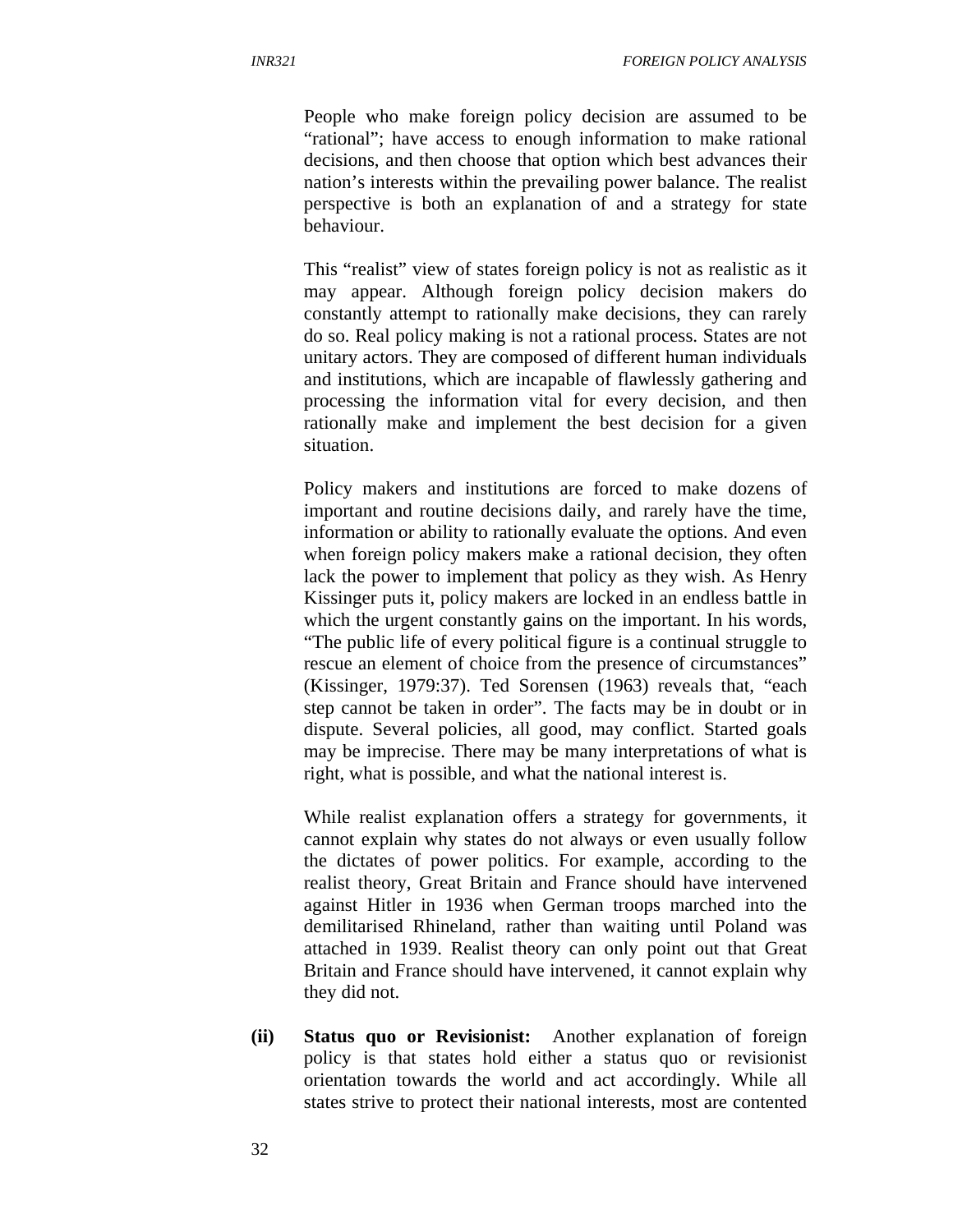with the international status quo and their place in it. War is caused by a few trouble makers who try to revise the power balance in their favour. For example, during the 1930s, ambitious authoritarian governments in Japan, German, Italy, and the Soviet Union sought to expand their power and carve out huge empires in Europe, the Middle East and Asia. At first, hobbled by an isolationist public, the status quo powers watched helplessly as Japanese, Italian and German armies conquered one state after another eventually, however, the status quo states went to war. France and Great Britain after Germany attacked Poland, and the Soviet Union after the United States was directly attacked by Germany and Japan respectively.

What causes a nation to be revisionist or status quo? Some argue that a nation's ideology is the most important factor, that democratic states are naturally peace-loving while authoritarian or revolutionary states are inherently aggressive. George Kennan argues that:

> "A democracy is peace-loving. It does not like to go to war. It is slow to rise to provocation. When it has once been provoked to the point where it must grab the sword, it does not easily forgive its adversary for having produced this situation. The fact of the provocation then becomes itself the issue. Democracy fight in anger-it fights for the very reason that it was forced to go to war. It fights to punish the power that was rash enough and hostile enough to provoke it-to teach that power a lesson it will not forget, to prevent the thing from happening again. Such a war must be carried to the bitter end (Kennan, 1951)".

Revolutionary states are naturally aggressive-they seek a "revolution without borders" in which their ideology is imposed everywhere. Revolutionary France, the Soviet Union and Iran all dispatched their agents to foment revolution elsewhere. The classical expression of a revolutionary ideology affecting a nations foreign policy was the 1793 declaration by France's revolutionary government that:

> The French nation declares that it will treat as enemies every people who, refusing liberty and equality or renouncing them, may wish to maintain; recall or treat with the prince and the privileged classes, on the other hand, it engages not to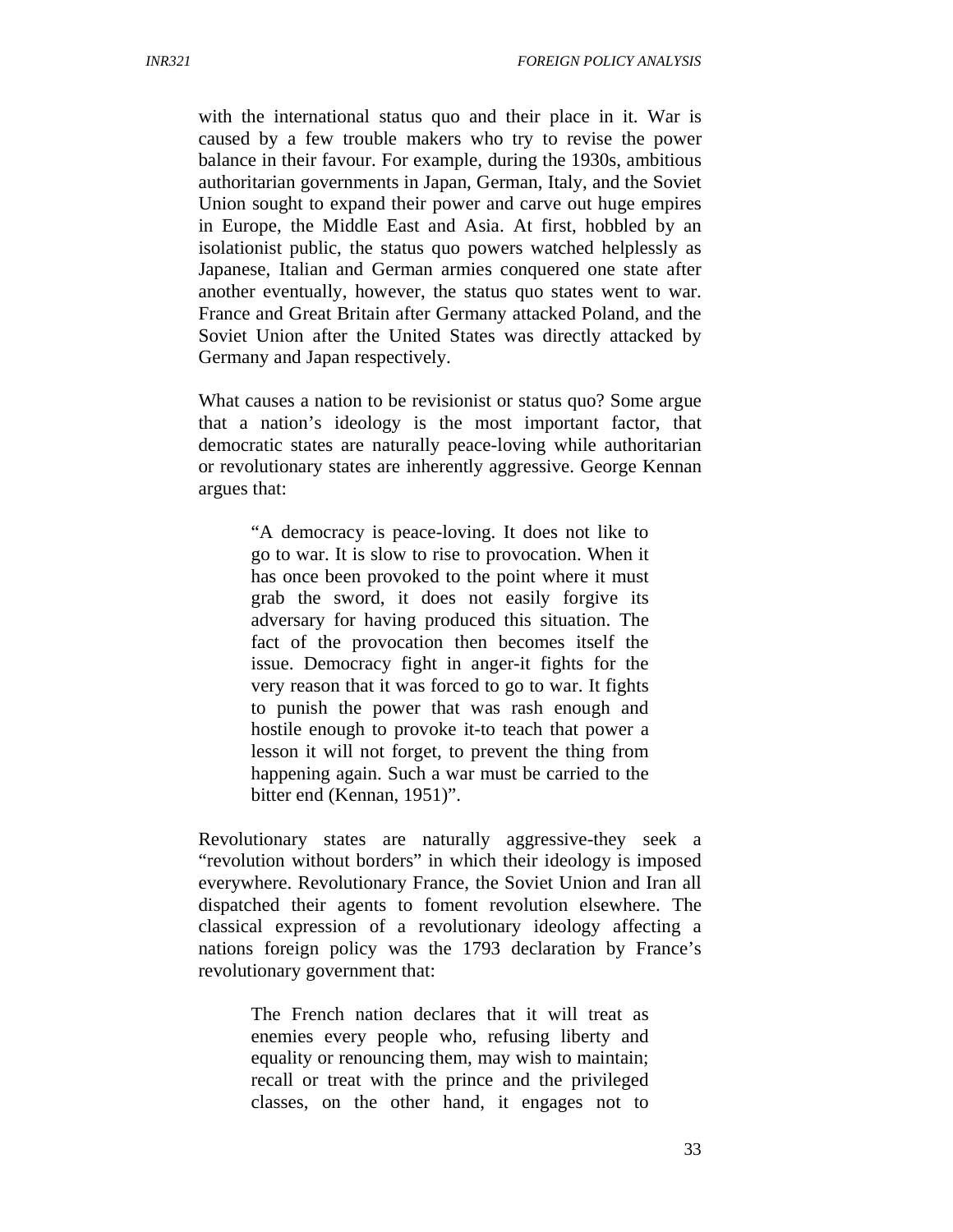subscribe to any treaty and not to lay down its arms until the sovereignty and independence of the people whose territory the troops of the Republic shall have entered shall be established, and until the people shall have adopted the principles of equality and founded a free and democratic government (Hayes, 1950).

Eventually the fires of revolutionary ardor burn out and the revisionist state becomes a status quo state. The French were exhausted by a decade of revolution and eagerly accepted Napoleon's dictatorship in 1799 although, that did not inhibit the emperor from attempting to conquer Europe. Similarly in Iran, a decade of revolution and foreign war reduced the government and the people's revolutionary fire. Following the death of Ayatollah Khomeini, the successor, President Rafsanjani attempted to reestablish normal relations with other states.

Like the realist model, the revisionist/status quo foreign policy model is also limited. Few states in history have been revisionist in the revolutionary sense of trying to overthrow and change the entire world order. Virtually all states are revisionist in the sense that they want things from each other-territory, open markets, finance and so forth. At times governments believe that their interest in a conflict is worth going to war to protect or enhance the interest. Some of these wars led to sweeping changes in the power relations among states.

**(iii) The Great Individual Explanation:** Does human-kind make history or does history make humankind? Is history simply the sum of countless decisions made by unique individuals, or do leaders, even the most powerful, operate under enormous political constraints? Some argue that the character of those in power is decisive in shaping a nations foreign policy. Leaders constantly face decisions. Their decisions reflect a complex mix of their personality, intelligence, knowledge, view of history, fears, and ambitions. Because all individuals are different, various individuals will make different decisions on the same national issues.

Contrast the different positions of British Prime Minister Neville Chamberlain and Winston Churchill to Hitler's rise. During the Czechoslovakia crisis of 1938, while Churchill was advocating a strong British response, Chamberlain remarked. "How horrible, fantastic, incredible it is that we should be digging trenches and trying gas-masks here because of a quarrel in a far away country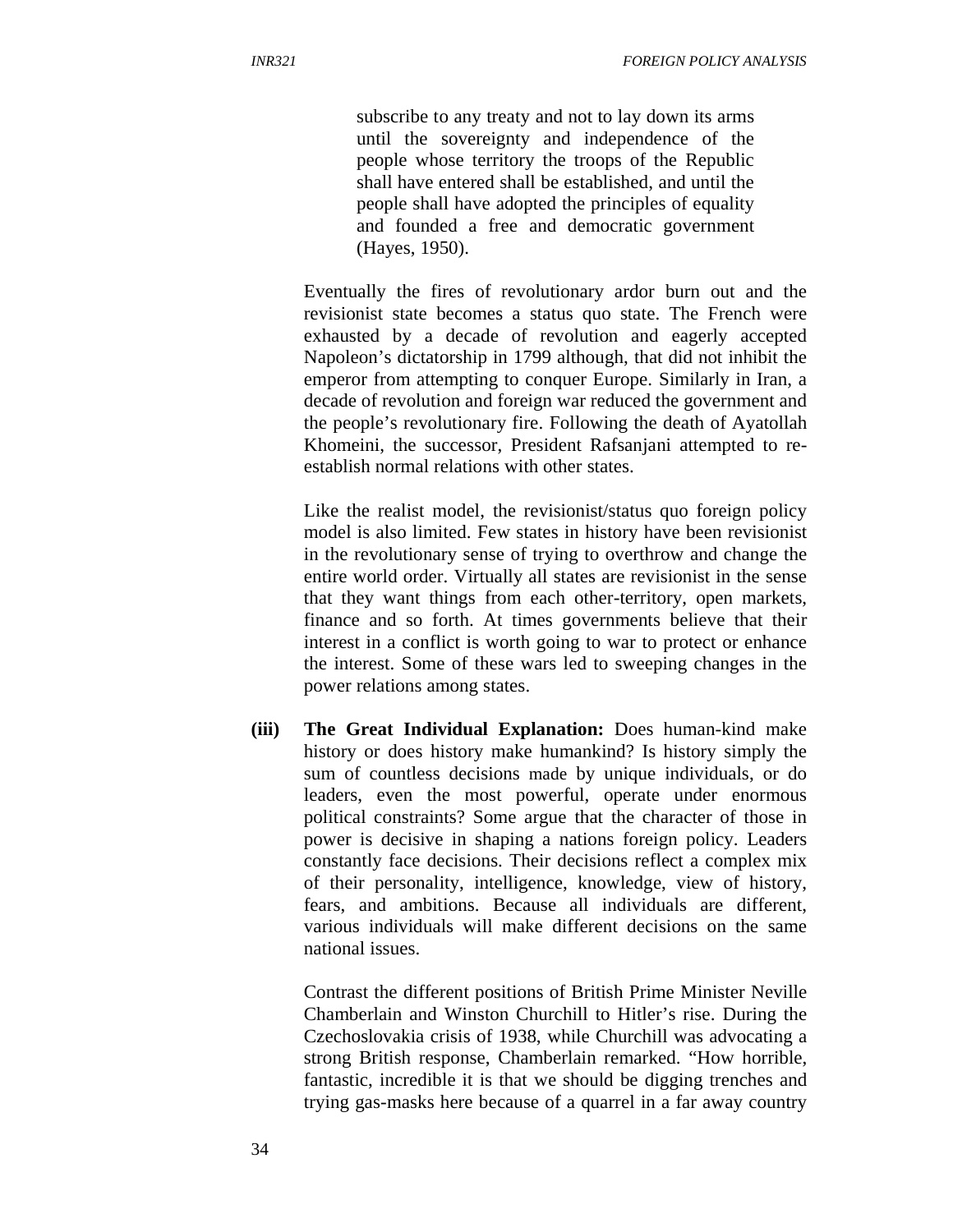between people of which we know nothing (Winston, 1948). And what would have been the fate of Germany and the world had Hitler been killed rather than spared in World War I.

The great individual explanation is flawed as well. Clearly, great leaders do at times matter. Try to imagine the twentieth century without the birth of Lenin, Mao Tse Tung, or Adolf Hitler. Yet of all the countless decisions made by a succession of national leaders, few dramatically change the nation's direction. We will of course, never know how different leaders would have responded to the same situations. But every leader, even those with the most sweeping dictatorial powers faces both domestic and international constraints.

A leader is only as powerful in international relations as his or her nation. For example, since coming to power in 1969, Libya's President Muamer Qadhafi has attempted to create a North African empire with himself as its head. His ambition has been derailed repeatedly because his country lacks the strength, military powers, finance, technology and allies to take over the region. Other Arab states, the United States and France have intervened to thwart its attempts to intimidate surrounding governments.

**(iv) Interdependence-Explanation:**The interdependence explanation combines elements of international and national perspectives, and maintains that growing interdependence between states and democracy within states will bind them to the point where power politics becomes impossible. International relations will increasingly be shaped by shared interest and negotiation rather than force. And foreign policies will be based on global interest rather than national interests.

### **SELF-ASSESSMENT EXERCISE 2**

Do people make history or does history make people?

## **4.0 CONCLUSION**

Each of the models studied under this unit is provocative, and flawed to a certain degree. However, collectively they provide very good guide for an adequate understanding of the diverse and complex intricacies of foreign policy decisions of nation states.

Generally, there is no hard and fast rule about the type of level that one adopts in analysing the foreign policy of a state. It all depends on what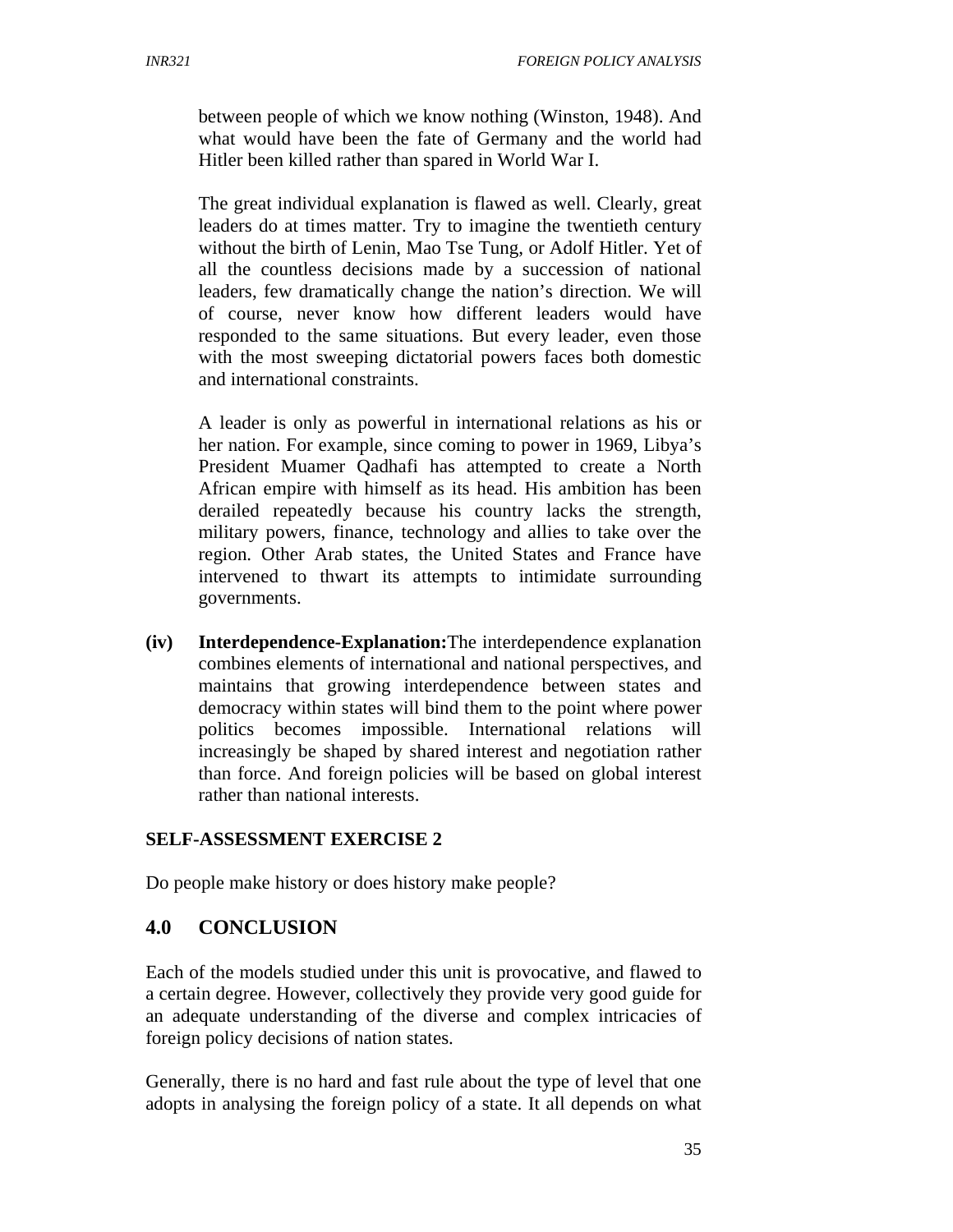an analyst wishes to study. Any level may have relevance to a particular case study. But for an objective analysis of the foreign policy of a state, it is better to combine all the levels. It augurs well to take data from each level that would significantly assist in the analysis of a country's foreign policy.

# **5.0 SUMMARY**

To try to understand foreign policy is to try to understand history. Why did things happen as they did? What alternatives existed, and why were they not followed? The answer varies from one policy and one government to the next. In every country, each policy is shaped by an often vastly different constellation of internal and external forces. On the other hand, the theory to guide an analyst into knowing these variations in order to understand foreign policy also varies. There is no level of explanation that is all exhaustive.

## **6.0 TUTOR-MARKED ASSIGNMENT**

- 1. What are some of the models by which analysts attempt to understand how foreign policies are made?
- 2. What are the flaws in those foreign policy models?
- 3. What are the five components of the level of analysis matrix?

## **7.0 REFERENCES/FURTHER READING**

Akingboye, S. F. & Ottoh (2005). *A Systematic Approach to International Relations.* Lagos, Nigeria: Concept Publication Limited. Columbia University Press.

Henry K. (1979). *The White House Years.* Boston: Little Brown.

- Kennan G. (1951). *American Diplomacy 1900 1950,* Chicago:
- Ted, S. (1963). *Decision-making in the White House.* New York: University of Chicago Press.

Winston, C. (1948). *The Gathering Storm* Boston: Houghton Mifflin.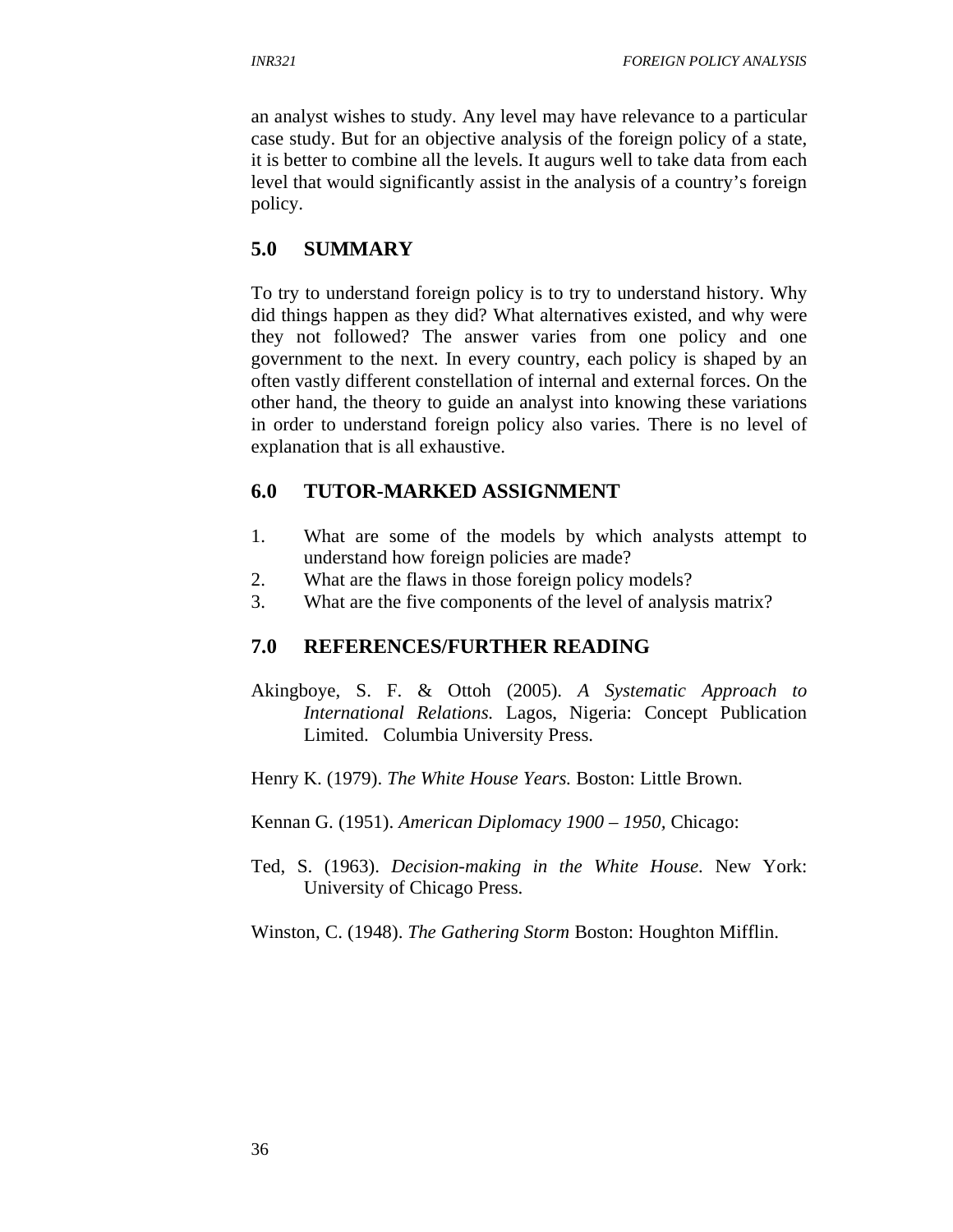# **UNIT 3 FOREIGN POLICY ENVIRONMENT**

## **CONTENTS**

- 1.0 Introduction
- 2.0 Objectives
- 3.0 Main Content
	- 3.1 Domestic Environment
	- 3.2 External Environment
	- 3.3 Global Interest
- 4.0 Conclusion
- 5.0 Summary
- 6.0 Tutor-Marked Assignment
- 7.0 References/Further Reading

# **1.0 INTRODUCTION**

The setting in which foreign policy is made is very important and also to a large extent shape the policies. One of the unique characteristics of foreign policy is that it is a policy made in relation to other units or actors in the international system. Unlike domestic policies, the targets of foreign policy decisions are not domestic but entities external to the state or beyond the state boundary. The process of foreign policy decision making is therefore influenced by factors that are not only internal to the state initiating particular policies, but also by pressure from sources that are external to it. In other words, two environments of foreign policy can be identified as the domestic and external environments.

### **SELF-ASSESSMENT EXERCISE 1**

What is foreign policy environment?

## **2.0 OBJECTIVES**

At the end of this unit, you should be able to:

- analyse foreign policy in the context of external and internal environments
- appraise the effect of environment on foreign policy decisions of nation states
- explain the impact of both internal and external environments on foreign policy formulation.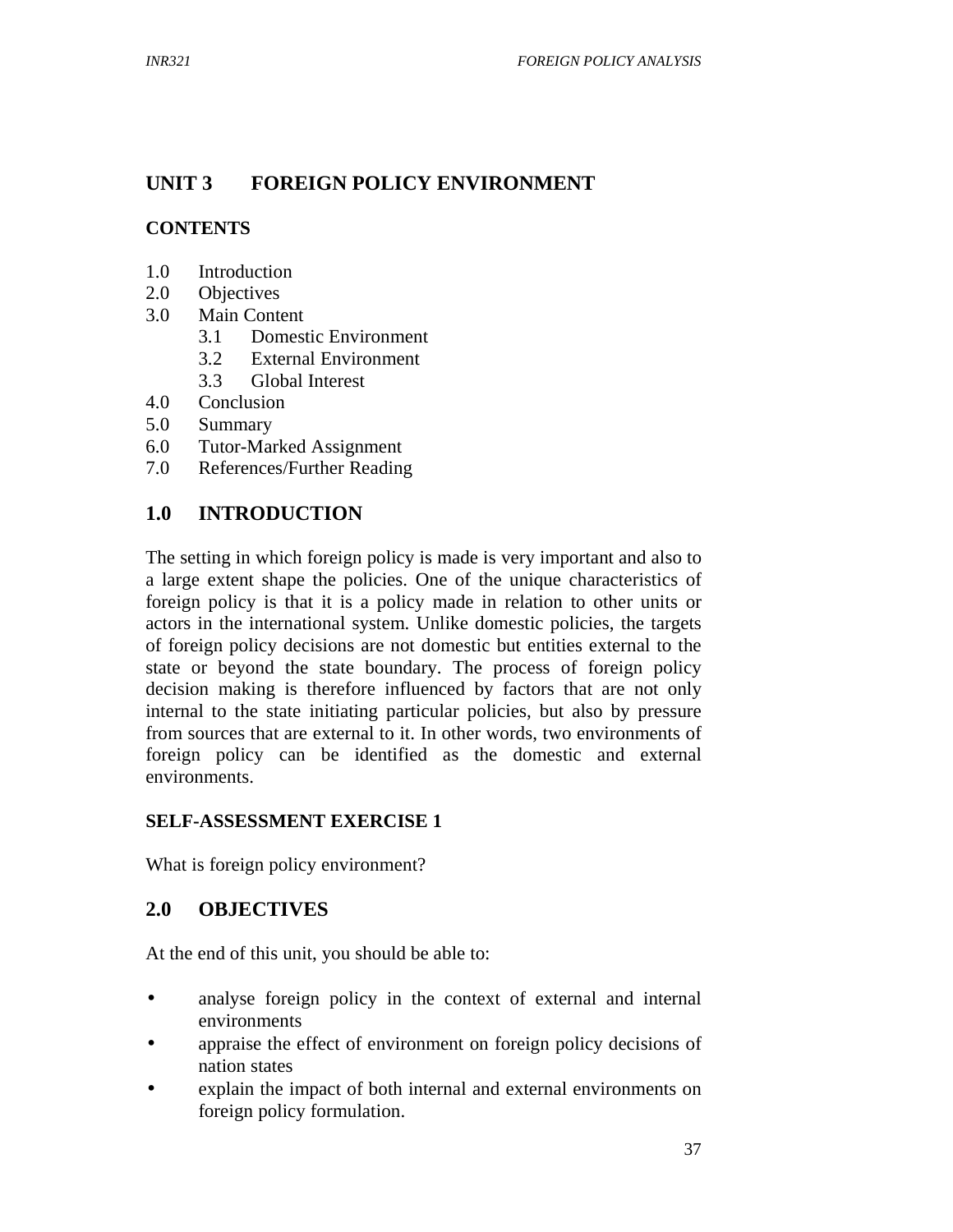## **3.0 MAIN CONTENT**

#### **3.1 The Domestic Environment**

The domestic influences on foreign policy include a country's demography, political structure, its military strategic situation, geography, economy, political parties, lobbies and interest groups, and public opinion. The primary influence on foreign policy however, relate to the objectives, which the decision makers intend to achieve on the international scene.

These interests may be short term or long term, and they range from the preservation of the territorial integrity of the state to the welfare of citizen, prestige and even the preservation or promotion of values. The range of a state's objectives and the priority accorded each of these goals will no doubt have a salutary influence on the foreign policy options of a state. Some of the vital influential factors are:

**(i) Topography:** A country's topography exercises an important influence on its foreign policy. It provides opportunities as it imposes limitations on what is feasible both in domestic and foreign policy programmes. Its location, topography, its terrain, climate, size, population and distribution of natural resources will not only affect the socio-economic development within the country, but it also determines the country's needs vis-à-vis other states, as well as ,access to other areas of the world. Whether a country is landlocked, whether it is located in an arid, or tropic or polar region, whether it has long coastlines or long borders with many neighbouring states, have very important implications for a country's foreign policy.

 The size of a country also has implications for strategy. Has it got long borders to protect? The small size of Israel explains why Israeli leaders are very sensitive to issues of territorial concessions. It was relatively easier for them to return Sinai to Egypt because Sinai when demilitarised is large enough to give the Israelis enough warning both in time and space in case of a violation of peace by Egypt. On the other hand, it has not been possible to work out similar agreement on the West Bank and Golan Heights because of the small size of the territories involved and their location near Israeli coastal plains, where over 80 percent of Israel's population is concentrated.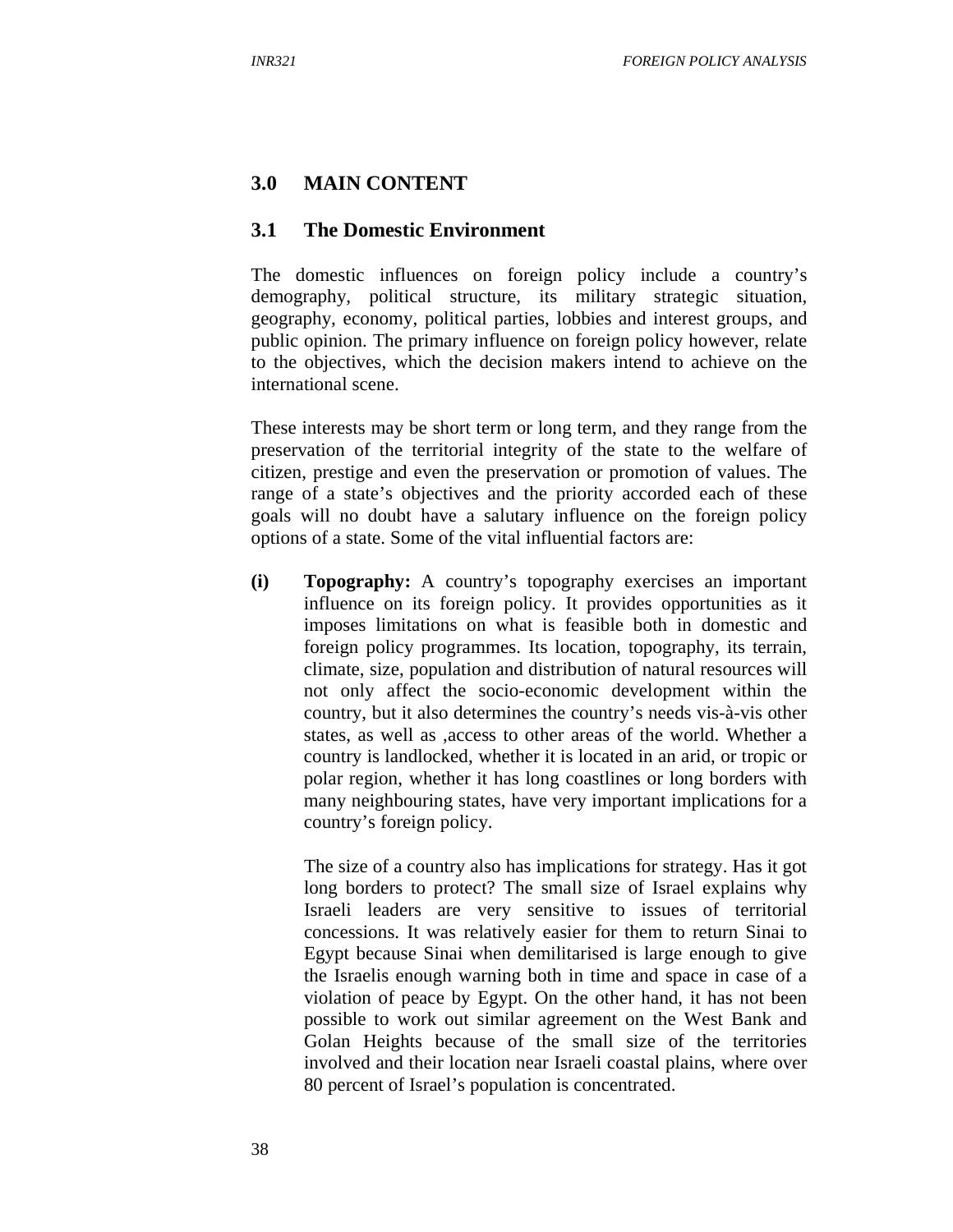- 
- **(ii) Natural Resources:** The natural resources that a state is endowed with can also be a decisive element or factors in its foreign policy. Is the country endowed with natural resources? Are some of these resources scarce world-wide? However, for these resources to have bearing on policy, the decision makers must not only be aware of their existence, they must also have the human, technological and financial capabilities to exploit them. Besides, whether the economy of a country is a strong or weak one is also crucial. A weak economy can limit the options available in foreign policy. The Arab world is endowed with large quantity of oil and thus provides a large proportion of Western Europe's oil supplies. The Arab nations employed this as a weapon during the Arab-Israeli war when they had to place embargo on oil supplies to countries that supported Israel.

 Another element in this regard is self-sufficiency in food production. The issue of food production can be used as an instrument of foreign policy to achieve certain purposes, particularly during wars. For instance, Germany realised this too well and fought to gain a comparatively early victory before its severely limited food supply exhausted. Nigeria successfully prosecuted the civil war because it had to block the avenues through which Biafra got food relief. It is no gain saying that political leaders always evolve ways of satisfying the needs of food and energy because they are the lifeblood of a nation.

 The foreign policy of a state is often affected by the extent to which a country's economy is in deficit or surplus in terms of capital, technical skills and finance. What is the level of the country's industrialisation? Is the country's degree of industrial capacity adequate to sustain a reasonable high standard of living and are the military forces and equipment adequate for its defence?

**(iii) Population:** The size and socio-economic status of a nation's population constitutes another intangible element of foreign policy. It is a quantitative factor which should be considered in the delineation of a country's foreign policy capacity. The importance of India and China in this regard is becoming evident, especially as countries have shown some measure of deference to them in view of their population. Nigeria is gaining some recognition because of the rate of growth of its population. States with smaller population do not enjoy such attention.

 Population as an element of foreign policy, depends on other related elements e.g. quality of population, political leadership,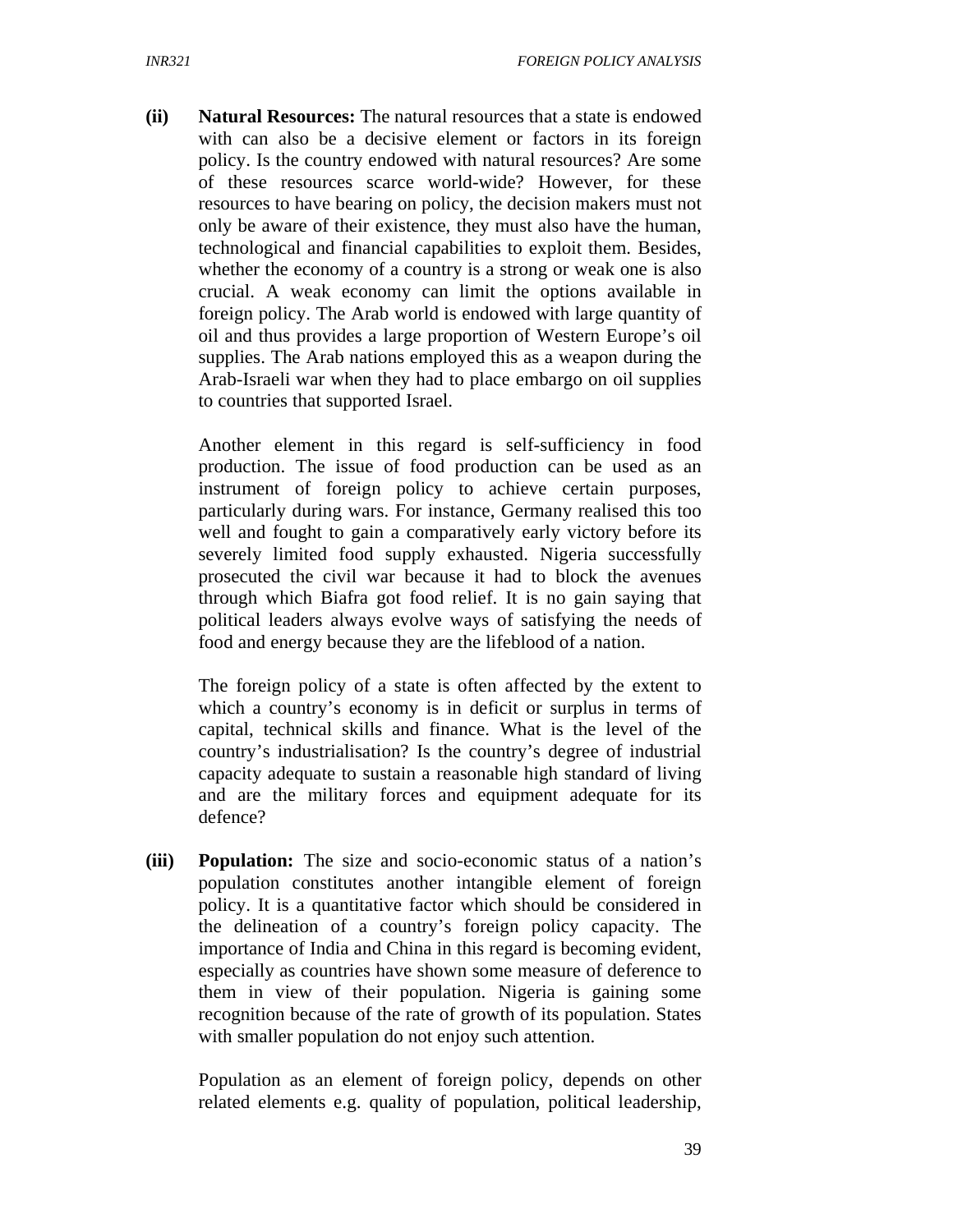degree of national morale, prestige etc. The Arab nations could not overwhelm the moral collectivity of Israel nor could America's might subdue the fighting spirit of the Vietnamese forces. In effect, large population may enable or prevent a state from achieving its foreign policy objectives depending on a number of other factors.

 A country's population also indicates the limits and potentials of the country. Its number, the level of education and technical skill, its composition, structure and growth rate, whether it is homogeneous or heterogonous will influence policy options. Internal ethnic diversity may create political difficulties, which may consequently weaken a government. It may even create fertile grounds for anti-state activities by external enemies.

**(iv) Industrial Element:** Since the industrial revolution, nations have come to attach much importance to industrial growth. Countries such as the United States, Russia, Britain, France, and Japan have all undergone some form of industrial and military metamorphoses to emerge comparatively stronger in the contemporary global system. It was for instance, the industrial potentials of the United States that gave it an edge over others and hence victories to the allied powers in the World War II. The balance of power had since then been titled in favour of America.

 It is in response to technological advancement that the advanced countries are currently acquiring sophistication in their military capabilities. The super powers are using coercive diplomacy to suppress others from attempting to expand their own military technological capability. This is to ensure their continued dominance in international relations. For instance the current face off between North Korea and the international community for North Korea's nuclear weapon development.

 A country that depends on external sources for military hardware to defend itself will not only have its foreign policy actions constrained in relation to the "giving states", but it is also bound to have sharp limits imposed on its foreign policy objectives, particularly those concerned with security and strategic issues. The size, quality and mobility of a country's armed forces are important factors when issues that have military implications are at stake.

**(v) The Internal Structure of Decision Making:** The structure of government also plays a role in shaping a country's foreign policy. The structure and the process of decision making vary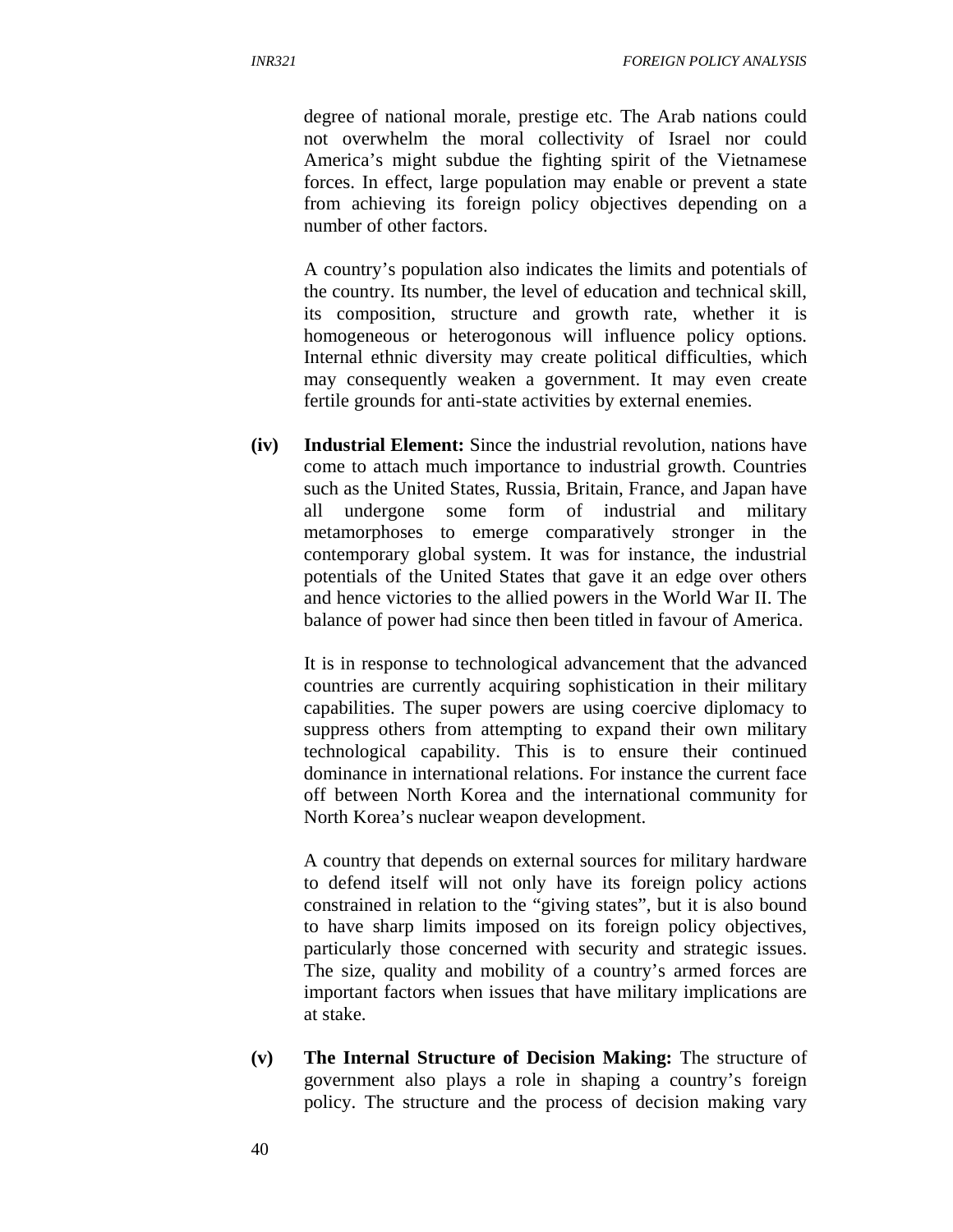*INR321 FOREIGN POLICY ANALYSIS* 

from system to system and from country to country. The constitution of a state defines and sets limits, for examples, on the role of particular individuals or branches of government in foreign policy making.

 The constitutional channels through which the decision making process flows also affect the nature of those decisions. In the United States, for example, the congress has a coordinating role with the Executive on foreign policy matters. In contrast, however, the former Soviet Union did not provide the Supreme Soviet with such a role. In Britain, foreign policy decisions are as a rule taken by the whole cabinet and the role and impact of the legislature is extremely limited. The House of Commons, unlike its American counterpart does not even have the power of ratification of treaties. It only exercises some pressure through "Question Time" and debates. The U.S. Congress on the other hand, exercises very strong influence especially in such areas as foreign aid and where annual appropriations are required. Congress can even initiate policy on limited scale through delays, foreign travels by individual and / or groups of legislators. In countries with less established constitutional practices like we find in Africa, the heads of governments are less hampered by constitutional limitations.

**(vi) Public Opinion:** The domestic public opinion sometimes influences the foreign policy of a country. It is difficult to generalise about the relationship between public opinion and a government's foreign policy objectives and diplomatic opinion. It is difficult to ascertain the impact of public opinion since it is largely uncrystalised. Besides, because of the sensitive nature of foreign policy, the general lack of adequate information on foreign countries and events, and lack of sufficient interest in foreign policy on the part of the general public, public opinion is thought not to exercise such influence on policy makers. Joseph Frankel points out that even when information is available, the judgment of public opinion is often wrong. George F. Kennan stresses its slow reaction while Walter Lipman contends, that "The unhappy truth is that the prevailing public opinion has been destructively wrong at the critical junctures". Its weakness according to him lies in its invariable choice of the soft opinion.

 It is difficult to be precise about the impact of public opinion in a particular country on a particular policy. Some decision-makers obey the dictates of public opinion, others disregard it. But all of them, even in military dictatorships strive to mould and re-orient it. As Reynolds aptly concludes, "the successful leader is the one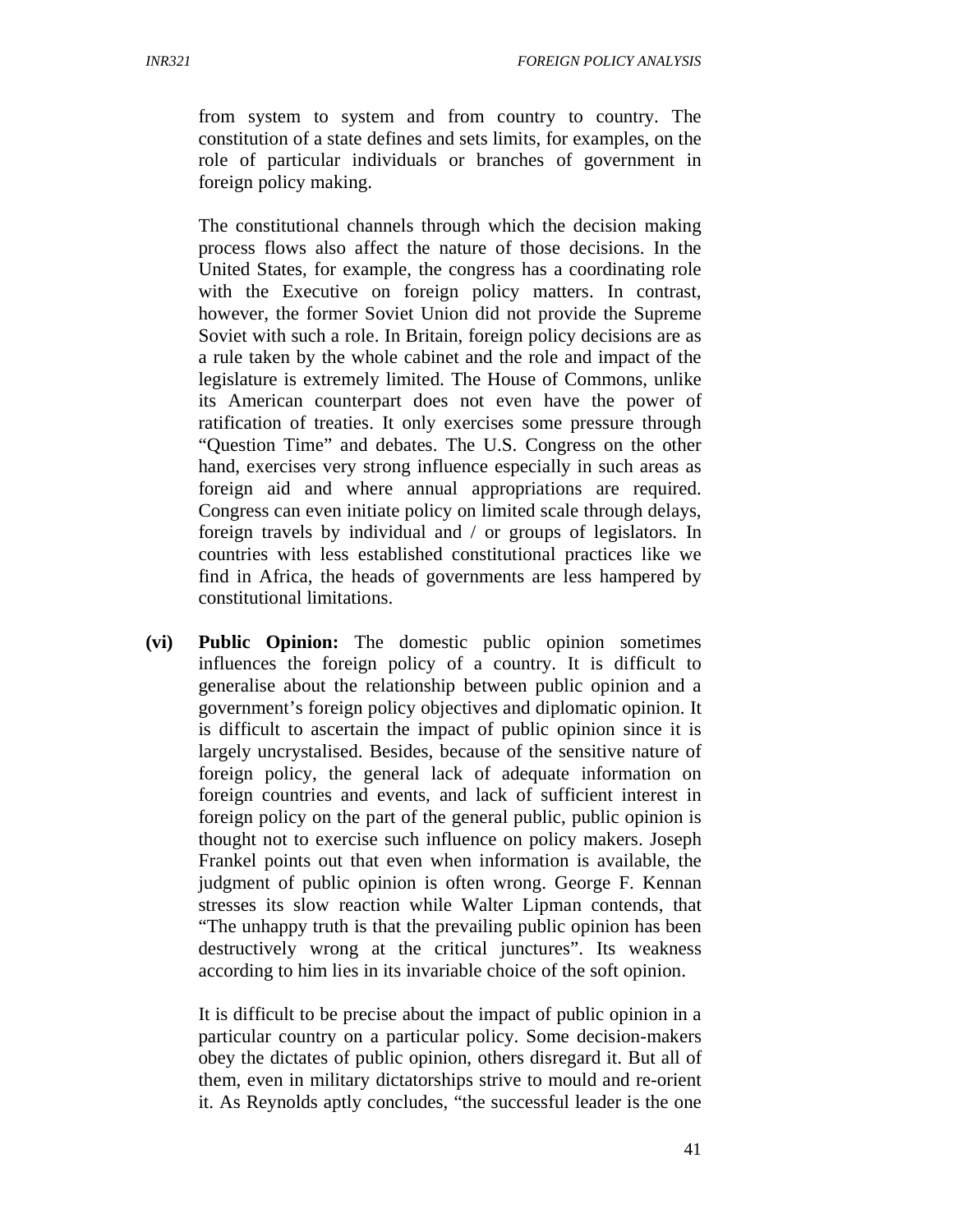who is sensitive to the movement of opinion and who diverts or re-orients it perhaps, but who does not set himself in direct opposition to it. Lord Strang states thus:

> "A government may fairly claim that it can be in a better position to judge the national interest than the public itself, it can hope that public doubts will respond in time to repeated and authoritative expositions of the government's case, or best of all that events themselves will vindicate the policy. It cannot be denied that public ventilation of issues of foreign policy, often at awkward moments has a hampering effect upon the flexibility, resourcefulness, and imagination with which diplomatic relations might otherwise be more fruitfully, conducted.

**(vii) Pressure/Interest Groups:** Political parties and pressure groups exercise influence on the foreign policy of states. However, the influences of such groups vary from country to country and from issue to issue. It also depends upon such variable as general strength or weakness of the government, whether there is a pending election or not, and the extent to which an unsatisfied group can politically harm leaders who resist it.

### **SELF-ASSESSMENT EXERCISE 1**

Analyse the impact of pressure and interest groups on foreign policy of a country.

## **3.2 The External Environmen**t

We stated earlier, that the very nature and aim of foreign policy makes the process of its decisions making susceptible to influences external to the state. This is expected. The international system to which foreign policies are directed is composed of foreign independent states, entities over which the initiating state has no authority or jurisdiction. Decision makers must therefore be constantly aware of the interests of other actors in the system. Sufficient account must be taken of what these actors have done, or are doing or are likely to do in the future in response to a particular policy in question.

Account also has to be taken of the relative capabilities of interacting entities. Changes in the international power structure may, for example bring about fundamental changes in the objectives and actions of states. Apart from international power configuration, the structures of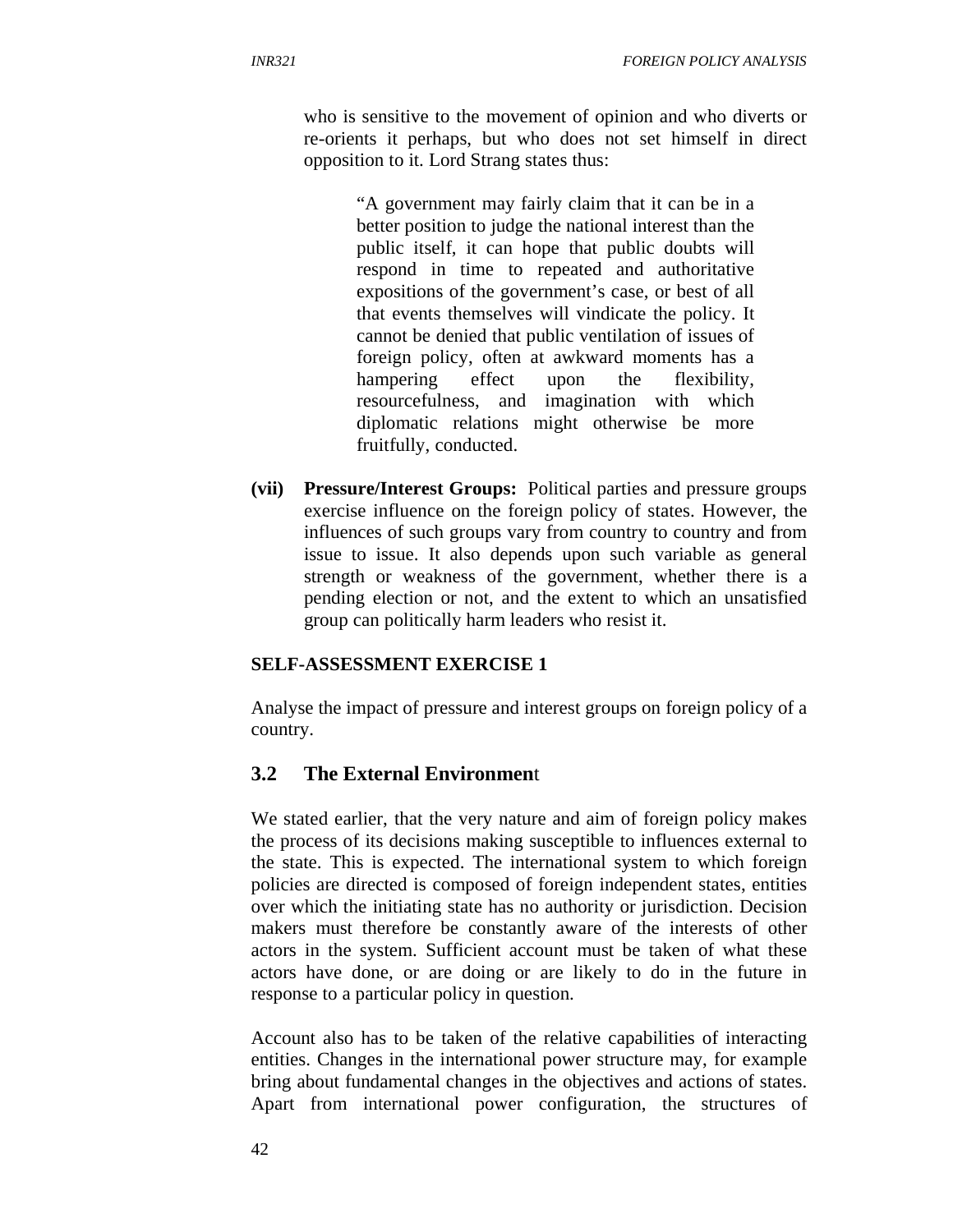international economic relations also affect the options available to states.

- **(i) International Law:** The existence of international law and international ethical norms acts in greater or lesser degree to limit the freedom to maneuver of states in the system. It is true that international law is in many respects different from domestic law, it does not flow from the enactment of a body with authority to make laws like legislatures, and it is not enforceable like domestic law. It is mainly constituted by agreements among states on the conventions which are to guide states' mutual relations. Nevertheless, states in their own interests do observe these laws and norms most of the time, despite the absence of an enforcement agency.
- **(ii) International Organisations:** A country's foreign policy option is also often affected by its membership of international organisations. The existence of many of these institutions which are established for a variety of reasons ranging from cultural to economic and political-strategic is a major feature of the post 1945 international system. Member states policies are usually affected by the nature of the particular institution and its policy objectives on the one hand, and the effect of their institutional membership on the policies of other states towards them on the other hand. However, the degree to which member state's policies are affected by their membership is a function of value attached to a particular membership of the organisation. But if it is military alliance, member states policies are generally affected and even determined by the constitution of the alliance.

## **SELF-ASSESSMENT EXERCISE 2**

What are the components of foreign policy external environment?

## **4.0 CONCLUSION**

It should be noted that the importance of any particular factor is dependent on the policy-makers image of the situation, which is the psychological environment. It is not uncommon to find participants in the process of foreign policy decision-making, having different perceptions of policy objectives as well as of the realities of the environment.

Different beliefs, values and wants of people create in their minds certain expectations and desires about information concerning their environment. The crucial determining factor is therefore the decision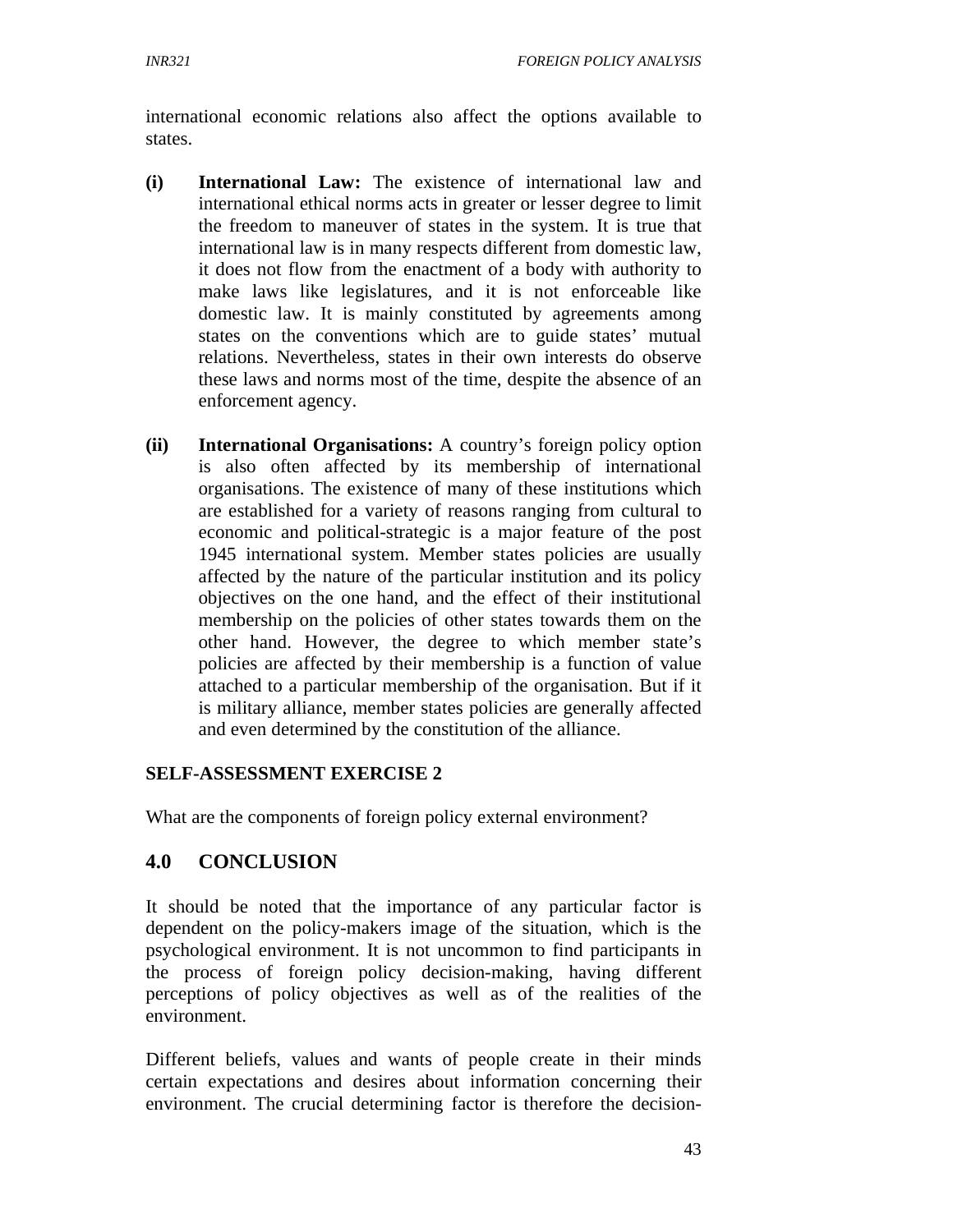makers perception of their environment. Policy makers are however cognisant of the dangers for policy outcomes inherit in the existence of a wide gap between the psychological and operational environments. They therefore, make efforts to narrow such gaps, particularly by ensuring that they have as much information as possible, by relying on more than one source of information.

### **SELF-ASSESSMENT EXERCISE 3**

Opinions are divided about the importance of public opinion on foreign policy decision-making. Discuss.

## **5.0 SUMMARY**

States and the global system make-up two distinct levels: the state level encompasses domestic characteristics, and the global or international system level encompasses all actor relationships and the changes in these relations over time. Although these two traditionally discrete realms have become increasingly fused in what is called interment decision making, as the need for leaders to coordinate their domestic and foreign policies has increased with the globalisation of international relations, this categorical distinction is still useful for purposes of analysis.

External environment of foreign policy include all activities occurring beyond a state's borders that affect the choices made by its official and the people they govern. Such factors as the content of international law, the number of military alliances and the changing levels of international trade, sometimes profoundly affect the choices of decision-makers. Internal environment on the other hand are those that exist at the level of the state, not global level. Here attention focuses on variations in states attributes, such as demographic, geography, military capabilities, levels of economic development, and types of governments, that may influence different actor's foreign policy choices.

### **6.0 TUTOR-MARKED ASSIGNMENT**

- 1. Discuss the effect of external environment on foreign policy making.
- 2. Using Nigeria as an example, explain how the structure of government in the past ten year plays a role in shaping a country's foreign policy.
- 3. Using United States of America as an example, explain how the structure of Government plays a role in shaping a country's foreign policy.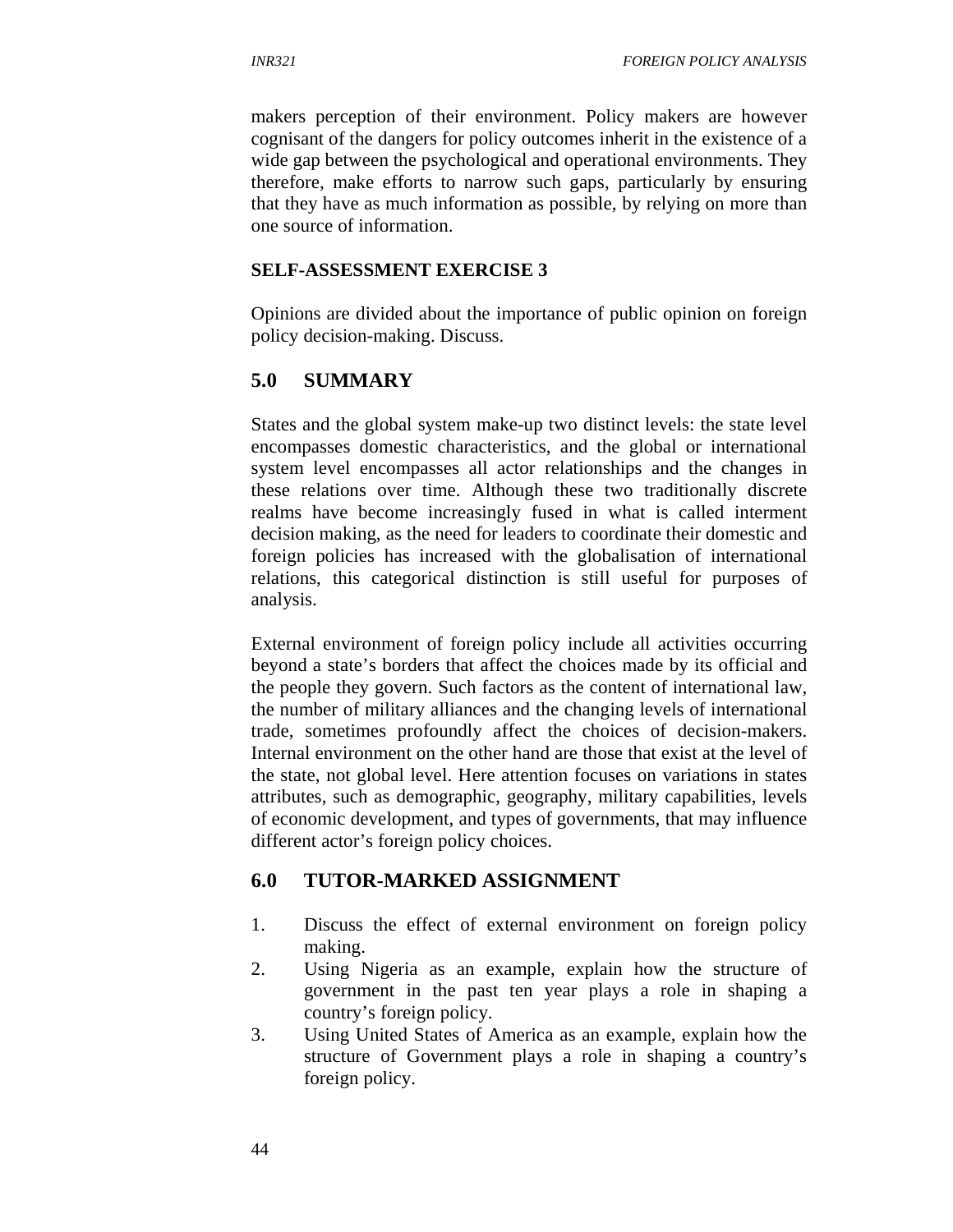### **7.0 REFERENCES/FURTHER READING**

- Frankel, J. (1967). *The Making of Foreign Policy: An Analysis of Decision Making.* London: Oxford University Press.
- Ojo, O. & Amadu S. (2002). *Concepts in International Relations.*  Ile-Ife, Nigeria: Classy Prints & Company.
- Reynolds, P. A. (1982). *An Introduction to International Relations*  (2nd Ed). London: Longman.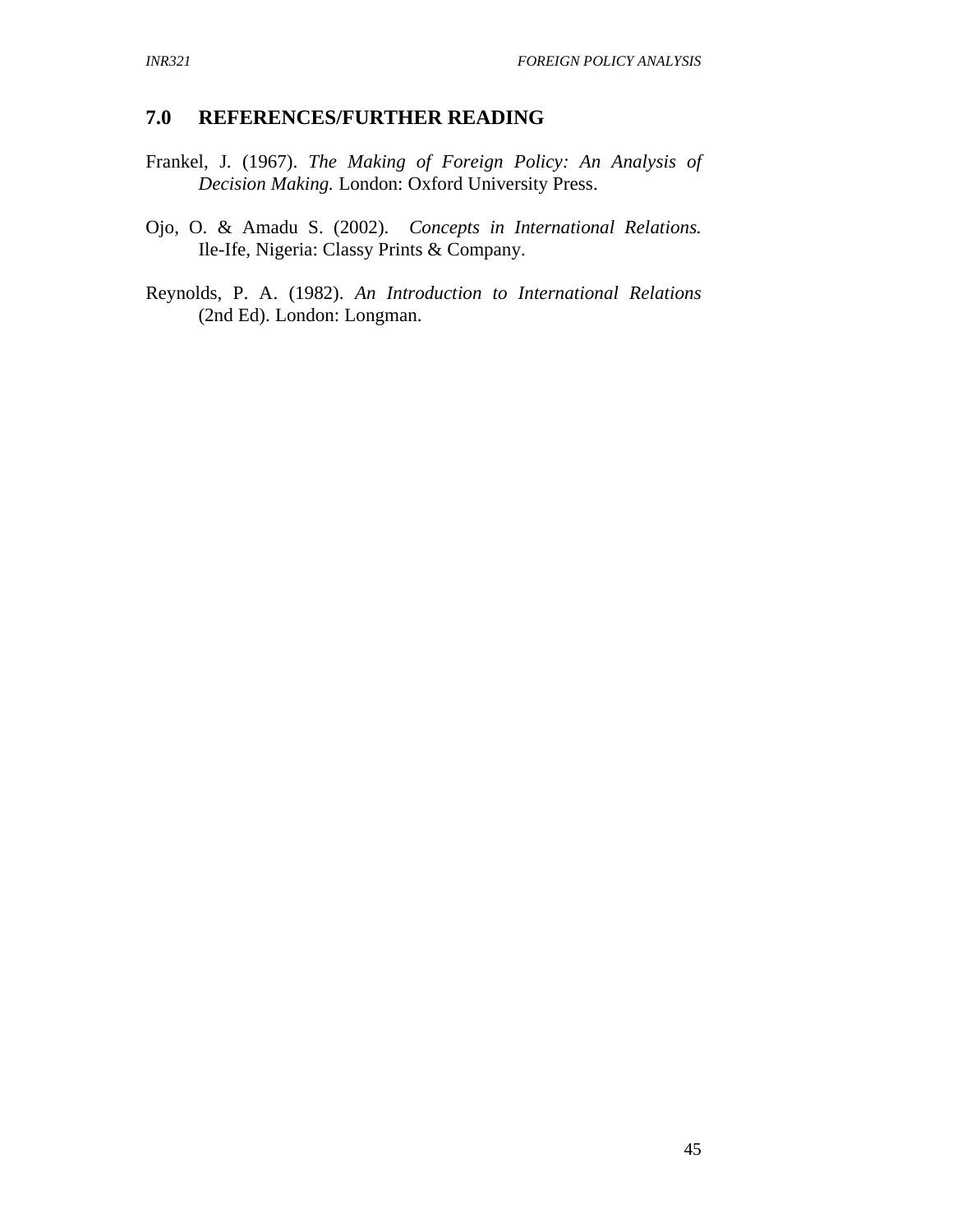### **UNIT 4 PROBLEMS OF FOREIGN POLICY ANALYSIS**

#### **CONTENTS**

- 1.0 Introduction
- 2.0 Objectives
- 3.0 Main Content
	- 3.1 Level of Analysis Problem
	- 3.2 Theoretical Frameworks
	- 3.3 Establishing Boundaries
	- 3.4 Scope of Subject
	- 3.5 Source of Materials
- 4.0 Conclusion
- 5.0 Summary
- 6.0 Tutor-Marked Assignment
- 7.0 References/Further Reading

#### **1.0 INTRODUCTION**

The study and history of foreign policy analysis contained a number of problems and weaknesses which have contributed in preventing the development of theory. It is important to note that, the field mirrors many of the central methodological problems in the nexus between social science and history. Foreign policy analysis has not been able to resolve these neither have any other discipline. In addition to the specific problems and weaknesses, one must add the critical issues of what constitutes an explanation, and whether scientific method is applicable to the analysis of human behaviour.

In fairness, these form parts of much wider debates on the philosophy of history and social sciences; it is not surprising that such problems remain unresolved. Foreign policy analysis would do well to be aware of their methodological assumptions and of the weaknesses, as well as, the strengths of any particular method. Given that their training has tended to be in either history or social science, it is all too easy and convenient to accept *apriori* the soundness of a particular methodology. Just as it is common to talk of decision-makers being trapped by closed belief systems, so this also applies to those studying them.

Indeed, the history of foreign policy analysis both in Britain and the United States indicate how beguiling are the paradigms in which the study is undertaken, in a very important way, the very division of the sub-field into identifiable schools adhering either to a particular method or to particular middle range or grand theories, has served to foreclose discussion on the central area of method. Precisely because each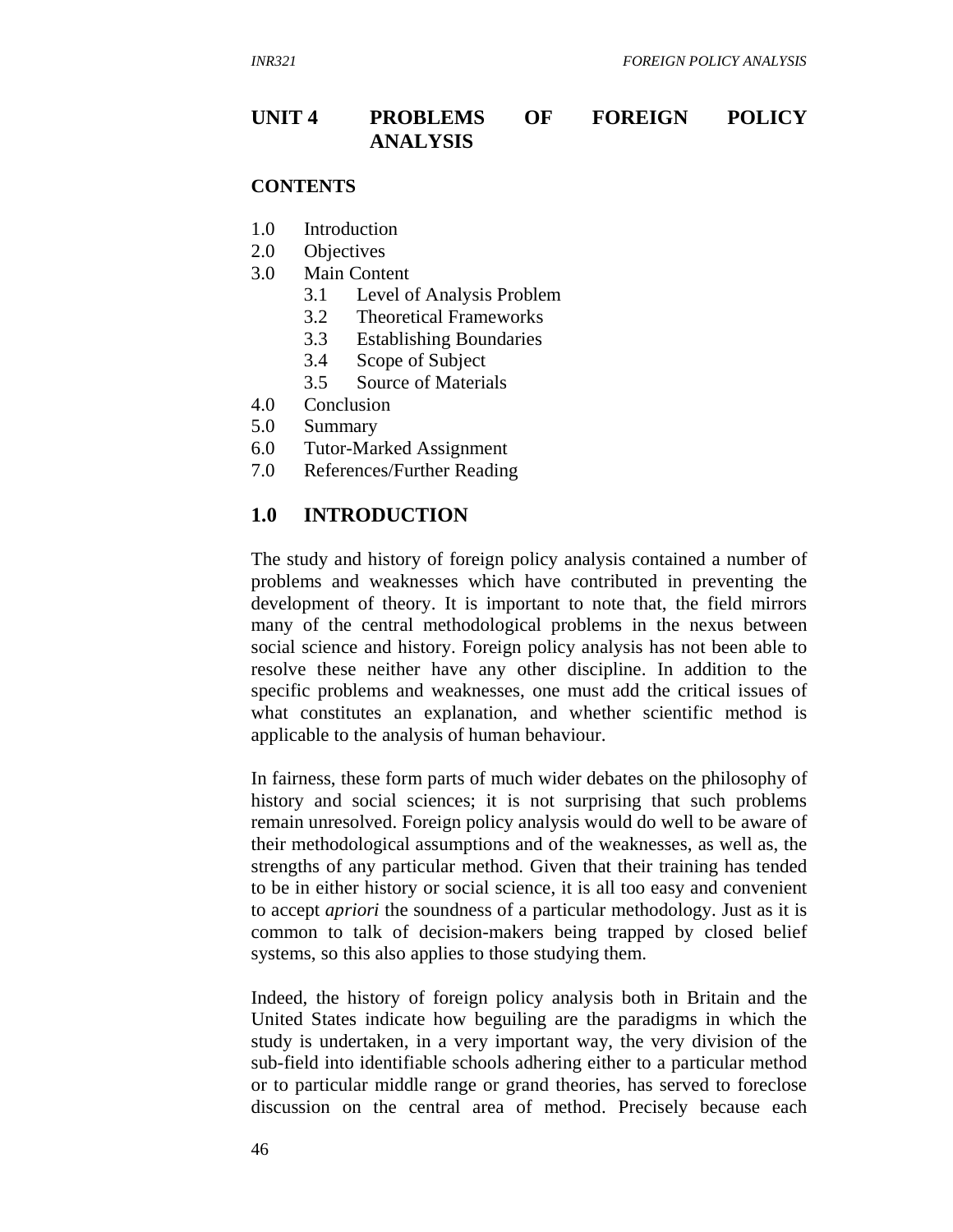approach has its utility in explaining events, so it is convenient to leave on one side doubts as to the coherence of its structure, and the assumptions it makes as to questions of method and epistemology. Nevertheless, in the history of foreign policy analysis, there have been five major problems in the study of foreign policy Analysis. These problems are discussed below.

# **2.0 OBJECTIVES**

At the end of this unit, you should be able to:

- identify the problems confronting foreign policy analysis
- discuss what have been the pitfalls in the study of foreign policy
- clarify how foreign policy was explained by the major theories of International Relations before the sub-field of foreign policy analysis.

# **3.0 MAIN CONTENT**

## **3.1 The Problem of the Level of Analysis**

The subject can be approached from different levels of analysis, with each, creating different concerns for the analyst. The analysis of foreign policy can be done from the standpoint of the individual, or the state, or the international system. For example, any foreign policy action can be viewed in terms of its relationship from individual perceptions, or in terms of its relationship to the structure and organisations of the state, or in terms of its impact on, and relationship to the external setting in which it takes place.

The systematic approach often concentrates the attention of the analyst on the foreign ministry and government, and tends to regard the domestic context as one of the background factors of policy making. On the other hand, the nation state level analysis tends to see partisan conflict, interest group, pressure and elite opinion as rather more central to the formulation of foreign policy.

Furthermore, is the qualitative analysis of foreign policy as represented by some scholars? Their works indicate the inherent problems of inductive quantitative, research: that is, the work is concerned with describing not explaining the foreign policies of states. All too often quantitative work ends up being an exercise in elegant mathematics, with the findings telling us nothing about foreign policy, but about the utility of certain forms of data manipulation. Each study develops certain measures for dealing with the data and discusses their utility in comparison to those of other studies; this does little to advance the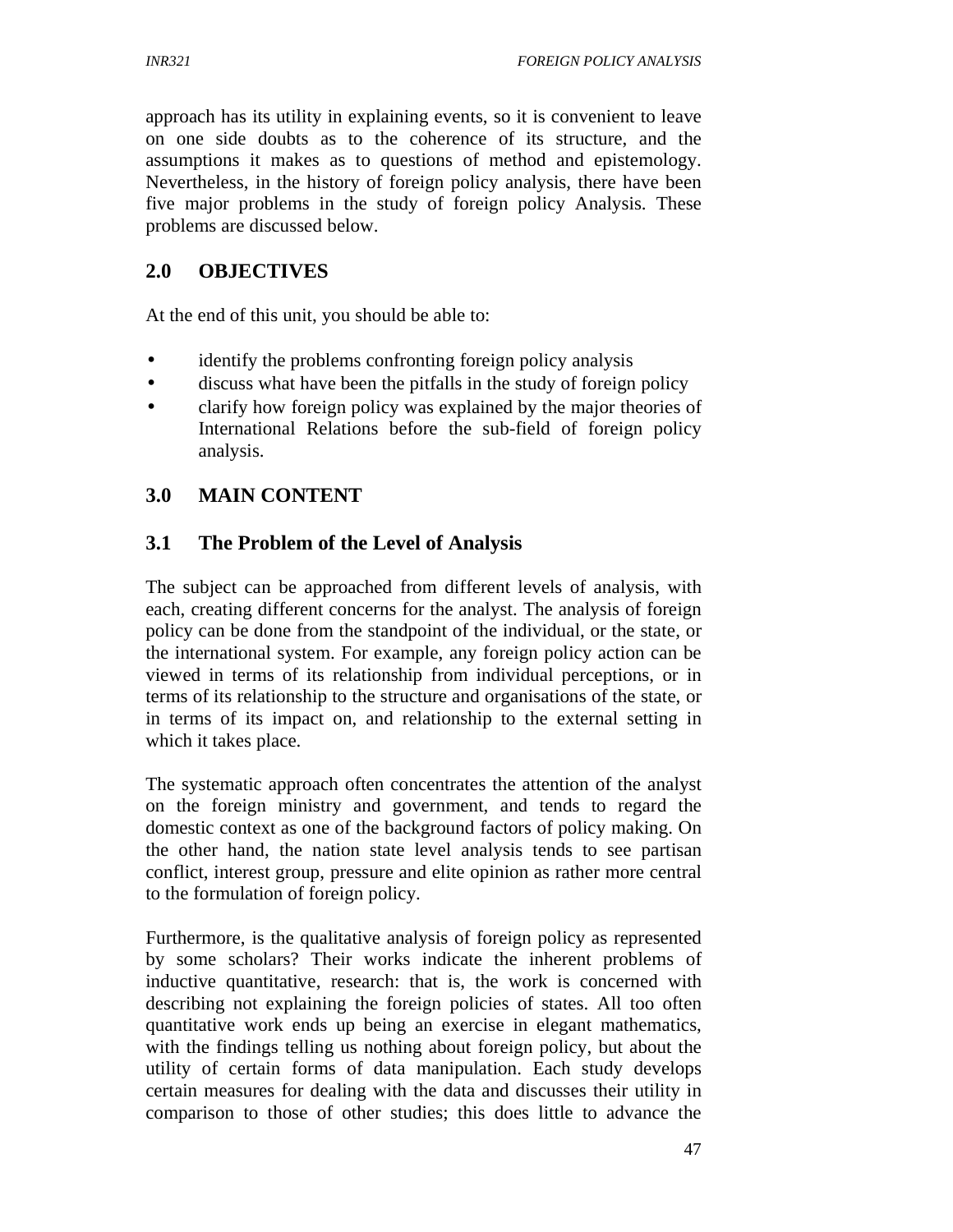understanding of why states do what they do. It also reflects the weaknesses of the simple positivist notion of social science in its implications about the theory that can be built. This is not to say that data has no place in foreign policy analysis, but that cannot be analysed only in terms of its relationship to certain quantitative measures.

Quantitative analysis in foreign policy analysis is in danger of becoming an enclosed area of study that concentrates not on foreign policy behaviour, but on the advantages and disadvantages of certain quantitative techniques. To repeat the old adage, correlation is not causation, and to the extent that the analysts of foreign policy dealt with the issues of how best to obtain correlation coefficient, the risk is that the subject will not address the real important relationship between data and behaviour, and it would become an exercise on how best to describe rather than on how best to explain.

#### **SELF-ASSESSMENT EXERCISE 1**

Discuss the major problems of level analysis of foreign policy.

### **3.2 Theoretical Frameworks**

The search for a general theory is another problem of foreign policy analysis. Despite the efforts of those engaged in comparative foreign policy in the 1960s and 1970s, a general theory did not emerge. This was not for lack of research in this area, nor lack of finance. Those approaches that claimed to lead to general theory failed, in most cases never getting beyond the pre-theory or even data collection stage, for the simple reason of their epistemological assumptions. It was assumed that if everyone used the same concepts, collected data, tested hypothesis, then theory would emerge. How this was to happen was not specified. The pre-theory led to considerable research with many attempts to offer rank-orderings of the potency of the source of variables for certain types of states. Yet once this had been achieved, there was no easy way of turning findings into theory.

There is no amount of data that can lead to entirely separate cognitive act of creating theory. Even if the pre-theory led to an unambiguous ranking of the source-variables for each genotype of hate, upon which all those engaged in this research could agree, the assumption that this would lead to theory seemed unrealistic. This is not arguing that such findings would be trivial, nor to suggest that they would lead to theory seemed very questionable. That the work on the pre-theory could not even lead to unambiguous fending merely highlights, the problems of coherence and logical structure that the model faced.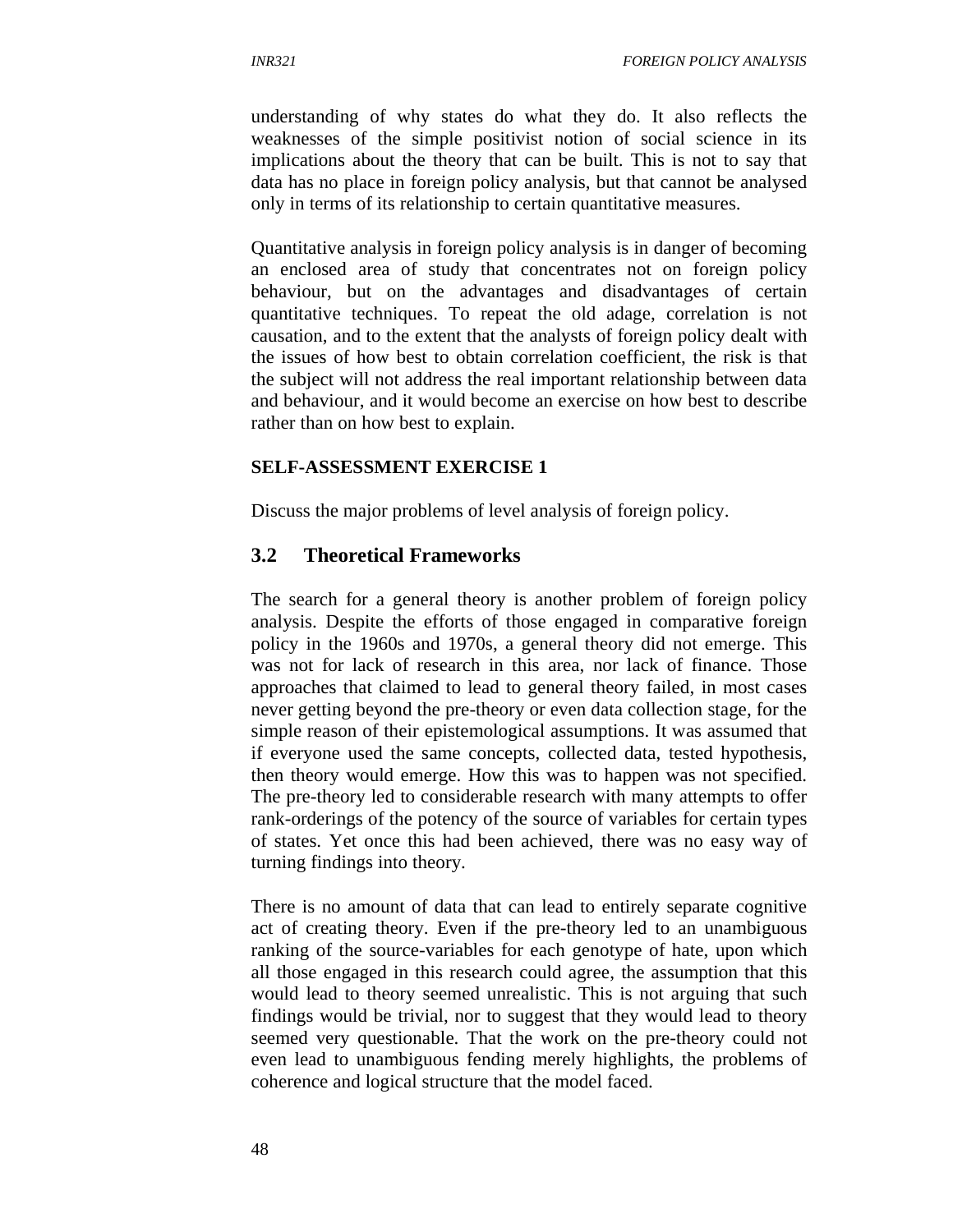Consequently, the subject can be approached within different theoretical frameworks. They affect the analyst's choice of focus. There are bound to be differences not only in the focus of study, but also in the choice of questions asked and the conclusions reached by analysts who are, for example convinced adherents of power politics and those who are utopian idealists. In like manner, differences are easily distinguishable between the 'classical' or traditional and the scientific adherers. James Barber and Michael Smith rightly observed, "Foreign Policy has witnessed the confrontation of behavioural and more traditional approaches, the juxtaposition of science and human judgment" (Barber and Smith, 1974).

There has been the unwillingness of those working in the discipline to undertake cumulative study. Stated broadly, there has been little in the way of testing the theories that have been developed. For example, how many studies have tested Allison's bureaucratic politics approach, or Janis's think approach, to name only two of the most widely-cited theories? The study of foreign policy has simply not indicated willingness on the part of those who work in it to test theories of others. While some approaches do suffer from serious problems of operationalisation, this does not apply to all approaches, and the absence of tests of theories has constituted a serious impediment to the development of the study of foreign policy.

## **SELF-ASSESSMENT EXERCISE 2**

Discuss problems of lack of general theory in foreign policy analysis.

## **3.3 Establishing the Boundaries**

According to William Wallace as cited in Ojo and Sesay (2002), there are two aspects of the boundary problem in the study of foreign policy. First, to policy makers as well as students, the subject of foreign policy bridges the boundary between the nation-state and its international environment. And second, to students of foreign policy, it straddles the boundary between two academic disciplines: the study of domestic government, commonly called political science, and the study of international politics and diplomacy, commonly referred to as to as international relations. Both of these aspects of the problem have given certain distinctiveness and a certain peculiar difficulty to the study of foreign policy. It is for example difficult to separate what is entirely domestic from foreign policy issues. Immigration issues are often not just issues of internal security; they have important consequences for foreign policy.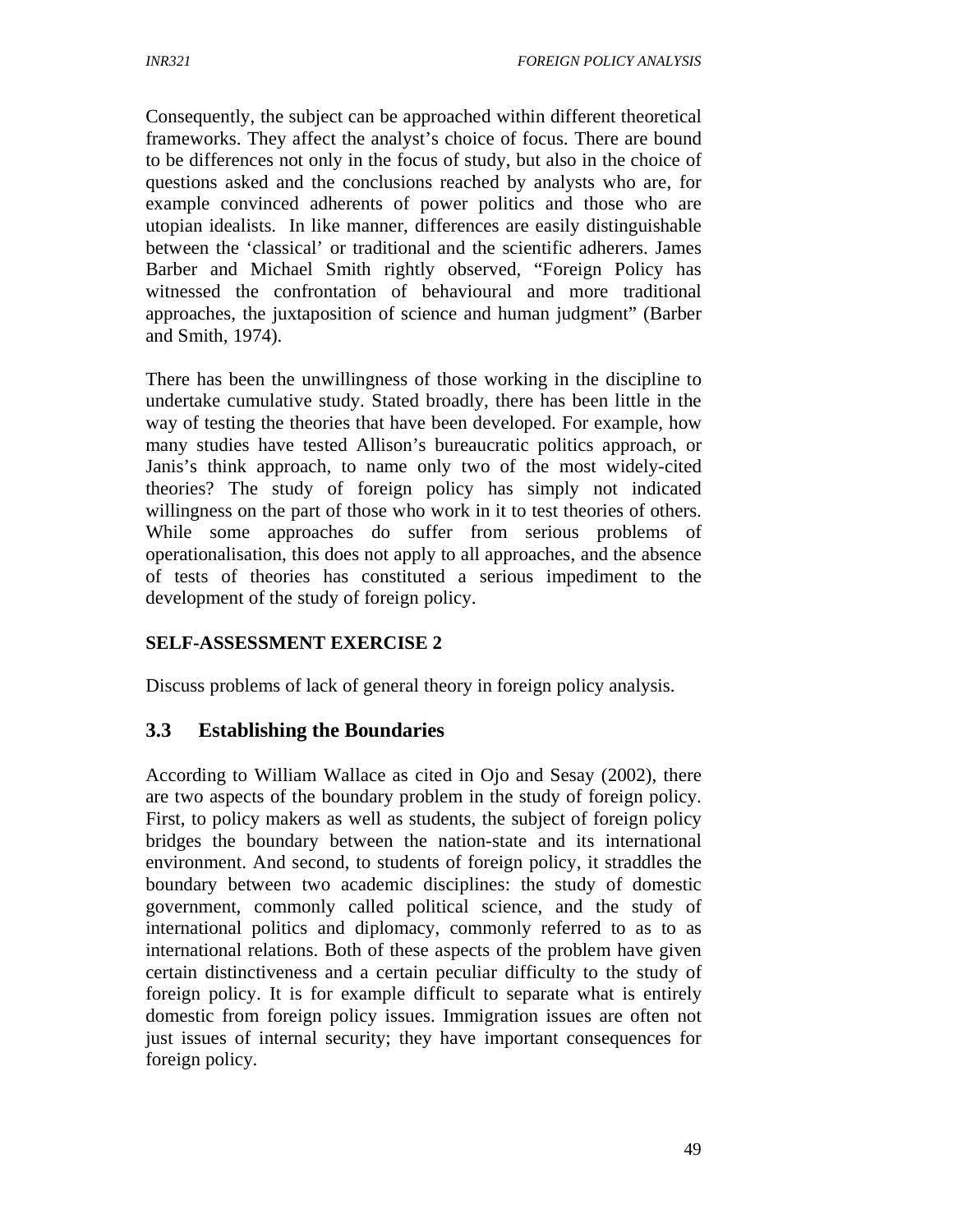The result has been the rather surprising reliance on the seductive motion of the national interest. Despite very serious deficiencies that have been found with the term (national interest), it is still very popular with foreign policy makers. But its continued popularity in many foreign policy studies has hindered the development of the subject. The precise reason that makes it so popular with practitioners is that it can be used to mean whatever the user wishes. In international relations, the term has a common sensual appeal because it is still convenient to think of each state as having interest within a society of states.

There is also the problem of the inability to agree on what the state is, and what foreign as opposed to domestic policy consists of. In the last two decades or so, conceptions of both the state and of the distinction between domestic and foreign policy have shifted back and forth. As the Cold War led to *détente,* and as this gave way to a possibility of a Second Cold War, foreign policy analysts have altered their views on what this thing called the state is, on what its foreign policy consists of, and on how this can be demarcated from domestic policy. It is therefore not surprising that foreign policy analysis has faced serious problems, given that these issues are central to its identity and to its way of studying international relations. Nevertheless, it has posed very serious problems for the subject area, and all the indications are that this will continue.

### **3.4 The scope of the subject**

It is important to note that there are also other problems of the study of international relations as a whole. In essence, and to differing degrees, they apply to many of the other main areas of the discipline, yet they seem to have had a more marked impact on foreign policy analysis than other sub-fields. This is because foreign policy analysis is at the intersection of four main epistemological, methodological and even ontological difficulties that apply to varying extents to all areas of the study of international relations.

The analyst is therefore faced with the problem of the extent and the diversity of the terrain to be covered by the subject. This is particularly so, because of the diverse character of, and the importance attached to the subject from state to state or from one system to another. For example, the nature of foreign policy process, indeed the whole problem of foreign policy is different in democratic states from that in nondemocratic states, in developed countries from that in developing countries, in great powers from small or weak states etc. Furthermore, it should be recognised that the foreign policy of a country is not just simply a result of certain processes of deliberation within the governmental institutions of the particular country. To have a complete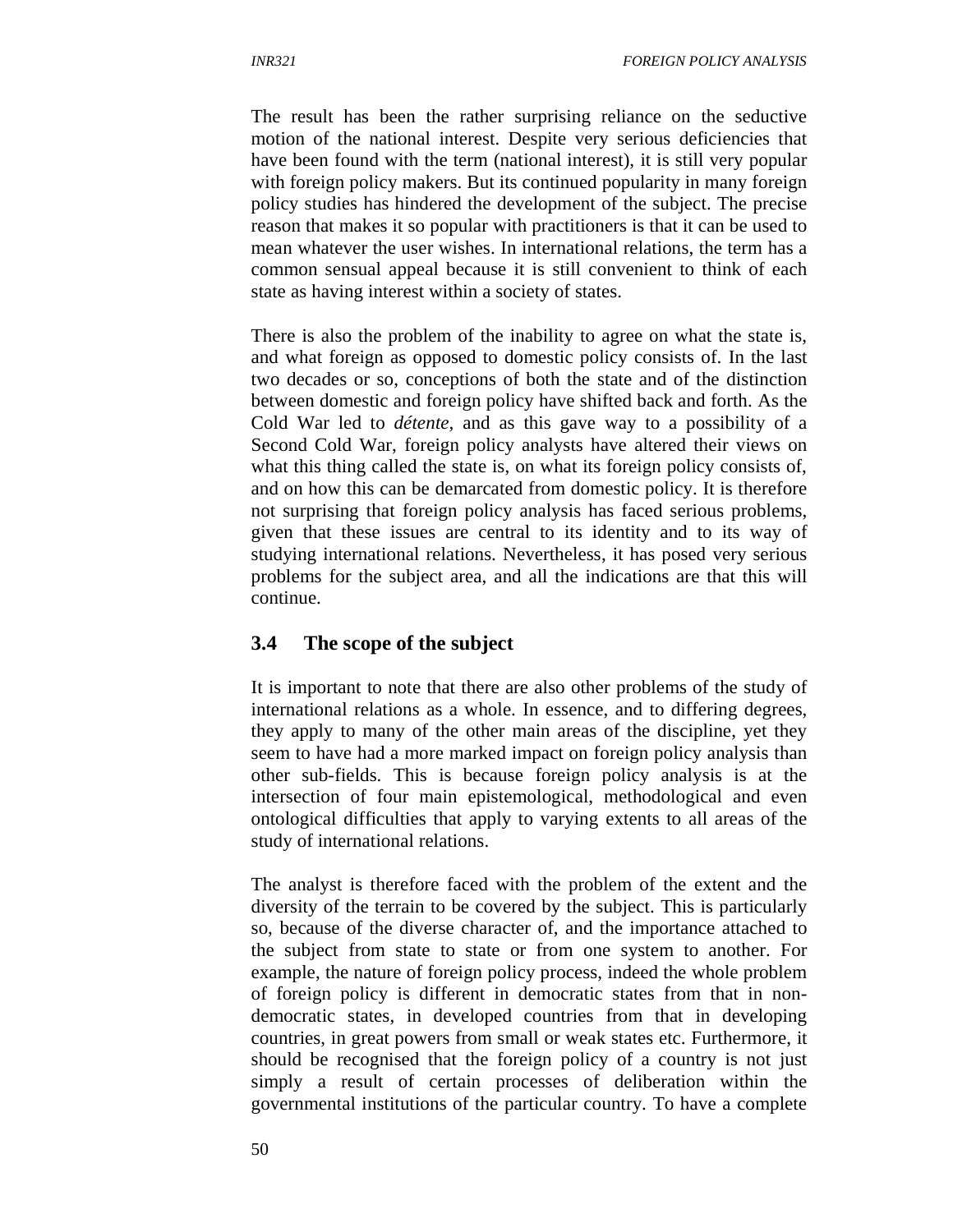picture of the foreign policy of a country, one needs a full and detailed account of all the foreign policies of other states in the international system. This in no doubt seems beyond the bounds of human ability.

Thus, because foreign policy analysis has to take into account the perceptions of those who make decisions at the same time as it attempts to relate state behaviour to process or structural factors, it highlights the problems of any theory of human behaviour. The easiest way out of this is to eschew any generalisation and proceed on a case-by-case, basis of course; it is obscured to pretend that this solves the problem as case study analysis reflects powerful, of implicit, theoretical dispositions and assumptions. Just because a historical case study does not have the pretensions of a general theory, does not mean that it does not involve (questionable) notions of causation especially at the level of why actors do what they do. The failure of general theories in foreign policy analysis does not mean that one can retreat to a safe-ground of noncontentious, non-theoretical case studies.

## **3.5 Lack of Information**

The nature of foreign policy creates a problem of information for the analyst. Foreign policy is a most sensitive aspect of government activity. A lot of what goes into its making is, therefore shrouded in secrecy. Besides, discretions as well as misinformation characterise all modern diplomacy. The analysts thus, encounter the difficulties of getting at the facts before the files are opened. Yet, the analysis of the foreign policy of a state entails the consideration of some matters which no academic observer can be entirely privy.

Sometimes, a former participant in government, like a foreign minister or head of government, may write his reminiscences in a newspaper or publish a book of memoirs to supplement regular source of matter. These are no doubt very helpful, even if they have to be treated with reserve. It is the almost absence of such writings by former practitioners in third World Countries, particularly in Africa that makes analysing the foreign policy of those states more difficult. And the adoption in most African countries especially Nigeria, the British concept of a permanent professional civil service that is immune from public criticism and debarred from public comment, has meant that the possibility of inside information filtering into the public is blocked.

Another difficulty relates to the controversy over the definition of actors in international relations. Foreign policy is seen purely as state action. As J. P. Nestle stresses "for almost all intents and purposes, the state acts for the society internationally, and internal matters relating to foreign affairs are a state prerogative" (J.P.Nestle 1967). Yet the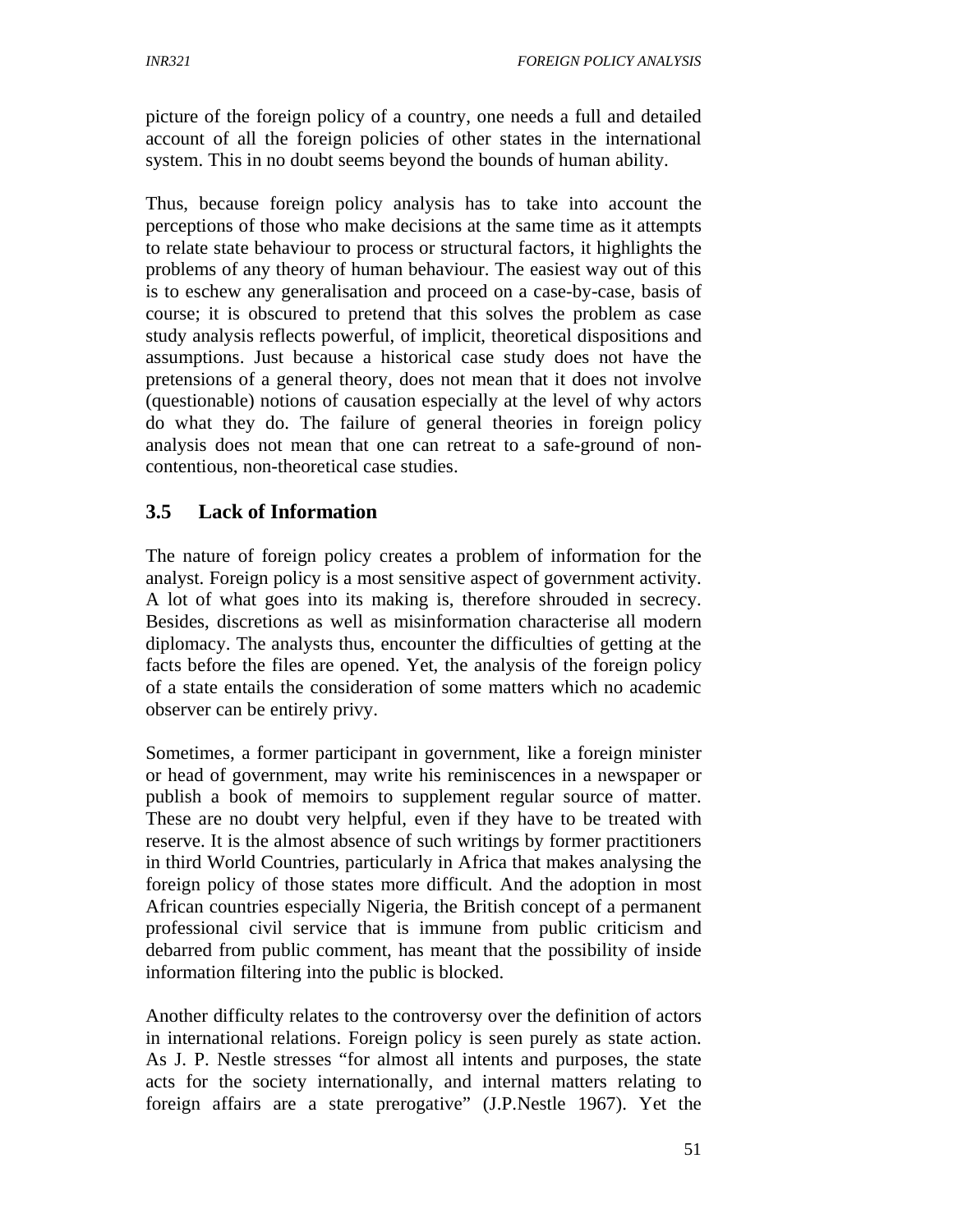comprehension of states' foreign policies often involve a clear understanding and appreciation of the political role of non-governmental entities in the international system.

### **SELF-ASSESSMENT EXERCISE 3**

Discuss theoretical framework as a problem to the study of foreign policy analysis.

# **4.0 CONCLUSION**

Foreign policy analysis has been at the intersection between a set of fundamentally problematic issues that have had implications for all areas of the study of international relations. This explains the peculiar difficulties that have beset the development of the subject areas, and underlies the current breakdown of consensus on how best to undertake the study of foreign policy analysis. It would be misleading to suggest that there is an easy way out of this problem, and it is unlikely that the subject area will achieve consensus on how to study foreign policy precisely, because the impact of these factors (problems) have been so marked.

This syndrome has led some to portray foreign policy analysis as a pseudo-science, a diagnosis made all more appealing given the grandiose claims advanced by those who claimed that this "normal science" would lead to general theory. The manifest failure to turn this claim into a reality has led to a considerable loss of momentum in the subject, and has resulted in a severe identity crisis. Yet, there is a strong belief that foreign policy analysis has much to offer for the study of international relations.

Foreign policy does not form patterns; it is to be explained by structure and processes that are common, if to variable extents among different states, and the explanation it provides are more economical than other theories of state behaviour. The obvious failures of the grandest scheme have blinded the practioners to their successes. There is no 'truth' out there waiting for discovery of one and embracing theory. The scholars and practioners are therefore in business of dealing with competing theories and explanations, and in this light foreign policy analysis has aided, and will continue to aid the study of international relations.

## **5.0 SUMMARY**

The study of foreign policy is fraught with a number of difficulties. These problems are in part due to the very nature of the subject itself, and also to the current state of development of the discipline.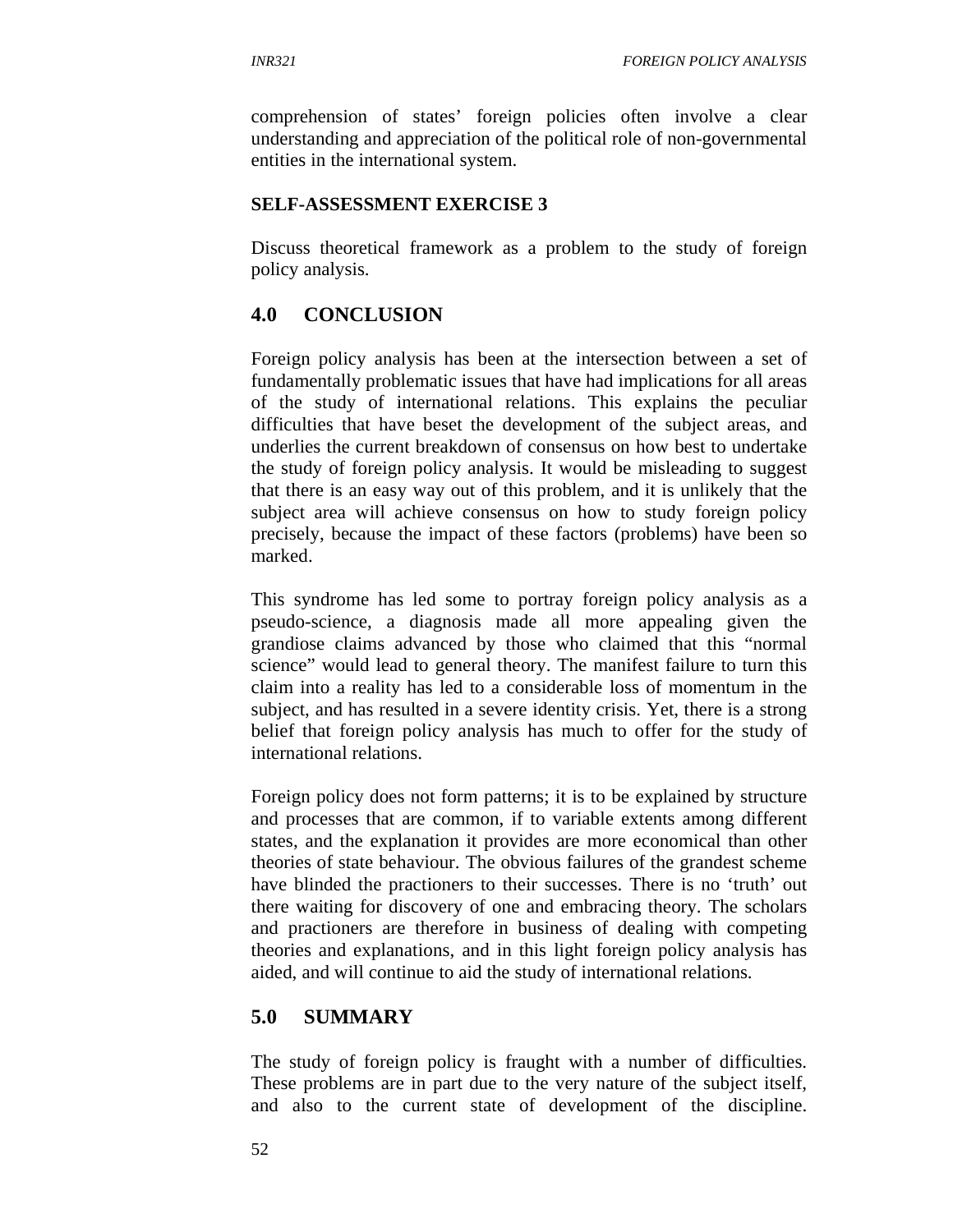Understanding the foreign policy of a particular country entails examining a mix of factors- historical, ideological, geographical, economic, political and cultural. Often, centered on the state as a major actor, foreign policy making and implementation is unavoidably elitist, as the decision making process mainly involve the executive, the foreign ministry and sometimes the legislative. The pursuit of National Interest is often articulated by the political and economic elite and manifested as foreign policy.

Finally, foreign policy analysis focus on the state and on the content of foreign policy has been particularly problematic, given the recent empirical developments discussed above. Not only does foreign policy analysis have to deal with a shifting and variable notion of the state, it also has to deal with a rapidly changing relationship between foreign and domestic politics and the change that this implies for the domestic setting, and influence upon foreign policy.

## **6.0 TUTOR-MARKED ASSIGNMENT**

- 1. The nature of foreign policy creates problems of information for the analyst. Explain the problems and suggest ways out.
- 2. How does "establishing boundaries" constitute a problem to the study of foreign policy?
- 3. In what way has the study of foreign policy analysis aided and will continue to aid the study of international relations?

### **7.0 REFERENCES/FURTHER READING**

- Nesttle J.P. (1974). "The States as a Conceptual Variable in World Politics Vol. XX*",* Barber & Smith (eds.) *The Nature of Foreign Policy, Edinburgh*: Holme McDougal.
- Ojo, O. & Amadu S. (2002). *Concepts in International Relations.* Ile-Ife, Nigeria: Classy Prints & Company.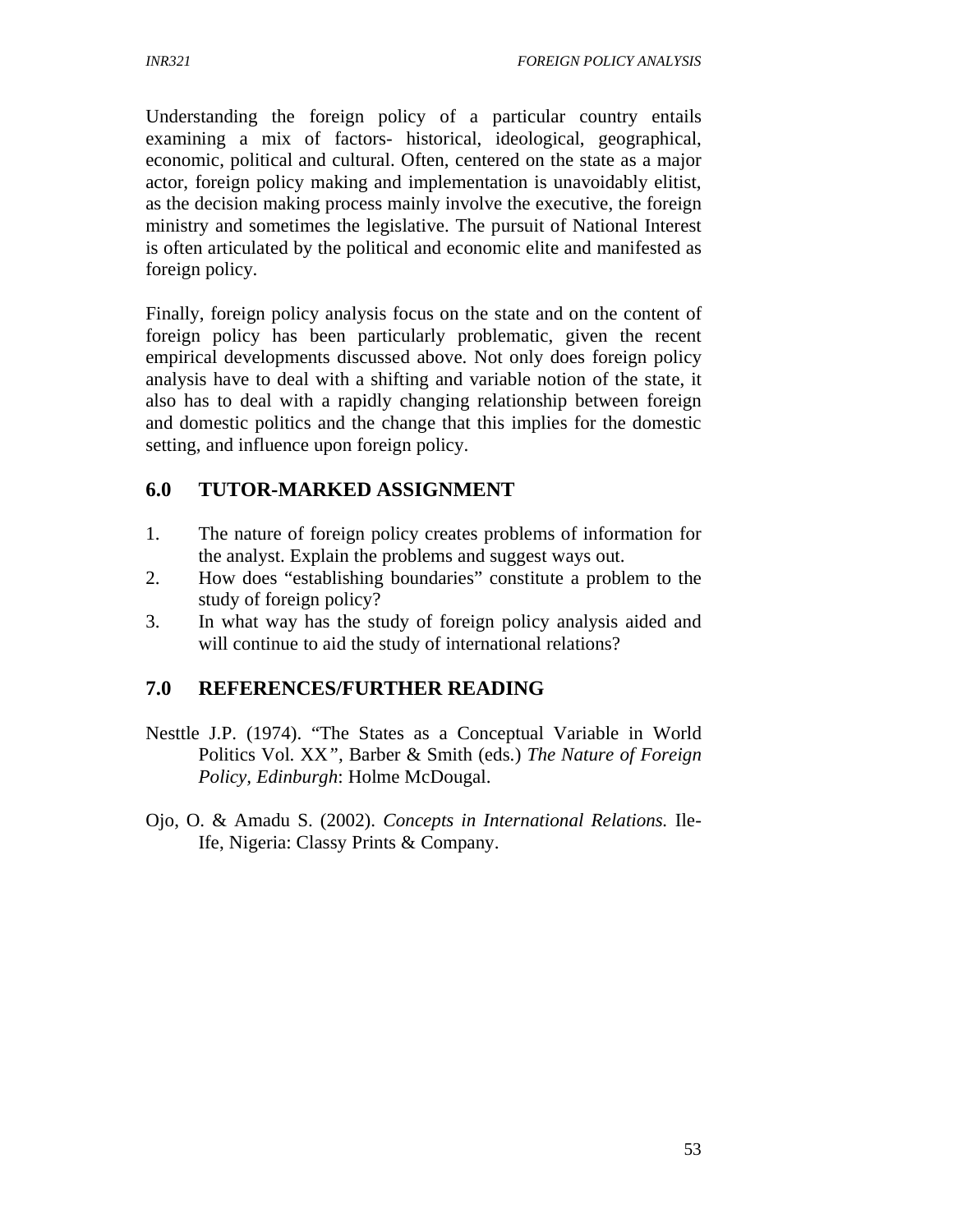### **MODULE 3 FOREIGN POLICY DECISION MAKING**

- Unit 1 The Unitary Actor and Rational Decision Making
- Unit 2 The Bureaucratic Politics of Foreign Policy Decision Making
- Unit 3 The Role of Leaders in Foreign Policy Decision Making
- Unit 4 Constraints on Foreign Policy Making

## **UNIT 1 THE UNITARY ACTOR AND RATIONAL DECISION MAKING**

#### **CONTENTS**

- 1.0 Introduction
- 2.0 Objectives
- 3.0 Main Content
	- 3.1 States as Unitary Actors
	- 3.2 Policy Making Rational Choice
	- 3.3 Impediments to Rational Choice
- 4.0 Conclusion
- 5.0 Summary
- 6.0 Tutor-Marked Assignment
- 7.0 References/Further Reading

## **1.0 INTRODUCTION**

When we speak generally about foreign policy and the decision-making processes that produce it, we mean the goals that official leading states (and all other transnational actors) seek abroad, the values that underlie those goals, and the means or instruments to pursue them. According to the Realist School of Thought, the primary goal of foreign policy is to ensure state survival.

From this view point, strategic calculations about national security are the determinants of policy-makers' choices. Domestic politics and the process of policy making itself are of secondary concern. Based on this, the unitary actor and rational decision-making assumes that, foreign policy making consists primarily of adjusting the state to the pressure of the global system and in the process; the essential properties (actions) remain the same among the individual state.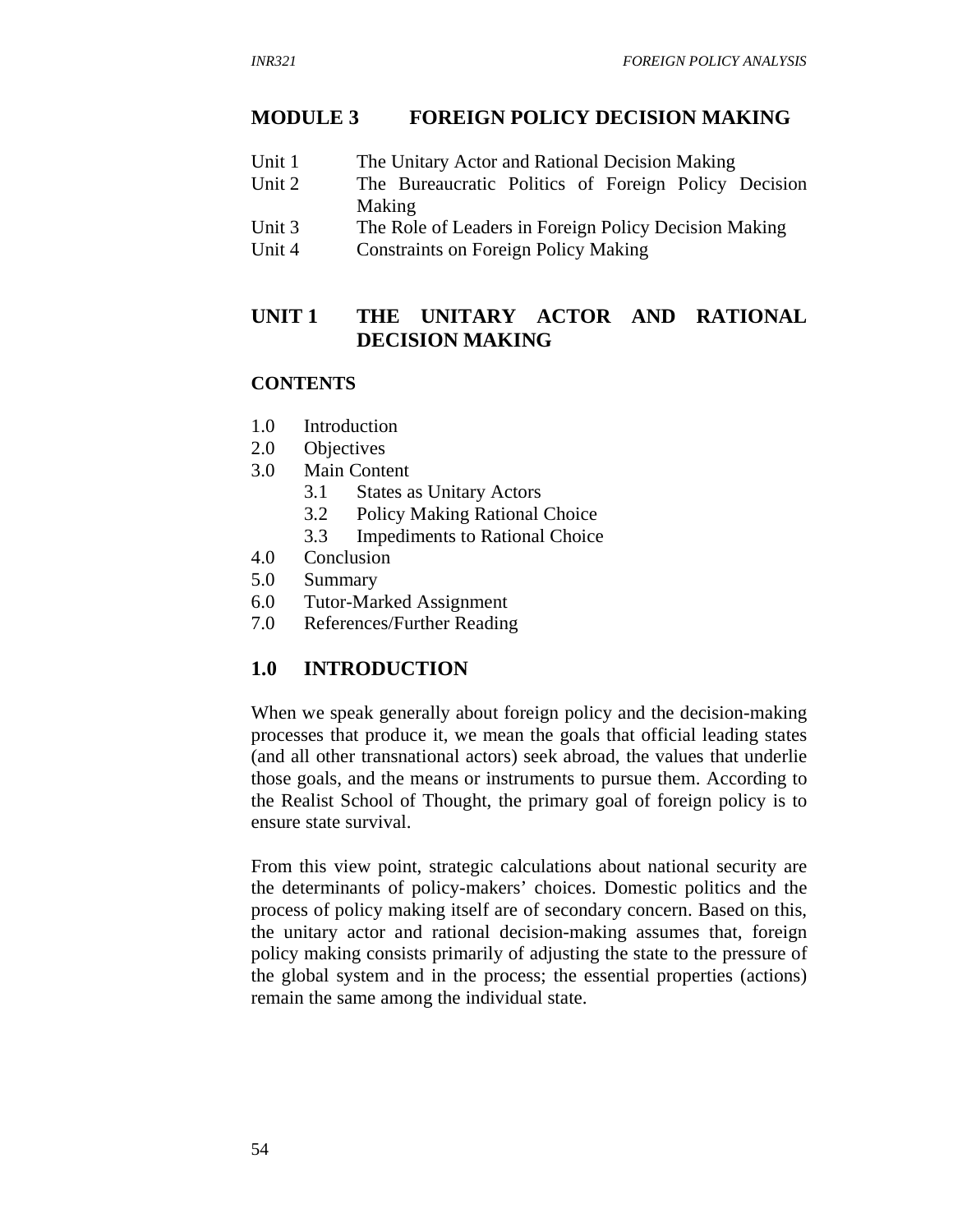# **2.0 OBJECTIVES**

At the end of this unit, you should be able to:

- assess the states being referred to as unitary actors
- discuss policy making in the light of rational choice
- highlight the impediments to rational choice by policy makers
- explain how changes at the global level affect state actions.

# **3.0 MAIN CONTENT**

## **3.1 States as Unitary Actor**

Realism and especially neutralism emphasise that changes at the global level of foreign policy analysis determine state action. It assumes that foreign policy making consists primarily of adjusting the state to the pressures of an anarchical global system whose essential properties will not vary. Accordingly, it presumes that all states and the individuals responsible for their foreign policies confront the problem of national survival in similar ways. Thus, all decision makers are essentially alike in their approach to foreign policy making. Verbal, (1969:225) put it this way:

*"*If they follow the (decision) rules, we need know nothing more about them. In essence, if the decision makers behave rationally, the observer, knowing the rules of rationality, can rehearse the decisional process in his own mind, and if he knows the decision maker's goals, can both predict the decision and understand why that particular decision was made"*.* 

Because Realists believe that leaders' goals and their corresponding approach to foreign policy choices are the same, the decision-making processes of each state can be studied as though each were a unitary actor-a homogeneous or monolithic unit with few or no important internal differences that affects it choices.

One way to picture this assumption is to think of states as billiard balls and the table on which they interact as the global system. The balls (states) continuously clash and collide with one another and the actions of each are determined by its interactions with the others, not by what occurs inside it. According to this Realist view, the leaders who make foreign policy, the types of governments they lead, the characteristics of their societies, and the internal economical and political conditions of the states they head are unimportant. Thus, unitary actor-a transnational actor (usually a sovereign state) is assumed to be internally united, so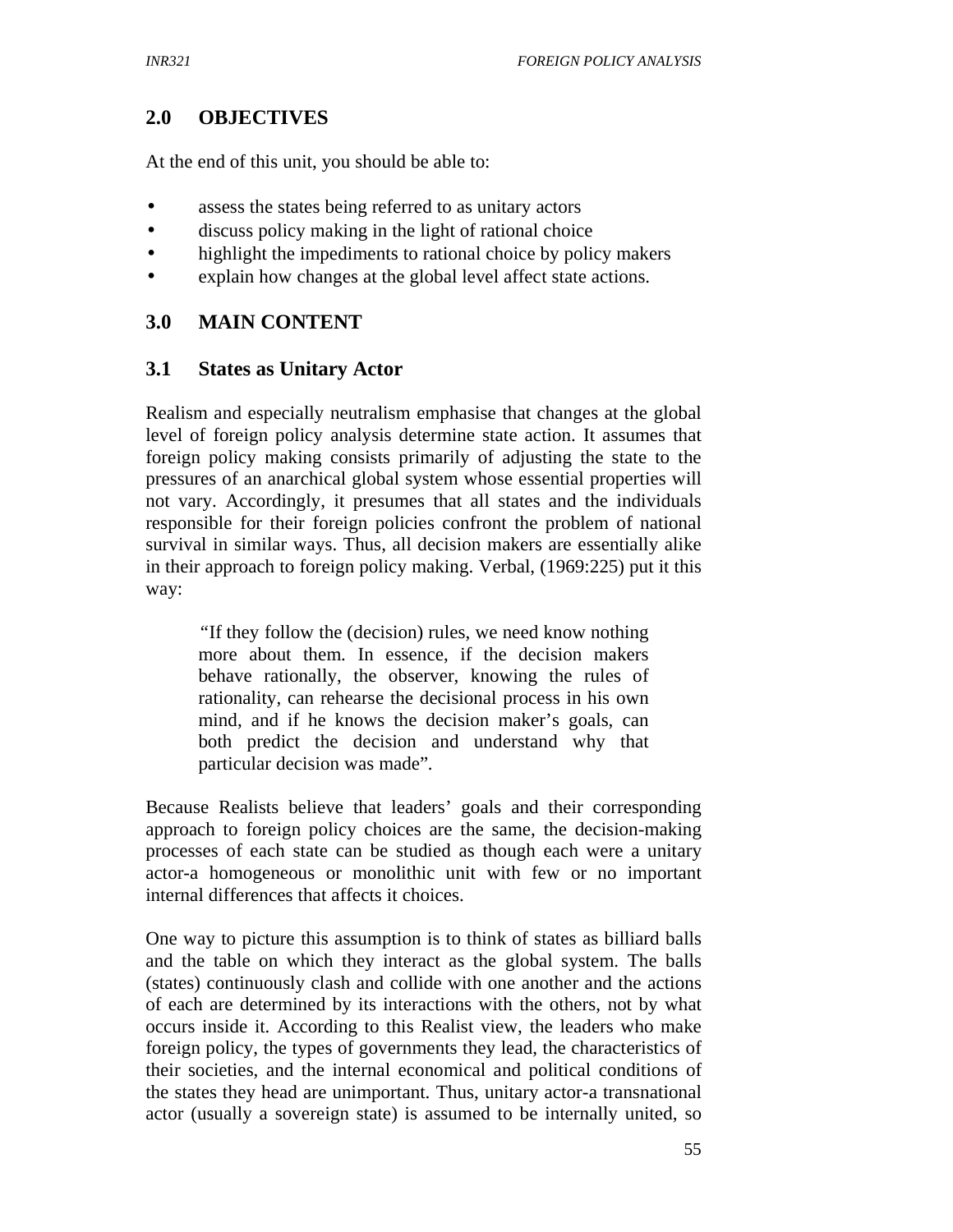that changes in its domestic opinion do not influence its foreign policy as much as do the decisions the actor's leaders make to cope with changes in its global environment.

### **SELF-ASSESSMENT EXERCISE 1**

Explain what you understand by "states as unitary actors"

### **3.2 Policy Making as a Rational Choice**

The decision making processes of unitary actors that determine national interest are typically described as rational. We define rationality or rational choice here as purposeful, goal directed behaviour, exhibited when "the individual responding to an international event…uses the best information available and chooses from the universe of possible responses that alternative most likely to maximise his or her goals' (verbal, 1969). Scholars describe the rationality as a sequence of decision-making activities involving the following intellectual steps:

- **(i) Problem Recognition and Definition:** The need to decide begins when policy makers perceive an external problem and attempt to define objectively its distinguishing characteristics. Objectivity requires full information about the actions, motivations, and capabilities of other actors as well as the character of the international environment and trends within it. The search for information must be exhaustive, and all the facts relevant to the problem must be gathered.
- **(ii) Goal Selection**: Next is that those responsible for making policy choices must determine what they want to accomplish. This disarmingly simple requirement is often difficult. It requires the identification and ranking of all values such as security, democracy and economic prosperity in a hierarchy from most to least preferred.
- **(iii) Identification of Alternatives:** Rationality also requires the compilation of an exhaustive list of all available policy options and an estimate of the costs associated with each alternative.
- **(iv) Choice:** Finally, rationality requires selecting the single alternative with the best chance of achieving the desired goal(s). For this purpose, policy-makers must conduct a rigorous meansend, cost benefit analysis guided by an accurate prediction of the probable success of each option.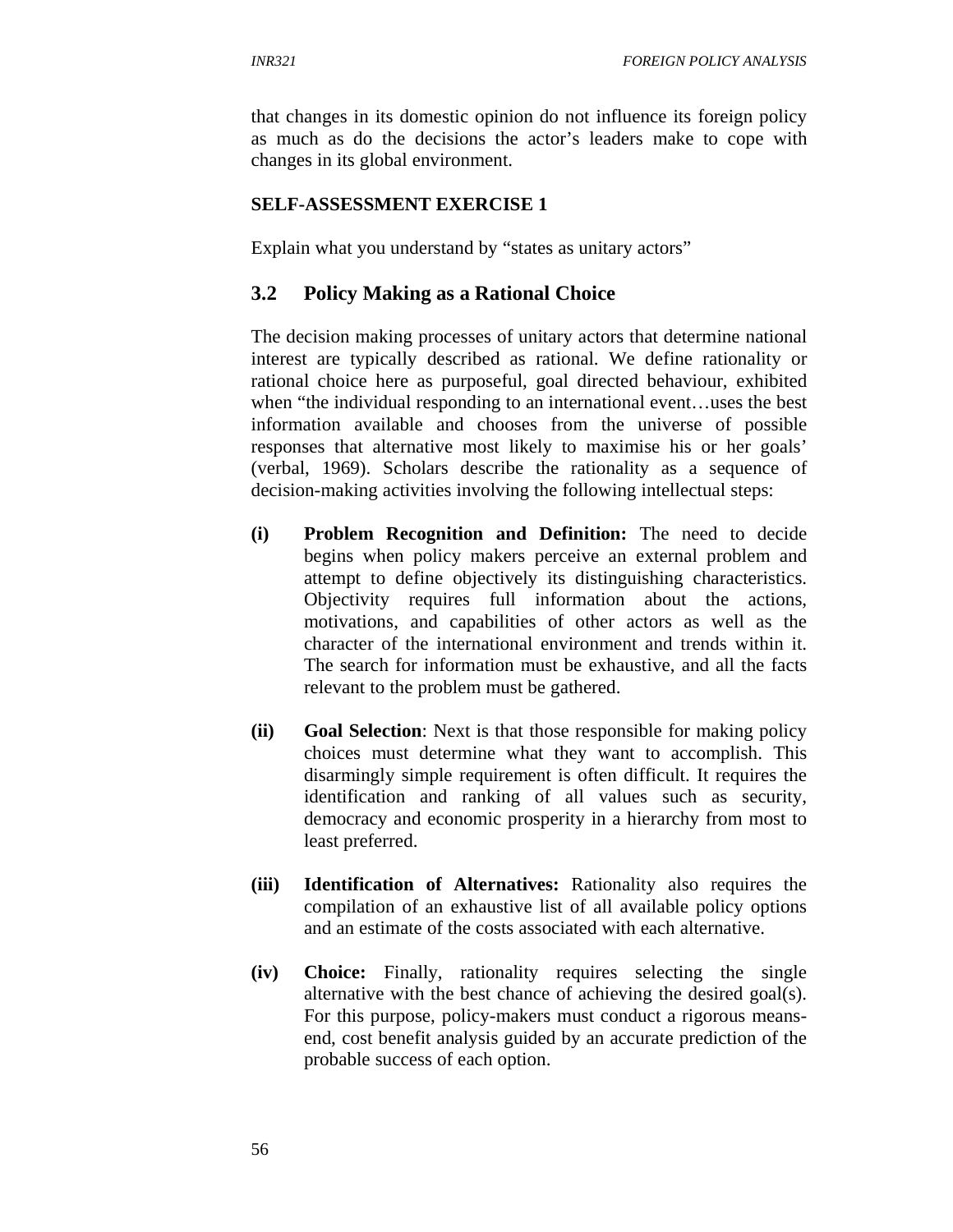Policy makers often describe their own behaviour as resulting from a rational decision-making process designed to reach the "best' decision possible. Indeed, some past foreign policy decisions do reveal elements of this idealised process, well described by former U. S. Secretary of State, Henry Kissinger when he observed that;

> An effective decision making process must … reflect well-thought-out policy choices, that is, they must answer these questions: what are we trying to achieve, or what are we trying to prevent". What consequences do we expect from this decision, and what steps do we have in mind for dealing with them? What is the cost of the proposed action". Are we willing to pay that price, and for what length of time? (Kissinger, 1999).

The elusive quest for rational decision making was illuminated in the crises that the second Bush administration faced. Most members of the closed circle of George W. Bush's U. S. advisers in September 2001 claimed that they were faithfully following the rules for rational choice in their declared war against "global terrorism" following 9/11/2001, and in their decision to attack Dictator Saddam Hussein of Iraq. For Example, the administration in the latter case launched a campaign in public diplomacy to persuade all states that it was in their best interest to recognise the danger posed by the high probability that Iraq had illegally obtained weapons of mass destruction, and it took its argument to the United Nations (UN). The message was clothed in the language of deliberate logistical choice to convince skeptics that the costs and benefits of all options had been carefully weighed.

However, like beauty, rationality lies in the eyes of the beholder, and reasonable, clear, thinking people can disagree and often do disagree about the facts and about the wisdom of foreign policy goals. Note that counter argument of Bush's war planning were also couched in terms of rationality-criticism that attacked the premises on which Bush's big plans for a major war were biased. For example, one Australian observer complained that, "unless Bush can mount a more persuasive case that Saddam is uniquely dangerous, Iraq's overthrow by force would send a powerful message that 'might is right' and that the United States alone determines the rules of the game. This would be a repudiation of norms that have governed the conduct of international relations for the past half-century".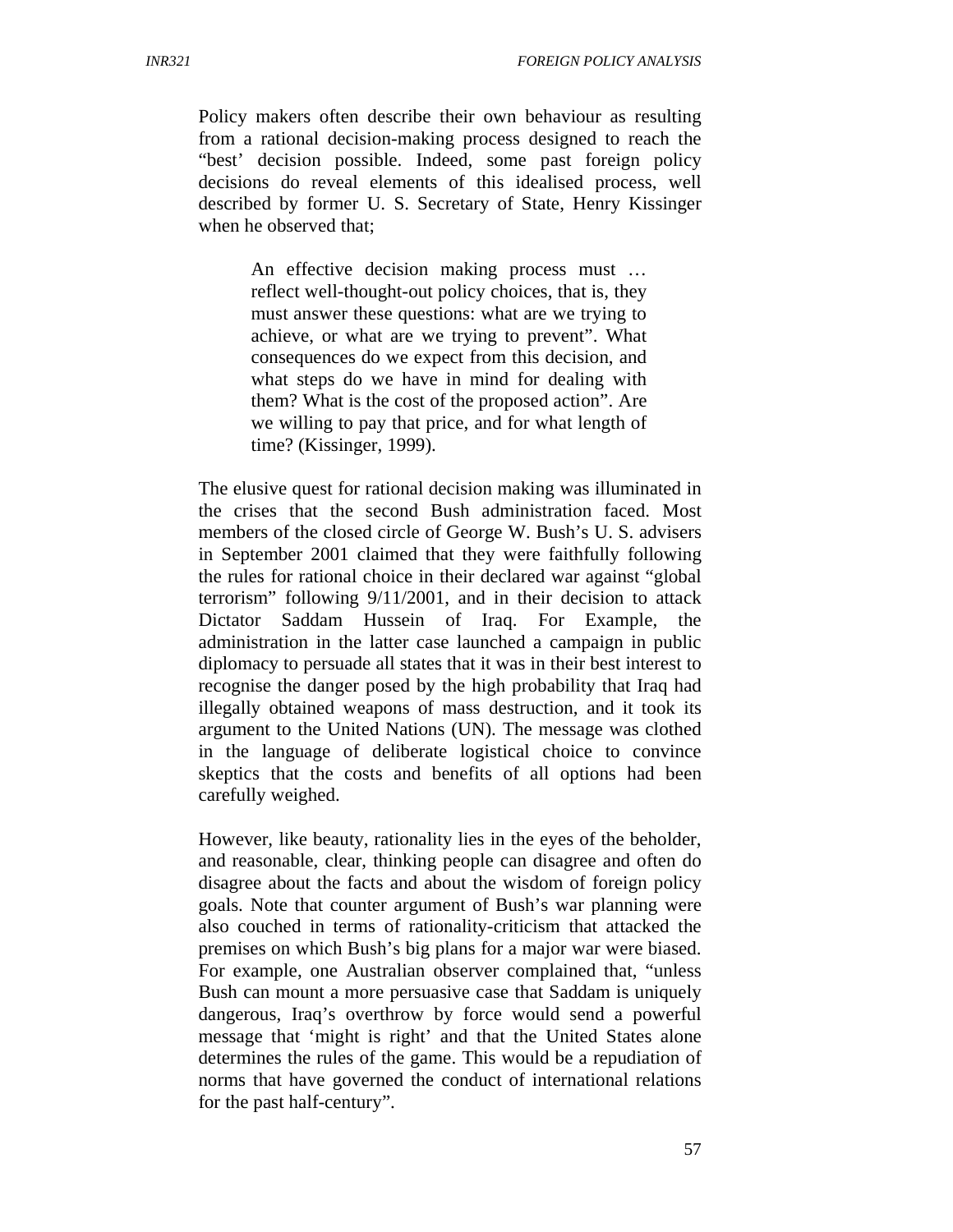This argument demonstrated as constructivism warns that rationality is a decision-making goal, to which all international actors aspire, but that it is difficult to determine when the criteria for rational choice have been met. This raises the question- what are the barriers to rationality?

#### **SELF-ASSESSMENT EXERCISE 2**

What is rationality or rational choice?

#### **3.3 Impediments to Rational Choice**

Despite the apparent application of rationality in these crises, rational choice is often more an idealised standard than an accurate description of real-world behaviour. Theodore Sorenson, one of President Kennedy's closest advisers and a participant in the Cuban missile deliberations, has written not only about the steps policymakers in the Kennedy administration followed as they sought to follow the process of rational choice, but also about how actual decision making departed from it. He described an eight-step process for policy making that is consistent with the model we are describing.

- (i) Agreeing on the facts
- (ii) Agreeing on the overall policy objective
- (iii) Precisely defining the problems
- (iv) Canvassing all possible solutions
- (v) Listing the possible consequences that follow from each solution
- (vi) Recommending one option
- (vii) Communicating the option selected and
- (viii) Providing for its execution.

But he explained how difficult it is to follow these steps, in this way:-

…each step cannot be taken in order. The facts may be in doubt or dispute. Several policies, all good, may conflict. Several means, all bad, may differ. Stated goals may be imprecise. There may be much interpretation of what is right, what is possible, and what is in the national interest (Sorensen 1963).

Despite the virtues rational choice promises, the impediment to its realisation in foreign policy making are substantial. Some of the barriers that make errors in foreign policy so common are human, deriving from deficiencies in the intelligence, capability and psychological needs and aspirations of foreign policy decision makers. Others are organisational, because most decisions require group agreements about the national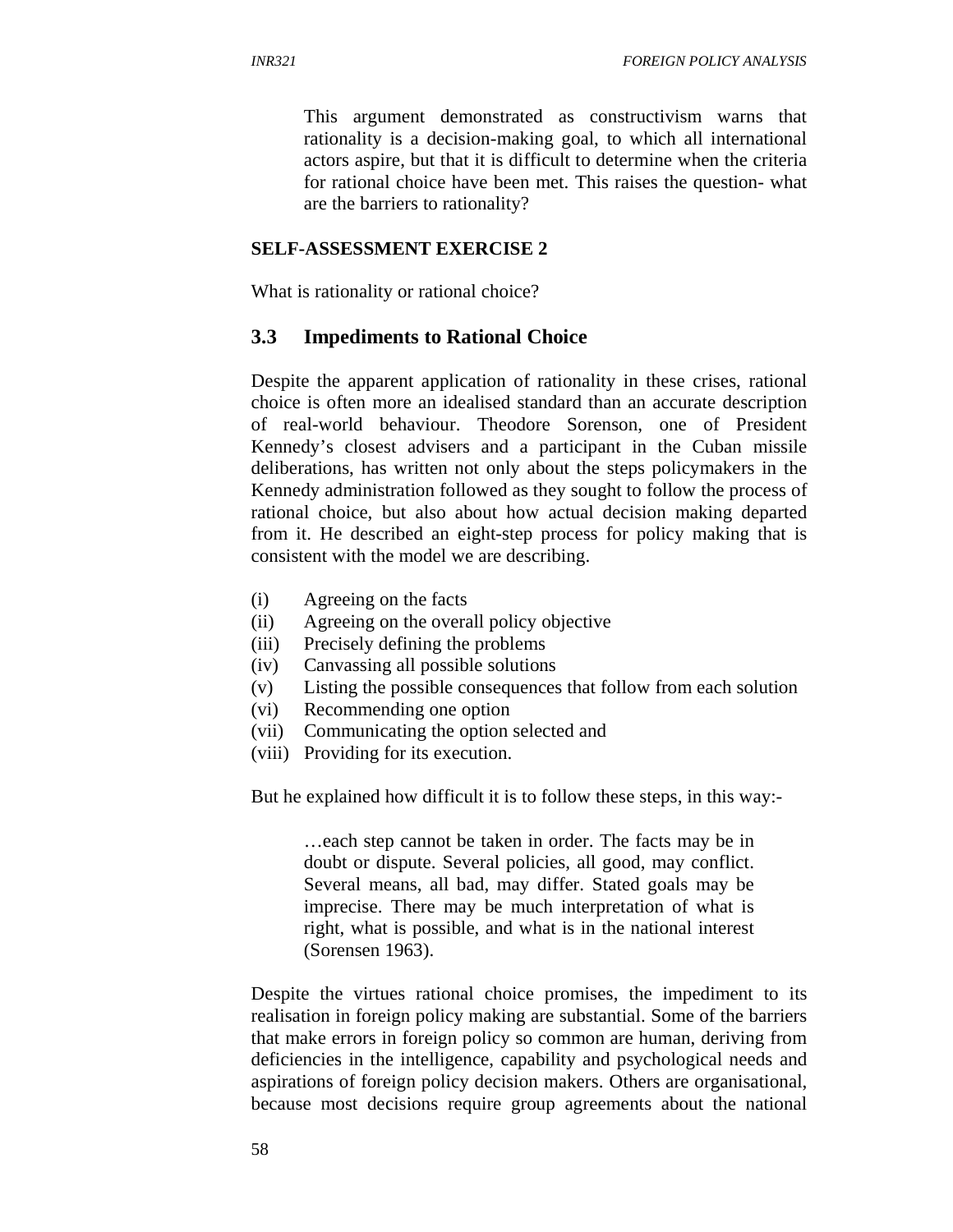interest and the wisest course of action. Reaching agreement is not easy, however, as reasonable people with different values, often disagree about goals, preferences and probably results of alternative options. Thus the impediments to rational policy making are not to be underestimated.

Scrutiny of the actual process of decision making reveals other hindrances. Available information is often insufficient to recognise emergent problems accurately, resulting in decision made on the basis of incomplete information. Moreover, the available information is often inaccurate, because the bureaucratic organisations, political leaders, on advice, screen, sort and rearrange it.

Compounding the problem is decision maker's susceptibility to cognitive dissonance- they are psychologically prone to block out dissonant or negative information and perceptions about their preferred choice, and look instead for information that justified that choice. They are also prone to decisions on the basis of "first impression, or intuition, or that amorphous blending of what is with what could be". This is what we call imagination even though, there is a great body of data suggesting that formal statistical analysis is a much more better way of predicting everything than intuition, even of experts.

In addition, determining what goals best serve national interests are difficult, especially in the realm of foreign policy, which risks are high and there is much uncertainty. Decision making often revolves around the difficult task of choosing among values, so that the choice of one option means the sacrifice of others. Further, there is seldom a sufficient basis for confidently making choices. Consequently, so many decisions seem to produce bad unintended consequences. People tend to avoid the challenge of searching for option to realise priority goals. This accounts for the tendency for after the-fact decisions to frequently require later reevaluation. Decision makers are then disappointed to discover that what they thought was not nearly as valuable as other things are actually important.

There seldom exists a confident basis for making foreign policy decisions. Alongside uncertainty, many decisions tend to produce negative unintended consequences, what economists call externalities. Decision makers' inability to rapidly gather and digest large quantities of information, constrains their capacity to make informed choices. Because policy makers' work with overloaded policy agendas and short deadlines, the search for options is seldom exhaustive. In the choice phase, then decision makers rarely make value maximising choices. Instead of selecting the option with the best chance of success, they typically end their evaluation as soon as alternative appears that seems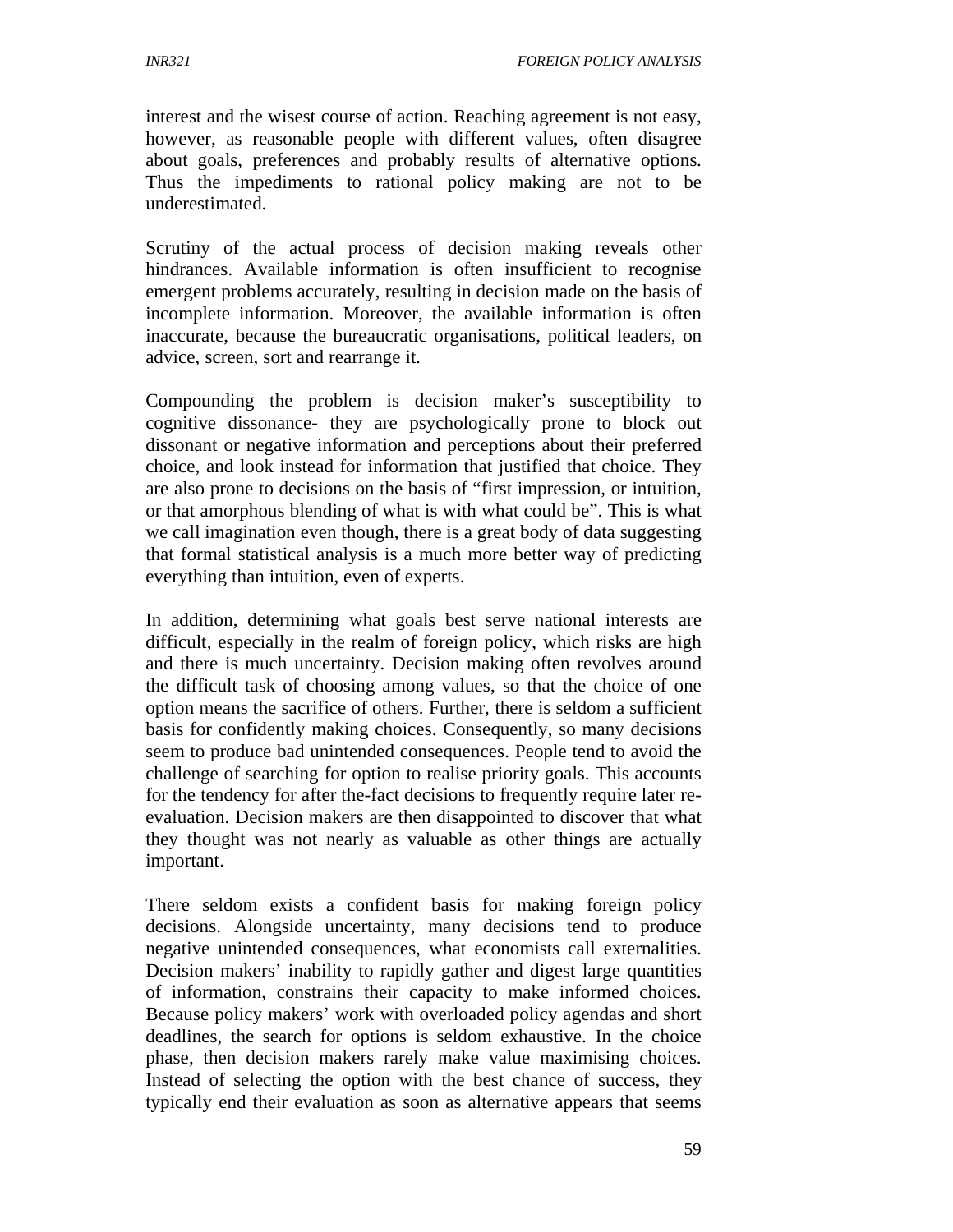superior to those already considered. Rather than optimising by seeking the best alternative, decision makers are routinely content to choose the first option that meets minimally acceptable standards. Because they frequently face such difficult choices that make it impossible to choose without compromising competing preferences, often only choices that appear "good enough" and available are selected, costs and benefits are not carefully calculated.

In short, decision makers are prone to rush to judgment. They rapidly estimate whether rival options are good or bad, react to these nastily constructed classifications, and then are content to settle with the relative goods as opposed to the best.

#### **SELF-ASSESSMENT EXERCISE 3**

What are the impediments to rational decision making?

### **4.0 CONCLUSION**

Many studies from political psychology and behavioural economics demonstrate that most individuals do not behave according to rational choice model of decision making. They do not cautiously evaluate all available options and choose the optimal solution. Instead, they tend to use "rules of thumb" that permit them to make quick choices to simplify complexities. These decision rules create biases and miscalculations in peoples' decision making capabilities.

Thus, rational foreign policy decision making is more an ideal than reality. However, we can still assume that policy makers aspire to rational decision-making behaviour, which they may occasionally approximate. But as a working proposition, it is useful to accept rationality as a picture of how decision process should work, as well as a description of key elements of how it does work.

#### **5.0 SUMMARY**

Policymakers often describe their own behaviour as resulting from a rational decision making process designed to reach the best decision possible. Despite the image that policy makers seek to project, and although they can sometimes absorb new information quickly under great pressure and take calculated risks through deliberate planning, more often the degree of rationality bears little relationship to the world in which officials conduct their deliberations.

Decision makers are those individuals greatly shaped by the socially accepted shared understanding of national interests and foreign policy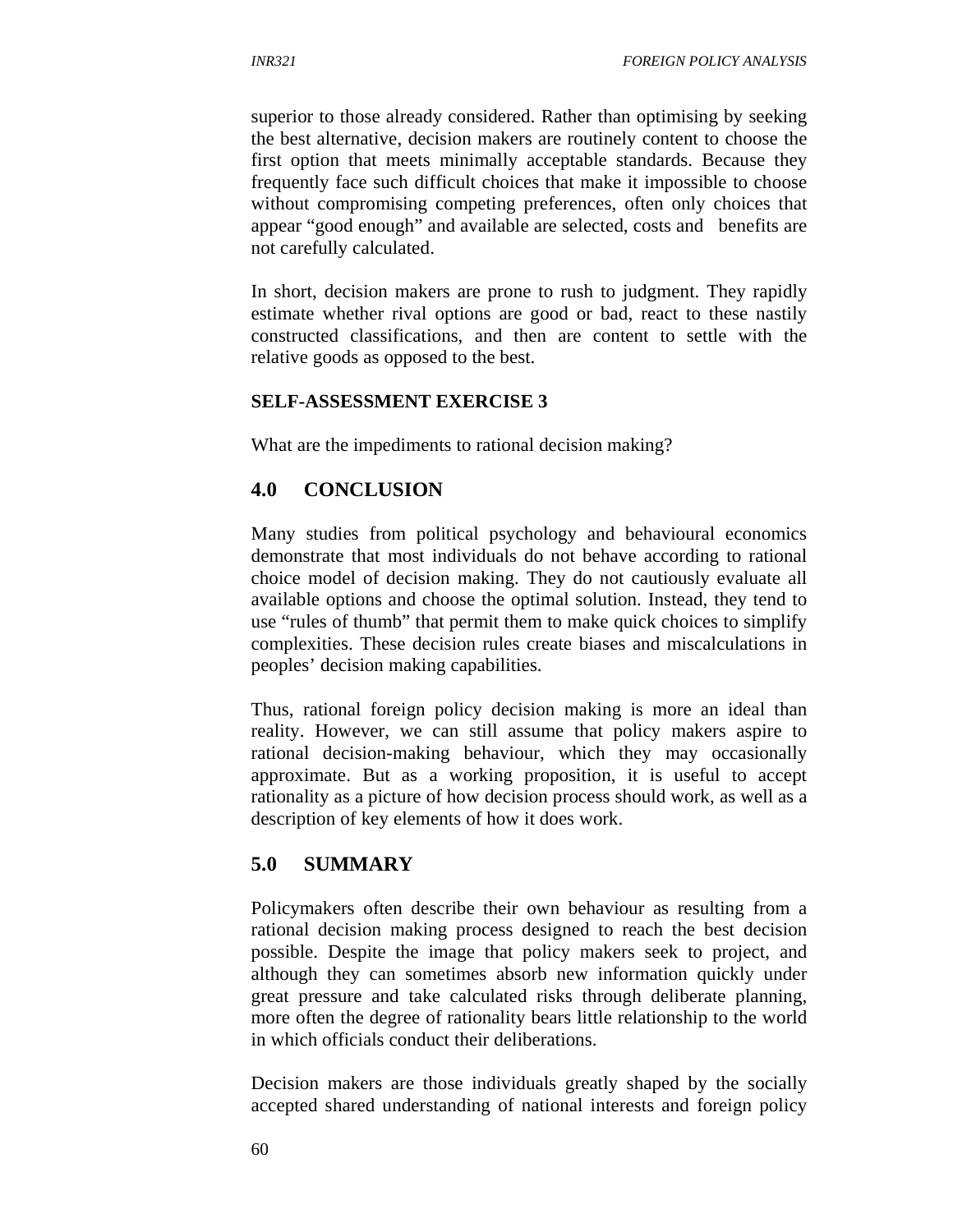within their own policy-making community and culture. Consequently these dominating ideas inevitable reduce their capacity to make fully rational choices.

## **6.0 TUTOR-MARKED ASSIGNMENT**

- 1. All decision makers are essentially alike in their approach to foreign policy making. Discuss.
- 2. Discuss policy making in the light of rational choice.
- 3. What are the impediments to rational decision making?

## **7.0 REFERENCES/FURTHER READING**

- Allison, G, & Philip Z (1999). *Essence of Decision: Explaining the Cuban Missile Crises* (2nd Ed.). New York: Longman.
- Kegley, C (2007). *World Politics: Trend and Transformation* (11th Ed.). Belmont, U. S. A: Thompson Wadsworth.
- Hermann, C.; Kegley C. & Rosenan, H. (1987). *New Directions in the Study of Foreign Policy.* Boston: Allen & Unwin.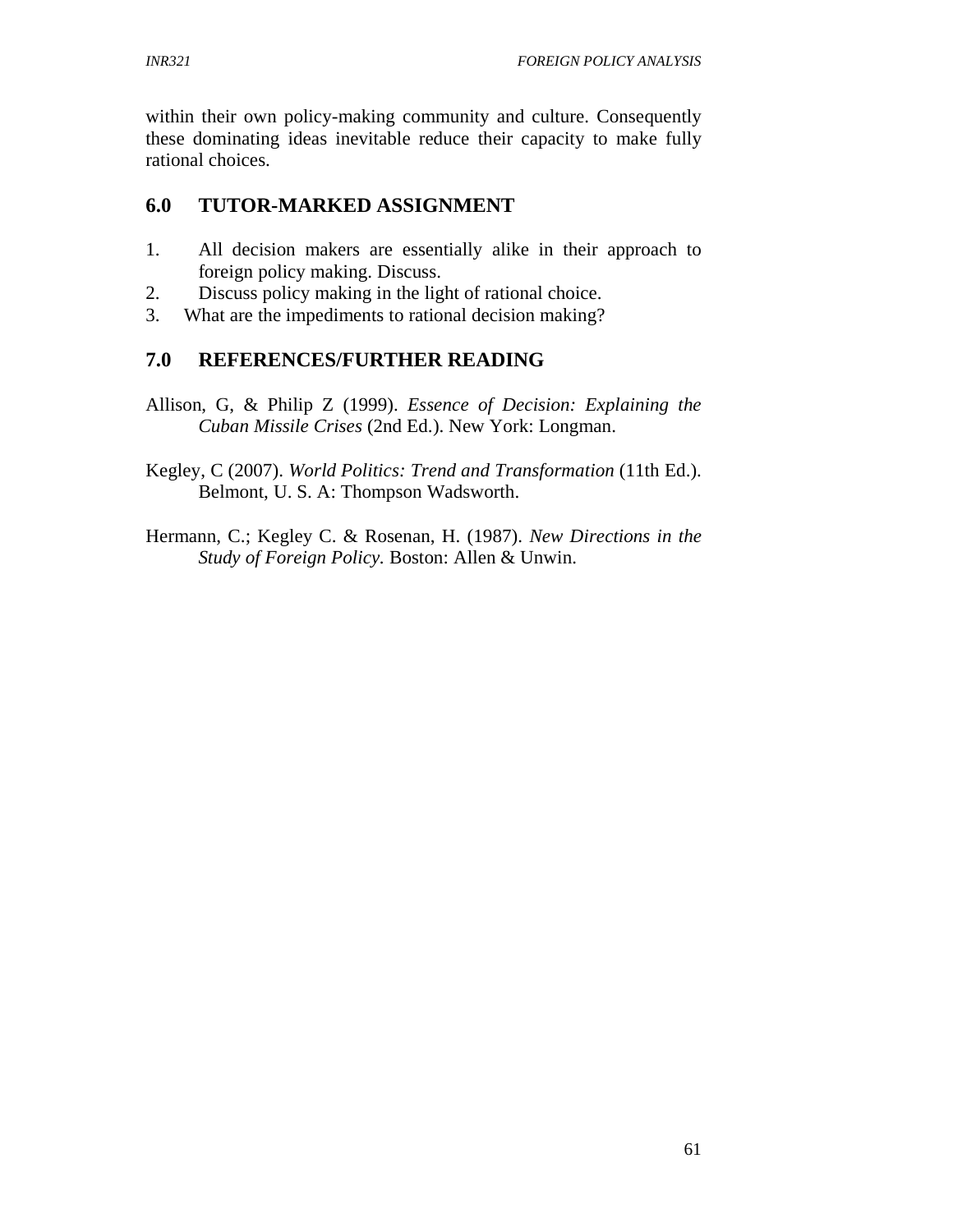## **UNIT 2 THE BUREAUCRATIC POLITICS OF FOREIGN POLICY DECISION MAKING**

#### **CONTENTS**

- 1.0 Introduction
- 2.0 Objectives
- 3.0 Main Content
	- 3.1 Bureaucratic Efficiency and Rationality
	- 3.2 Limit of Bureaucratic Organisation
	- 3.3 Attributes of Bureaucratic Behaviour
	- 3.4 Consequences of Bureaucratic Behaviour
- 4.0 Conclusion
- 5.0 Summary
- 6.0 Tutor-Marked Assignment
- 7.0 References/Further Reading

### **1.0 INTRODUCTION**

In today's, world, states' extensive political, military, and economic relations require dependence on large scale organisations. Leaders turn to these organisations for information and advice as they face critical foreign policy choices. Although this is more true of great power nations than of small nation, even those without large budgets and complex foreign policy bureaucracies, seldom make decisions without the advice and assistance of many individuals and administrative agencies. Organisations perform vital services, enhancing the state's capacity to cope with global circumstances.

In the United States, for instance, the State Department, Defence Department, and Central Intelligence Agency are all key participants in the foreign policy machinery. In Nigeria, the Ministry of Foreign Affairs and staff from the Nigerian Institute of International Affairs (NIIA) are the key role players in the making of foreign policy.

Other agencies also bear responsibility for specialised aspects of the U. S. foreign relations such as the Treasury, Commerce, and the Agriculture departments. Similar agencies characterize the foreign affairs machinery of most other major powers, whose governments face many of the same foreign policy management challenges.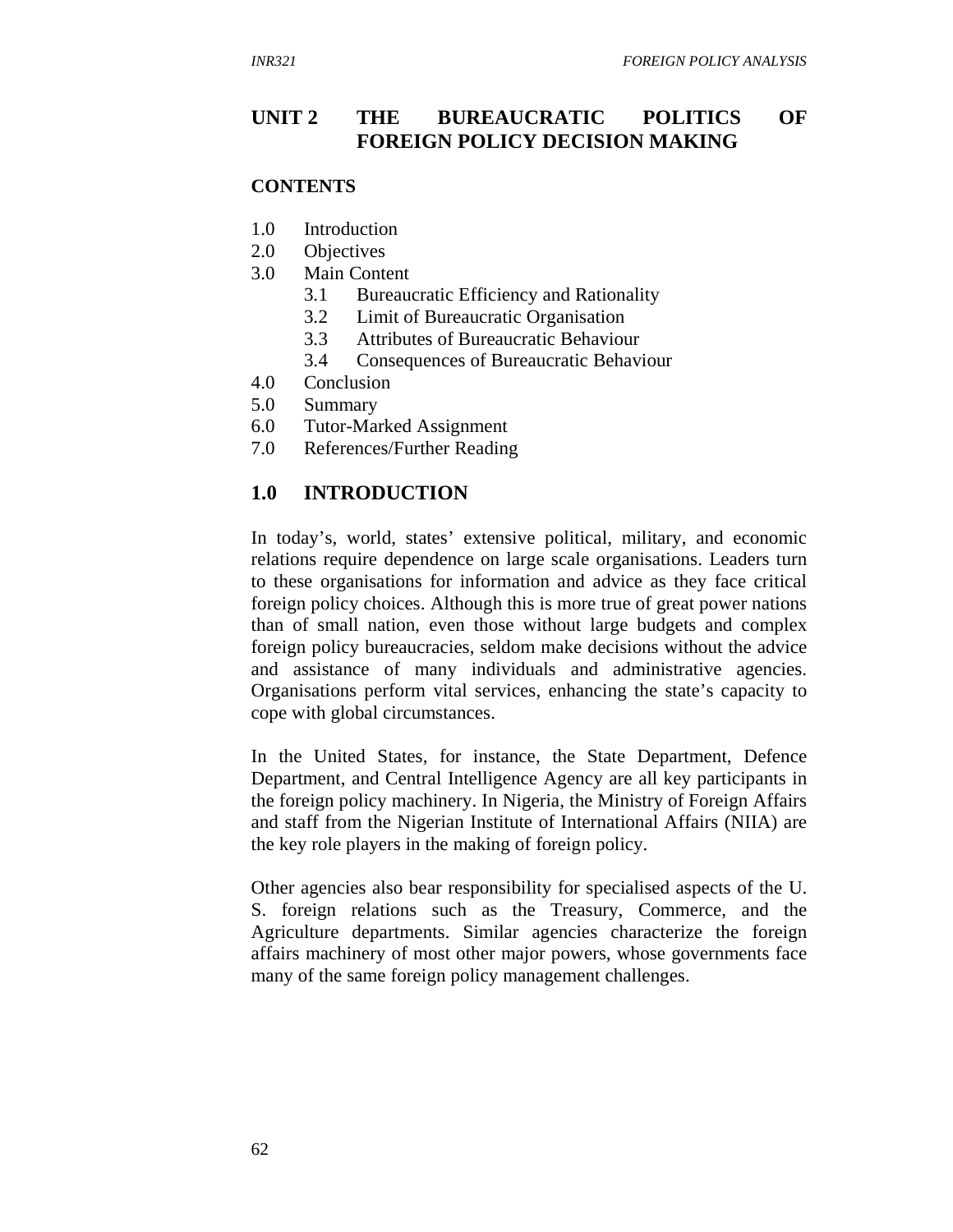# **2.0 OBJECTIVES**

At the end of this unit, you should be able to:

- analyse bureaucratic efficiency and rationality in foreign policy decision making
- highlight the limits of bureaucratic organisation behaviour in foreign policy making
- evaluate the consequences of bureaucratic behaviour
- explain the different agencies involved in foreign policy decision making.

# **3.0 MAIN CONTENT**

# **3.1 Bureaucratic Efficiency and Rationality**

Bureaucratic management of foreign relations is not new. However, with the internalisation of domestic politics during the twentieth century, the growth of large scale organisations to manage foreign relations has spread more than ever before. Bureaucratic procedures based on the theoretical work of the German Social Scientist Max Weber are commonplace, primarily because they are perceived to enhance national decision making and efficient administration.

Bureaucracies increase efficiency and rationality by assigning responsibility for different tasks to different people. They define value and standard operating procedures that specify how tasks are to be performed; they rely on record systems to gather and store information; they divide authority among different organisation to avoid duplication of effort, and they often lead to meritocracies by hiring and promoting most capable individuals.

Bureaucracies also permit the luxury of engaging in forward planning to determine long-term needs and the means to attain them. Unlike heads of states whose roles require attentions to the crises of the moment, bureaucrats are able to consider the future as well as the present. The presence of several organisations can also result in multiple advocacies of the rival choices, thus improving the chance that all possible policy options will be considered.

Every state, whatever its strength or type of government is heavily influenced by its bureaucracy. The dividing line between decision makers and bureaucrats is often hazy, but we can say that bureaucrats are career government personnel, as distinguished from those who are political appointees or elected officials. Although, political leaders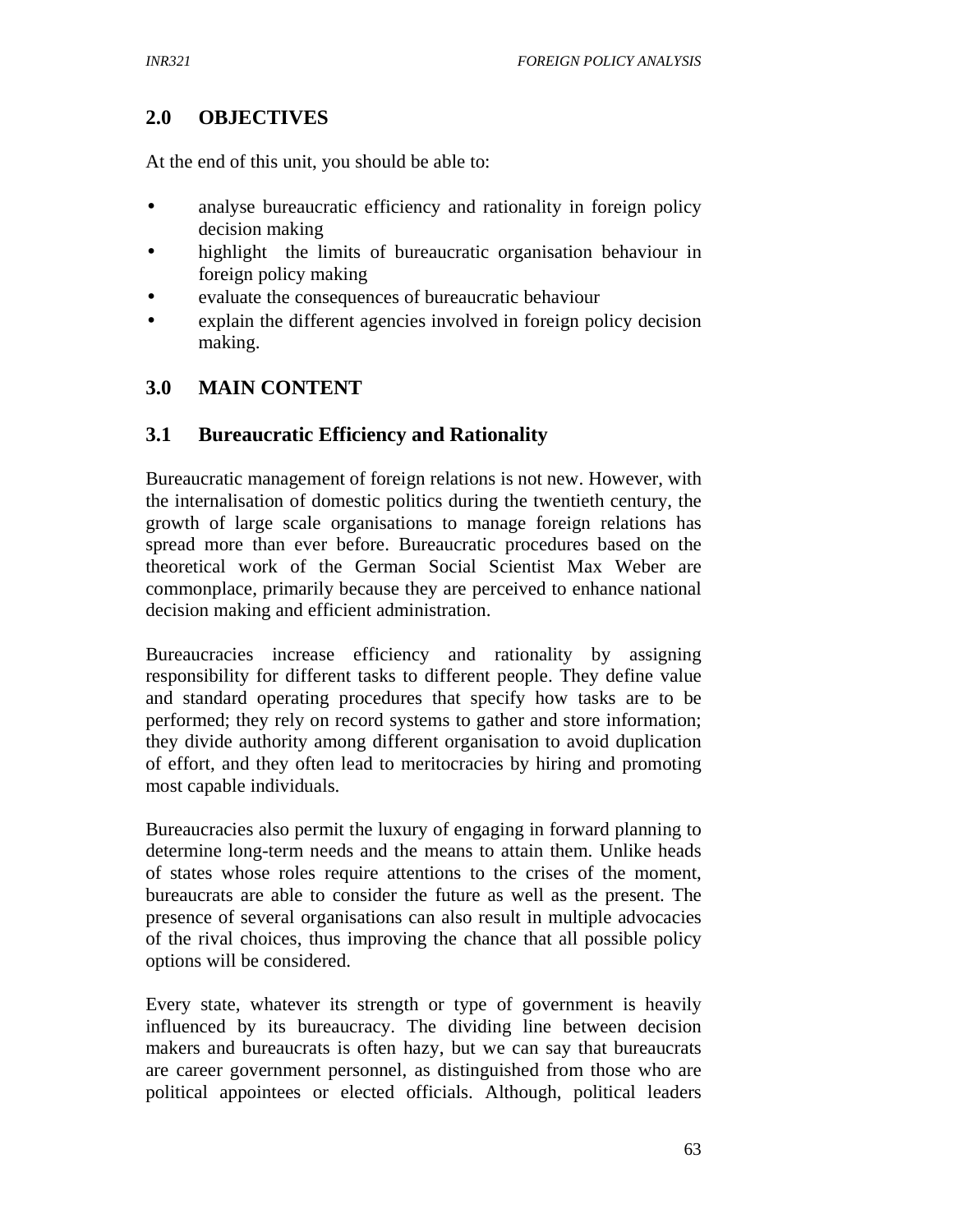legally command the bureaucracy; they find it difficult to control the vast understructure of their governments.

Bureaucrats sometimes do not agree with their country's foreign policy. Instead they favour another policy option based on their general sense of their unit's mission. How any given policy will affect the organisation is also an important factor in creating bureaucratic perspective. Often what a given bureaucracy will or will not favour make intuitive sense.

The military of any country will almost certainly oppose arms reductions or defence spending cuts because such policies reduce its resources and influence. Thus, generally bureaucratic organisation of any country tries to influence the foreign policies of their country in the following ways:

- **(a) Filtering Information:** This is one way that bureaucrat's influence policy. Foreign policy decision makers depend on staff for information, and what they are told depend on what subordinates choose, consciously or unconsciously, to pass on.
- **(b) Recommendations:** It is another source of bureaucratic influence on foreign policy. Bureaucracies are the source of considerable expertise, which they use to push the agencies preferred position. One scholar, after analysing bureaucratic recommendations in several countries, concluded that "leaders often face an option funnel". This means that advisers narrow the range of options available to leaders, by presenting to them only those options that the bureaucratic organisation favours. This recommendation strategy, the analyst continued often decided what national leaders would do even before they consider a situation (Rourke, 2007).
- **(c) Implementation:** This is another powerful bureaucratic tool. There are a variety of ways by which bureaucrats can influence policy through the way they carry it out, as the investigation into the 9/11/2001, terrorist attack on U.S. revealed. It was discovered that the terrorist were able to carry out the attacks in part because of flaws in the implementation of the U.S. anti-terrorist policy. Evidence showed that government agencies failed to share information or otherwise cooperate, that they discounted the terrorist threat, and that they ignored information that pointed to an impending attack.

#### **SELF-ASSESSMENT EXERCISE 1**

How does bureaucratic organisation influence foreign policy execution?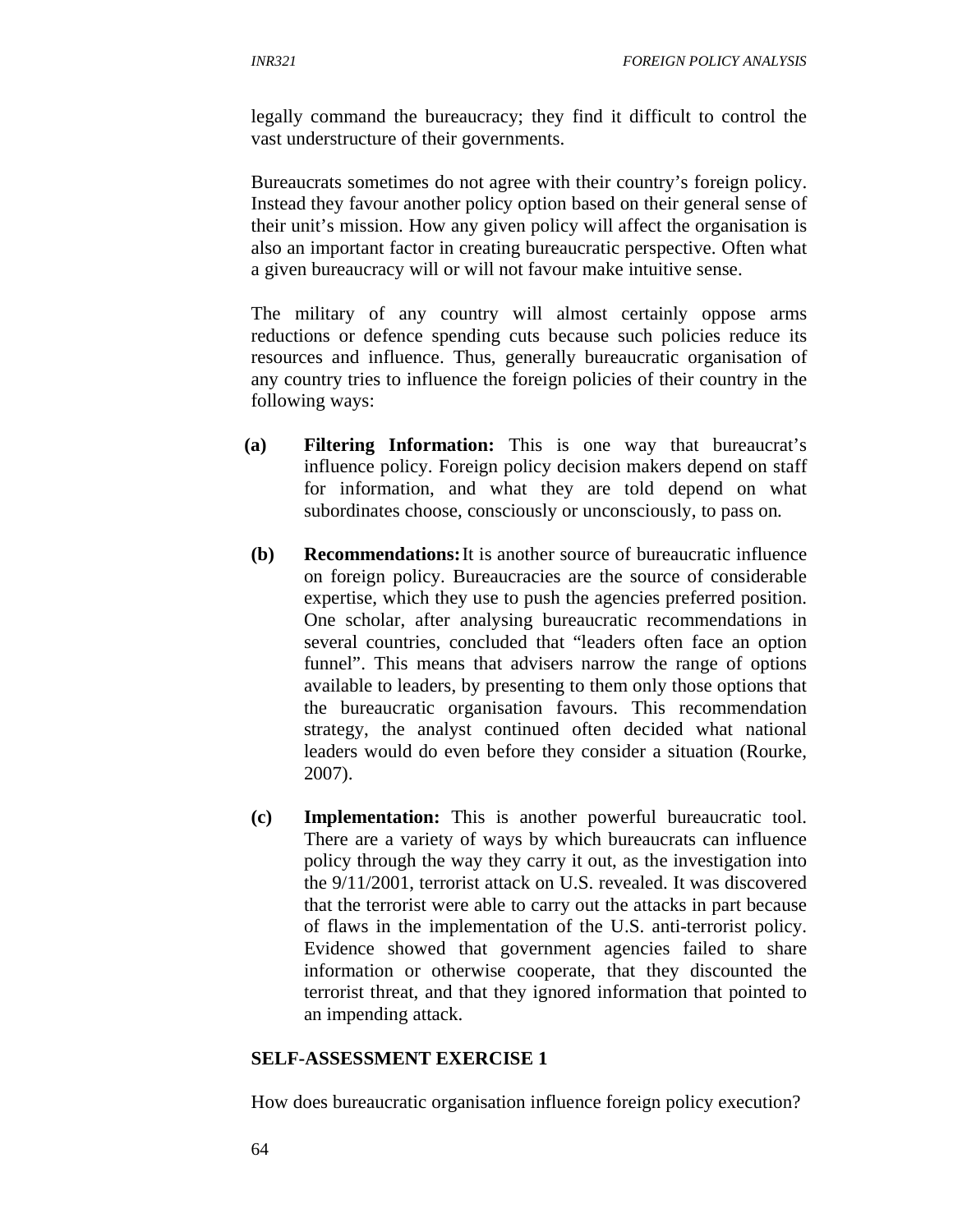### **3.2 The Limits of Bureaucratic Organisation**

What emerges from this description of bureaucracy is another idealised picture of the policy-making. Before jumping to the conclusion that bureaucratic decision making is a modern blessing, we should emphasise that these propositions tell us how, according to organisational theory, bureaucratic decision making should occur. They do not tell us how it does occur. The actual practice and the foreign policy choices that result depict a reality of burdens and not just benefits.

The first element in the bureaucratic politics model is the way largescale bureaucratic organisations contribute to the policy-making process by devising Standard Operating Procedures (SOPs) – established methods to be followed in the performance of designated tasks. These routines however, effectively limit the range of viable policy choices. Rather than expanding number of policy alternatives in a manner consistent with the logic of rational decision making, what organisations are prepared to do shape what is and is not considered possible.

Governmental politics, the second element in the bureaucratic model is related to the organisational character of foreign policy making in complex societies. Not surprisingly, participants in the deliberations that lead to policy choices often define issues and fovour policy alternatives that serve their organisation interests. "Where you stand depends on where you sit" is a favourite aphorism reflecting these bureaucratic imperatives.

Consequently, many students of governmental politics observe that professional diplomats typically favour diplomatic approaches to policy problems, whereas military officers routinely favour military solutions. Because the players in the game of governmental politics are responsible for protecting the nation's security, they are obliged to fight for what they are convinced is right. The consequences is that "different groups pulling in different directions produce a result, or better a resultant- a mixture of conflicting preferences and unequal power of various individuals-distinct from one person or group intended". Rather than being a value maximising process, then policy making is its self an intensely competitive game of politics. Thus, one explanation of why states make the choices they do lies not in their behaviour vis-a vis one another but within their own governments. And rather than presupposing the existence of a unitary actor, it is necessary to identify the games and players, to display the coalitions, bargains, and compromises, and to convey some feel for the confusion" (Alinson, 1971).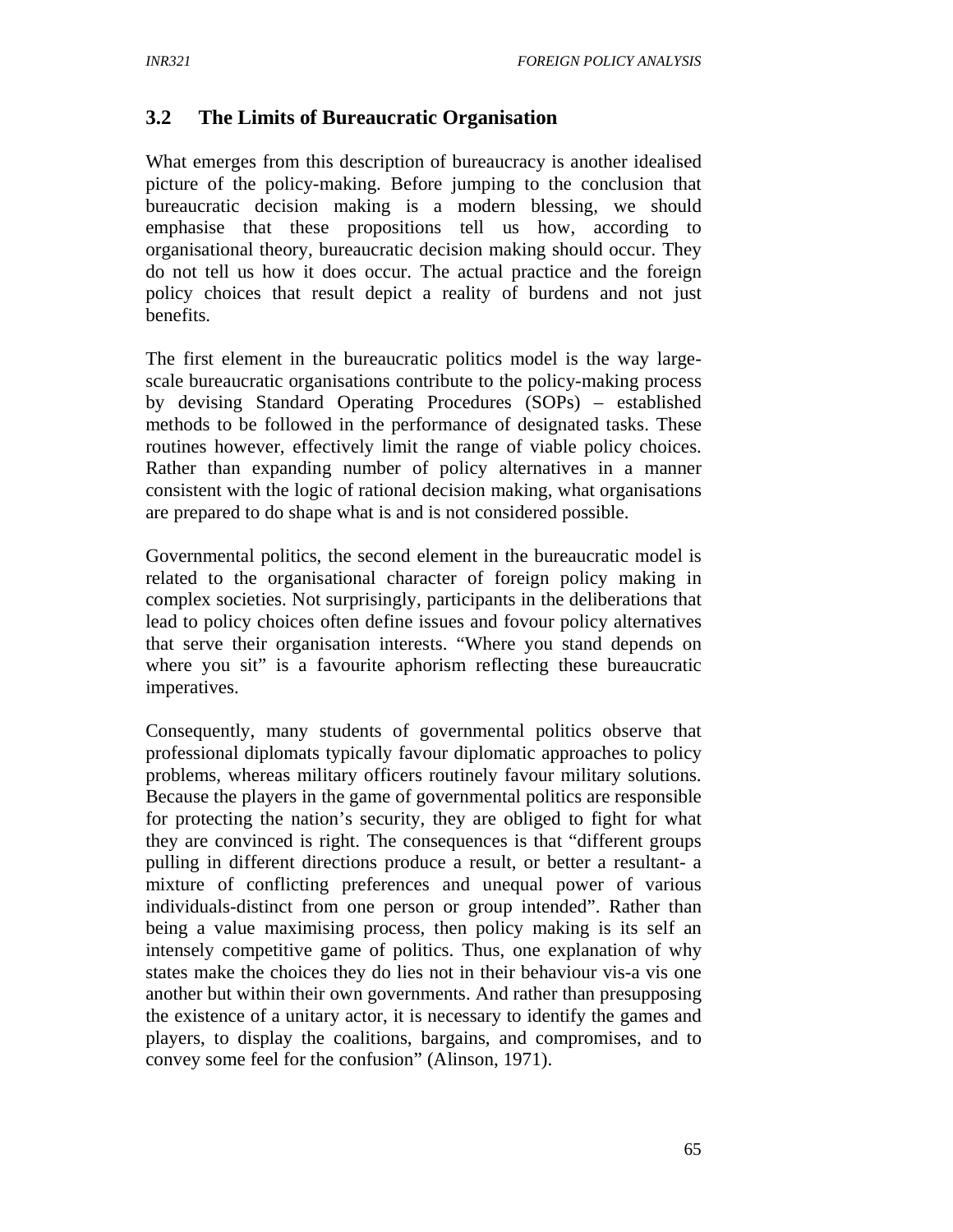Furthermore, fighting among insiders within an administration and the formation of factions to carry on battles over the direction of foreign policy decisions, are chronic in nearly every country but especially in democracies accepting of participation by many people in the policy making process. Splits among key advisers over important foreign policy choices have been frequent. However, such conflicts are not necessarily bad, because they force each side to better explain its view point, and this allows heads of state, the opportunity to weigh their competing advice before making decisions. But battles among advisers can lead to paralysis and to rash decisions that produce poor results.

That possibility became evident in the fall of 2002, when serious divisions within George W. Bush's administration developed over how and why the president's goal was to wage war against Saddam Hussien in Iraq. Fissures became transparent as key officials opened a debate in public over how best to invade another country, or even the wisdom of an invasion as opposed to the continuation of containment through diplomacy. On one side emerged an influential cabal of super hawks, the so-called get-Saddam hard-liners, eager to use America's overwhelming military power and unconcerned about the reactions of long-time U. S. allies to such a unilateral military undertakings.

#### **SELF-ASSESSMENT EXERCISE 2**

Explain the major limits of bureaucratic organization.

#### **3.2 Attributes of Bureaucratic Behaviour**

Besides the influence that bureaucratic organisations exert on the policy choices of political leaders, several other characteristics associated with the way they affect the decision making environment warrant scrutiny.

One characteristic derives from the proposition that bureaucratic agencies are parochial. According to this argument, every administrative unit within a states' foreign policy-making bureaucracy seek to promote its own purpose and power. Organisational needs such as large staff and budgets come before the state's needs, sometimes encouraging the sacrifice of national interest to bureaucratic interest, as bureaucrats come to see their own interests as the states. Bureaucrats fight for survival, even when their usefulness has vanished. Rather than thinning and cutting back, governments usually add much more bureaucracy by adding new layers, a phenomenon Paul C. Light terms "the thickening of government".

As a corollary, bureaucratic parochialism breeds competition among the agencies charged with foreign policy responsibilities. Far from being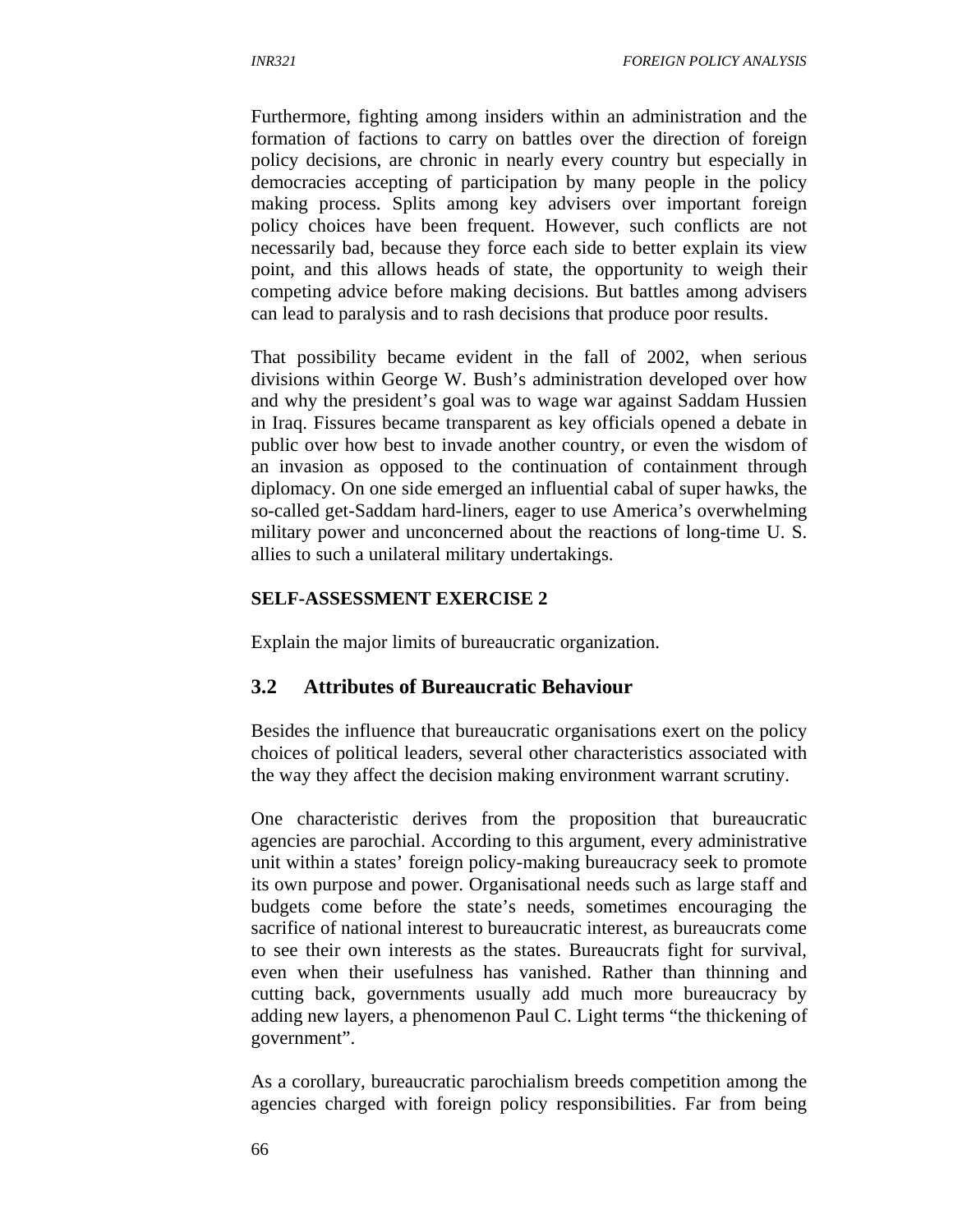neutral or impartial managers desiring only to carry out orders from the head of state, bureaucratic organisations frequently take policy positions, designed to increase their own influence relative to that of other agencies. Characteristically, they are driven to enlarge their prerogatives and expand the conception of their mission; they seek to take on the responsibilities of other units and to gain powers that go with those responsibilities. Thus, organisations driven by the need to enhance their own importance and not always the national interest determine nation's foreign policies.

To protect their interests, bureaucratic organisation attempt to reduce interference from and penetration by political leaders to whom they report as well as other agencies within governments. Because knowledge is power, a common device for promoting organisational exclusivity is to hide inner workings and policy activities from others. The "invisible government" operating within the U. S. National Security Council during the Reagan administration illustrates this Syndrome.

Lieutenant Colonel Oliver North used his authority as a staff member of the Council to orchestrate a secret arms-for-hostages deal with Iranian government, part of what became popularity known as the Iran-contra affair (Kegley Jr., 1993).

The natural proclivity of professionals who work in large organisations is to adapt their outlook and beliefs to those prevailing where they work. This reinforces the tendency of bureaucracies to act as entities unto themselves. Every bureaucracy develops a shared "mind set" or dominant way of looking at reality, akin to the "group think" characteristic of the cohesiveness and solidarity that small groups often develop (Janis, 1982). An institutional mind-set discourages creativity, dissent, and independent thinking. It encourages reliance on standard operating procedures and deference to precedent, rather than exploration of new options to meet new challenges.

## **3.4 The Consequences of Bureaucratic Policy Making**

A corollary of the notion that bureaucracies are often self-serving and guardians of the status quo finds expression in their willingness to defy directives by political authorities they are supposed to serve. Bureaucratic unresponsiveness and inaction sometimes manifest themselves as lethargy. At other times bureaucratic sabotage is direct and immediate, as vividly illustrated again by the U. S. experience in the 1962 Cuban missile crisis. While President Kennedy sought to orchestrate U.S. action and bargaining, his bureaucracy in general, and the Navy in particular, were in fact controlling events by doing as they wished.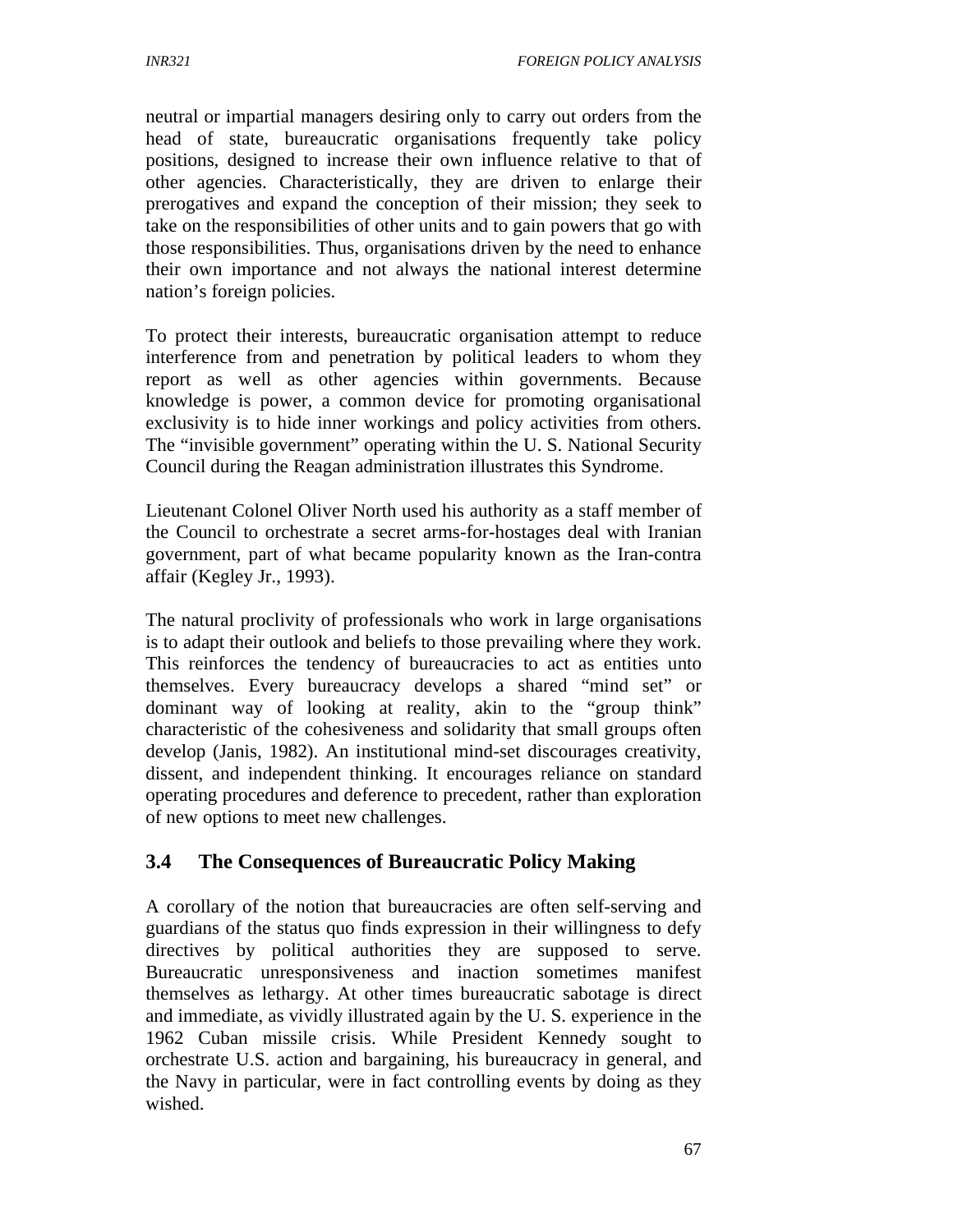"The bureaucracy chose the orders it liked and ignores or stretches others. Thus after a tense argument with the Navy, Kennedy ordered the blockages line moved closer to Cuba so that the Russians might have more time to draw back. Unbeknownst to Kennedy, the Navy was also at work forcing Soviet submarines to surface long before Kennedy authorised any contact with Soviet ships. And despite the president's order to halt all provocative intelligence, an American U-2 plane entered Soviet air space at the height of the crisis. When Kennedy began to realise that he was not in full control, he asked his Secretary of Defence to see if he could find out just what the Navy was doing. McNamara then made his first visit to the Navy command post in the Pentagon. In a heated exchange, the Chief of Naval Operations suggested that McNamara return to his office and let the Navy run the blockade (Gelb and Halperin, 1973 in Kegsley Jr. 2007)".

Bureaucratic resistance is not only inertial force promoting status quos foreign policies. The dynamics of governmental politics which reduce policy choices to political tug of war, also retard the prospects for change. From the perspective of the participants, decision making is a high-stakes political game, in which differences are often settled at the least common denominator instead of rational cost-benefit calculations. As former U. S. secretary of state Henry Kissinger described the process.

 Each of the contending factions within the bureaucracy has a maximum incentive to state its case in its extreme form, because the ultimate outcome depends to a considerable extent, on a bargaining process. The premium placed on advocacy turns decision making into a series of adjustments among special interests-a process more suited to domestic than to foreign policy… The outcome usually depends more on the pressure or the persuasiveness of the contending advocates than on a concept of overall purpose. (Kissinger 1969 in Kegley Jr., 2007).

Bureaucratic recalcitrance is a recurrent annoyance that leaders throughout the world experience, in authoritarian and democratic political system alike. Bureaucratic resistance to change is one of the major problems reformers in the Soviet Union and the other centralized communist countries of Eastern Europe encountered, which impaired their efforts to chart new policy directions and to remain in power, and eventually caused their disintegration.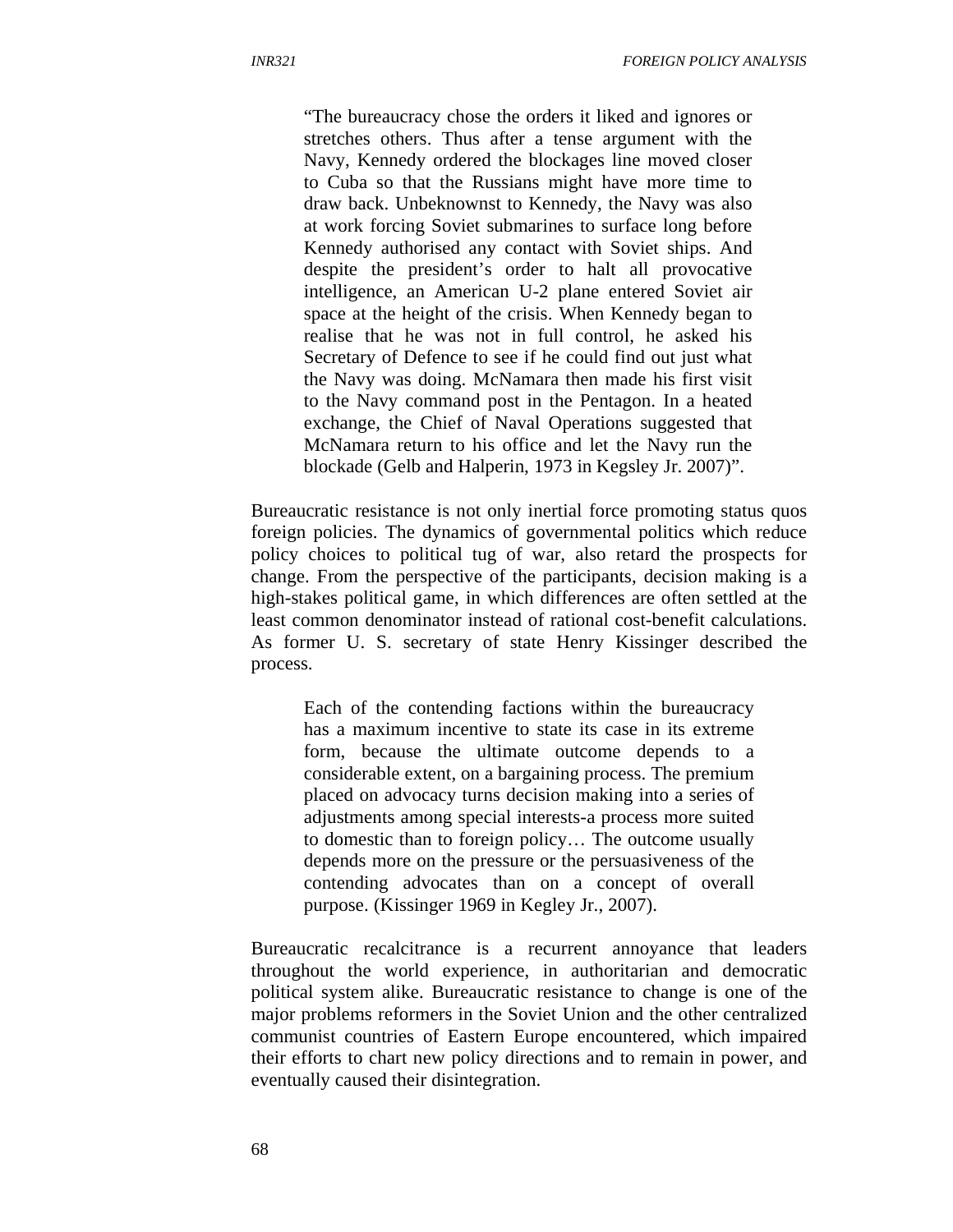The foreign policy process in China operates similarly. It is subject to the same vicissitudes of subjective perception, organisational conflict, bureaucratic politics and factional infighting that bedevil other governments. And in the United States nearly every president has complained at one time or another about how the bureaucratic ostensibly designed to serve his government has undercut his policies. The implementations of foreign policy innovations thus pose a major challenge to most leaders.

#### **SELF-ASSESSMENT EXERCISE 3**

Discuss the attributes of bureaucratic organisations.

### **4.0 CONCLUSION**

The sub- state actors closest to the foreign policy process are state's bureaucratic agencies, maintained for development and execution of foreign policy. Different states maintain different foreign policy bureaucracies but share some common elements. Bureaucratic management of foreign policy is not new. It was in evidence long ago in Confucian China, but is a peculiar modern phenomenon. Bureaucratic procedures are commonplace throughout the world in large measure because of the perception that they enhance rational decision making and efficient administration.

Thus, the dividing line between decision makers and bureaucrats is often not properly defined. However, it is important to note that bureaucrats are career governmental personnel as distinguished from political appointees or elected officials. Legally, political leaders are to command the bureaucracy but they find it difficult to control the numerous substructures of their governments.

## **5.0 SUMMARY**

From this unit, what emerges from the study is that bureaucracy is another idealised picture of the policy making process. Bureaucratic decision making is not in all ramifications a modern blessing. However, we should emphasise that the foregoing propositions tell us how bureaucratic decision making should occur, they did not tell us how it does occur. It is important to stress that the actual practice and the foreign policy choices that result show that bureaucracy produces burdens as well as benefits.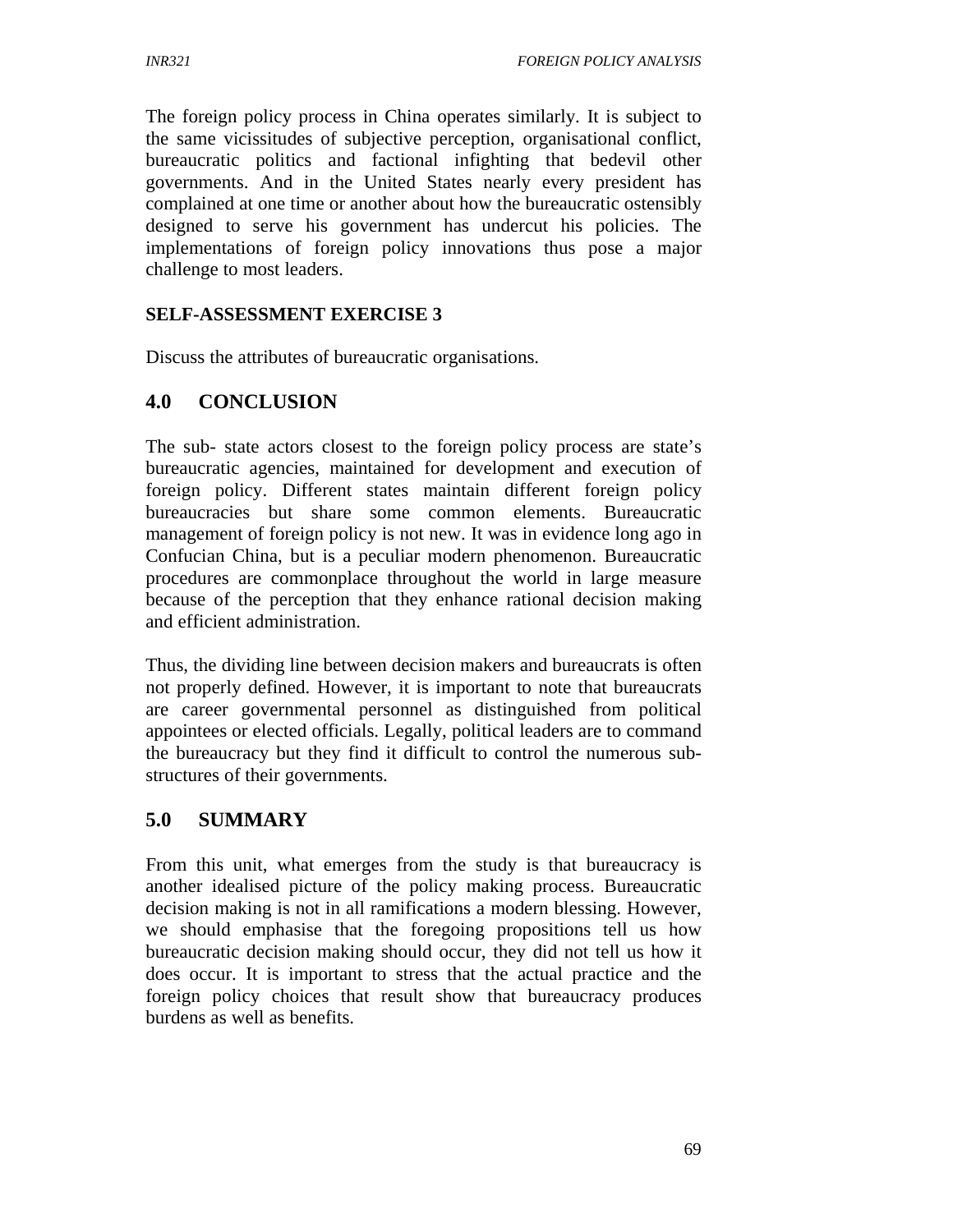#### **6.0 TUTOR-MARKED ASSIGNMENT**

- 1. What do you understand by Bureaucracy, efficiency and rationality?
- 2. Discuss the major attributes of bureaucratic behaviour.
- 3. Analyse the consequences of bureaucratic behaviour.

#### **7.0 REFERENCES/FURTHER READING**

- Irving, J. (1982). *Crucial Decision: Leadership in Policymaking and Crises Management.* New York: Free Press.
- Kegley, C., Jr. (1993). *World Politics, Trend and Transformation,* (4th Ed.)*.* New York: St. Martin's Press.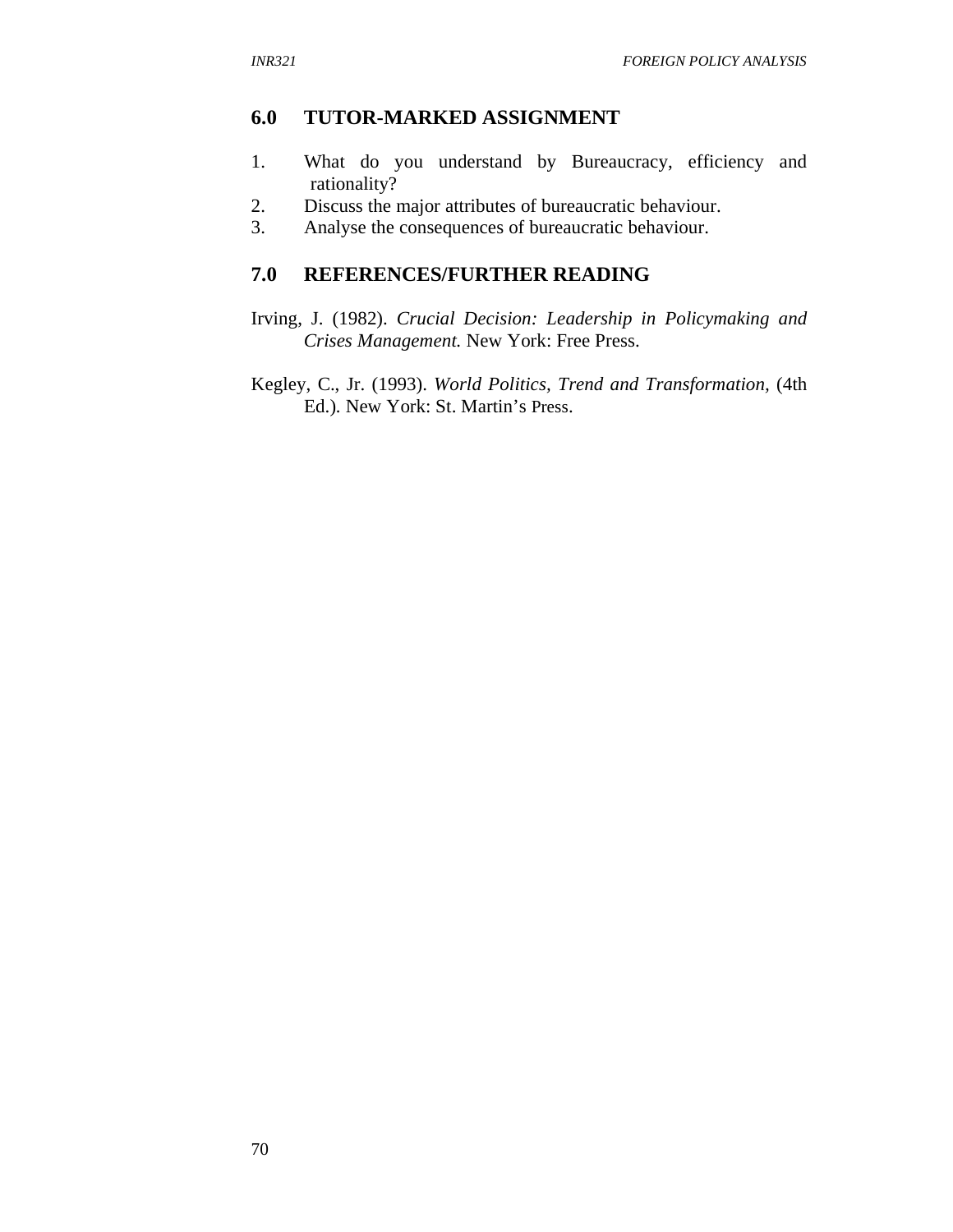## **UNIT 3 THE ROLE OF LEADERS IN FOREIGN POLICY DECISION MAKING**

#### **CONTENTS**

- 1.0 Introduction
- 2.0 Objectives
- 3.0 Main Content
	- 3.1 Leaders as Makers of World History
	- 3.2 Factors Affecting the Capacity of Leaders to Lead
	- 3.3 Heads of Government and other Political Executives
- 4.0 Conclusion
- 5.0 Summary
- 6.0 Tutor-Marked Assignment
- 7.0 References/Further Reading

## **1.0 INTRODUCTION**

The course of history is determined by the decisions of the political elites. Leaders and the type of leadership they exert shape the way in which foreign policies are made, and the consequent behaviour of states in world politics. "There is properly no history, only biography". This is how Ralph Waldo Emerson encapsulated the view that individual leaders move history.

## **2.0 OBJECTIVES**

At the end of this unit you should be able to:

- state the role of leaders as foreign policy decision-makers
- describe leaders as makers and movers of world history
- assess factors affecting leader's capacity to lead
- explain the changes in history-making individual model.

# **3.0 MAIN CONTENT**

## **3.1 Leaders as Makers of World History**

The history-making individual's models of foreign policy decision making equates states actions with the preferences and initiatives of the highest government officials. We expect leaders to lead, and we assume new leaders will make a difference. We reinforce this image when we routinely attach the names of leaders to policies as though the leaders were synonymous with the state itself, as well as when we ascribe most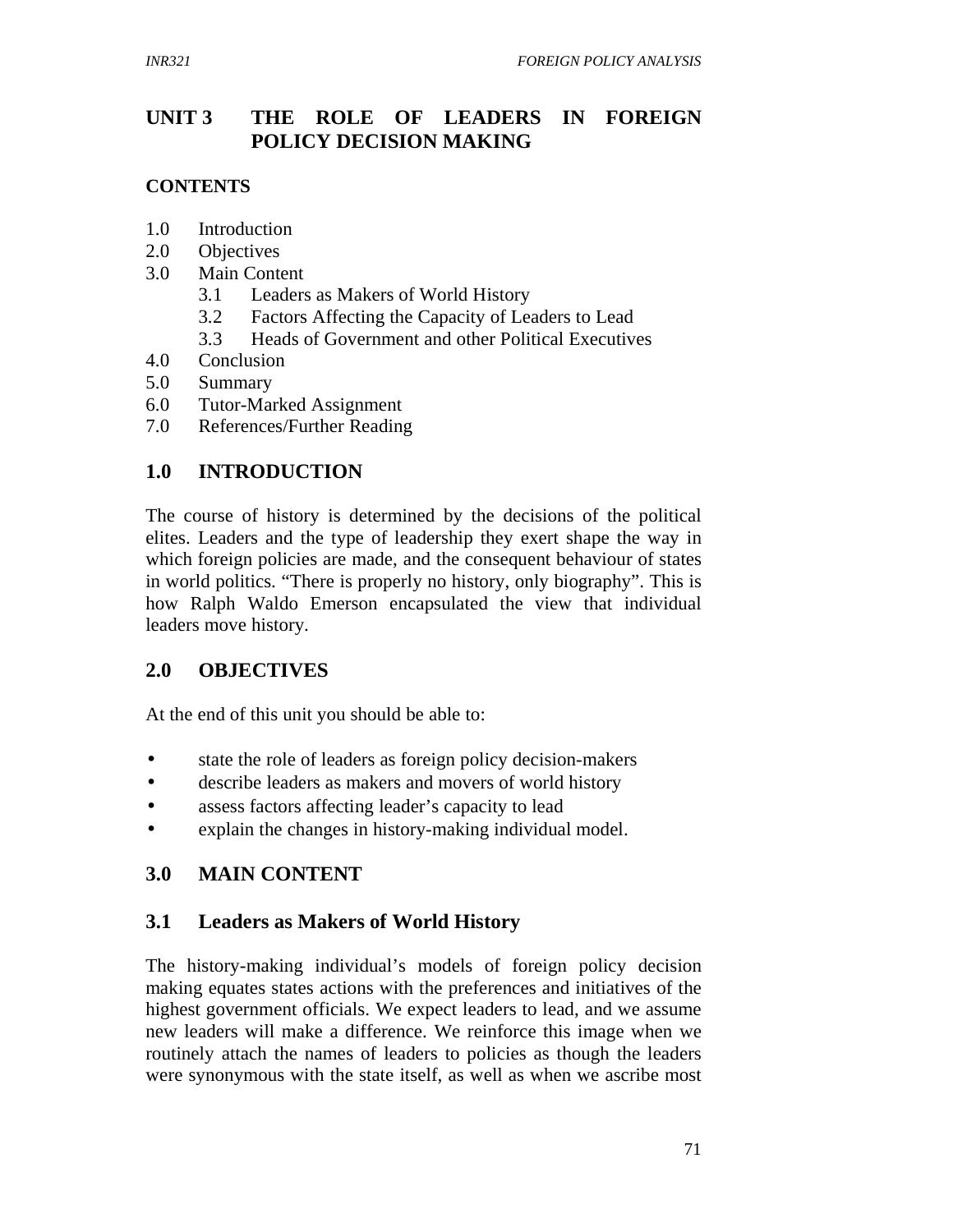successes and failures in foreign affairs to the leaders in charge at the time they occur.

Citizens are not alone in thinking that leaders are the decisive determinants of state's foreign policies, and by extension world history. Leaders themselves seek to create impressions of their own self importance while attributing extraordinary powers to leaders. The assumptions they make about the personalities of their counterparts, consciously or unconsciously, in turn influence their own behaviour. Moreover, leaders react differently to the positions they occupy. All are influenced by the role or exceptions that by law, and tradition steers the decision makers to behave in conformity with prevailing expectations about how the role is to be performed.

Most people submissively act in accordance with the customary rules that define the roles they hold, behaving as their predecessors tended to behave when they held the same position. Others however, are by personality or preference more bold and ambitious, and they seek to decisively escape the confines of their new role, by redefining how it will be performed.

One of the difficulties of leader-driven explanations of foreign policy behaviour is that history movers and shakers often pursue decidedly irrational policies. The classic example was Adolf Hitler, whose ruthless determination to seek military conquest of the entire European Continent proved disastrous for Germany. How do we relate such behaviour with the logic of realism? That theory says that survival is the paramount goal of all states and that all leaders engage in rational calculations that advance their country's' aspiration for self advantage. But this theory cannot account for the times when the choices leaders make ultimately prove counter-productive. If the realists are correct, even defects in states' foreign policy-making processes cannot easily explain such wide divergences between the decisions leaders sometimes make, and what cold cost benefit calculations would predict.

We can explain this divergence in part by distinguishing between procedural rationality and instrumental rationality. Procedural rationality is the foundation of the realist's billiard ball image of world politics. It views all states as acting similarly, because all decision makers engage in the same cool and clearheaded ends-means calculations based on a careful weighing of possible course of action, but realism downplays leader's capacity to lead through rational procedural choices.

Realism discounts leaders by assuming that global constraints limit what leaders can do. Because the global systematic imperatives of anarchy or interdependence are so clear, leaders can only choose from a limited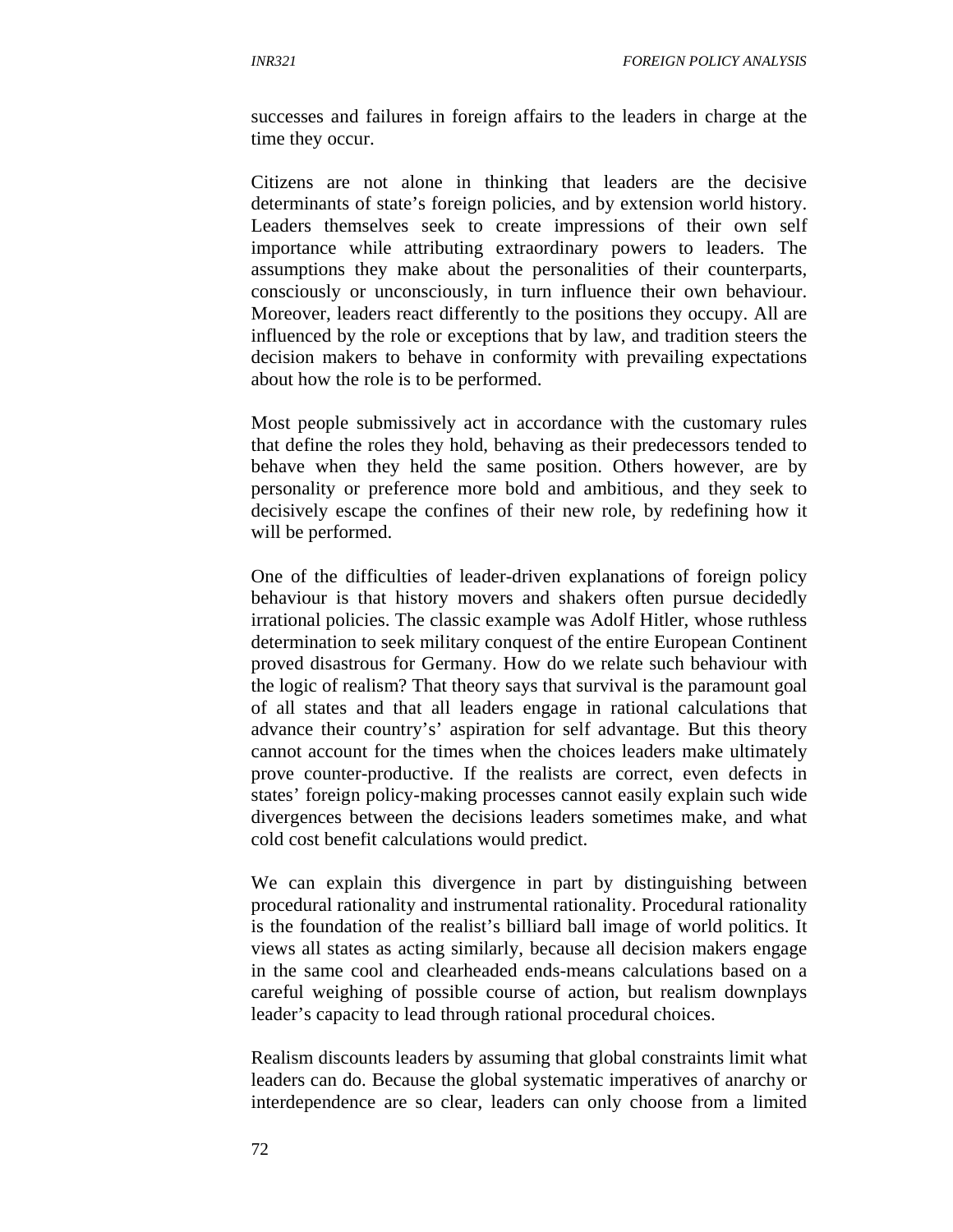*INR321 FOREIGN POLICY ANALYSIS* 

range of alternatives, if they are to exercise rational leadership and maximise their state's movement towards its goals, only certain actions are feasible (Herman & Hagan 2004 in Kegleys Jr. 2007).

Instrumental rationality is another angle of the realist's assumptions. It pictures leaders as powerful decision makers who are able, "based on their perceptions and interpretations to build expectations, plan strategies, and urge actions on their governments about what is possible" (Hamann & Hogan, 2004). In this respect, leaders do actually lead and are important. They are rational instruments because they have preferences on which they choose. When faced with two or more alternative options, they can rationally make the choice that they believe will produce the preferred outcome.

The implications of these seemingly semantic differences are important. The idea of instrumental rationality demonstrates that rationality does not connote super human calculating ability, omniscience, or an Olympian view of the world, as is often assumed when the rational actor model we have described is applied to real world situations. They also suggest that an individual's actions may be rational even though the process of decision making and its product may appear decidedly irrational. Why did Libya's leader the mercurial Muammar Qaddafi, repeatedly challenge the United States, almost goading President Ronald Reagan into a military strike in 1980? This is because, we can postulate, Qaddafi's actions were consistent with his preferences, regardless of how "irrational" it was for a fourth-rate military power to take on the world's preeminent superpower. This and many other examples serve as a reminder of the importance of the human factor in understanding how decisions are made. Temptation, lack of self control, anger, fear of getting hurt, religious conviction, bad habits, and overconfidence all play a part in determining why leaders make the kinds of decisions they do.

## **SELF-ASSESSMENT EXERCISE 1**

What is procedural rationality?

## **3.2 Factors Affecting the Capacity to Lead**

Despite the popularity of history-making individuals, care must be taken in ascribing too much importance to individual leaders. Their influence is likely to be subtler, a probability summarised by former U. S. President Bill Clinton in 1988 when he observed, "Great Presidents don't do great things. Great Presidents get a lot of other people to do great things".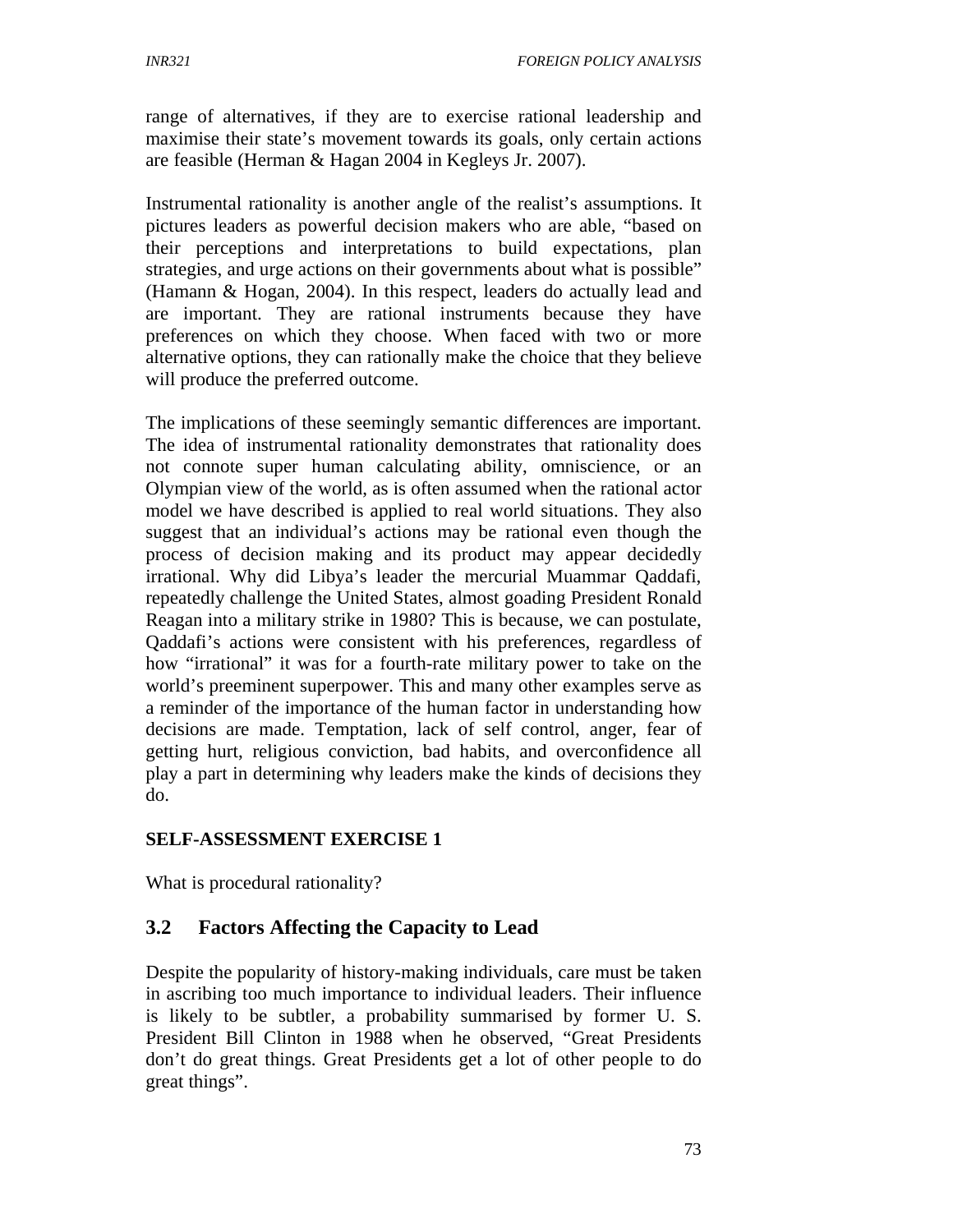Most leaders operate under a variety of political, psychological, and circumstantial constraints that limit what they can accomplish and reduce the control over events. In this context, Emmet John Hughes, concluded that all Americas past Presidents from the most venturesome to the most reticent have shared one disconcerting experience- the discovery of the limits and restraints decreed by law, by history, and by circumstances, that sometimes can blur their clearest designs or dull their sharpest purposes.

The question at issue is not whether political elite lead or whether they can make a difference. They clearly do both. But leaders are not in complete control, and their influence is severely constrained. Thus, personality and personal political preferences do not determine foreign policy directly. What is relevant then is not whether leader's personal characteristics make a difference, but rather under what conditions their characters are influential. Margaret G. Hermann observed that the impact of leaders is modified by at least six factors.

- (i) What their world view is
- (ii) What their political style is like
- (iii) What motivates them to have the position they do
- (iv) Whether they are interested in and have training in foreign affair
- (v) What the foreign policy climate was like when the leader was starting out his or her political career and
- (vi) How the leader was socialised into his or her present position.

World view, political style and motivation tell us something about the leader's personality, the other characteristics give information about the leader's previous experiences and background (Hermann, 1988).

The impact of leader's personal characteristics on their state's foreign policy generally increase when their authority and legitimacy is widely accepted by citizens or, in authoritarian or totalitarian regimes, when leaders are protected from broad public criticism. Moreover, certain circumstances enhance individuals' potential influence. Among them are new situations, that free leaders from conventional approaches to defining the situation, complex situations involving many different factors, and situations without social sanctions, which permit freedom of choice because norms defining the range of permissible options are unclear.

A leader's political efficacy or self-image- that persons' belief in their own ability to control events politically, combined with the citizenry's relative desire for leadership, will also influence the degree to which personal values and psychological need govern decision making. For example, when public opinion strongly favours a powerful leader, and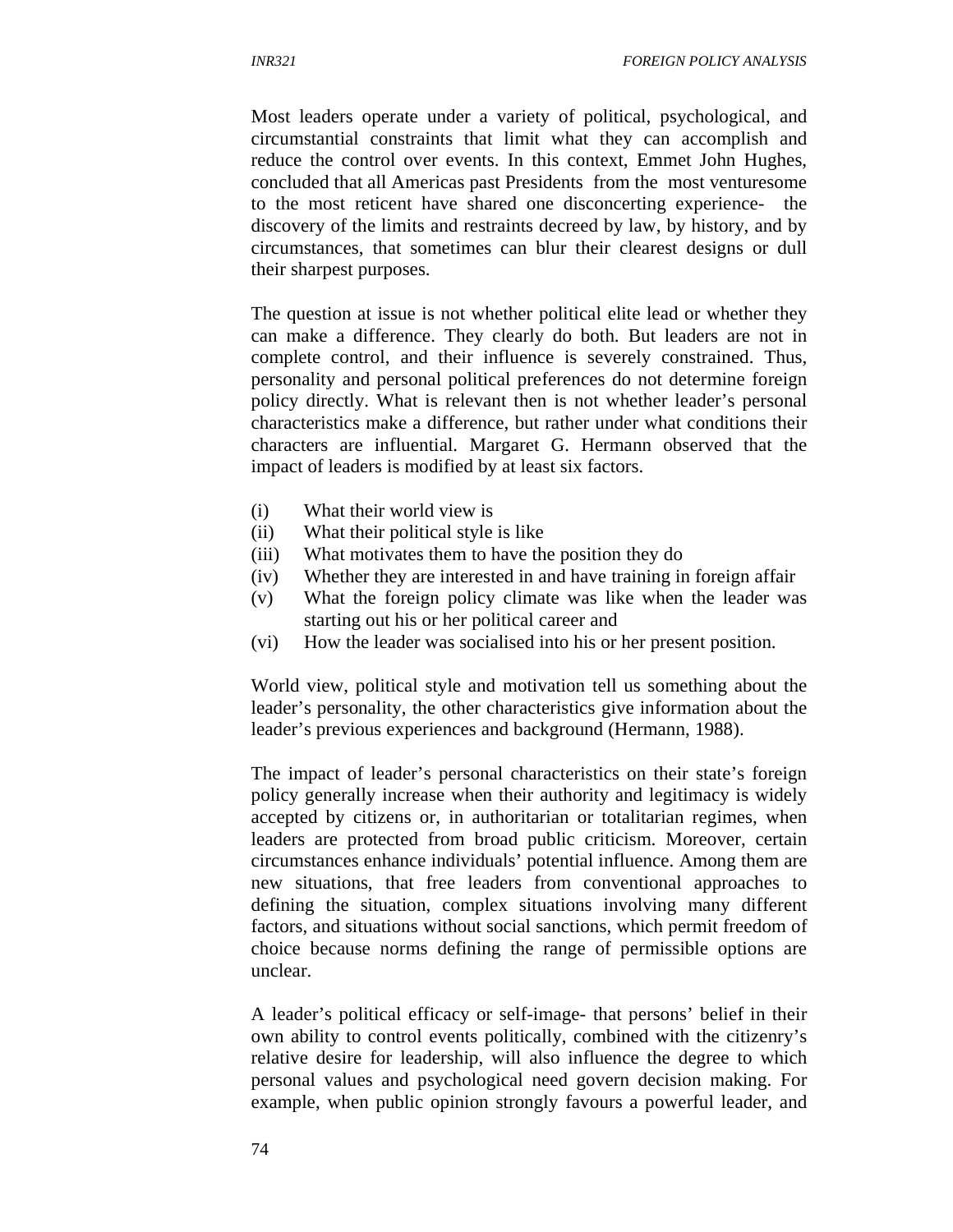when the head of state has an exceptional need for administration, foreign policy will more likely reflect that leaders inner needs. Thus, Kaiser Wilhelm Ill's narcissistic personality allegedly met the German people's desire for a symbolically powerful leader, and German public preferences in turn influenced the foreign policy that Germany pursued during Wilhelm's reign, ending in the World War I.

Other factors undoubtedly influence how leaders can shape the state's choices. For instance, when leaders believe that their own interest and welfare are at stake, they tend to respond in terms of their own private needs and psychological drives.

When circumstances are stable however, and when leaders egos are not entangled with policy outcomes, the influence of their personal characteristics are less apparent.

The amount of information available about a particular situation is also important. Without pertinent information, policy is likely to be based on leader's personal likes or dislikes, conversely, the more information leaders have about international affairs the more likely they are to engage in rational decision making.

Similarly, the timing of a leader's assumption of power is significant. When an individual first assumes a leadership position; the formal requirements of that role are less likely to restrict what he or she can do. That is especially true during the "honeymoon" period routinely given to new heads of states, during which time; they are relatively free of criticism and excessive pressure. Moreover, when a leader assumes office following a dramatic event, like a landslide election, or the assassination of a predecessor, he or she can institute policies almost with a free hand as "constituency criticism is held in abeyance during this time.

A national crisis is a potent circumstance that increases a leader's control over foreign policy making. Decision making during crises is typically centralised and handed exclusively by the top leadership. Crucial information is often unavailable, and leaders see themselves as responsible for outcomes. It is therefore not surprising that great leaders customarily emerge during periods of extreme tumult. A crisis can liberate a leader from the constraint that normally would inhibit his or her capacity to control events, or engineer foreign policy change.

History abounds with examples of seminal importance of political leaders who emerge in different times and places and under different circumstances, to play critical roles in shaping world history. Mikhail Gorbachev dramatically demonstrates an individual's capacity to change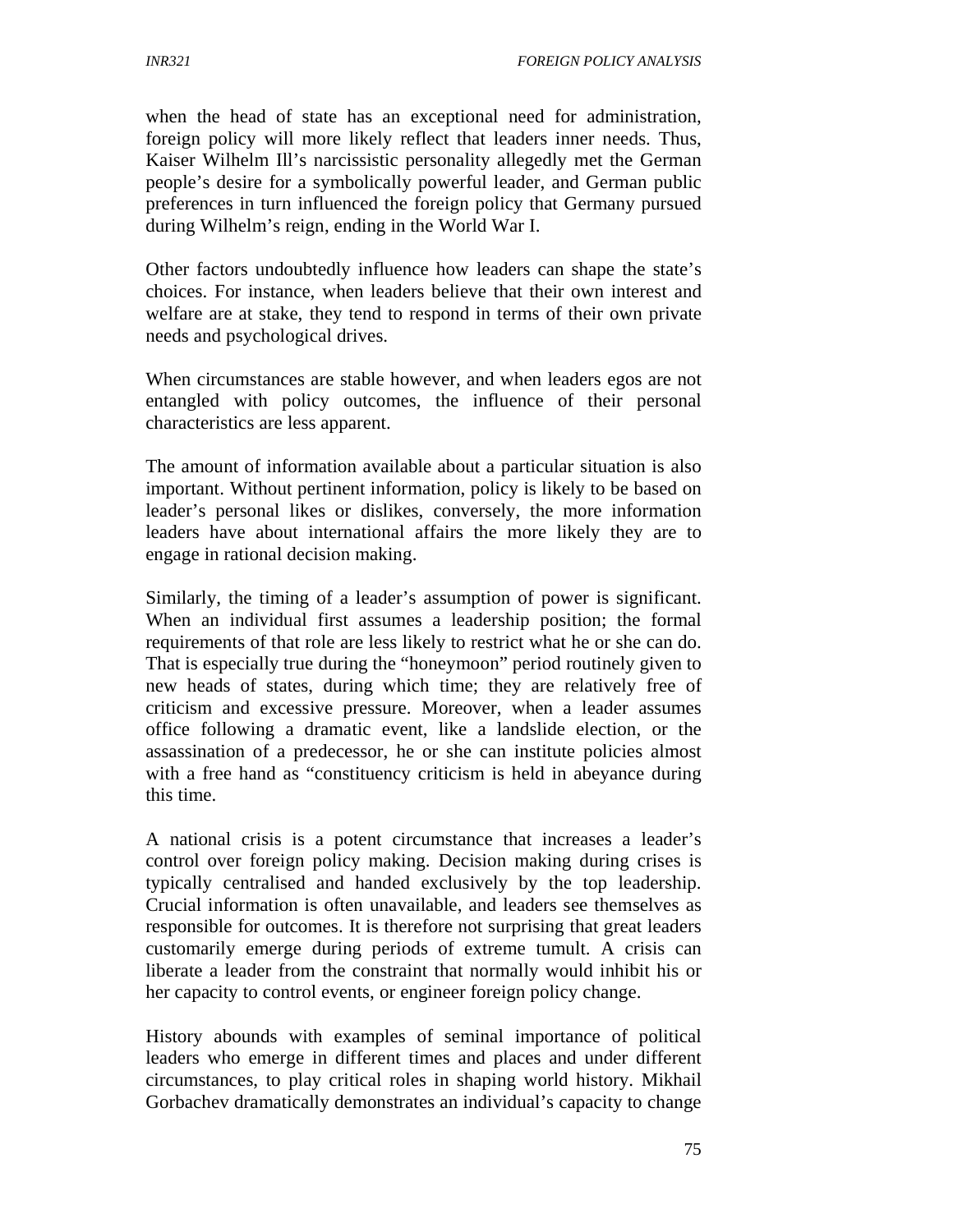the course of history. Many experts believe that the Cold War could not have been brought to an end, nor communist party rule in Moscow terminated and the Soviet States set on path towards democracy and free enterprise, had it not been Gorbachev's vision, courage and commitment to engineering these revolutionary, system-transforming changes. Ironically those reforms led to his loss of power when the Soviet Union imploded in 1991.

#### **SELF-ASSESSMENT EXERCISE 2**

What are the factors that affect capacity to lead?

#### **3.3 Heads of Government & Other Political Executives**

In most countries, the executive branch is the most important part of the policy making process. This is especially true in national security policy and foreign policy. The most powerful figure in the executive branch is usually the country's head of government. A step below, but still of note are the leader's cast of other political executives such as the ministers of foreign affairs and ministers of defence. The degree to which the head of government dominates foreign policy is based on numerous factors. This includes the type of government, the type of situation, and the type of policy. Three other important factors are the chief executive's formal powers, informal powers and leadership capabilities. The three are elaborated below.

- (i) Formal Powers are the specific grants of authority that a country's constitution and its statutory (written) documents give to various offices and institutions. Most chief executives for example are the commander in chief of their country's armed forces. This gives them broad, often unilateral authority to use the military.
- (ii) Informal Powers is second source of authority for political executives. It is easier for people to identify with and look for leadership toward an individual than towards an institution, and this gives the chief executives considerable prestige and political influence that cannot be found in constitution or laws. For instance, more than any other political figures, the chief executive personifies the nation. This is especially true in world affairs and doubly so in crises where a president personifies the nations and embodies "we" in dealings with "them". The nations focus on the chief executive also means that he or she is expected to lead. As one classic study of the U. S. presidency has to put it, "everybody now expects the man inside the white House to do something about everything". Presidential prestige also means that they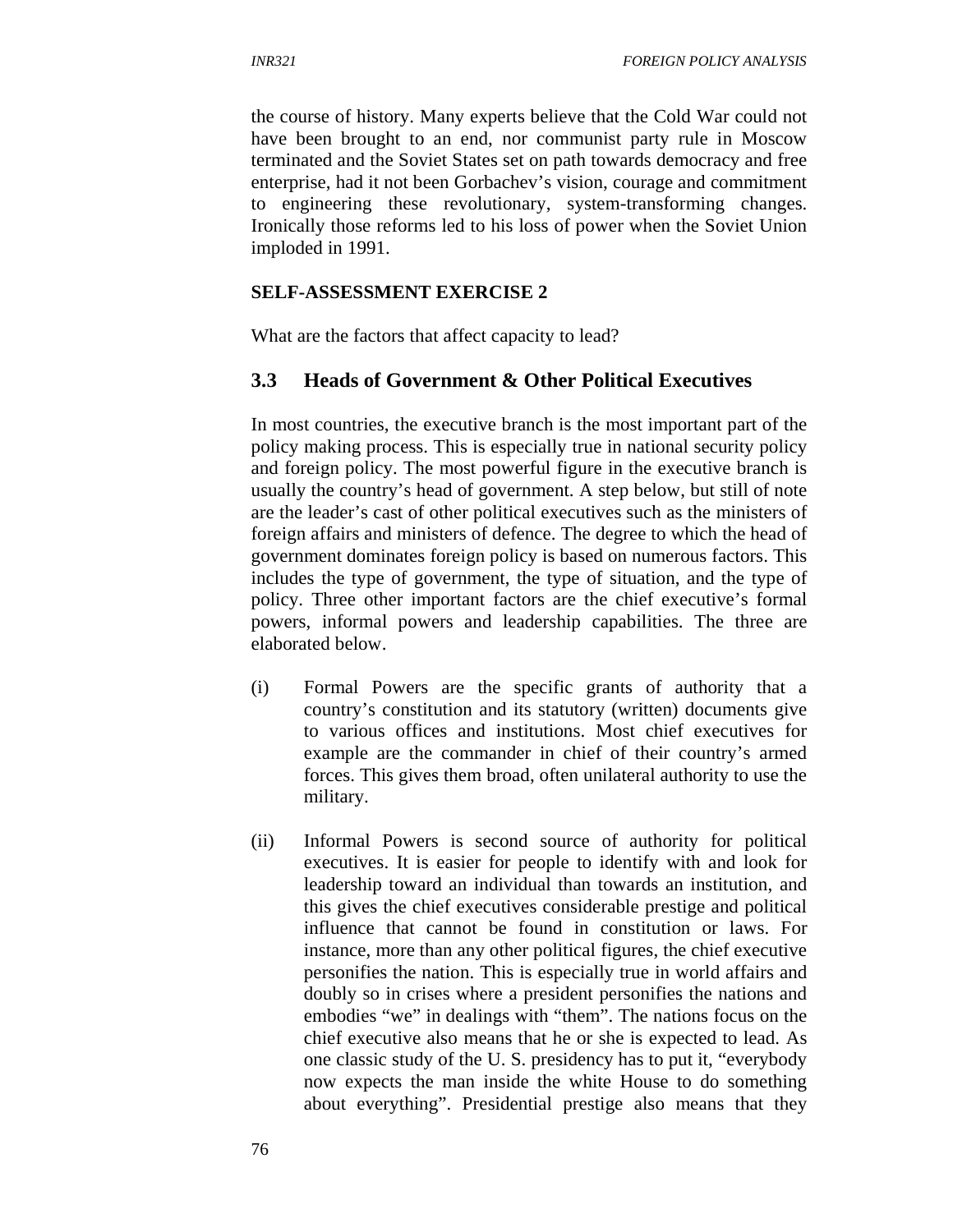receive considerable more news media attention than any other political actor.

(iii) Leadership capabilities is the third factor chief executive has. These capabilities include administrative skills, how well a president organises and manages his or her immediate staff and the government bureaucracy, legislative skills, the ability in a democratic system to win the support in the national legislature, public persuasion abilities, the ability to set forth a clear vision and to speak well and otherwise project positive image that will win public support, and intellectual capacity, level of intelligence and ability to use it pragmatically to formulate policy. However, we submit that measuring such qualities is very difficult.

### **SELF-ASSESSMENT EXERCISE 3**

Discuss executive as the most important arm of policy making.

## **4.0 CONCLUSION**

The hero-in-history model may be compelling, but we must be cautious and remember that leaders are not all-powerful determinant of state's foreign policy behaviour. Rather, they shape decision making more completely in some circumstances than in others. The impact of personal factors varies with the context, and often the context is more influential than the leader.

Thus, the ability of the hero-in-history model of foreign policy is questionable and subject to further research to establish the utility effectively. Presently, at the very least, the hero-in-history model appears much too simple an explanation of how states react to challenges from abroad. Most world leaders follow the rules of the "game" of international politics, which suggest that how states cope with their external environments is often influenced less strongly by the types of people leading them, than by other factors.

## **5.0 SUMMARY**

States respond to international circumstances in often similar ways, regardless of the predispositions of those who lead them. This may account for striking uniformities in state practices in a world of different political systems and turbulent change. In this case, political realists postulate about nations' foreign policy goals, which are hypothesised to derive from the national calculation of opportunities and constraints ,and stress survival above all else.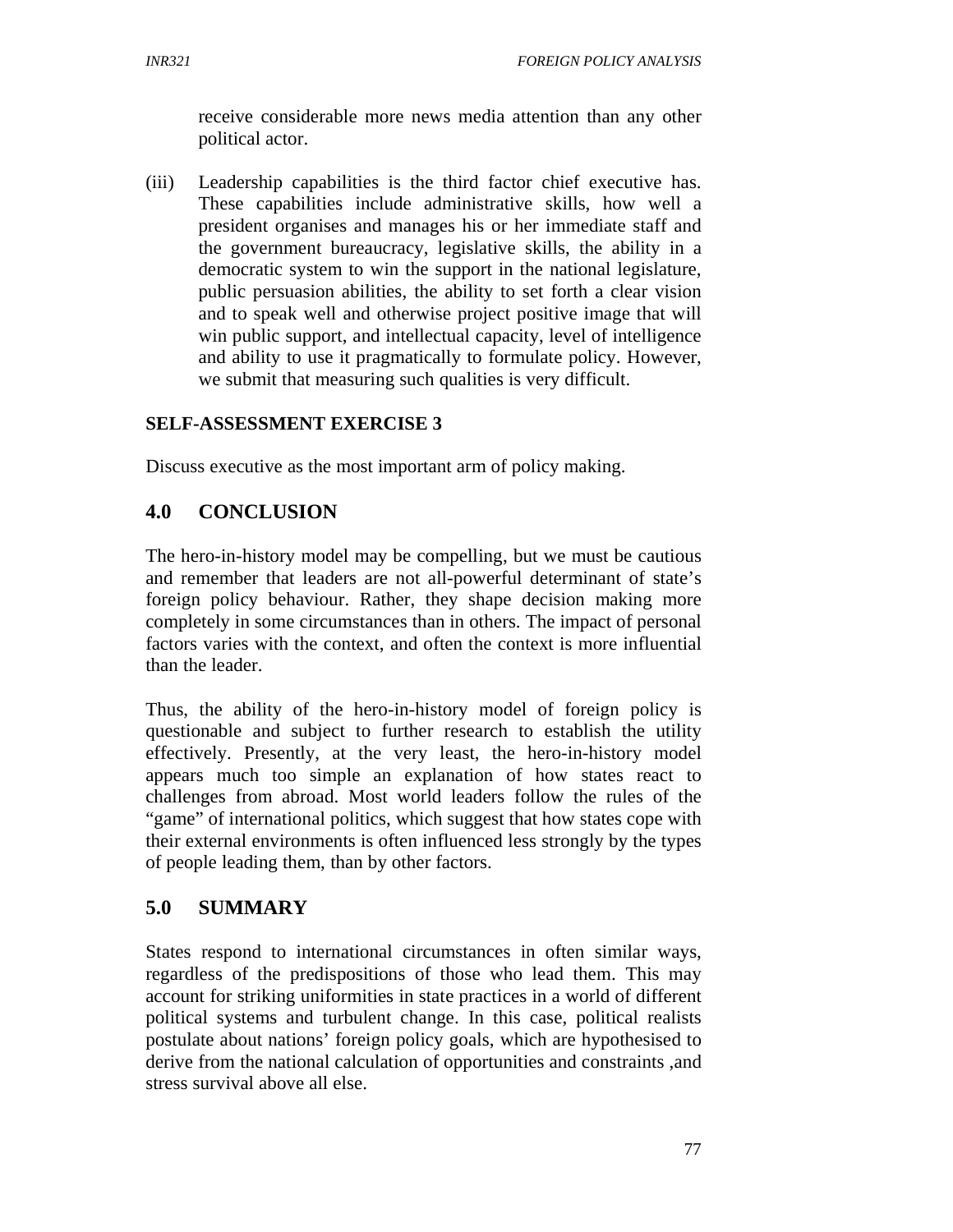## **6.0 TUTOR-MARKED ASSIGNMENT**

- 1. What are the factors affecting leader's capacity to lead?
- 2. Discuss the six factors that modify leader's impact on foreign policy decisions according Margaret M. Hermann.
- 3. Write short notes on; (a) procedural rationality and (b) instrumental rationality

### **7.0 REFERENCES/FURTHER READING**

- Hagan, J. & Margaret G. H. (2004). *Leaders, Groups, Coalitions: Understanding the People and Processes in Foreign Policymaking.* Boston: Blackwell.
- Hermann, M. G. & Bengt, S. (1988). *Comparative Foreign Policy Analysis, Theories and Methods.* Upper Saddle River: N. J. Prentice Hall.
- Kegley C. Jr (1993). *World Politics, Trend and Transformation,* (4th Ed.)*.* New York: St. Martins Press.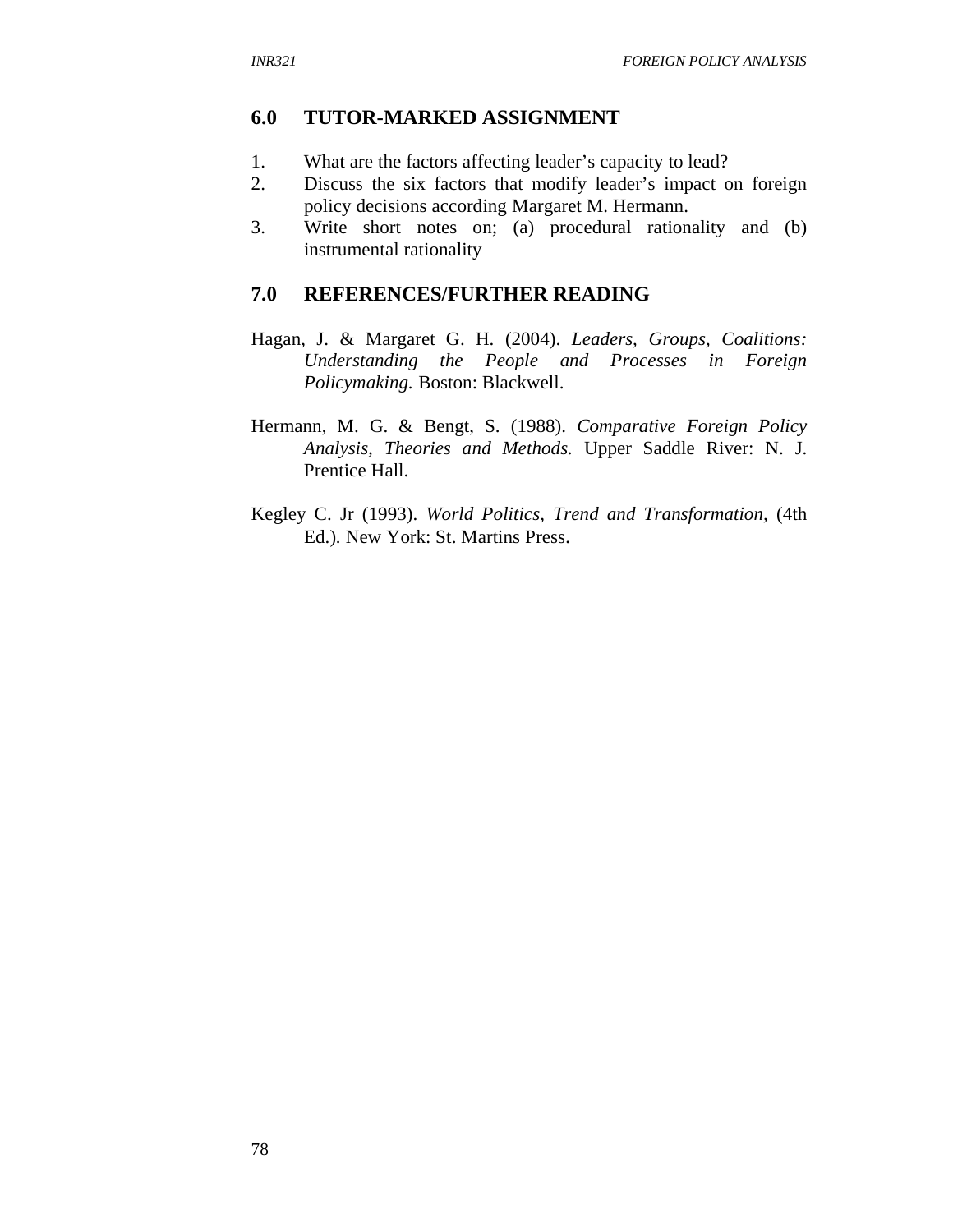## **UNIT 4 CONSTRAINTS ON FOREIGN POLICY MAKING**

#### **CONTENTS**

- 1.0 Introduction
- 2.0 Objectives
- 3.0 Main Content
	- 3.1 Group Psychology
	- 3.2 Crises Management
	- 3.3 Perceptions
- 4.0 Conclusion
- 5.0 Summary
- 6.0 Tutor-Marked Assignment
- 7.0 References/Further Reading

## **1.0 INTRODUCTION**

Foreign policy choice occurs in an environment of uncertainty and multiple competing interests. On occasion, it is also made in situations that threaten national values, when policy makers are caught by surprise and quick decision is needed. The stress these conditions produce impairs leaders' cognitive abilities and may cause them to be preoccupied with sunk costs, short-run results and post-decisional rationalisation, to react emotively rather than as analytical thinkers.

Thus, a variety of impediments stand in the way of the foreign policy decisions, fortunately it is possible to design and manage policy-making machinery to reduce their impact. Multiple advocacy, sub grouping, formal options systems, second-chance meetings and the use of devil's advocates are among the procedural tools often recommended for this purpose.

 However, none can transform foreign policy making into a neat, orderly system. Policy making is a turbulent political process; one that involves complex problems, a chronic lack of information, and a multiplicity of actors.

## **2.0 OBJECTIVES**

At the end of this unit, you should be able to:

- state the constraints on foreign policy making
- examine the prospects out of the constraints
- evaluate the recommended tools to overcome the constraint
- appraisal of the implications of group psychology for foreign policy decision making.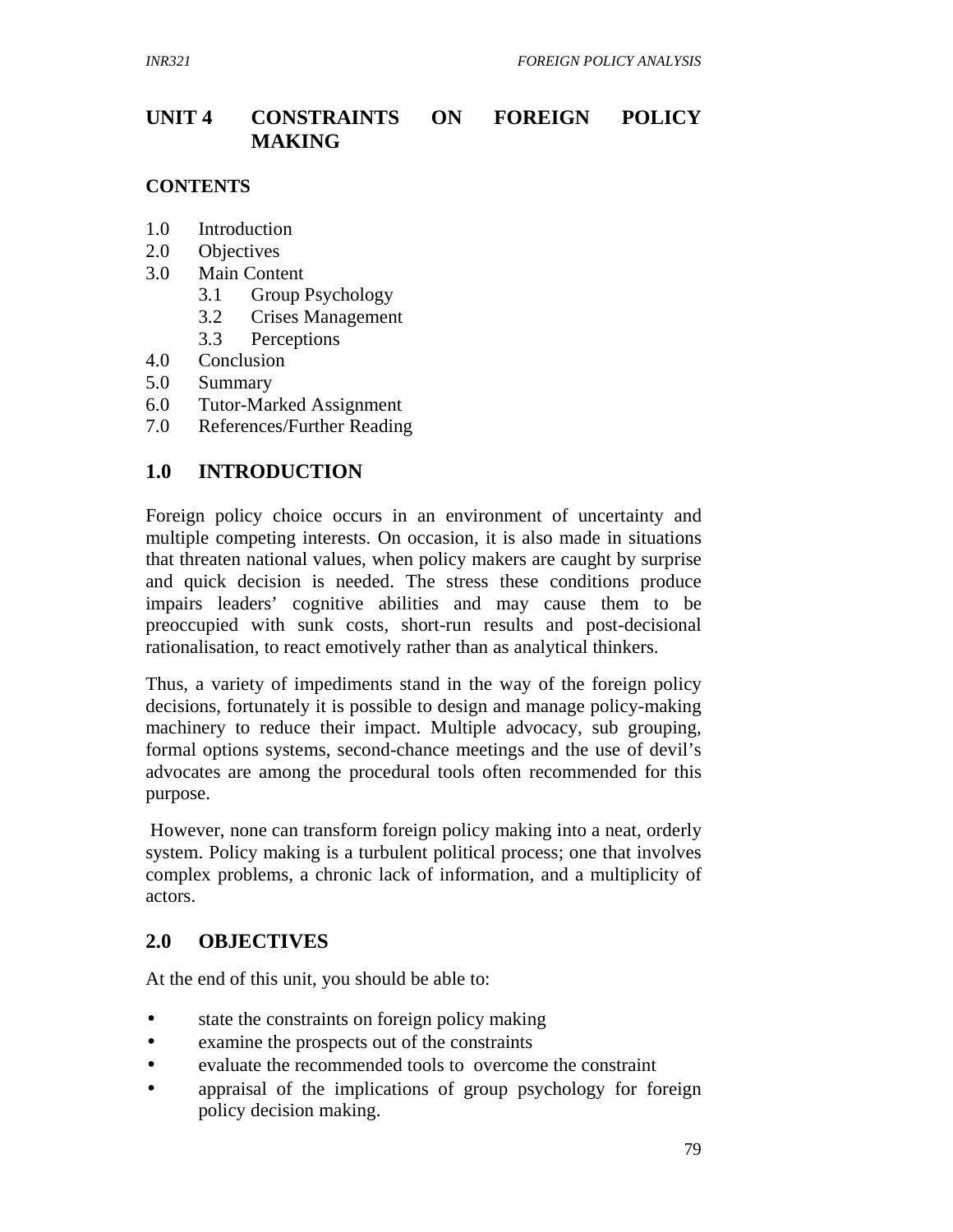#### **3.0 MAIN CONTENT**

#### **3.1 Group Psychology**

What are implications of group psychology for foreign policy decision making? In one respect, groups promote rationality by balancing out the blind spots and biases of any individual. Advisors or legislative committees may force a state leader to reconsider a rash decision. And the interactions of different individuals in a group may result in the formation of goals that more closely reflect state interests rather than individual idiosyncrasies. However, group dynamics also introduce new source of irrationality into the decision making process.

Group think refers to the tendency for groups to reach decisions without accurately assessing their consequences, because individual members tend to go along with ideas, they think the others support (Janis, 1972). The basic phenomenon is illustrated by a simple psychology experiment. A group of six people are asked to compare the lengths of two lines projected on a screen. When five of the people are secretly instructed to say that line "A" is longer, even though any one can see that line B is actually longer, the sixth person is likely to agree with the group rather than believe his or her own eyes.

Unlike individuals, group tends to be overly optimistic about the chances of success and thus more willing to take risks. A Participant suppresses their doubts about dubious undertakings because everyone else seems to think an idea will work. Also, because the group diffuses responsibility from individuals, nobody feels accountable for actions.

The rational inclination of professionals who work in large organisations is to adopt their outlook and beliefs to those prevailing where they work. As constructivism would illuminate, every bureaucracy develops a share mind-set, or dominant way of looking at reality, akin to groupthink characteristic that small group often develop (Janis, 1982). An institutional mind-set or socially, constructed consensus discourages creativity, dissent and independent thinking. It encourages reliance on standard operating procedures and deference to precedent, rather than the exploration of new options to meet new challenges. This results in policy decisions that rarely deviate from conventional preferences.

Groupthink is often cited by scholars as a process governing policy decision making that leads to riskier choices, and more extreme policies that ultimately fail miserably than decisions which likely would have been made by individuals without the pressures of peer groups. The U. S. war in Iraq also provides cautionary examples about the risks of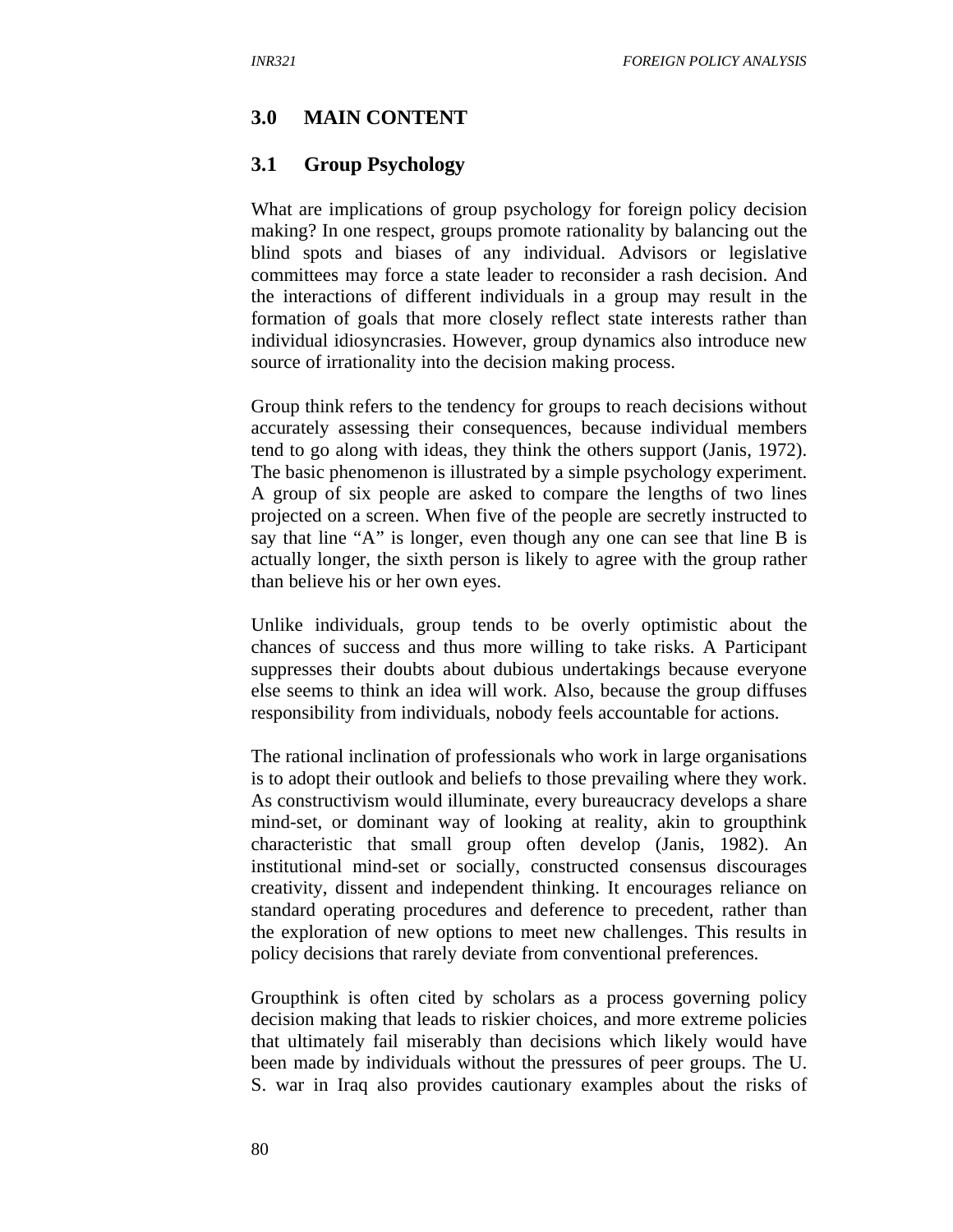misinformation, misperception, wishful thinking, and groupthink in managing a major foreign policy initiative.

The structure of decision making which include the rule for who is involved in making the decision, how voting is conducted, etc can affect the outcome, especially when no single alternative appeals to a majority of participants.

Experienced participants in foreign policy formulation are familiar with the techniques for manipulating decision-making process to favour outcomes they prefer. A common technique is to control a group's formal decision-rule. These rules include the items of business the group discusses, and the order in which proposals are considered especially important when participants are applying. Probably most important is the ability to control the agenda and thereby structure the terms of debate.

State leaders often rely on an inner circle of advisers in making foreign policy decisions. The composition and operation of the inner circle vary across governments. For instance, President Lyndon Johnson had "Tuesday lunches" to discuss national security policy with top national security officials. Some groups depend heavily on information consultations in addition to formal meetings. Some leaders create a 'kitchen cabinet' – a trusted group of friends who discuss policy issues with the leader even though, they have no formal positions in government. For instance, Israel's Godlda Meir held many such discussions at her home, sometimes literally in the kitchen. Russian president Boris Yeltsin relied on advice of his bodyguard, who was a trusted friend.

#### **SELF-ASSESSMENT EXERCISE 1**

What are the implications of Group Psychology for foreign policy decision making?

## **3.2 Crisis Management**

The difficulties in reaching national decisions, both for individual and for groups are heightened during a crisis. Crises are foreign policy situations in which outcomes are very important and time frames are compressed. Crisis decision making is harder to understand and predict than is normal foreign policy making.

In a crisis situation, decision makers operate under tremendous time constraints. The normal checks on unwise decisions may not operate. Communications become shorter and more stereotyped, and information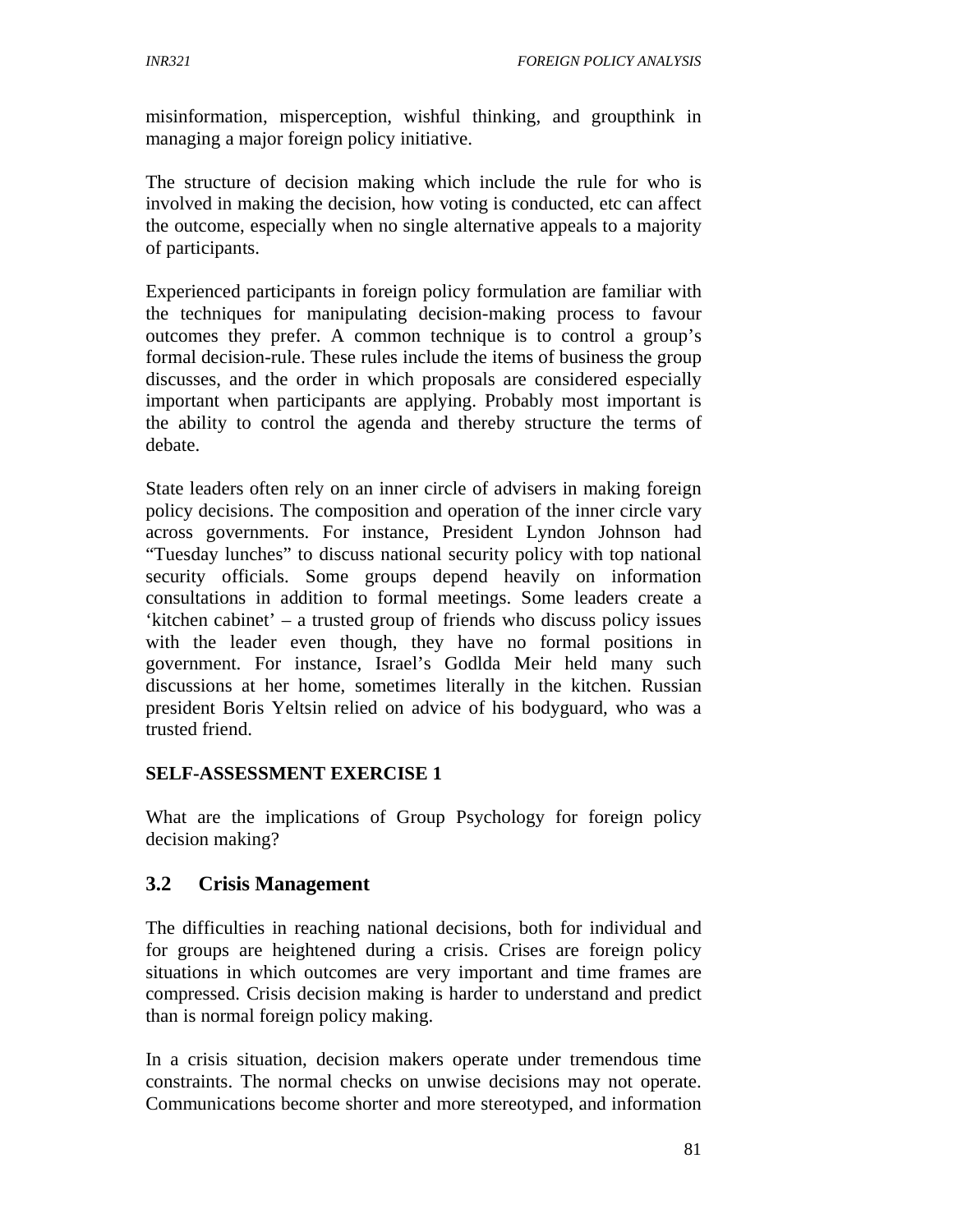that does not fit a decision maker's expectation is more likely to be discarded simply because there is no time to consider it. In framing options, decision makers tend to overlook creative options while focusing on the most obvious ones. (In the United States, shifting time constraints are measurable in a doubling or tripling of pizza deliveries to government agencies as decision maker's work through mealtimes).

Groupthink occurs easily during crises. During the 1962 Cuban Missile Crisis, President John F. Kennedy created a small closed group of advisers who worked together intensively for days on end, cut off from outside contact and discussion. Even the President's communication with Soviet leader Nikita Khrushchev was reported through Kennedy's brother Robert and the Soviet Ambassador cutting out the State department. Recognising the danger of groupthink, Kennedy left the room from time to time-removing the authority figure from the group to encourage free discussion. Through this and other means, the group managed to identify an option (a naval blockade) between their first two choices (bombing the missile sites or doing nothing). Sometimes leaders purposefully designate someone in the group known as devil's advocate objecting to ideas (Goldstern & Pevehouse 2009).

Participants in crisis decision making not only are rushed, but experience severe psychological stress. As most of us have experienced, people usually do not make decisions wisely when under stress. Stress amplifies the biases already discussed. Decision makers tend to overestimate the hostility of adversaries and to underestimate their own hostility towards those adversaries. Dislike easily turns to hatred, and anxiety to fear. More and more information is screened out in order to come to terms with decisions being made and to restore cognitive balance. Crisis decision making also leads to physical exhaustion. Sleep deprivation sets in within days as decision makers use every hour to stay on top of the crisis. Unless decision makers are careful about getting enough sleep, they may make vital foreign policy decisions under shifting perceptual and mood changes.

Because of the importance of sound decision making during crises, voters pay great attention to the psychological stability of their leaders. Before Israeli Prime Minister Yitshak Rabin won election in 1992, he faced charges that he had suffered a one-day nervous breakdown when he headed the armed forces, just before 1967 war. Not so, he responded, he was just smart enough to realise that the crisis had caused both exhaustion and acute nicotine poisoning, and he needed to rest up for a day, in order to go on and make good decisions.

Whether in crisis mode or in normal routines, individual decision makers do not operate alone. Their decisions are shaped by the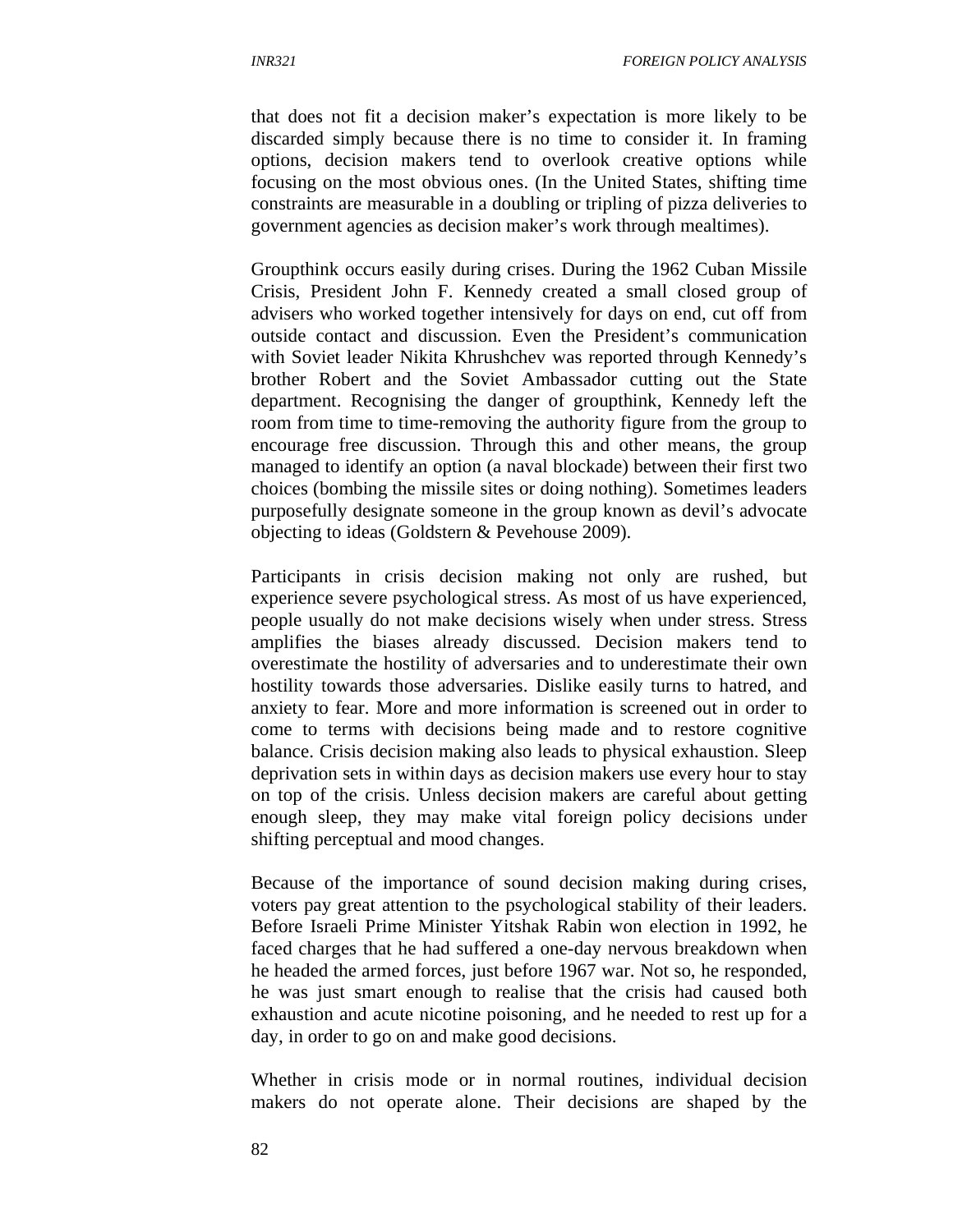government and society in which they work. Foreign policy is constrained and shaped by sub-state actors such as government agencies, political interest groups and industries.

Tensions between top political leaders and foreign policy advisers or foreign policy bureaucracies, are one form of interagency tension in the formulation of foreign policy. Certain agencies traditionally clash and an endless tug of war shapes the foreign policies that emerge.

#### **SELF-ASSESSMENT EXERCISE 2**

What is crisis management?

### **3.3 Perceptions**

There is an ancient philosophical debate over whether there is an objective world, or whether everything is only what we perceive it to be. Whatever the answer to that debate may be, it is clear that we all view the world through perceptual lenses that distort reality at least to some degree. All the elements of foreign policy decision makers that we have been discussing, and others help shape perceptions.

Whatever their source, perceptions have a number of characteristics that influence global politics. To demonstrate this, let us take a look at four common characteristics of perceptions.

- (i) Actors tend to see opponents as more threatening than they may actually be. The nuclear programmes of North Korea and Iran alarmed many Americans. One survey found that 71% of Americans considered Iran a threat to regional stability and 77% saw North Korea in the same way. By contrast, in the other twenty countries surveyed, only 40% believed Iran to be a force for instability and just 47% perceived North Korea in that light.
- (ii) Actors tend to see the behaviour of others as more planned and coordinated than their own. During the Cold War, Americans and Soviets were mutually convinced that the other side was orchestrating a coordinated global campaign to subvert them. Perhaps put more accurately, former U. S. Secretary of States, Henry Kissinger, had described the two super powers as behaving like "two heavily armed blind men feeling their way around a room, each believing himself in mortal peril for the other whom he assumes to have perfect vision". Each according to Kissinger "tends to ascribe to the other side a consistency, foresight, and coherence that its own experience belies (Kissinger, 1982).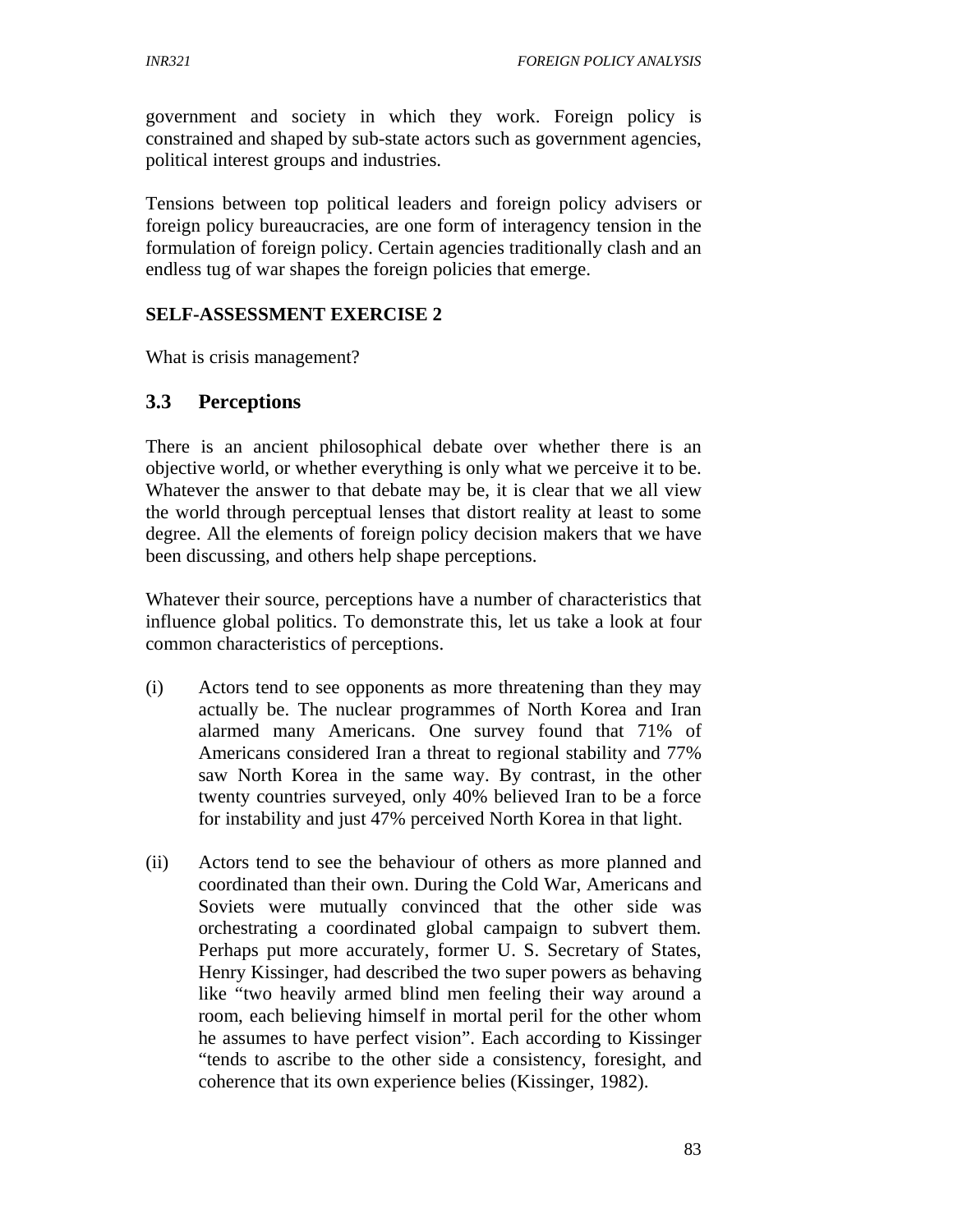- (iii) Actors find it hard to understand why others dislike, mistrust, and fear them. President George W. Bush captured this overly positive sense of self during a press conference when he pronounced himself "amazed that there's such misunderstanding of what our country is about that people would hate us… Like most Americans, I just can't believe it because I know how good we are". Others are less sure of America's innate goodness. One recent survey found that 60% or more of poll respondents in countries as diverse as Indonesia, Nigeria, Turkey and Russia thought that the United States posed a military threat to them.
- (iv) Actors and others tend to have similar images of one another. Between countries and even between leaders, it is common to find mirror-image perception. This means that each side perceives the other in roughly similar terms. An example is the mutual threat that exists between the United States and Muslim Countries. Americans and citizens of Muslim countries share a mirror image of hostility toward one another.

#### **SELF-ASSESSMENT EXERCISE 3**

Explain the common characteristics of perceptions.

**Note:** The question of Americans was "Do you think muslim world considers itself at war with the United States? The question in muslim countries was, "How worried are you, if at all that the U. S. could become a military threat to your country someday?" Are you very worried, somewhat worried, not too worried, or not at all worried? (Rourke, 2007).

#### **4.0 CONCLUSION**

A crisis decision or policy is one in which vital interests are at stake, there is the threat of violence, and a limited time in which to respond. The time constraints and high stake limits those involved in decision making to a small group of advisors around the leaders.

Groupthink is the propensity for members of a group to accept and agree with the group's prevailing attitudes, rather than speaking out for what they believe. In other words, it refers to the tendency of groups to reach decisions without accurately assessing their consequences, because individual members tend to go along with the ideas they think the others support.

Crises management takes a high toll psychologically and physiologically. Both individual misperception and group psychology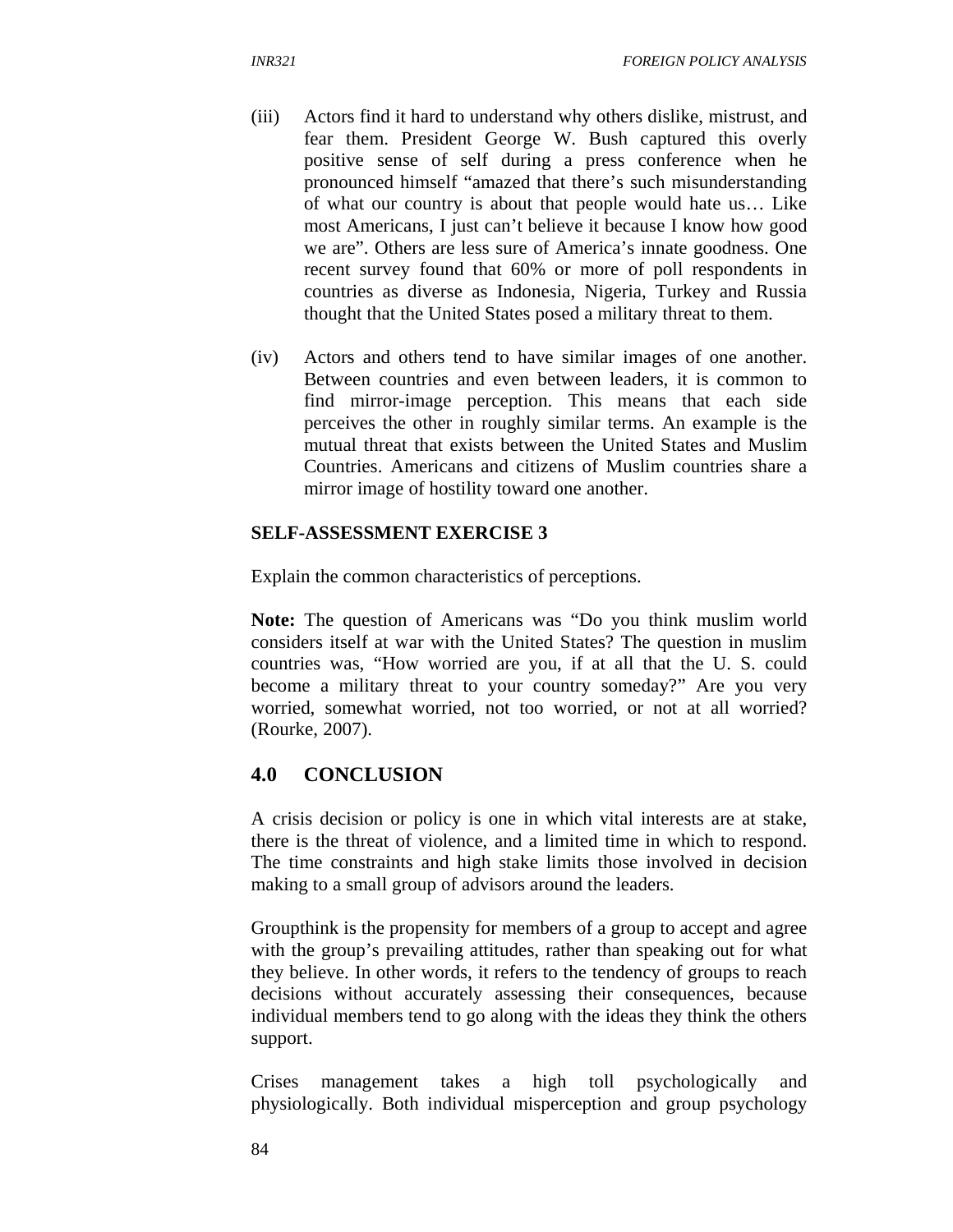encourage overconfidence and excessive optimism among decision makers. All these elements constrain foreign policy decision makers from being rational most of the time, by constraining them from taking certain actions while propelling them towards others.

## **5.0 SUMMARY**

Crisis management is very difficult. Given the time constraints it is impossible to have all the information necessary to make a clear, rational choice among alternative policies. Thus, foreign policy decision makers make the best decisions based on their perceptions of the situation, and on what information they can collect and process within time. Unable to gain access to all the information they need ,and unable to make sense of what information they have received, foreign policy decision-makers often fall back on pre-existing stereotypes about their opponent's characteristics and behaviour, and the outcome of previous similar situations. They tend to believe the worst about their opponents and judge any action in that light.

### **6.0 TUTOR-MARKED ASSIGNMENT**

- 1. Analyse the psychological constraints on foreign policy decision makers.
- 2. Give a critical appraisal of the implications of group psychology for decision makers.
- 3. Discuss the four common characteristics of perceptions.

## **7.0 REFERENCES/FURTHER READING**

- Goldstein, J. & John, P. (2009). *International Relations,* (Eight Editions). New York: Pearson Longman.
- Irving, J. (1972). *Victims of Groupthin: A Psychological Study of Foreign Policy Decisions and Ficiscoes.* Houghton: Mifflin.
- Kegley, C. (2007). *World Politics Trend and Transformation,* (11th Ed). Belmont: Thouson Wadsworth.

Kissinger, H. (1982). *Years of Upheaval.* Boston: Little Brown.

Rourke, J. (2008). *International Politics on the World Stage,* (12th Ed.). New York: McGraw-Hill.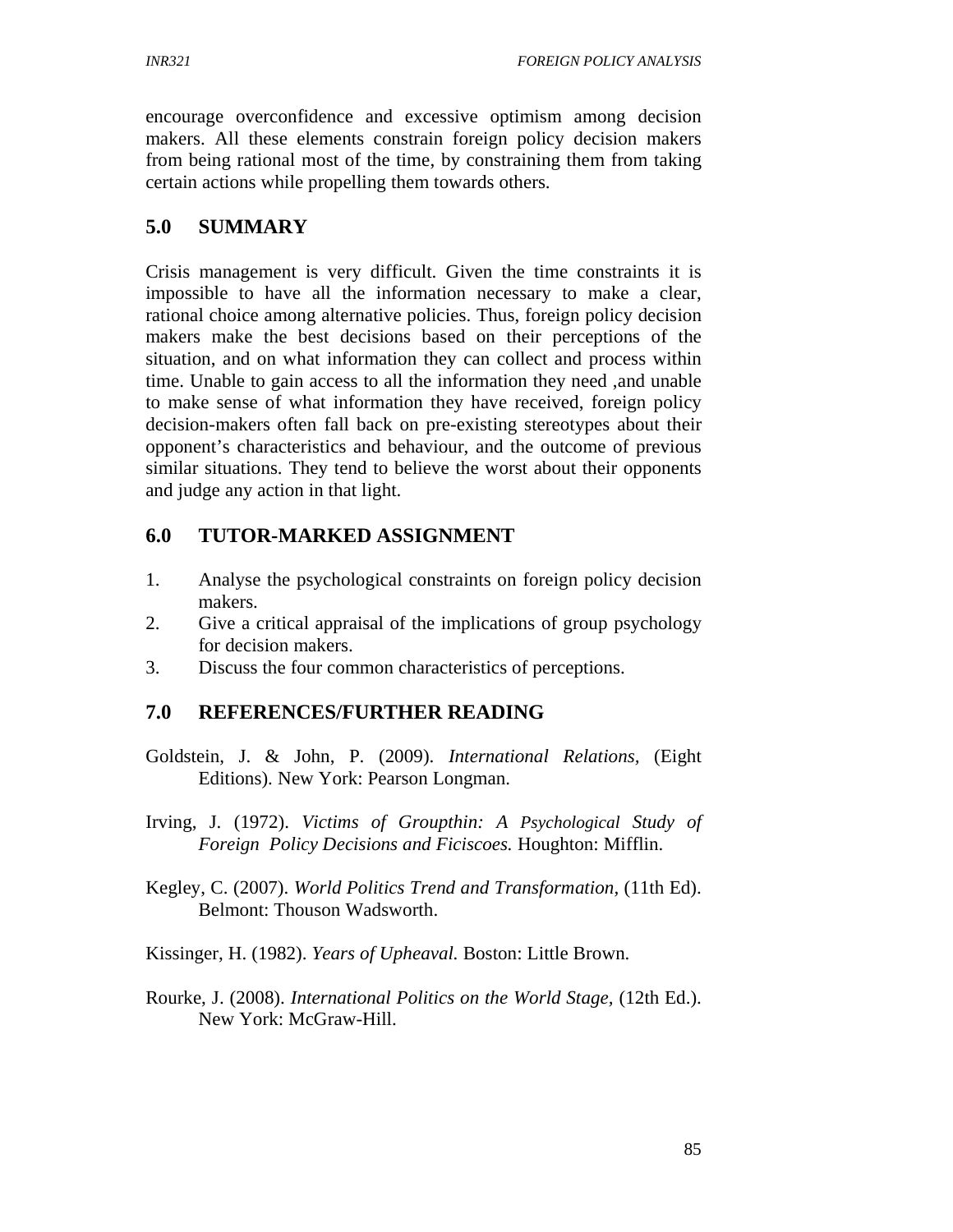## **MODULE 4 MEANS OR CAPABILITY FACTORS AND THEIR IMPACTS ON POLICY DECISIONS**

- Unit 1 **Structural Characteristics**
- Unit 2 Types of Government
- Unit 3 Military Capabilities and Economic Development
- Unit 4 Geographic Influences (Geopolitics)

### **UNIT 1 STRUCTURAL CHARACTERISTICS**

#### **CONTENTS**

- 1.0 Introduction
- 2.0 Objectives
- 3.0 Main Content
	- 3.1 The Organisation of Authority
	- 3.2 Scope, Level and Intensity of Interaction
	- 3.3 Power Relationships
- 4.0 Conclusion
- 5.0 Summary
- 6.0 Tutor-Marked Assignment
- 7.0 References/Further Reading

#### **1.0 INTRODUCTION**

All systems, whether it is the international system, your country's system, or the immediate, local system in your university international relations class, have identifiable structural characteristics. Countries may be theoretically free to make any foreign policy decision they want, but as a practical matter, achieving a successful foreign policy requires that, the country make choices that are reasonable within the context of the structural realities of the international systems.

The structural characteristic of the international system to a large extent determines the actions of actors within the system. The international system is a mostly horizontal authority structure. As such, it is largely anarchic, it has no overarching authority to make rules, settle disputes and provide protection. Thus, the game is the "survival of the fittest" thereby making every actor within the system to be cautious of its foreign policy towards others, as the success or failure of such polices depend solely on its capabilities to protect its interests.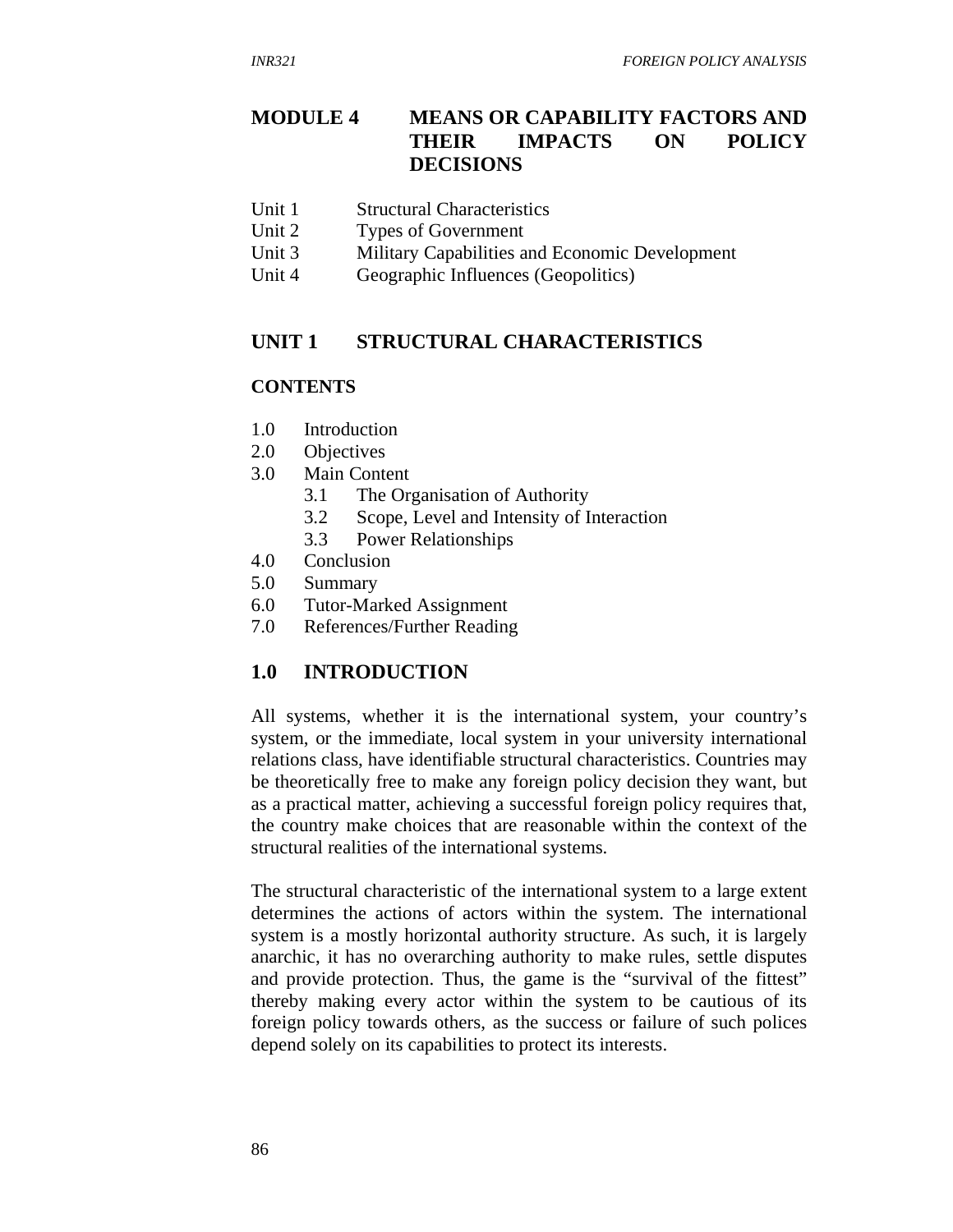# **2.0 OBJECTIVES**

At the end of this unit, you should be able to:

- discuss the structural characteristics of the international system
- differentiate between vertical authority structure and horizontal authority structure
- explain the level and scope of interactions among international actors
- evaluate power relationships.

# **3.0 MAIN CONTENT**

## **3.1 The Organisation of Authority**

The structure of authority for making and enforcing rules, for allocating assets, and for conducting other authoritative tasks in a system can range from hierarchical i.e. vertical to anarchical i.e. horizontal. Most systems like your class and country tend toward the hierarchical end of the spectrum. They have a vertical structure in which subordinate units are substantially regulated by higher levels of authority. Other systems are situated towards the horizontal authority structure end of the continuum. There are few, if any higher authority in such systems and power is fragmented.

The international system is a mostly horizontal authority structure. It is based on the sovereignty of states. Sovereignty means that countries are not legally answerable to any higher authority for their international or domestic conduct. As such the international system is a state-centric system that is largely anarchic. It has no overarching authority to make rules, settle disputes, and provide protection. The anarchical nature of the international system has obvious impacts even on national policies of states. Consider defense spending for instance, the debate has always been whether it is high, too low, but no nations ever suggest that the government spend zero and eliminate the country's military entirely. Because states in the international system depend on themselves for protection and if a state is threatened, there is no international line to call for help, given this anarchical self-help system, it is predictable that states will be armed.

While the authority structure in the international system remains decidedly horizontal, change is under way. Sovereignty is declining and even the most powerful are subject to a growing number of authoritative rules made by international organisation and by international law. Countries still resist and even often reject international government organisation (IGOs) governance, but increasingly they also comply with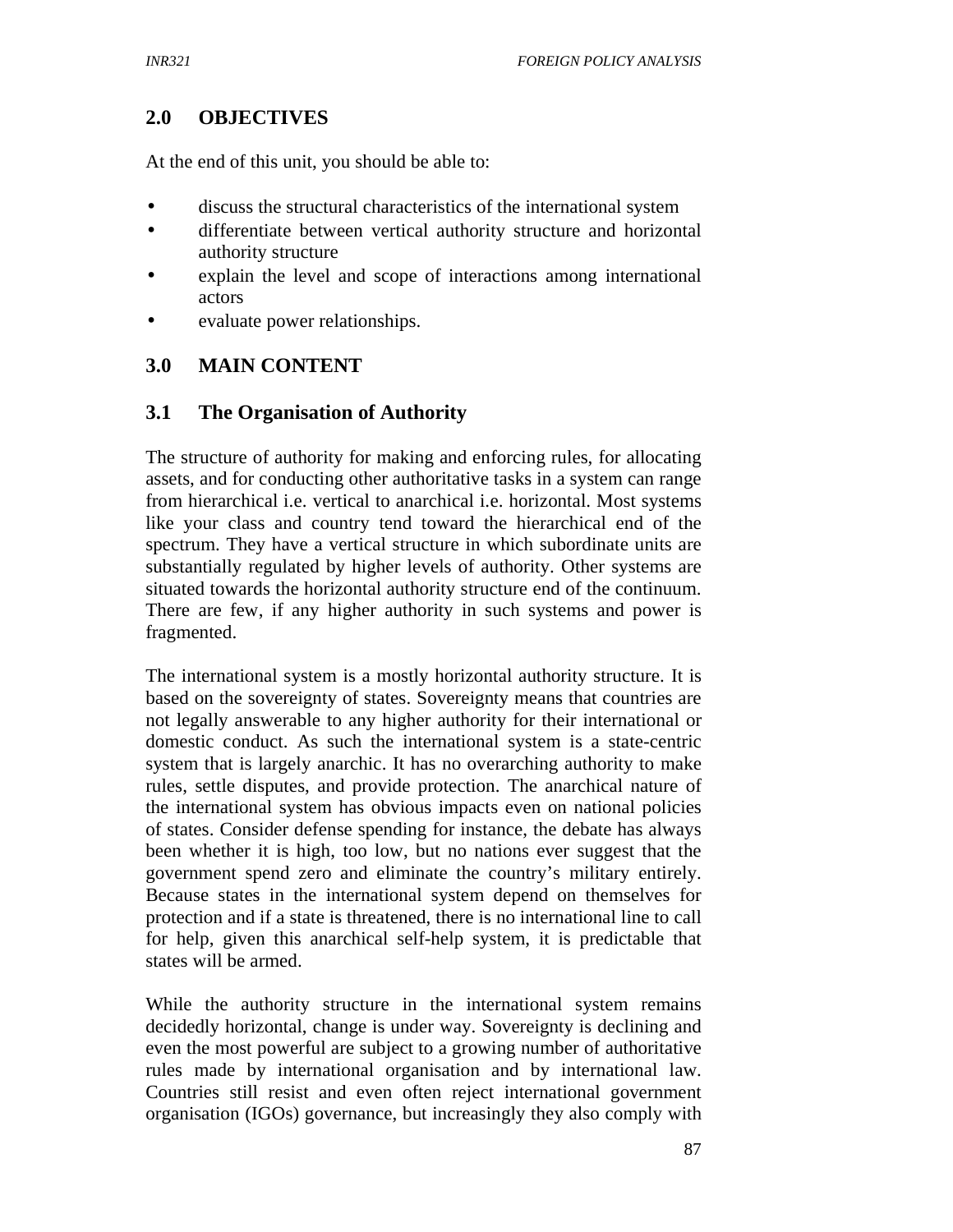it. In 2006, for example, the World Trade Organisation (WTO) ruled in favour of a U. S. allegation that the European Union (EU) was violating trade rules, by using health regulations to bar the importation of genetically modified foods. The ruling gladdened U. S. government, but it was disappointed in another ruling that year which upheld an European Union complain that U. S. tax breaks given to Boeing and other aircraft manufacturers, were acting as a subsidy that gave Boeing an unfair advantage over European Air-bus under World Trade Organisation rules.

In both cases, as often occurs, the losing side grumbled lightly and hinted it might not comply, but history shows that countries do eventually change their practices, when international communities under any international origination stand against them. People in most countries are sensitive about their sovereignty, yet they also are becoming more willing to accept the idea that their country should abide by IGO decisions.

#### **SELF-ASSESSMENT EXERCISE 1**

Explain the structural characteristics of international system.

### **3.2 Scope, Level and Intensity of Interactions**

Another structural characteristic of any political system is the scope or range, frequency and intensity or level of interaction among the actors. In your class for example, the scope of interactions between you and both your facilitators and most of your classmates is probably limited to what happens in the course, is not very intense, and is confined to two or three hours of class time each week over a single semester. At the international system level, the scope, frequency and level of interaction among the actors is not only often much higher than in your class but has grown extensively during the last half century. Economic interdependence provides the most obvious example. Countries trade more products more often then they did not long ago, and each of them even the powerful United States, is heavily dependent on others for sources of products that it needs and as markets for products it sells. Without foreign oil, for example, U. S. transportation and industry would literally come to a halt. Without extensive exports, the U. S. economy would stagger because exported goods and services account for about 15% of the U. S. GNP (Rourke, 2007).

Information about expanding trade does not, however fully capture the degree to which the widening scope and intensifying level of global financial interactions are increasing transnational contacts at every level. For individuals, modern telecommunications and travel have made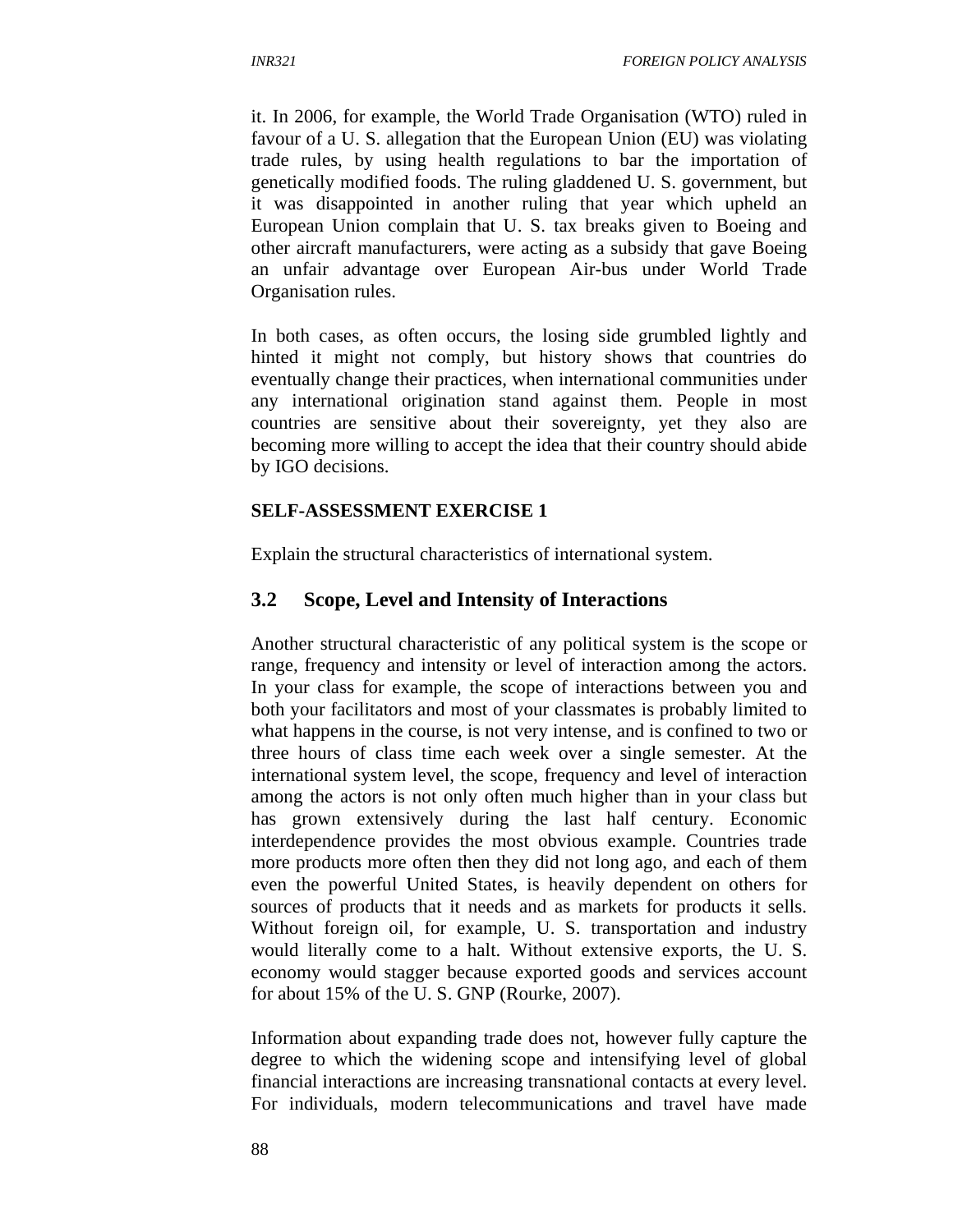personal international interactions, once relatively rare, now commonplace. Communications are also expanding the scope, level and intensity of communication. Satellite-transmitted televisions have revolutionised communications, most recently, alJazeera, the Arabbased news network, has added an around the-clock English-language broadcast. Trillion of phone calls, letter, and e-mail messages add to globalisation of human interaction, and the internet ignores borders as it connects people and organisations around the world as if they were in the next room. All these international interactions are making global interests to play a major determining role in the formulation of foreign policies of sovereign states even more than their national interests.

#### **SELF-ASSESSMENT EXERCISE 2**

Discuss vertical authority structure.

### **3.3 Power Relationship**

Countries' foreign policies are determined and also restrained by the realities of power in the international system, much like individuals are limited by the distribution of power in more local systems. The conduct of actors in the international system is heavily influenced by power considerations, such as the number of powerful actors and the context of power.

- (i) **The Number of Powerful Actors:** Historically, international systems have been defined in part by how many powerful actors each have (Wilkinson, 2004). Such an actor, called a power pole, can be either of the following:
- (a) Single country or empire
- (b) an alliance or
- (c) A global inter-governmental organisation such as United Nations (UN) or
- (d) A regional inter-governmental organisation such as the European Union (EU).

These poles are particularly important to the Realist approach and its concern with the balance of power. Sometimes, the term is used to describe the existing distribution of power, as in the current balance of power greatly in favour of the United States. More classically, though the theory of balance of power politics put forth by Realists holds that:

- (a) all states are power seeking,
- (b) ultimately, a state or bloc will attempt to become hegemonic, that is dominate the system, and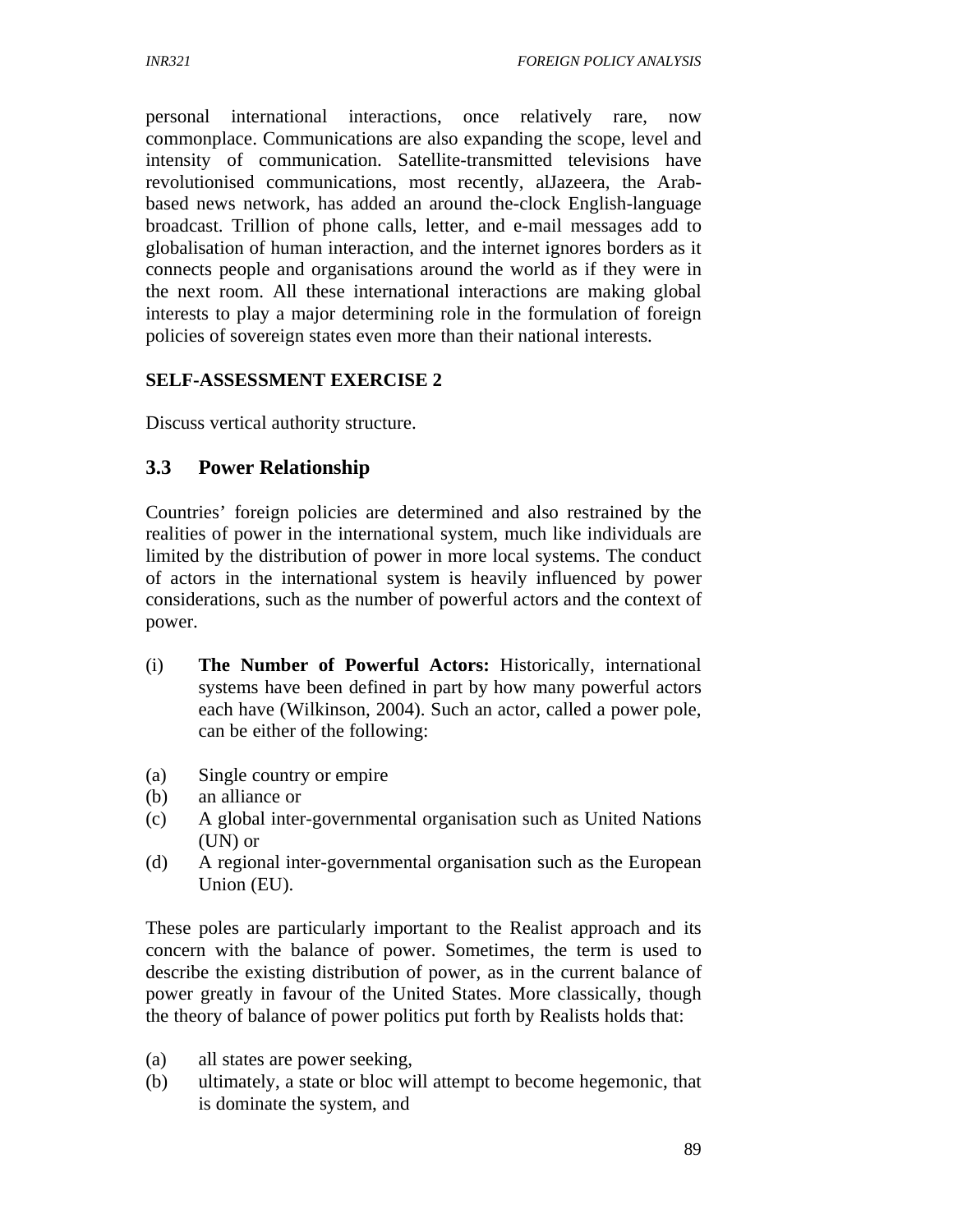(c) other states will attempt to block that dominance by increasing their own power and/or cooperating with other states in an antihegemonic effort.

Some scholars further believe that the number of power poles in existence at any one time helps determine how countries are likely to act. According to this view, it is possible to identify patterns or rules of the game for the system. And as a result classification of foreign policy is based upon the fundamental relationship of the actors and a situation from the point of view of actor. Thus, given a situation, the actor may choose any of the following policies:

- **(i) Insulation:** The actor insulates itself from the situation or may lack the capacity to engage in the situation. In other words, a country may have an interest in a situation, but it does not attempt to control or prevent other actors in the situation from gaining control over its own domain. Neutral countries are the clearest examples of policies of insulation.
- **(ii) Engagement:** A country becomes involved in a situation and shares control over the situation with other actors who participate in it. Countries vary substantially in the number of situations in which they are engaged. And there are several reasons which may account for this variation; the capacity of the actors is the most important. The various foreign policies of the allied forces in the Gulf crisis fall under this with the United States expansionist guest. Nigeria's foreign policies towards Liberia under Ibrahim Babangida and towards Chad under Olusegun Obasanjo as military heads of state are also examples.
- **(iii) Expansion:** A country may seek to extend its control beyond the domain that it controlled before, embarking on policies of expansion. The underlying interest in expansion policies of states is usually to increase its power in the international system, and such countries do not share control over situations in their external environments, they attempt to monopolise control of situations. In other words, the central problem to analyse is control, whether over other actors or the environment.

However, no country can achieve its objective alone and every country is dependent upon the response of other countries. Actions and interactions shape situations, and situations in turn influence actors. And change does occur within the actors themselves. As a result, despite the constant interaction and adjustment process, we still look for independent variables within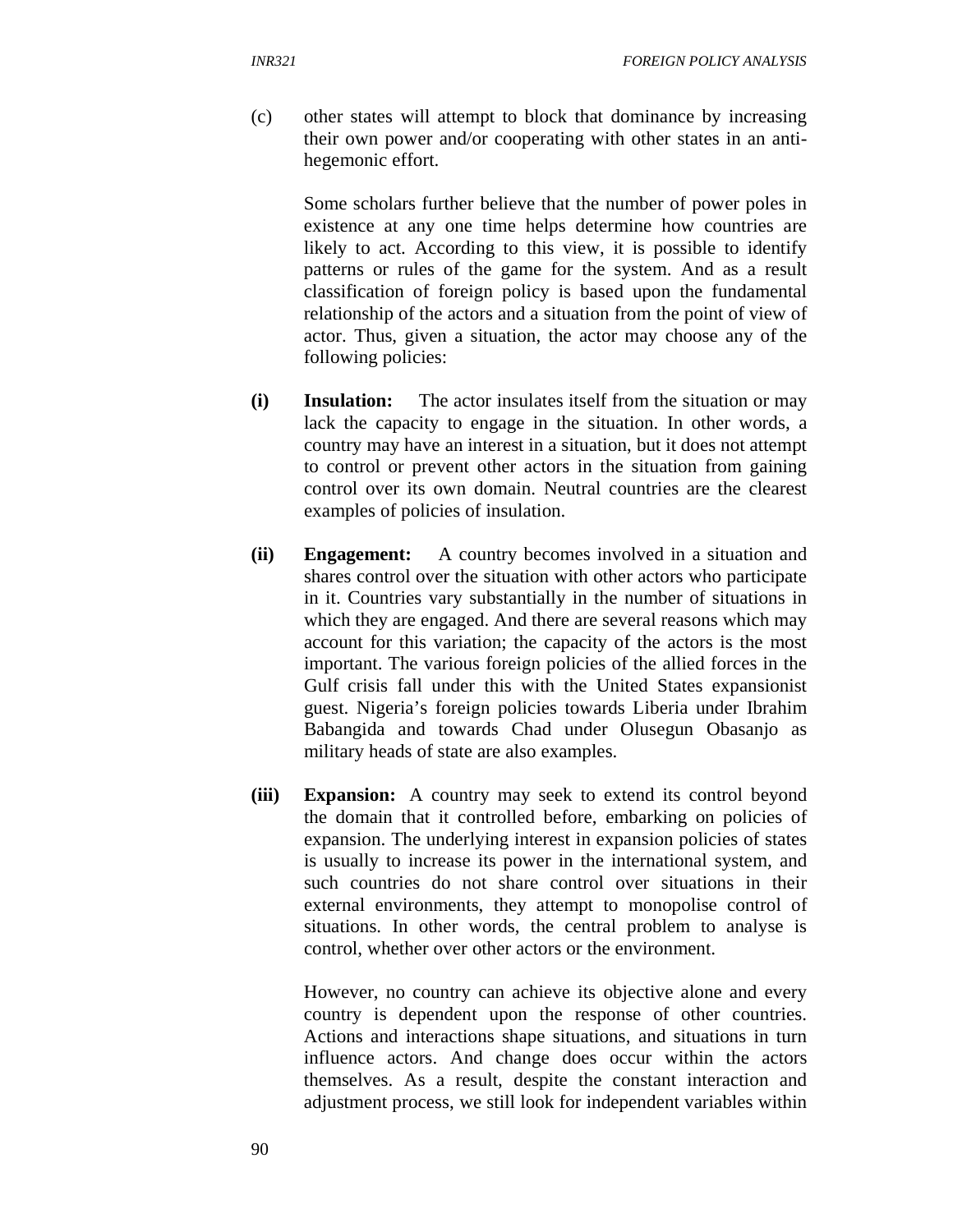countries and dependent variables (a part from power) in the environment.

Consequently, it is useful to regard the situation as the independent variables and the actors as the dependant variables. Foreign policy involves constant adjustments both within states and between states, and the situations in which they are interested. In determining foreign policy therefore, defining factors which preserve continuity and explaining how they operate go hand in hand with identifying factors which tend to produce change, and explain how they function.

**(iv) Constant Adjustments:** Constant adjustments also occur in the interaction among countries. For instance, if a country initiates a policy, it may find that the reactions of other states require it to make additional decisions, which modify, change drastically, or reserve the original initiative. Thus, long term policies may be cast in very broad terms followed by constant shifting, and specification of more precise goals and means as opportunities arise.

Broadly speaking, countries have continuing and constant policies for given situations. Under certain conditions however, situations are transformed. Transformation means one or more of the essential features of the situation changes. For instance, the balance of power system may be oligopolistic i.e involving more than two major states. When the control over the international system is reduced to two major states, a transformation to a bipolar system is said to have occurred. This is a shift in political coalition that dominates the policy-making process.

In other words, since fissures and disagreements are found in any government, it is possible for a predominant coalition in the dominant process to give way to another coalition with different preference. This differs from the first in the absence of a complete change over in government. The winning coalition may not necessarily gain control on all issues. It simply wins on a given issue or set of issues.

#### **(v) Development of New Structure in the Government:** For

instance, a democratic political system transformed into an authoritarian system in which legislative controls give way to increased executive authority. In other words, such a constitutional change will impact on the domestic political system and extend to foreign policy.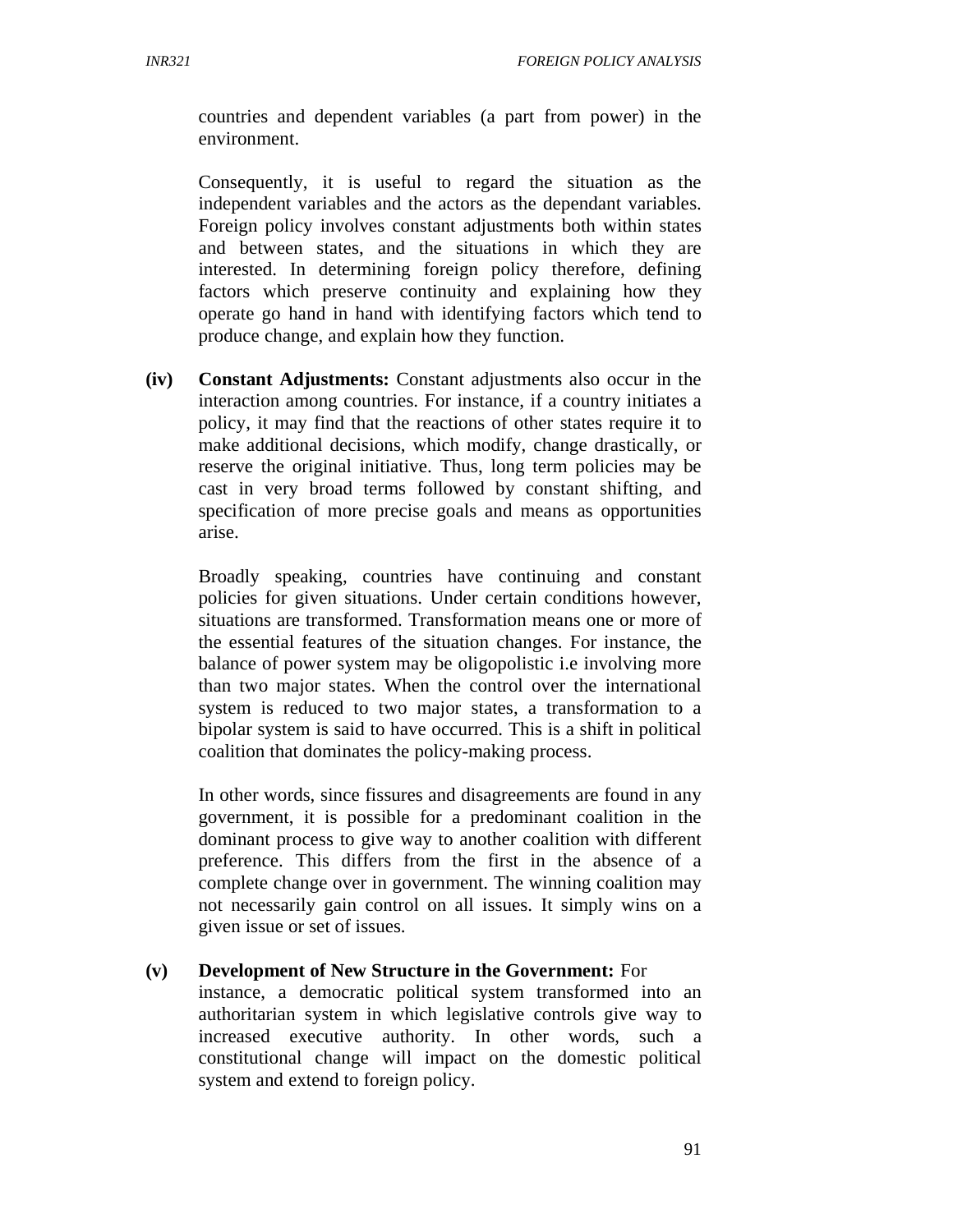Change, however it comes about, involves choice. The identification of situations are the result of the foreign policies of the actors interested in them, transformation occurs as the result of changes in the foreign policies of actors whose policy actions produce the situation.

#### **SELF-ASSESSMENT EXERCISE 3**

Evaluate power relationship among international actors.

## **4.0 CONCLUSION**

Foreign policy as we can see is a vital aspect of world politics, and power is one of its key components. To focus on the links between some kind of power/influence and foreign policy is a valid approach because without some kind of power, it is difficult to have an effective foreign policy.

Foreign policy techniques and strategies – from diplomacy that promotes the legitimacy of a country's values or suicide bombings that express the radical ideals of a proselytising Islamic crusade, are how key actors on the international system pursue goals and objectives. They do so by translating available power into specific actions designed to influence other actors.

States operate in an international political system that seemingly has no world government to regulate interstate relations, no legal authority here than the sovereign state actors, no world executive to implement decisions, no world legislature or international legal system with teeth, and no world military to enforce peace within the system. Rather, the international system is a horizontal authority structure. However, this environment appears to be gradually shifting as we now have global governance of several global issues like globalisation, the environment, trade, technology and so on.

## **5.0 SUMMARY**

Foreign policy is a major aspect of world politics and the structural characteristics of the world system is a major determinant of roles of actors and their foreign policy actions. Foreign policy refers to the course of action pursued by a government in its dealings with other states on the global scene. Foreign policy is put into play by decision makers of the world's states and their governments, but other players, such as International Government Organisation (IGO) and Non-Governmental Organisations (NGOs) including militant Islamic Organisations like Al Qaeda, also make decisions that affect the foreign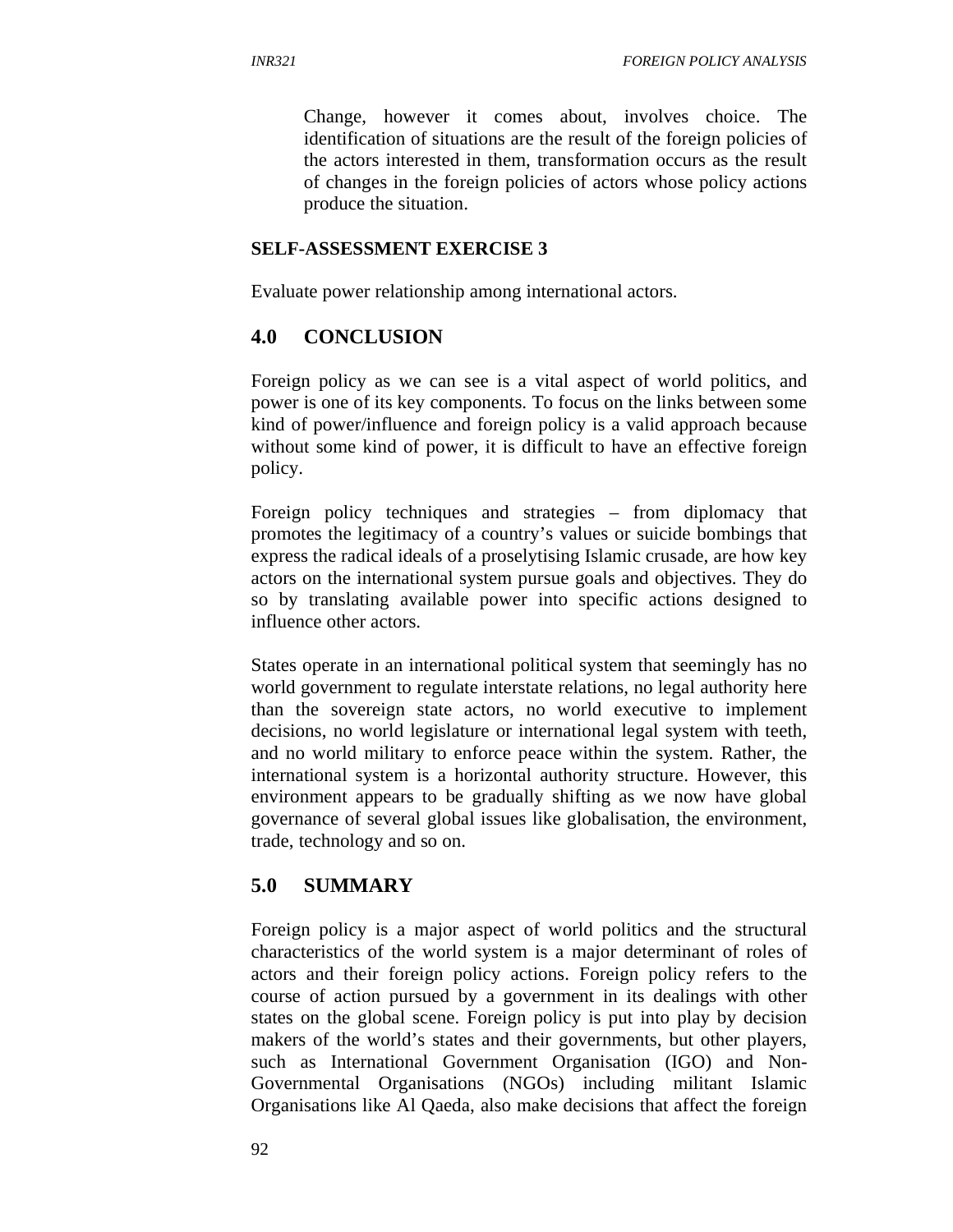policy of states. Each of these actors tries to employ some form of power and influence to achieve desired objectives or control of the international system.

## **6.0 TUTOR-MARKED ASSIGNMENT**

- 1. What are the major structural characteristics of the international system?
- 2. Explain the organisation of authority of the International System
- 3. Write short notes on (a) Insulation (b) Engagement (c) Expansion Policies

# **7.0 REFERENCES/FURTHER READING**

- Kegley, C. & Eugene R. W. K. (1993). *World Politics Trend andTransformation* (4<sup>th</sup> Ed.). New York: St. Martin's Press.
- Norman, Palmer Perkins, Howard (2007). *International Relations,* (3rd Ed*.*). Delhi, India: A. I. T. B. S. Publishers.
- Rourke, J. (2008). *International Politics on the World State*, (12<sup>th</sup> Ed). New York: McGraw Hill.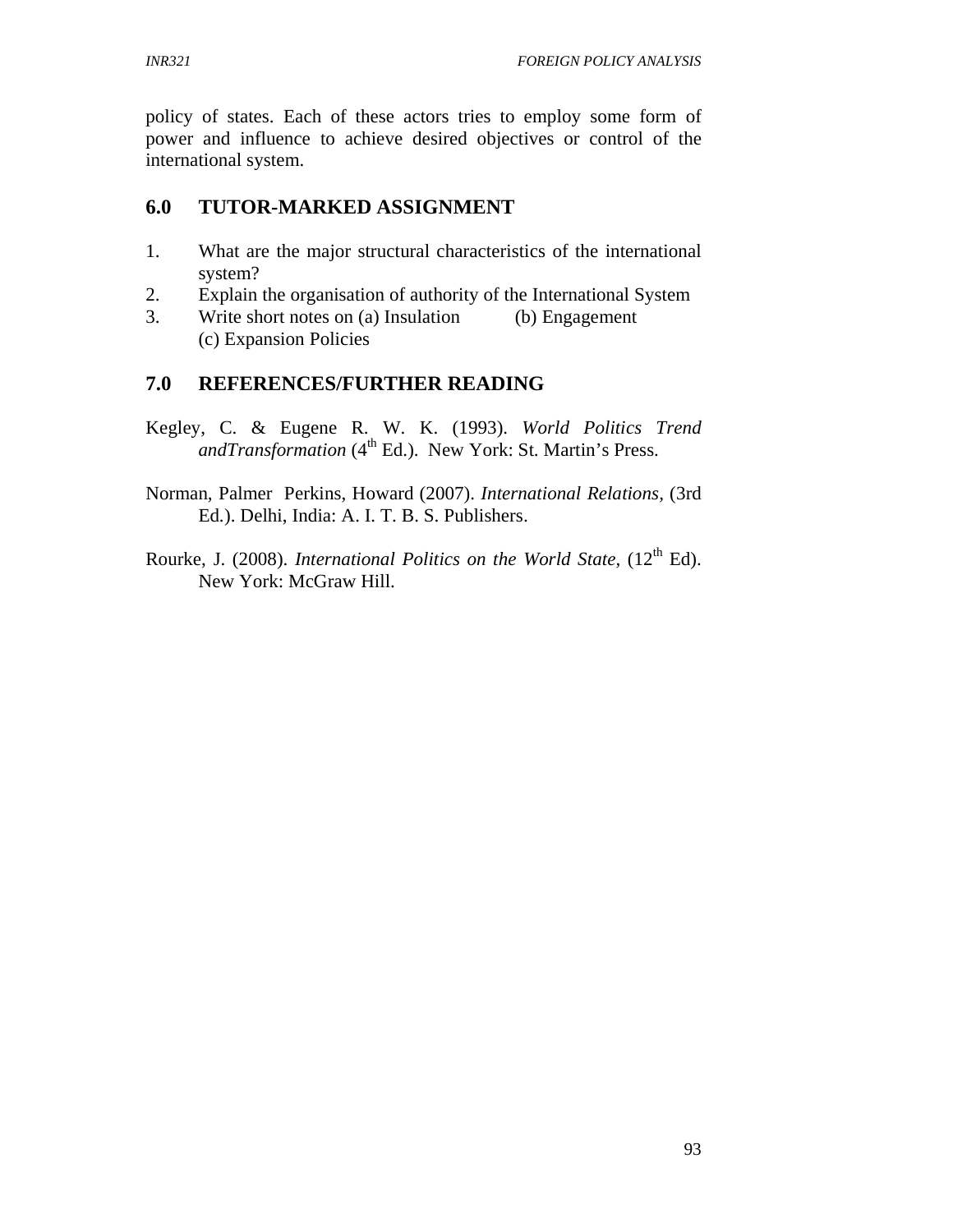#### **UNIT 2 TYPES OF GOVERNMENT**

#### **CONTENTS**

- 1.0 Introduction
- 2.0 Objectives
- 3.0 Main Content
	- 3.1 Democracies' Foreign Policy Performance
	- 3.2 Consequences of the Spread of Democracy
	- 3.3 Public Opinion
- 4.0 Conclusion
- 5.0 Summary
- 6.0 Tutor-Marked Assignment
- 7.0 References/Further Reading

## **1.0 INTRODUCTION**

The nature of the political system of a country is a very important factor that affects the states' foreign policy behaviour. Types of government demonstrably constrain important choices, including whether the use of force is threatened and whether the threat is carried out. Here, the important distinction between liberal democracy (representative Government), on one end of the spectrum, and autocratic (authoritarian or totalitarian) rule, on the other becomes significant.

In neither constitutional democracy sometimes called "open", nor autocratic "closed" political systems, can political leaders long survive without the support of organised political interests, and sometimes the mass citizenry. But in democratic systems, those interests are likely to be politically potent, spread beyond the government itself, and active in their pressure on the government to make policy choices that benefit them.

Public opinion, interests groups, and the mass media are more visible parts of the policy- making process in democratic systems. Similarly, the electoral process in democratic societies more meaningfully frame choices and produce results about who will lead than typically occurs in authoritarian regimes, where the real choices are made by a few elites behind closed doors. In short, in a democracy, public opinion and preferences often matter, and therefore differences in who is allowed to participate and how much they exercise their right to participate, are critical determinants of foreign policy choices.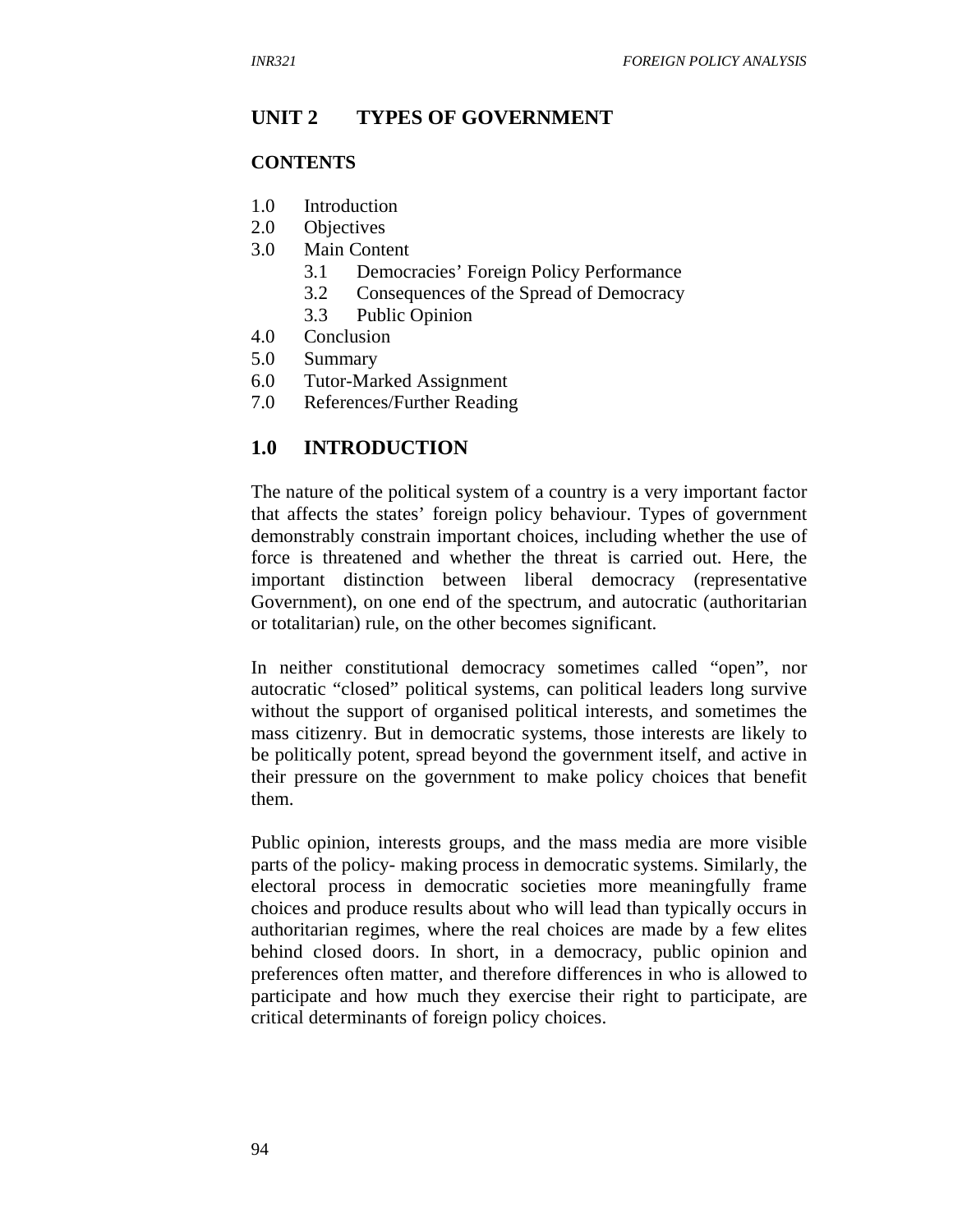# **2.0 OBJECTIVES**

At the end of this unit, you should be able to:

- explain the impact of the political system of a country on its international behaviour
- appraise foreign policy performance of some democracies
- discuss the importance of interest groups in foreign policy formulation
- highlight channels of public opinion influence on foreign policy.

# **3.0 MAIN CONTENT**

## **3.1 Democracies' Foreign Policy Performance**

Public preference helps shape democratic society's foreign policies. However, this does not deny the fact that elitism impacts on them. Often, and especially when international crises erupt, decisions are made even in democratic governments by a small ruling elite, and opposition is usually silenced. The military industrial complexes obstructively evident in many countries are examples of elite groups, sometimes believed to exercise disproportionate control over defense policymaking, in both turbulent and calm times. However, the rival model known as pluralism, which sees policy making as an up-ward-flowing process, in which competitive domestic groups pressure the government for policies responsive to their interests and needs, is a peculiar democratic phenomenon whose pervasiveness is widespread, even if its effects are sometimes difficult to pinpoint.

The proposition that domestic stimuli and not simply international events are a source of foreign policy is not novel. In ancient Greece for instance, Tycydides observed that what happened within the Greek citystates often did more to shape their external behaviour than what each did towards the others. He added that Greek leaders frequently behaved in ways designed not to influence relations with the targets of their actions, but instead, the political climate within their own polities. Similarly, leaders today sometimes make foreign policy decisions for domestic political purposes. For example, when bold or aggressive acts abroad are intended to influence election outcomes, or divert public attention from economic woes.

Some see the intrusion of domestic politics into foreign policy making in democratic political system as disadvantage that undermines their ability to deal decisively with foreign policy crises, or to bargain effectively with less democratic adversaries and allies. As the French political sociologist, Alexis Tocqueville put it more than a century ago,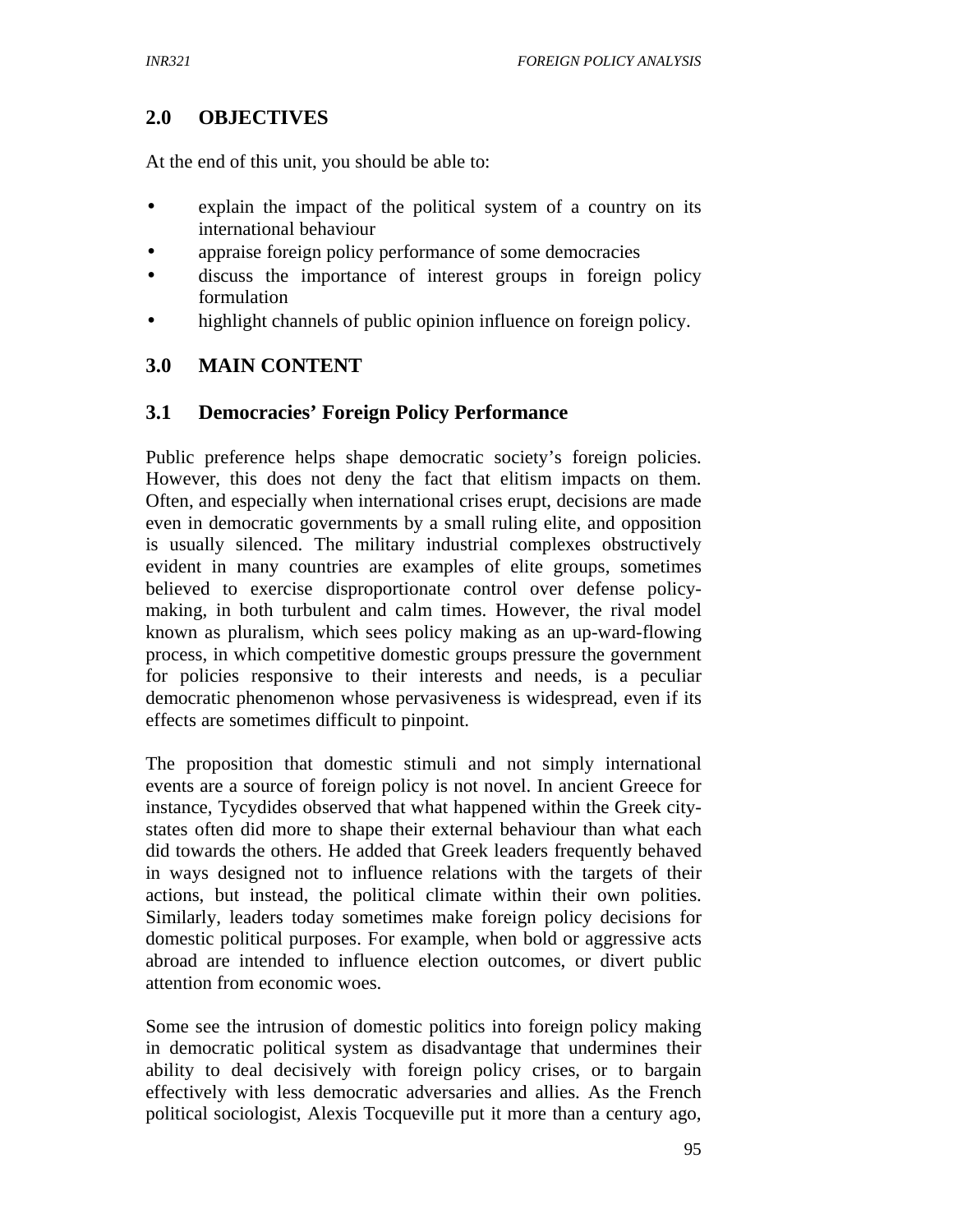in the management of foreign relations, democracies are "decidedly inferior" to centralised governments because they are prone to "impulse rather than prudence". Democracies are slow to respond to external dangers but once, they are recognised, and they tend to overreact to them. There are two things that a democratic people will always find difficult to do, Tocqueville mused, "to start a war and to end it". In contrast, authoritarian regimes can make decisions more rapidly, ensure domestic compliance with their decision, and perhaps be more consistent in their foreign policy. But there is a cost; authoritarian regimes often are less effective in developing an innovative foreign policy because of subordinate's pervasive fear of raising questions. In short, the concentration of power and the suppression of public opposition can be both disadvantageous as well as advantageous.

Democracies are subject to inertia. They move slowly on issues because so many desperate elements are involved in decision making and because officials in democracies are accountable to public opinion, and must respond to pressure from a variety of domestic interest groups. Groups mobilise to exercise influence over the future direction of their country's foreign policies, especially on issues highly important to them. A crisis sufficient enough to arouse the attention and activity of a large proportion of the population may need to erupt in order for large changes in policy to come about.

## **SELF-ASSESSMENT EXERCISE 1**

Explain the impact of political system on a nations' international behaviour.

## **3.2 Consequences of the Spread of Democracy**

The impact of government type on foreign policy choice has taken on great significance following the rapid conversion of many dictatorships to democratic rule. These liberal government conversions have occurred in four successive waves since the 1800s. The first wave occurred between 1878 and 1926, and the second between 1943 and 1962. The third wave began in the 1970s, when a large number of non-democratic countries began to convert their governments to democratic rule, and the fourth wave began after the Cold war ended in 1991 and escalated in the 2000s. In a remarkable global transformation from post world history, the one radical idea that democracy is the ideal form of decision making triumphed. Today, as the year 2006 began, according to Freedom House three-fourths of the worlds countries were fully or partially democratic (Kegley Jr. 2007).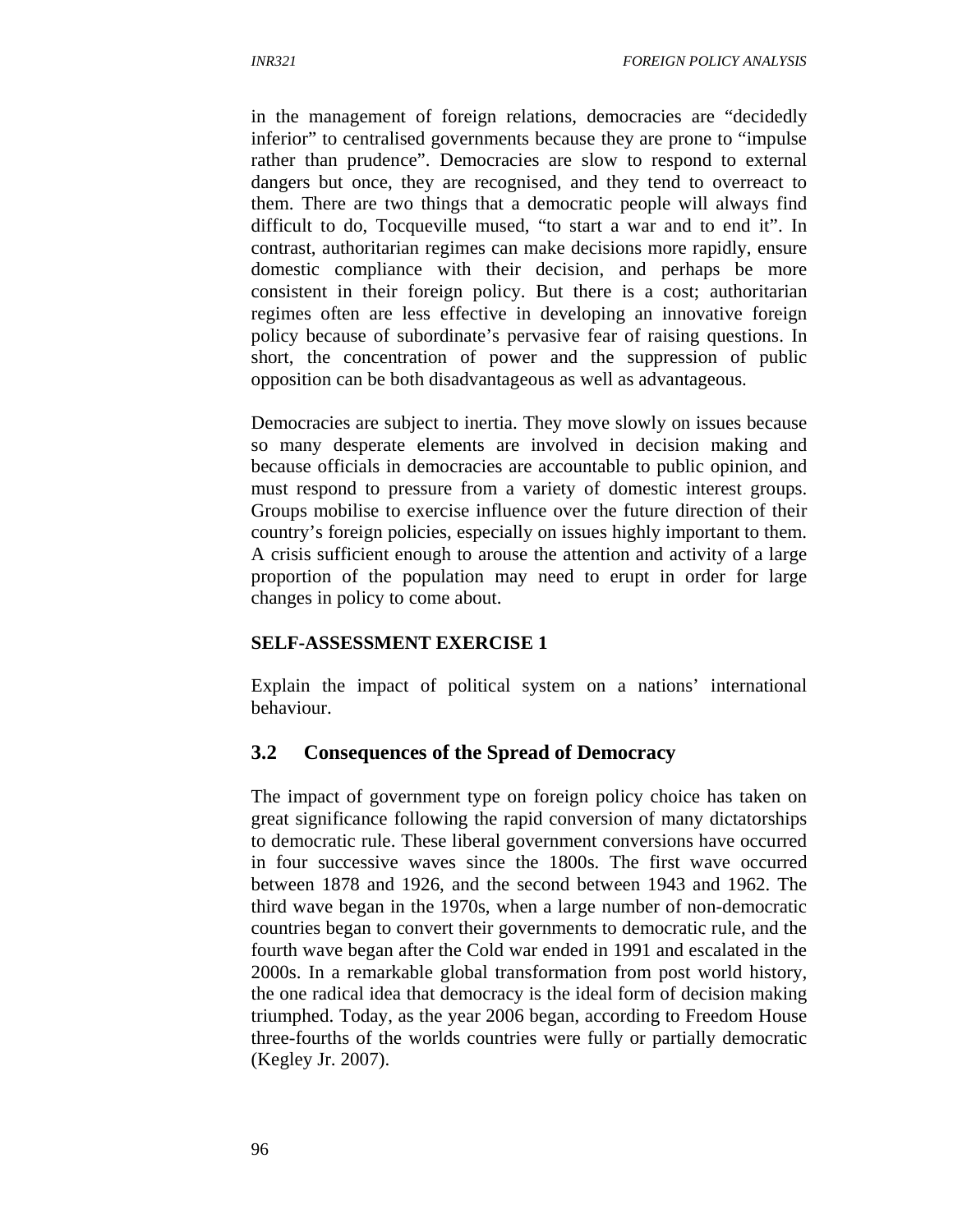This transformation has prompted widespread speculation that we may be witnessing the end of history-meaning that is the end of mankind's ideological evolution, and the universalisation of Western liberal democracy as the final form of government. If this trend continues, the contagious expansion of democratic states could transform the warprone pattern of past international system, and this could only be propelled by new types of foreign policies.

The recent growth of democracy has emboldened neo-liberals to predict that a democratic peace will develop-that a twenty-first century increasingly dominated by liberal democracies will be a safer century. The reasons for this prophecy vary however; they rely on the logic that Immanuel Kant outlined in his 1995 Treatise *Perpetual Peace*. Kant believed democracies would act very differently than non democracies in their foreign relations; they would form a separate peace with each other. The bases for this prediction rested on Kant's recognition that in democracies leaders are accountable to the public. Thus, because ordinary citizens have to supply the soldiers and bear the human and financial cost of imperialistic policies, they would constrain leaders from initiating foreign wars especially against other liberal democracies similarly constrained by norms and institutions that respect compromise and civil liberties. From this reasoning derived the neo-liberal democratic peace argument that liberal democracies are natural forces for international peace.

The tradition of political idealism provides support for this prediction and empirical evidence buttressing it. Whereas democracies experience just as many wars as non-democratic polities because they may be target of dictatorships' aggression, they almost never initiate wars against one another. In addition, democracies are prone to seek each other as alliance partners-a communitarian effect evident since World War II that arguably has contributed to the obsolescence of large scale war.

## **SELF-ASSESSMENT EXERCISE 2**

Identify the consequences of the spread of democracy.

## **3.3 Public Opinion**

Many domestic actors seek to influence public opinion i.e. the range of views on foreign policy issues held by the citizens of state. Public opinion has greater influence on foreign policy in democracies than in authoritarian governments. But even dictators must pay attention to what citizens think. No government can rule by force alone. Every government needs legitimacy to survive. It must persuade people to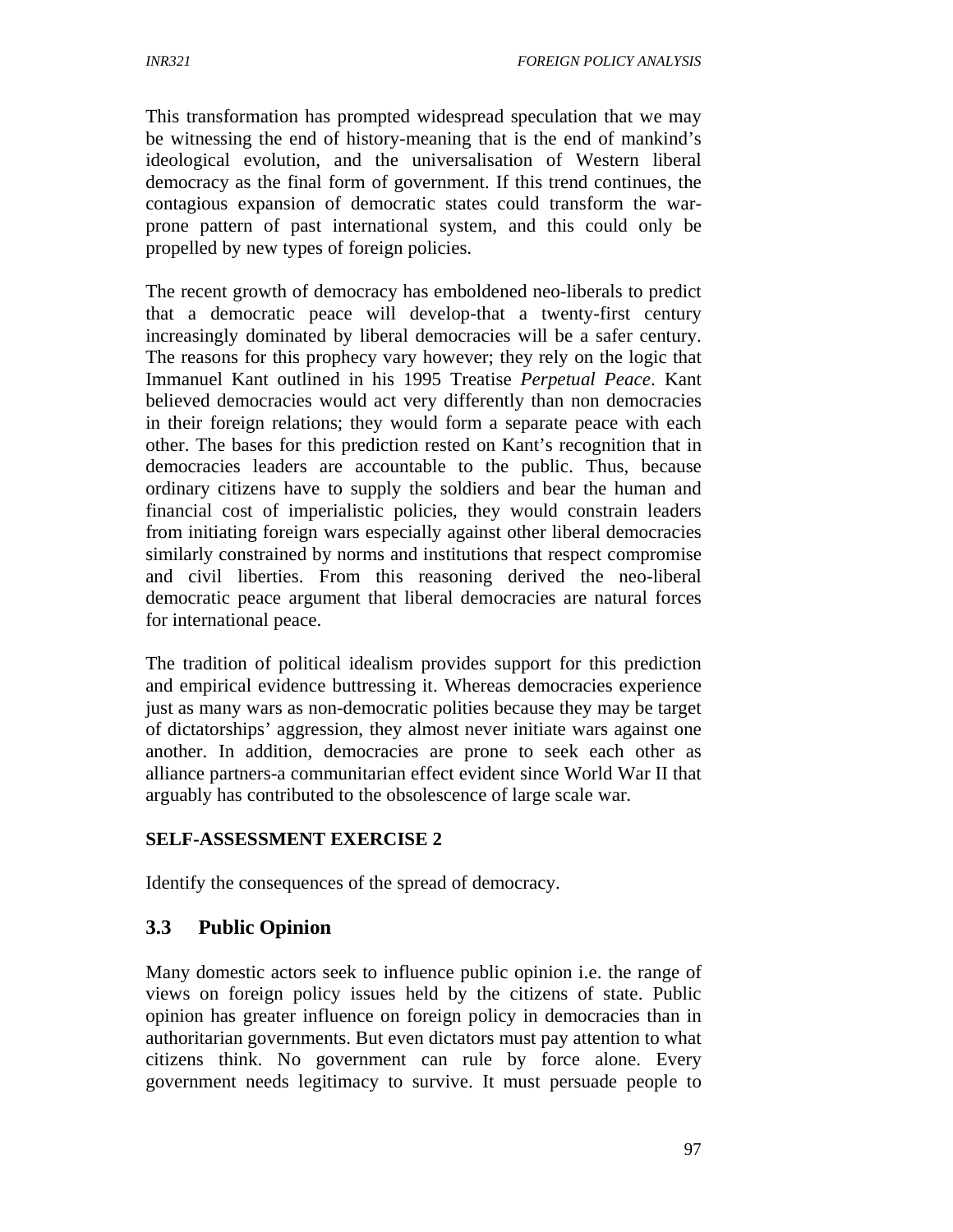accept (if not to like) its policies, because in the end policies are carried out by ordinary people-soldiers, workers, and bureaucrats.

Because of the need for public support, even authoritarian governments spend great effort on propaganda i.e. the public promotion of their official line to win support for foreign policies. States use television, newspapers and other information media in this effort. For instance when China invited President Nixon of America to visit in 1971, the Chinese government mounted a major propaganda complain to explain to its people that the United States was not so bad after all. In many countries, the state owns or controls major mass media such as television and newspapers, thereby mediating the flow of information to its citizens, however, new information technologies with multiple channels make it harder to do this presently.

Journalists serve as the gatekeepers of information passing from foreign policy elites to the public. The media and government often conflict, because of the traditional role of the press as a watchdog and critic of government actions and powers. The media try to uncover and publicise what the government wants to hide. Foreign policy decision makers also rely on the media for information about foreign affairs.

Yet the media also depend on government, the size and the resources of the foreign policy bureaucracies dwarf those of the press. These advantages give the government great power to manipulate journalists by feeding information, in order to shape the news and influence public opinion. Government decision makers can create dramatic stories in foreign relations through summit meetings, crises, actions and so forth. Bureaucrats can also leak secret information to the press in order to support their own point of view and win bureaucratic battles. Finally, the military and the press have a running battle about journalist's access to military operations, but both sides gained from the open access given to journalists "embedded" with U.S. forces in Iraq in 2003.

In democracies where governments must stand for election, an unpopular war can force a leader out of office, as happened to U. S. president Lyndon Johnson in 1968 during the Vietnam War. On the other hand, a popular war can help secure a government mandate to continue in power, as happened to Margaret Thatcher in Britain, after the 1982 Falkland Island War.

Occasionally, a foreign policy is decided directly by a referendum of the entire citizenry. In 2005, referendums in France and the Netherlands rejected a proposed constitution for the European Union, despite the support of major political leaders for the change. Even in the most open democracies, states do not merely respond to public opinion. Decision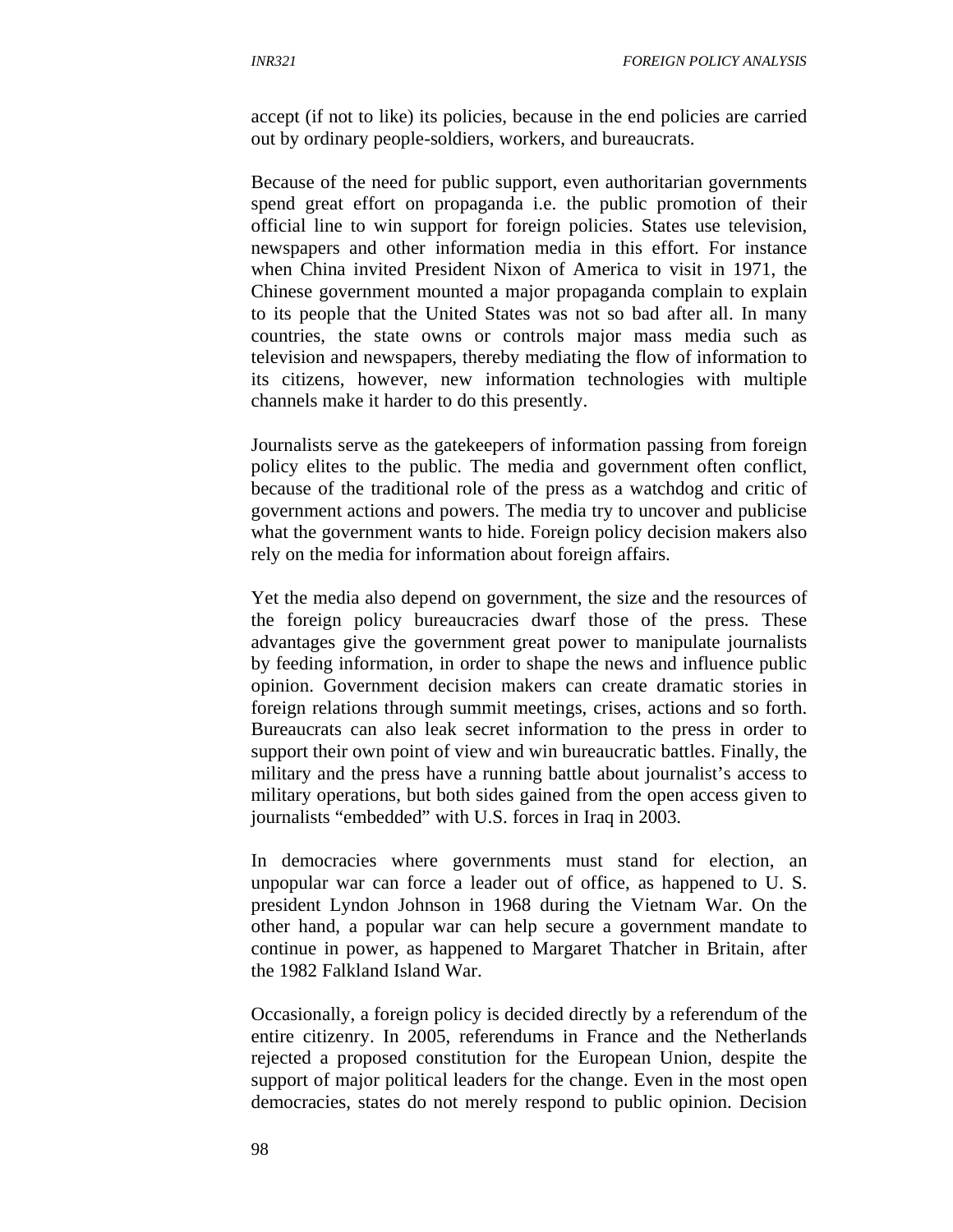makers enjoy some autonomy to make their own choices and they are pulled in various directions by bureaucracies and interest groups, whose views often conflict with the direction favoured by public opinion at large. Moreover, public opinion is seldom united on any policy, and sophisticated polling can show that particular segments of the population (regions of the country, genders, income groups, races, etc) often differ in their perceptions of foreign policy issues. So a leader may respond to the opinion of one constituency rather than the whole population. Public opinion varies considerably over time on many foreign policy issues. States use propaganda in dictatorships or try to manipulate the media in democracies, to keep public opinion from diverging too much from state policies. In democracies, public opinion generally has less effect on foreign policy than on domestic policy. National leaders traditionally have additional latitude to make decisions in the international realm. This derives from the special need of states to act in a unified way to function effectively in the international system, as well as from the traditions of secrecy and diplomacy, that remove international relations from the realm of ordinary domestic politics. In Japan, public opinion is a major political force restraining the military spending of the government, its commitment of military forces beyond Japan's borders, and especially the development of nuclear weapons which is within Japan's technical abilities. They are suspicious of any increase in the size or role of military forces, and dead set against Japan having nuclear weapons. In this regard, public opinion constrains the state's conduct of foreign policy and has slowed the pace of change.

The attentive public in a democracy is the minority of the population that stays informed about international issues. This segment varies somewhat from one issue to another, but there is a core of people who care in general about foreign affairs and follow them closely. The most active members of the attentive public on foreign affairs constitute the foreign policy elites; these are people with power and influence who affect foreign policy. These elites include people within the government as well as outsiders, such as businesspeople, journalists, lobbyists, and professors of political science. Public opinion polls show that opinions sometimes (but not always) differ considerably from those of the general public, and sometimes from those of the government as well.

Governments sometimes adopt foreign policies for the specific purpose of generating public approval and hence gaining domestic legitimacy. This is the case when a government undertakes a war or foreign military intervention at a time of domestic difficulty to, distract attention and gain public support, taking advantage of the "rally round the flag" syndrome (the public increase support for government leaders during war time), at least in the short term. Citizens, who would readily criticise the government's policies on education or health care, often refrain from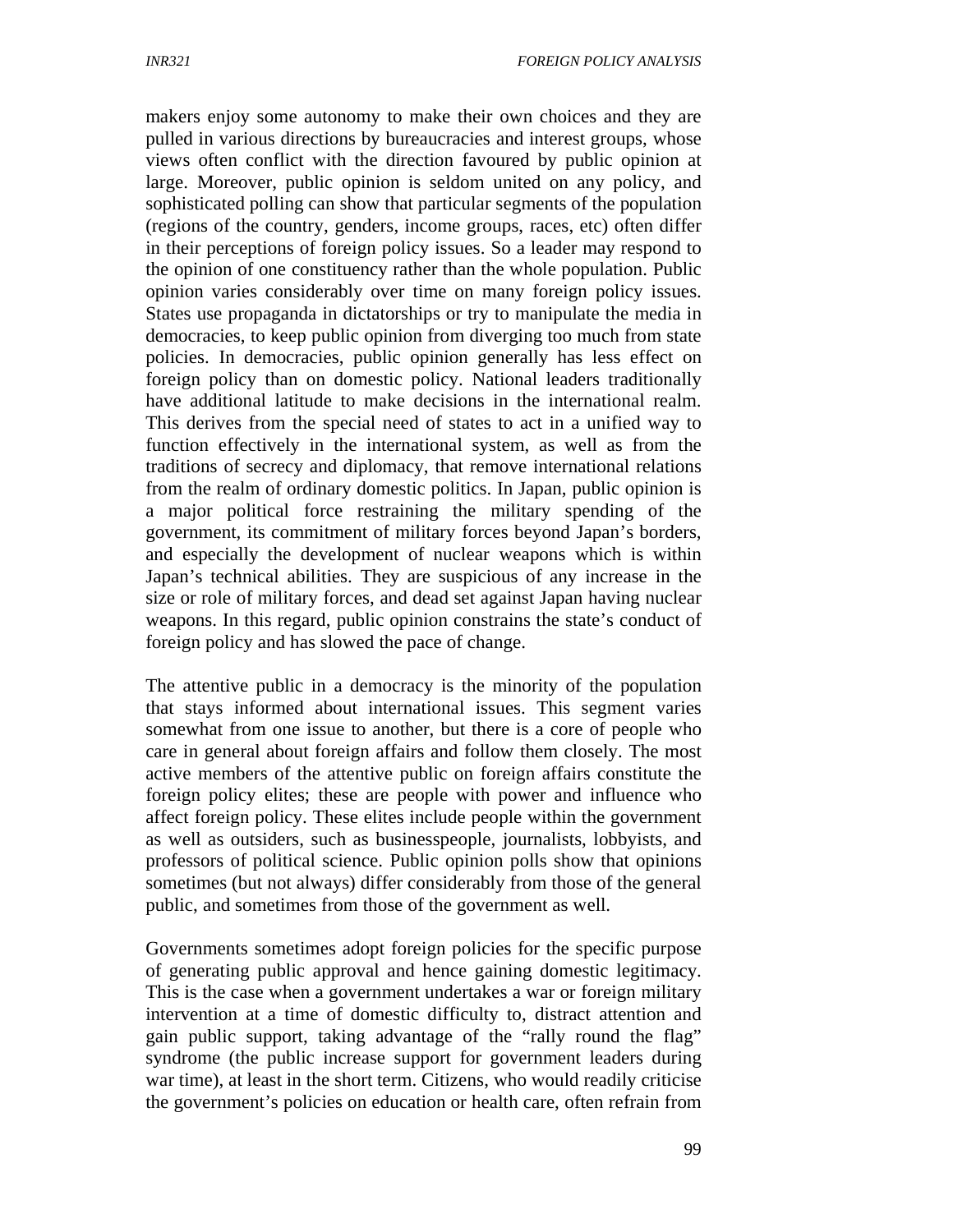criticism when the government is at war, and the lives of the nation's soldiers are on the line. Policies of this sort are often labeled diversionary foreign policy. Unfortunately, it is always difficult to tell whether a state adopts a foreign policy to distract the public, because leaders would never admit to trying to divert public attention.

However, wars that go on too long or are not successful can turn public opinion against the government, and even lead to a popular uprising to overthrow the government. In Argentina, the military government in 1982 led the country into war with Britain over the Falkland Islands. At first, Argentineans rallied around the flag, but after losing the war, they rallied around the cause of getting rid of the military government, and they replaced it with a new civilian government that prosecuted the former leaders. In 2006, President Bush's popularity, which soared early in the Iraq War, plummeted as the war dragged on, and voters threw his party out of power in Congress.

#### **SELF-ASSESSMENT EXERCISE 3**

Discuss how public opinion determines the foreign policy issues of the government of your country.

## **4.0 CONCLUSION**

These observations about the ways states' attributes relate to their foreign policy making processes highlight the extent to which internal conditions, not just those external ones captured in the billiard ball model influence foreign policy choices. Contrary to political realism structural model, which presumes only the existence of unitary actors, it is apparent that type of government, domestic pressure on politicians, grassroots movements, and whether leaders are answerable to the public, can make a decisive difference in the goals states pursue abroad. Thus, the degree of freedom citizens enjoy constrains their leader's choices, shapes the manner in which policy decisions are implemented by their government, and influence the pattern of international interactions.

## **5.0 SUMMARY**

Foreign policy is a complex outcome of a complex process. It results from the struggle of competing themes, competing domestic interests, and competing government agencies. No single individual or group opinion, agency, or guiding principle determines the outcome. Thus, the aggregate state interests and policies frequently come to conflict with the interests and policies of other states.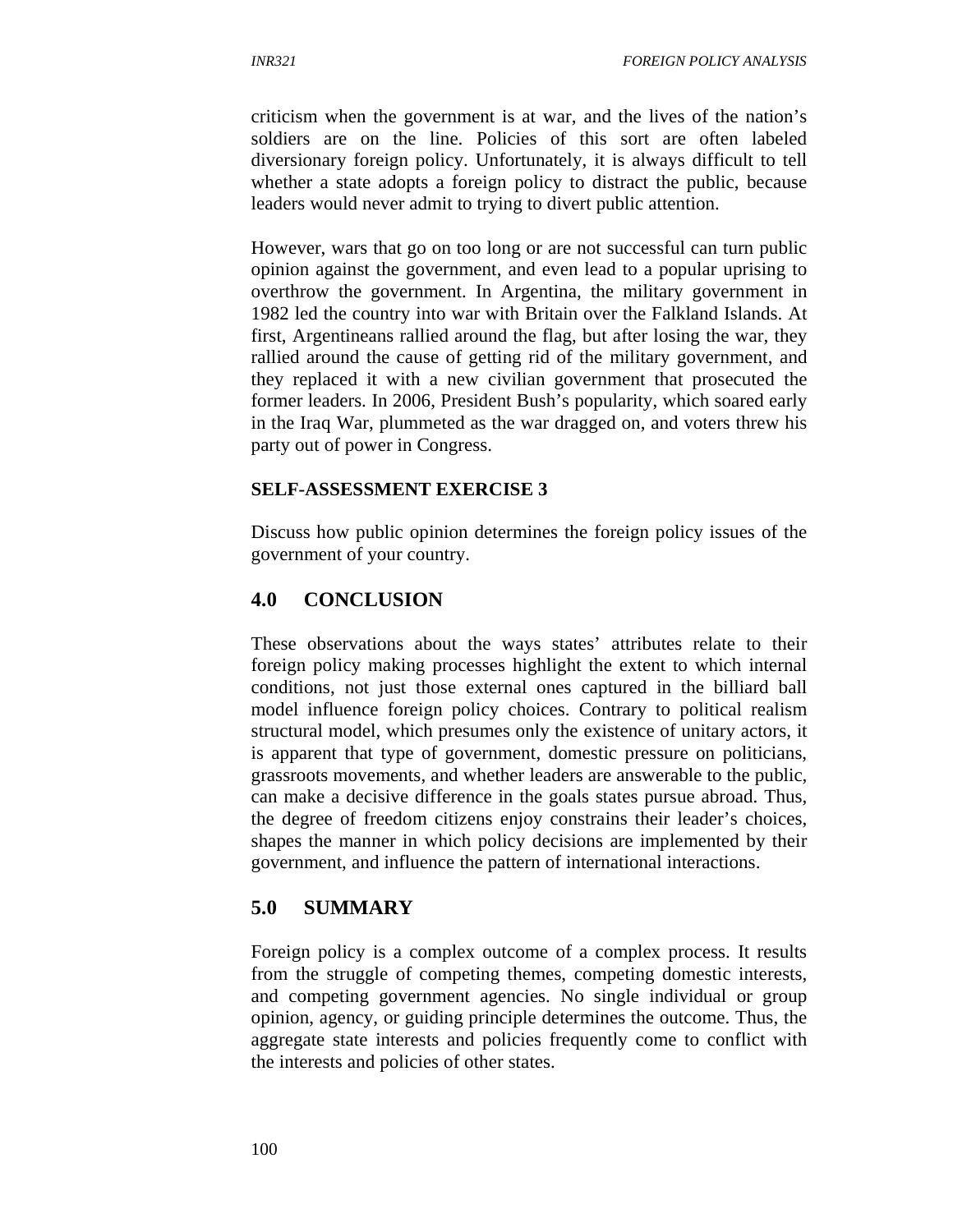## **6.0 TUTOR-MARKED ASSIGNMENT**

- 1. Should political leaders represent their constituents' views in foreign policy?
- 2. The nature of political system of a country is a national attribute that affects the states' foreign policy behaviour. Discuss.
- 3. What do you believe is the most important factor in states' making foreign policy decisions?

## **7.0 REFERENCES/FURTHER READING**

- Goldstein, J. & Pevehouse, J. (2009). *International Relations* (8<sup>th</sup> Ed.) New York: Pearson Longman.
- Kegley, C. Jr. & Wittkpft (1993). *World Politics: Trend and Transformation* 4 th Ed*.* New York: St. Martin's Press.
- Rourke, J. & Richard, C. (1992). *Direct Democracy and International Politics: Deciding International Issues through Referendums.* Boston: Rienner.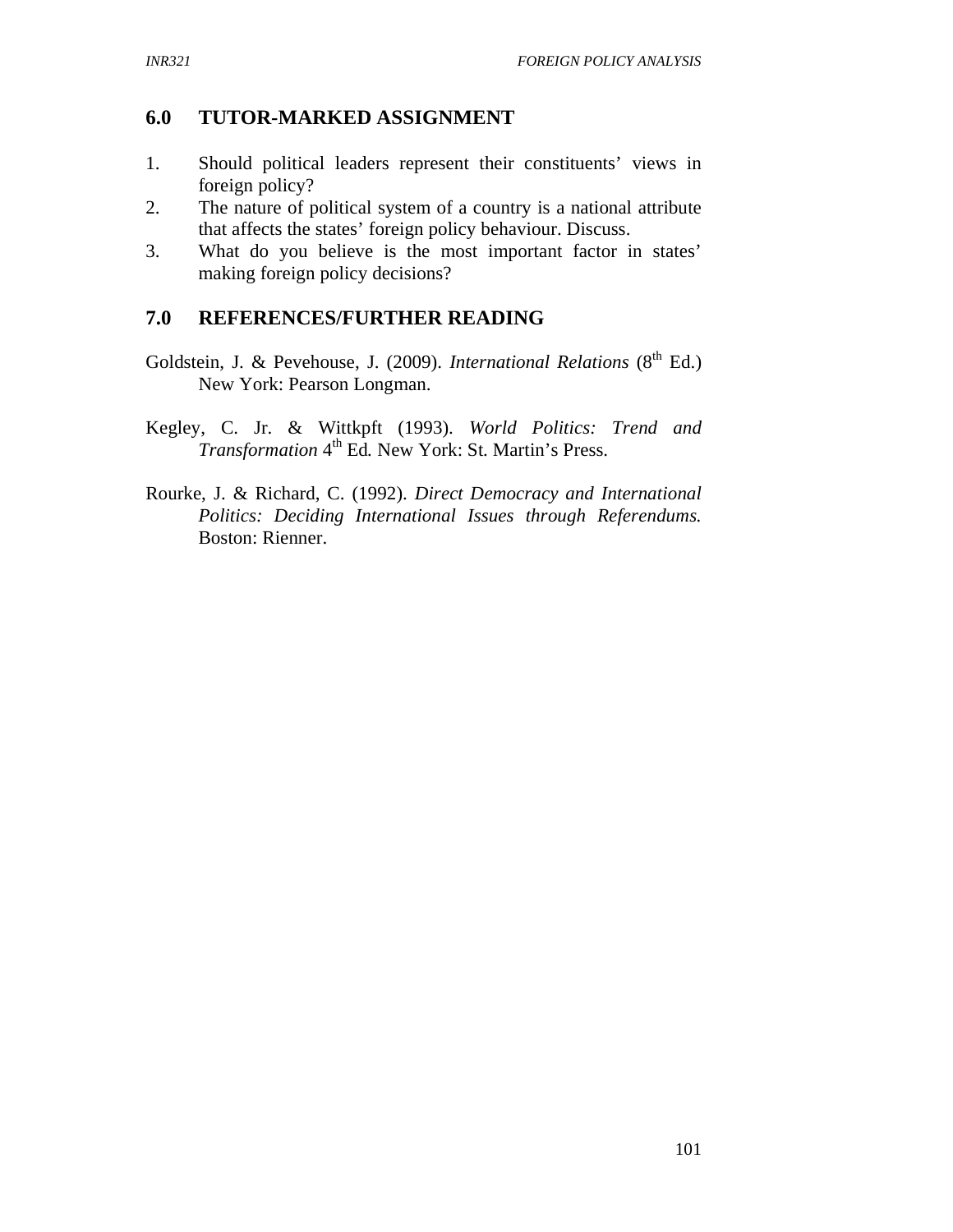## **UNIT 3 ECONOMIC DEVELOPMENT AND MILITARY CAPABILITIES**

#### **CONTENTS**

- 1.0 Introduction
- 2.0 Objectives
- 3.0 Main Content
	- 3.1 Economic Realities
	- 3.2 Military Capabilities
	- 3.3 Norms
- 4.0 Conclusion
- 5.0 Summary
- 6.0 Tutor-Marked Assignment
- 7.0 References/Further Reading

## **1.0 INTRODUCTION**

The level of economic development a state enjoys affects the foreign policy goals it can pursue. Generally, the more economically developed a state is, the more likely it is to play an activist role in the global political economy. Rich states have interests that extend far beyond their borders and typically posses the means to pursue and protect them. States that enjoy industrial capabilities and extensive involvement in international trade also tend to be militarily powerful in part, because military might is a function of economic capabilities.

The United States today stands out as a super power precisely because it benefits from a combination of vast economic and military capabilities, including awesome nuclear weapons capabilities. This enables the United States to practice unrestrained globalism; its "imperial reach" and interventionist behaviour are seemingly not limited by wealth or resources. For this reason, Gross National Product (GNP) is often used in combination with other factors to identify great powers, and by itself is an important element in predicting the extensiveness of states, global interests and involvement.

## **2.0 OBJECTIVES**

At the end of this unit, you should be able to:

- explain the importance of a buoyant economy in states international bahaviour
- explain why Gross National Product is important in identifying great powers
- discuss might as a function of economic capabilities.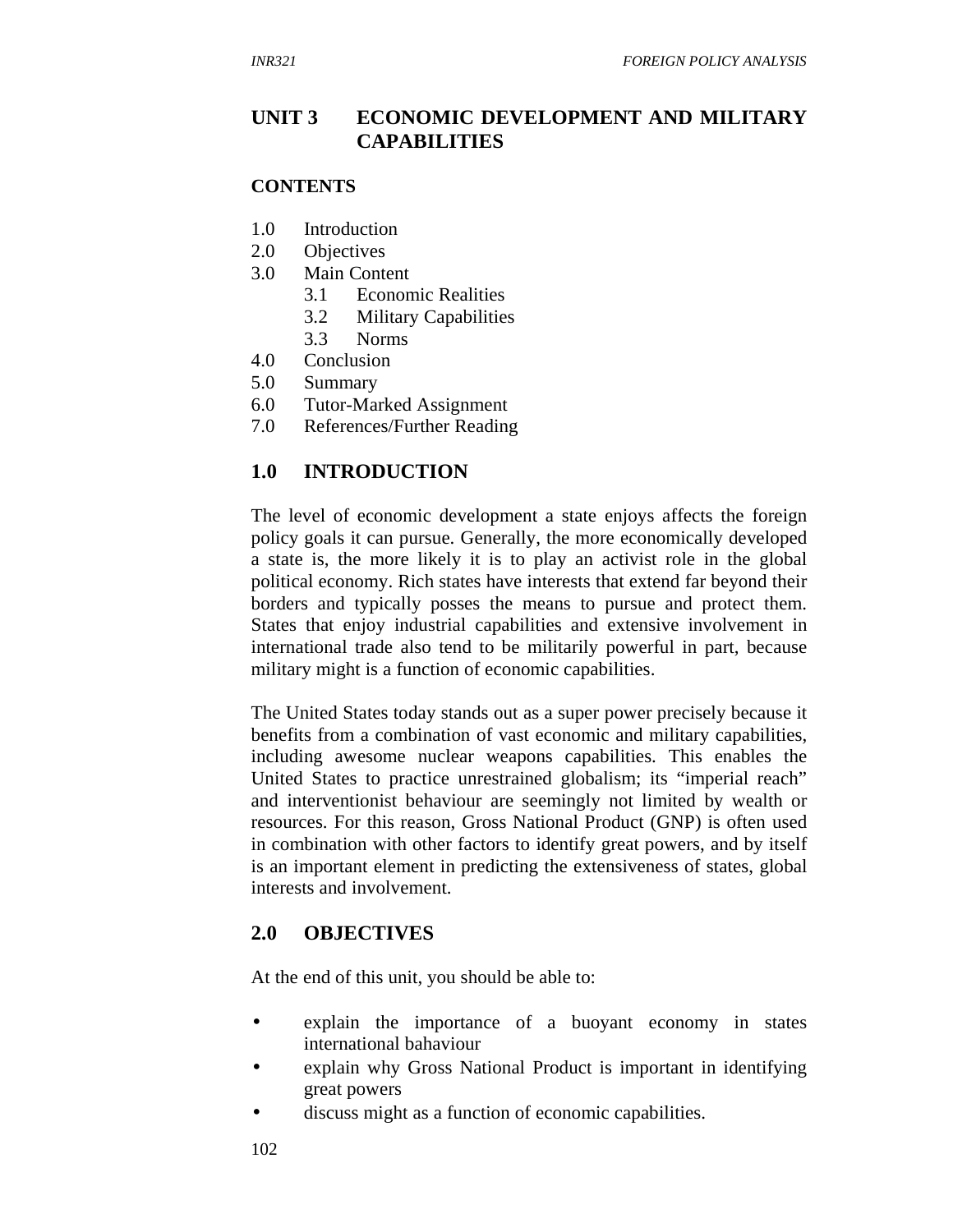## **3.0 MAIN CONTENT**

#### **3.1 Economic Realities**

Economically advanced states are active globally. However, this does not mean that their privileged circumstances dictate adventuresome policies. Rich states are often the ones that have much to lose from onset of revolutionary change or global instability, and usually perceive the status quo as best serving their interests. As a result, they often forge international economic policies to protect and expand their envied position at the pinnacle of the global hierarchy.

System-level analysis contended that the economic realities of the International system help shape the choice that countries make. Again, this is the same in systems from the global to your local level. Thus, levels of productivity and prosperity also affect the foreign policies of the poor states at the bottom of the hierarchy. Some dependent states respond to their economic weakness by complying subserviently with the wishes of the rich on whom they depend. Others rebel defiantly, sometimes succeeding (despite their disadvantaged bargaining position) in their resistance of effort by great powers and powerful international organisations to control their international behaviour.

Interdependence is one of the economic facts of life that influence state's behaviour. For example, many studies conclude that increasing economic interdependence promote peace, as countries become more familiar with one another and need each other for their mutual prosperity. This is why it is said that international system has economic facts of life that help shape bahaviours of states. Natural resource production and consumption patterns also influence the operation of the system. From this perspective, the U. S. military reaction to Iraq's attack on Kuwait in 1990, and its threat to the rest of the oil rich Persian Gulf region were virtually foreordained by the importance of petroleum to the prosperity of the United States and its economic partners. As U. S. Secretary of State James A. Baker III explained to reporters, "The economic life-line of the industrial world runs from the Gulf and we cannot permit a dictator…to sit astride that economic lifeline (Rourke, 2008). World politics is strongly influenced by the reality in the international system, that much of the world's petroleum is produced in the Middle East and consumed in North America, Europe and Japan.

Economic interdependence or outright dependence also constrains a nation's foreign policy. For instance, because America's economy is so economically intertwined with Japan's, America would probably never seriously retaliate against Japan's neomercantilist policies for fear that both countries would be plunged into a deep depression. Developing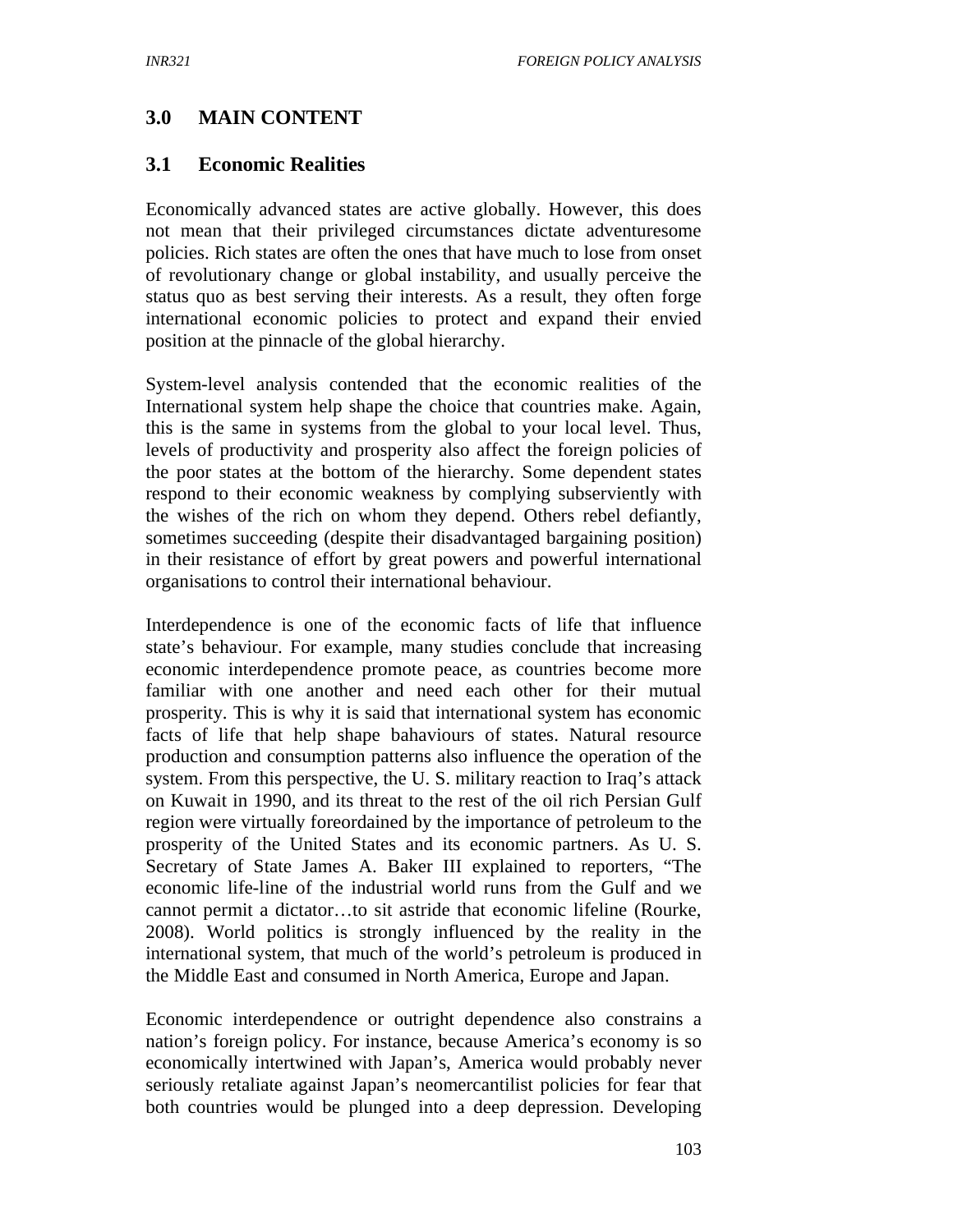countries which depend on world currency markets or the International Monetary Fund (IMF) for finance must promise to reduce spending, devalue their currency, and free markets in return for loans.

Perfect freedom is impossible for states in the international system just as it is for individuals within a state. Those very constraints motivate states to maximize their independence within an existing state system, and shift the system's rules in their favour. States seek to control what they depend on or lesson the extent of their dependence. This explains quite a bit of the behaviour of states, their imperial thrusts to widen the scope of their control and their autarchic strivings toward greater selfsufficiency.

#### **SELF-ASSESSMENT EXERCISE 1**

What is economic reality according to this study?

#### **3.2 Military Capabilities**

The fundamental problem facing states and non-states actors in world politics is how to balance their power resources and commitments while leaving a comfortable surplus power in reserve. As a result whenever such a balance exists, there will be a wide spread domestic support for a states' foreign policy. However, if commitments exceed power, the result will be a foreign policy that is characterised by "insolvency" and deep domestic dissension (Glenn & Kay 1990). Avoiding this is a perpetual problem that policy makers encounter as they put together a foreign policy and define their states' national interests.

Conflict and the use of coercive force to deter, contain, and win conflict and implement policy are characteristic features of politics. In modern world politics where there exists nothing approaching a world state, world law, a monopoly of coercive force, a consensus on justice or a political order generally recognised as legitimate, military means are central to the attainment of goals by most states. Their presence or absence, level and quality directly affect foreign policies, whether those policies seek to attain, use, maintain or restrict military means. However, in more recent times, the convergence of global interests and the embrace of global governance may serve to moderate conflicts.

 Military capabilities are of great importance in any calculus of relative state power. It is therefore, not surprising that the most influential states today are the greatest military powers rather than the greatest moral powers. Today, states may have at least three different kinds of military capabilities namely: nuclear forces, conventional forces and people's war. These draw on different kinds of technology and have different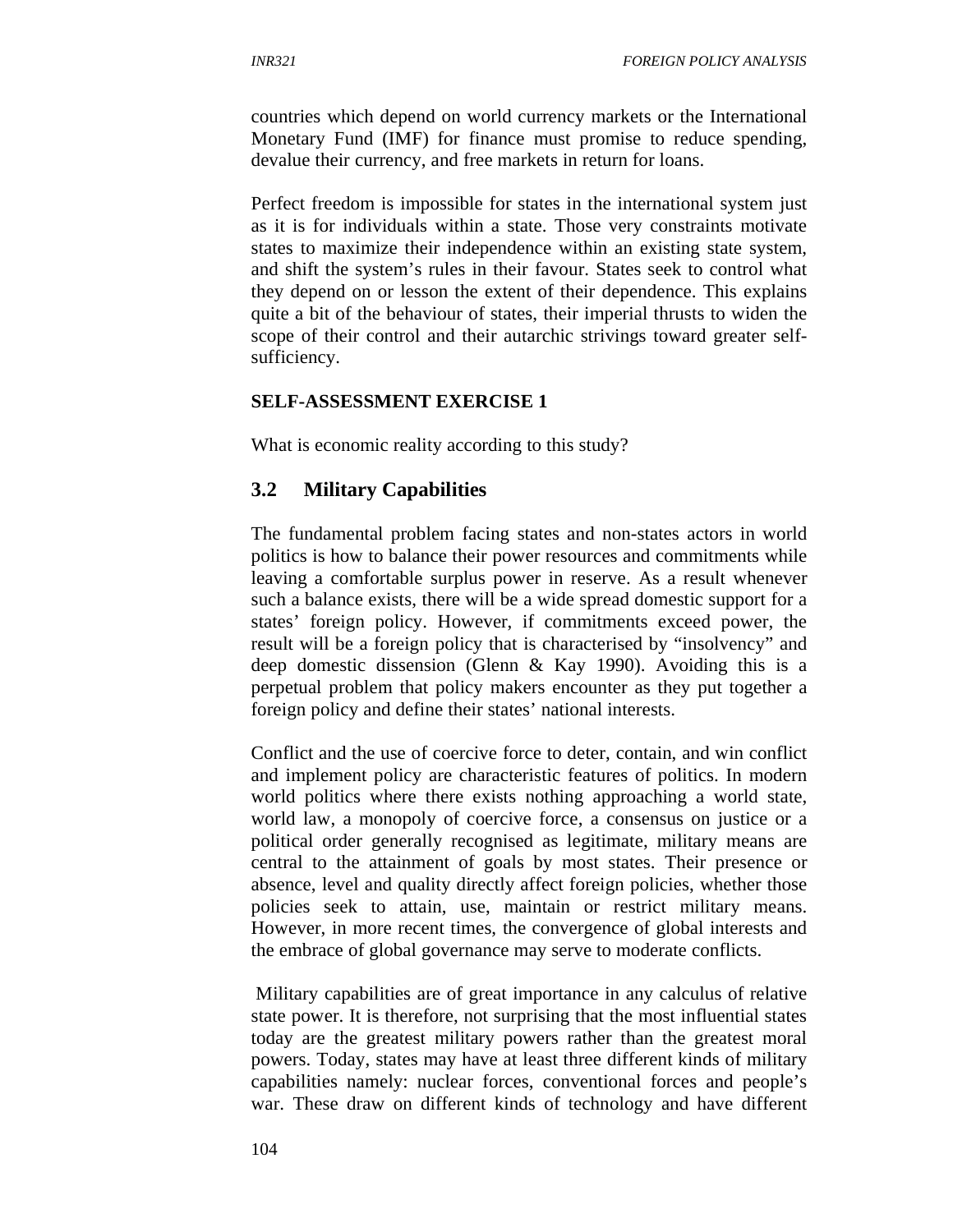costs. They are useful for very different purposes and states that are very weak in one at times, may be strong in another.

The hardware of nuclear capability has shifted from aircraft with atomic bombs to missiles with war heads. A first and second-strike counter value deterrent is the facility necessary to qualify as a first-class nuclear power. And two states, America and Russia so qualify. Three states – Britain, France and China have dependent, inadequate or primitive nuclear capabilities. France and China at least aspire to the first rank. However, first nuclear rank today does little enough good for those who have it, for two reasons:

- 1. The fact of nuclear stalemate
- 2. A general and prudent unwillingness at the present time to accustom the world to the use of nuclear weapons – make the positive utility of these ultimate weapons extremely limited.

This limitation makes their use, purpose other than the second blow in a mutual nuclear confrontation dubious. For a great power, nuclear weapons are unnecessarily costly and worthless. And they are also almost useless in the majority of international transactions. From the foregoing, given the greater service ability of conventional and sub conventional forces in the nuclear age, the possession of nuclear power permits and assures only a certain limited independence from the influence of other nuclear states, and not much more of that than most economically powerful states have in any case. The nuclear stalemate makes conventional forces as relevant as ever in principle. The great conventional forces of the present century are those of the United States with world mobility, the former Soviet Union with hemispheric mobility and China with limited sub-continental mobility.

The main active functions of modern conventional forces include: intervention or counter intervention in foreign revolutions, showing the flag, symbolic violence and the routine work of broadening or sustaining sphere of influence, mutual support to allies in return for their previous or pledged aid, probes of weak spots at the frontiers of enemy power, support and escalation of external insurgencies or counter insurgencies, direct assault on foreign territory or on enemy states and regimes.

Their main passive functions include defense by deterrence, occupation of an 'imperial', sphere and actual defence from foreign invasion or penetration. It is important to point out that large conventional capabilities remain necessary for states with world interests, large ambitions, or large and specific local enemies, if they intend to be capable of maintaining those interests, advancing those ambitions and achieving a sense of security against those enemies.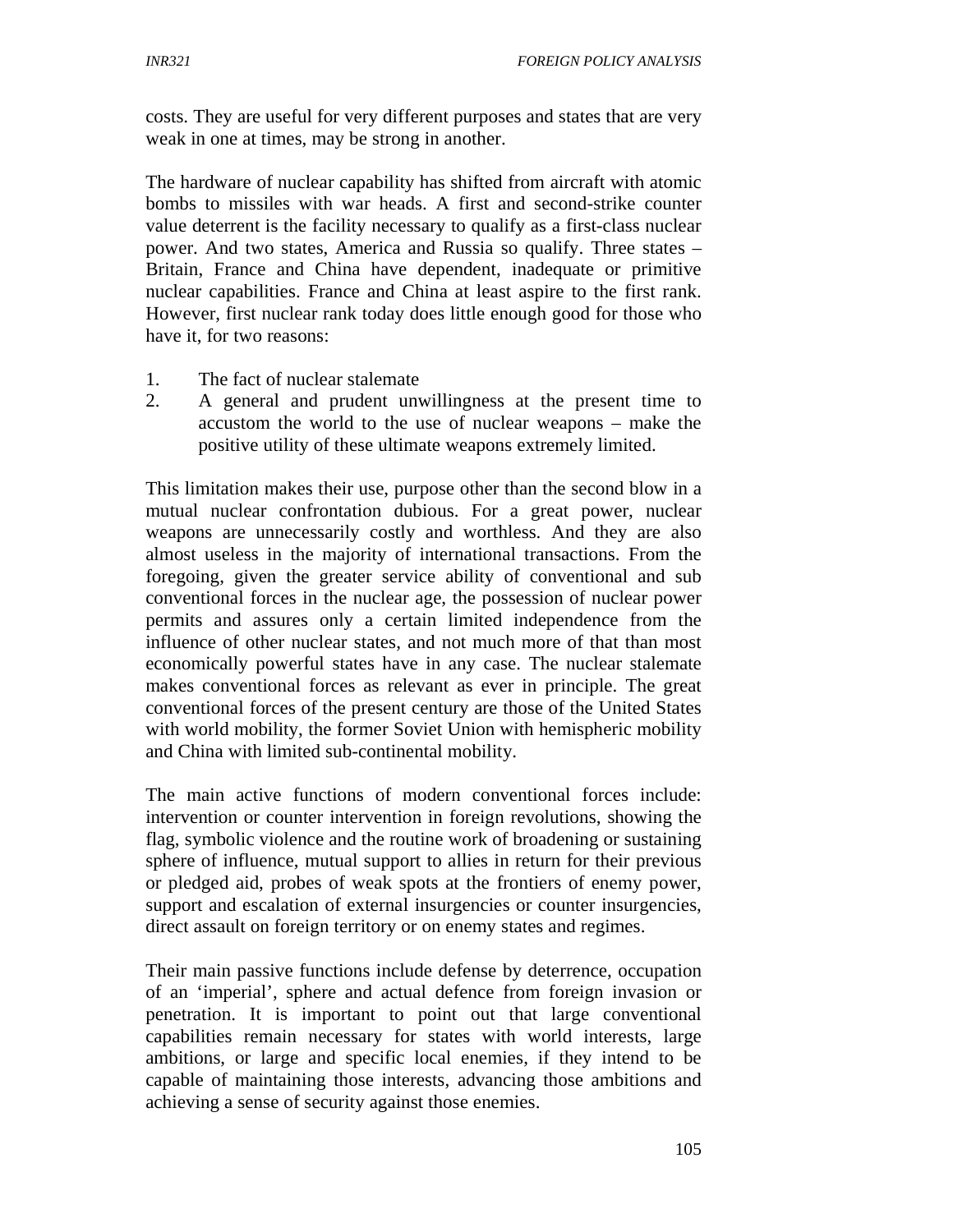For those who seek the prestige of being first class powers, the current nuclear systems are necessary. The systems involve a swiftly evolving technology that compels ceaseless competition for superiority, but they are costly and dangerous. The use of large and highly mobile conventional forces is still the most useful tools of states.

#### **SELF-ASSESSMENT EXERCISE 2**

Gross National Product is important in identifying great nations. Discuss.

## **3.2 Military – Industrial Complex – A Case Study**

A military–industrial complex is a huge interlocking network of government agencies, industrial corporations and research institutes, working together to supply a nation's military forces. The military – industrial complex was a response to the growing importance of technology (nuclear weapons, electronics, and logistics in the Cold War military planning). Because of the domestic political clouts of these actors, the complex was a very powerful influence on foreign policy in both the United States and the defunct Soviet Union during the cold War.

States at war have long harnessed their economic and technological might for the war effort. But during the Cold War, military procurement occurred on a massive scale in peacetime, as the super powers raced to develop new high-technology weapons. The race created a special role for scientists and engineers in addition to the more traditional role of industries that produce war materials. In response to the Soviet Satellite Spuknik in 1957, the United States increased spending on research and development and created new science education programme. By 1961 President Dwight Eisenhower warned in his farewell speech that the military-industrial complex (a term he coined) was gaining "unwarranted influence" in United States Society and that militarization could erode democracy in the United States. The size of the complex gave it more political clout than ordinary citizens could master. Yet its interests in the arms race conflicted with the interest of ordinary citizens in peace.

The complex encompasses a variety of constituencies, each of which has an interest in military spending. Corporations that produce goods for the military make profit from government contracts. So do military officers whose careers advance by building bureaucratic empires around new weapon systems, and so do universities and scientific institutes that receive military research contracts - a major source of funding for scientists in Russia and the United States.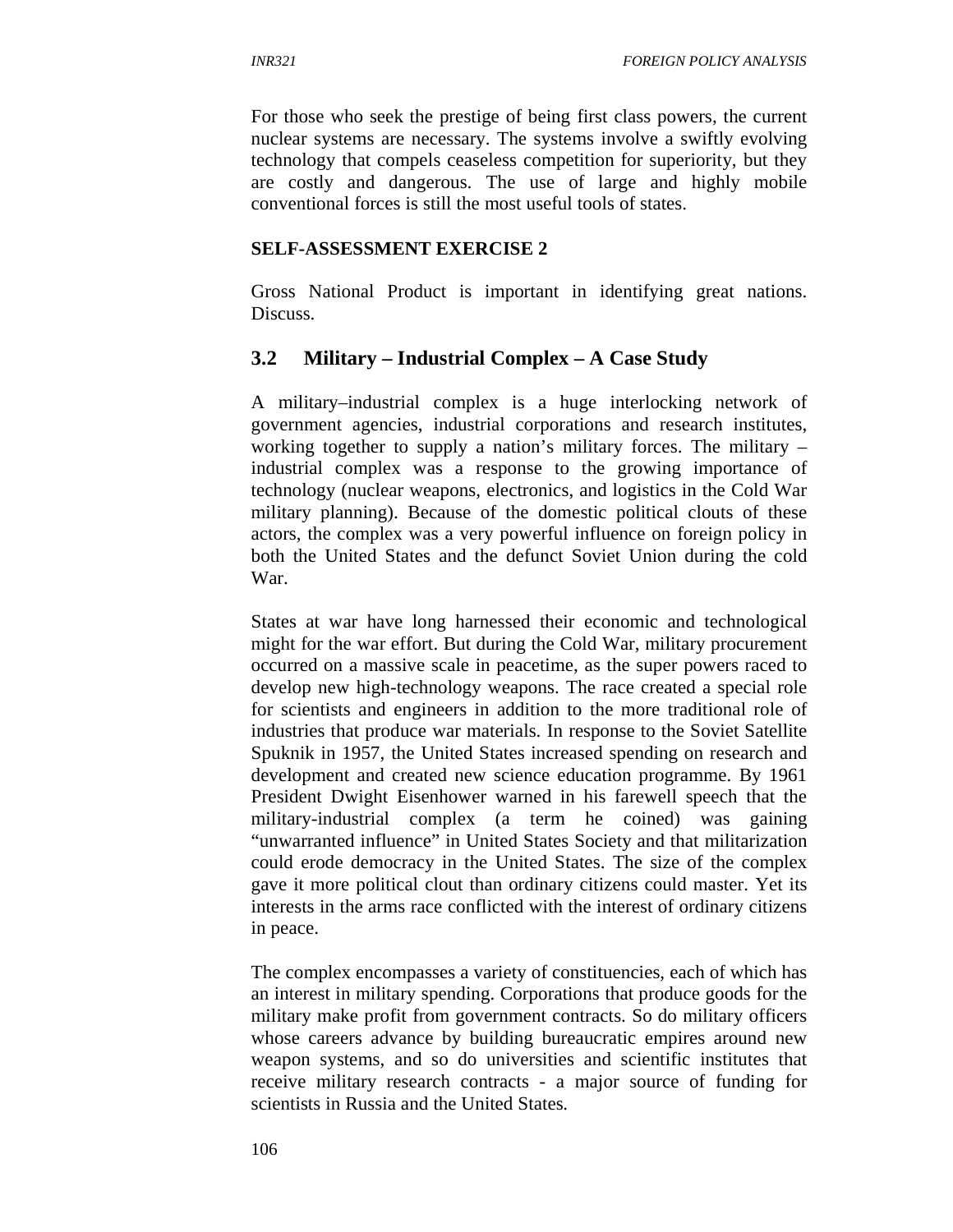Subcontractors and parts suppliers for big U.S. weapons projects are usually spread around many states and congressional districts, so that local citizens and politicians join the list of constituents benefiting from military spending. Early funding for the Strategic Defence Initiative (or Star Wars) was given to each military service branch, the Department of Energy, National Aeronautics and Space Administration (NASA), and hundreds of private contractors. Recently, a similar phenomenon has emerged in the European Community, where weapons development programmes have been parceled out to several European States. A new fighter jet is less likely to be canceled if one country gets the contract for the wings, another for the engines, and so forth.

Executives in military industries, as the people who best understand their industries, are often appointed as government officials responsible for military procurement decision and then return to their companies again- a practice called the "revolving door". In democracies, military industries also try to influence public opinion through advertising that ties their products to patriotic themes. Finally, U. S. military industries give generous campaign contributions to national politicians who vote on military budget, and sometimes bribes to officials as well. Military industry became an important source of Political Action Committee (PAC) money raised by members of Congress.

When the Cold War ended, the military industrial complex in both superpowers endured cutbacks in military budgets. In Russia, military industries formed the backbone of political factions seeking to slow down economic reforms and continue government subsidies to state owned industries. They succeeded in replacing Russia's Prime Minister with an industrial manager in late 1992. In the United States, meanwhile, the lingering influence of the military-industrial complex may help explain why Congress kept funding certain Cold War weapons (such as the Sea Wolf and B-2bomber) after their purpose seemingly disappeared. (Glodstein and Pevehouse, 2009)

## **SELF-ASSESSMENT EXERCISE 3**

Explain "might" as a function of economic capability.

# **4.0 CONCLUSION**

One of the major problems facing states in international politics is how to balance their power resources and commitment while leaving a comfortable surplus of power in reserve. Walter LipMann, an American journalist who wrote of this problem in 1943 argued that, when such a balance exists, there will be wide spread domestic support for a state's foreign policy. Should commitments exceed power; the result will be a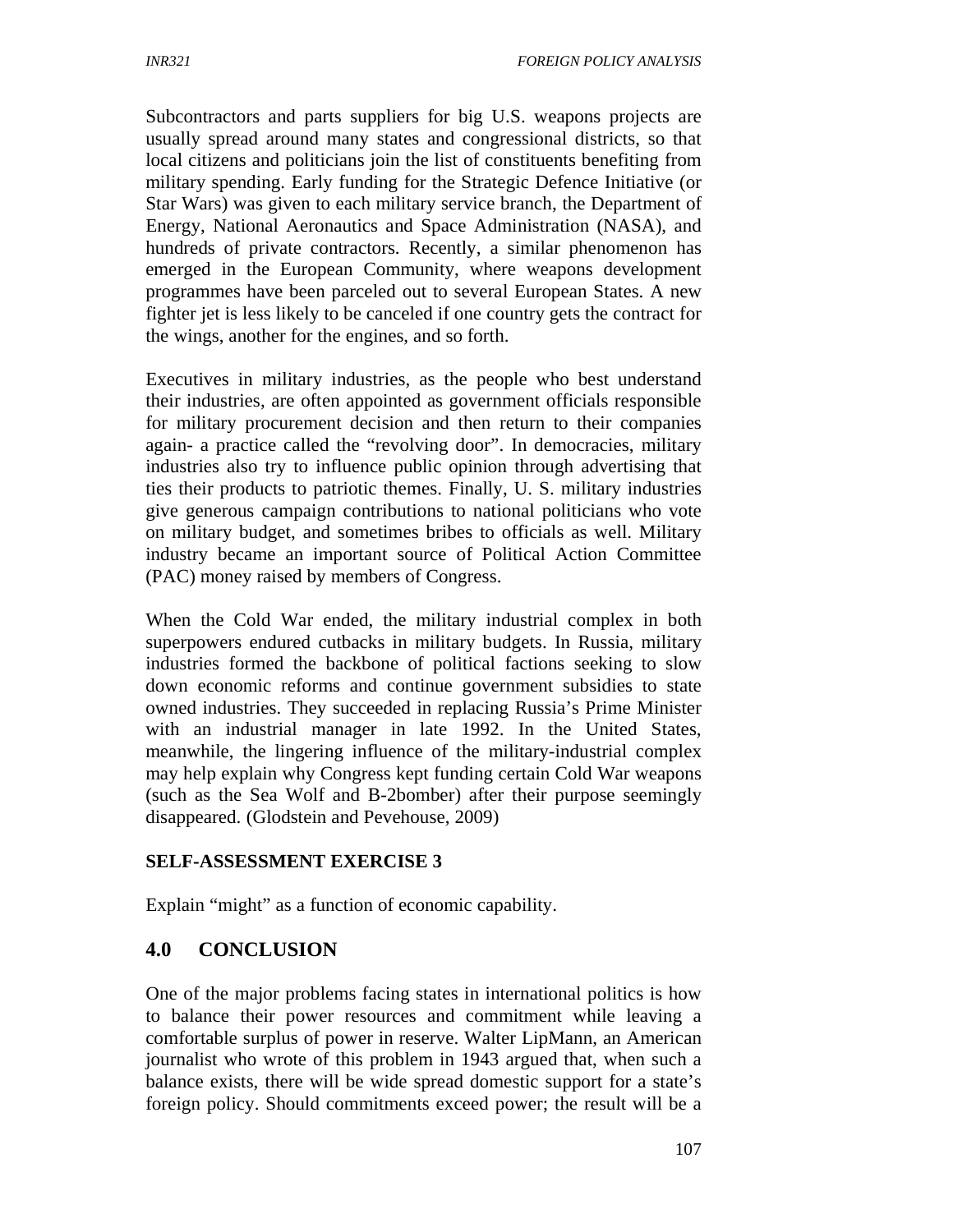foreign policy that is characterised by "insolvency", "bankruptcy" and deep domestic dissension.

Avoiding this so-called Lippman Gap is a perpetual problem that policymakers encounter as they put together a foreign policy and define the states national interest. It is not unique to the United States or to the twentieth century. In the *Rise and fall of the Great powers*, Paul Kennedy argues that the fundamental problem facing every great power is balancing its short-term security needs with its long term needs to preserve a healthy and productive economy that is based on modern technology. It is rapid and sustained economic growth that generates the resources that allow states to pay for the instruments of military power.

Kennedy's survey concluded that of all the surveys none have succeeded in maintaining such a balance. Inevitably, imperial overreach sets in, with military commitments and spending exceeding the economy's ability to pay for them. The result is economic slow down, which when compiled with rapid economic growth in other states, leads to the loss of the great power status.

## **5.0 SUMMARY**

The realist proposition that states internal capabilities shape their foreign policy priorities is supported by the fact that states' preparations for war strongly influence their later use of force. Whereas all states may seek similar goals, their ability to realise them will vary according to their military capabilities.

Military capabilities limit a state's range of prudent policy choices. They act as mediating factors on leaders national security decisions. However, military capability to a large extent depends on the level of economic and industrial development a state enjoys. Rich states have interest that extend far beyond their borders and typically possess the means to pursue and protect them. The United States today stand out as a superpower precisely because it benefits from a combination of vast economic and military capabilities.

## **6.0 TUTOR-MARKED ASSIGNMENT**

- 1. How does economic development influence a state's foreign policy goals?
- 2. The nuclear stalemate makes the conventional forces as relevant as ever in principle. Discuss
- 3. Military Capability and a strong foreign policy are functions of economic development. Discuss.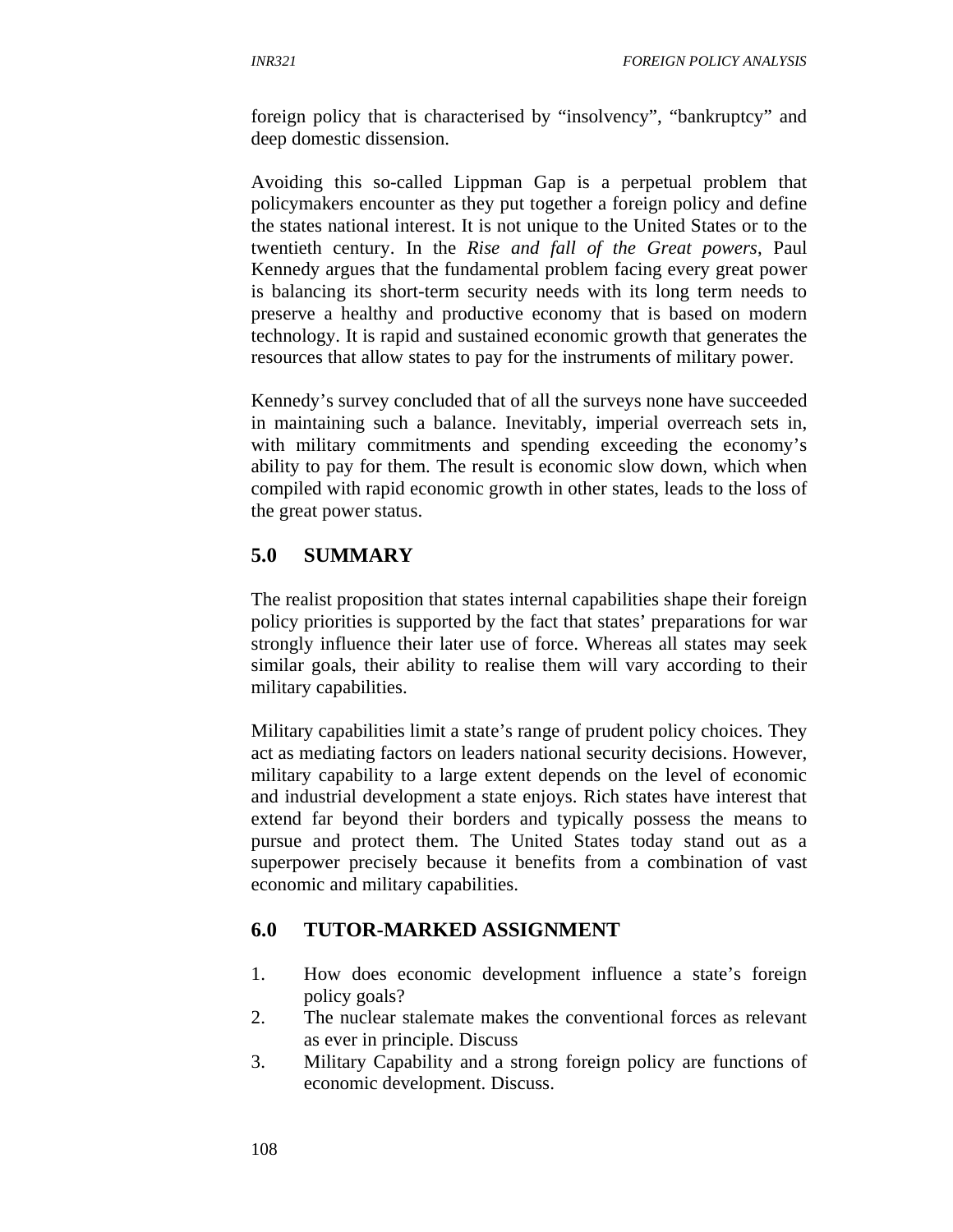## **7.0 REFERENCES/FURTHER READING**

- Glenn, H. & Kay, K. (1999). *Dimensions of World Politics.* New York: Harper Collins Publishers.
- Goldstein, J. & Jon C. P. (2009). *International Relations*, (8<sup>th</sup> Ed.). New York: Pearson Longman.
- Kegley, C. Jr. (2007). *World Politics: Trend and Transformation,* (11th Ed.). Belmont: Thompson Wadsworth.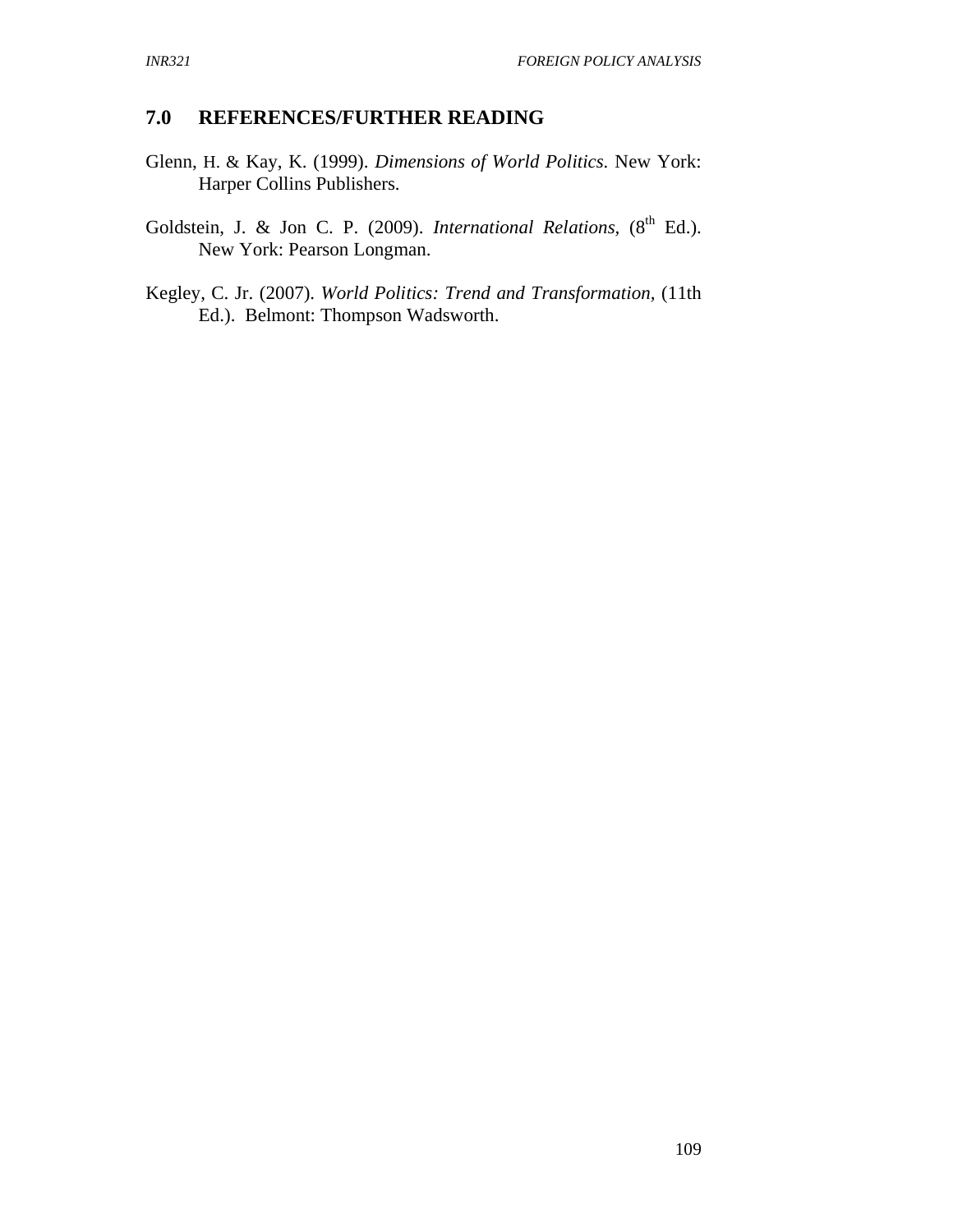# **UNIT 4 GEOGRAPHICAL LOCATION (GEOPOLITICS)**

#### **CONTENTS**

- 1.0 Introduction
- 2.0 Objectives
- 3.0 Main Content
	- 3.1 Geographic Influence on Foreign Policy
	- 3.2 Characterizing a State's Foreign Policy
	- 3.3 Flexibility of the Capability Factors
- 4.0 Conclusion
- 5.0 Summary
- 6.0 Tutor-Marked Assignment
- 7.0 References/Further Reading

## **1.0 INTRODUCTION**

One of the most important factors that influence a state's foreign policy behaviour is its location and physical terrain. The presence of natural frontier for example may profoundly guide policy maker's choices. The United States has prospered because vast oceans separate it from Europe and Asia. The advantage of having oceans as barriers to foreign intervention, combined with the absence of a powerful neighbours, permitted the United States to develop into an industrial giant and safely practiced isolationism for more than one hundred and fifty (150) years. Another example is the mountainous Switzerland, whose topography has made neutrality an attractive foreign policy options.

Similarly, maintaining autonomy from continental politics was for centuries an enduring theme in the foreign policy of Great Britain, an Island country whose physical separation from Europe served historically as a buffer-separating it from entanglement in major-power disputes on the continent. Preserving this protective shield was a longstanding priority for Britain and helps to explain why the country has been so hesitant in the past to accept full integration into the European Union (EU).

## **2.0 OBJECTIVES**

At the end of this unit, you should be able to:

- explain the influence of geography on foreign policy
- explain how national roles of a State characterize its foreign policy
- discuss four national roles.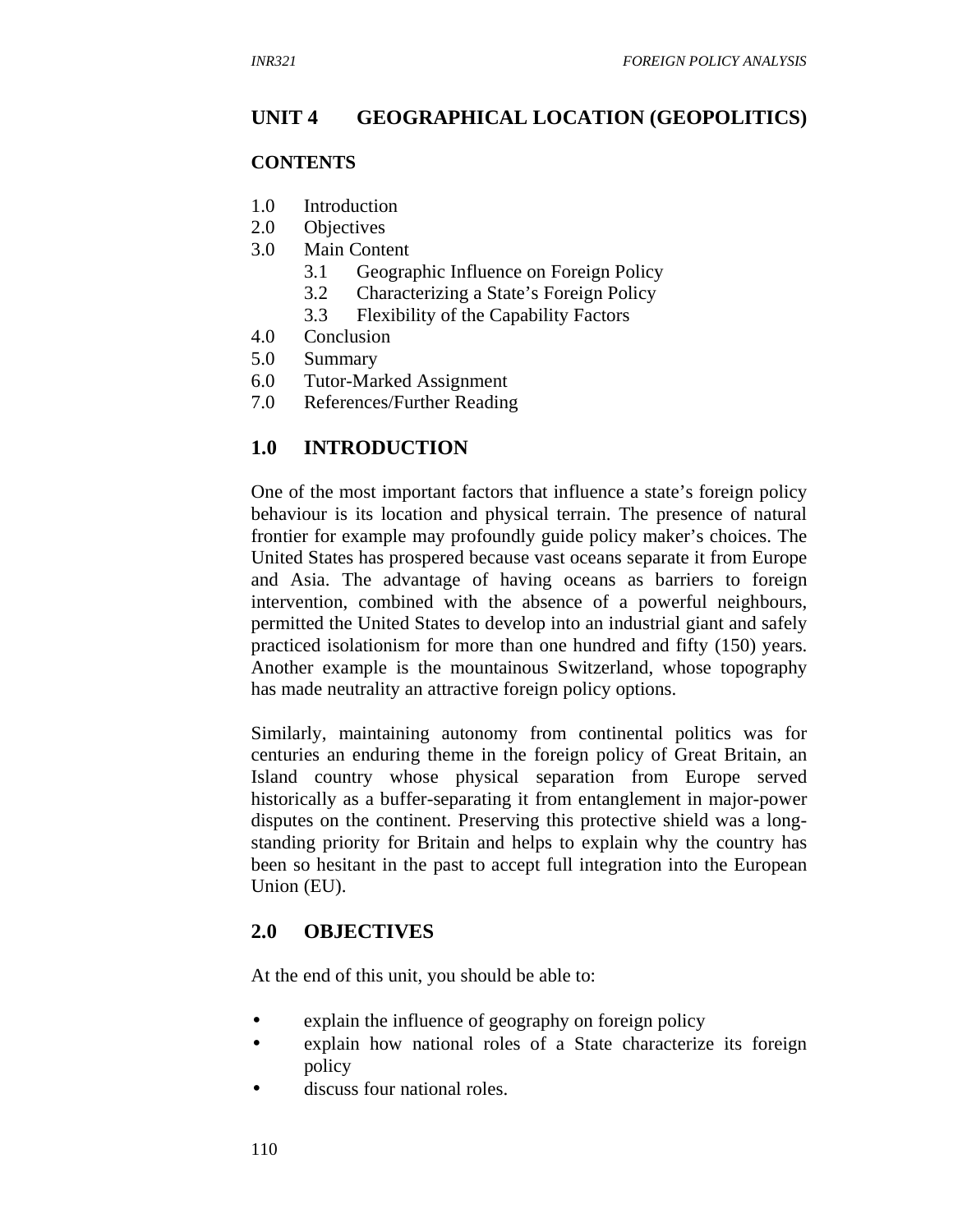# **3.0 MAIN CONTENT**

## **3.1 Geographical Influence on Foreign Policy**

How countries act towards others is shaped by the number of neighbouring states on their borders, and whether they are protected from invasion by natural barriers such as mountains and oceans. Until recently, the separation of the United States from Eurasia encouraged an isolationist policy during many periods in U. S. history. Topography, location and other geographical factors have influenced the foreign policy priorities of Great Britain, Germany, China, Finland and States in South America.

Most countries are not insular; however, they have many states on their borders, denying them the option of non-involvement in world affairs. Germany, which is located in the geographical center of Europe, historically has found its domestic politics and foreign policy preferences profoundly affected by its geostrategic position. Germany in the twentieth century struggled through no less than six radical changes in governing institutions, each of which pursued very different foreign policies; (i) Kaiser Wilhelm II's empire (ii) The domestic Weimar Republic (iii) Adolph Hitler's authoritarian dictatorship and imperialistic wars seeking to establish a thousand year Reich to rule the world, it's two post world war II successors, (iv) The capitalist Federal Republic in West Germany and (v) the Communist Germany Democratic Republic in East Germany and finally (vi) a reunited Germany at the end of the Cold War, now committed to liberal democracy and full integration in the European Union.

Each of these governments was preoccupied with its relations, but responded to the opportunities and challenges presented by Germany's position in the middle of the European continent with different foreign policy goals. For each government, however, isolationist withdrawal from involvement in continental affairs was not a viable geostrategic option.

In much the same way, extended frontiers with the former Soviet Union shaped the foreign policies of China and Finland. Finland's neutrality in the Cold War helped ensure its survival in the face of a powerful and threatening neighbour. China on the other hand, long regarded its relationship with the defunct Soviet Union as unequal, and in the late 1960s, the communist giants clashed militarily as the Chinese sought to rectify past injustices. The unequal treaties between China and outside powers, which encapsulated other perceived injustices resulted in part from China's vast size and indefensible borders, which until China's rise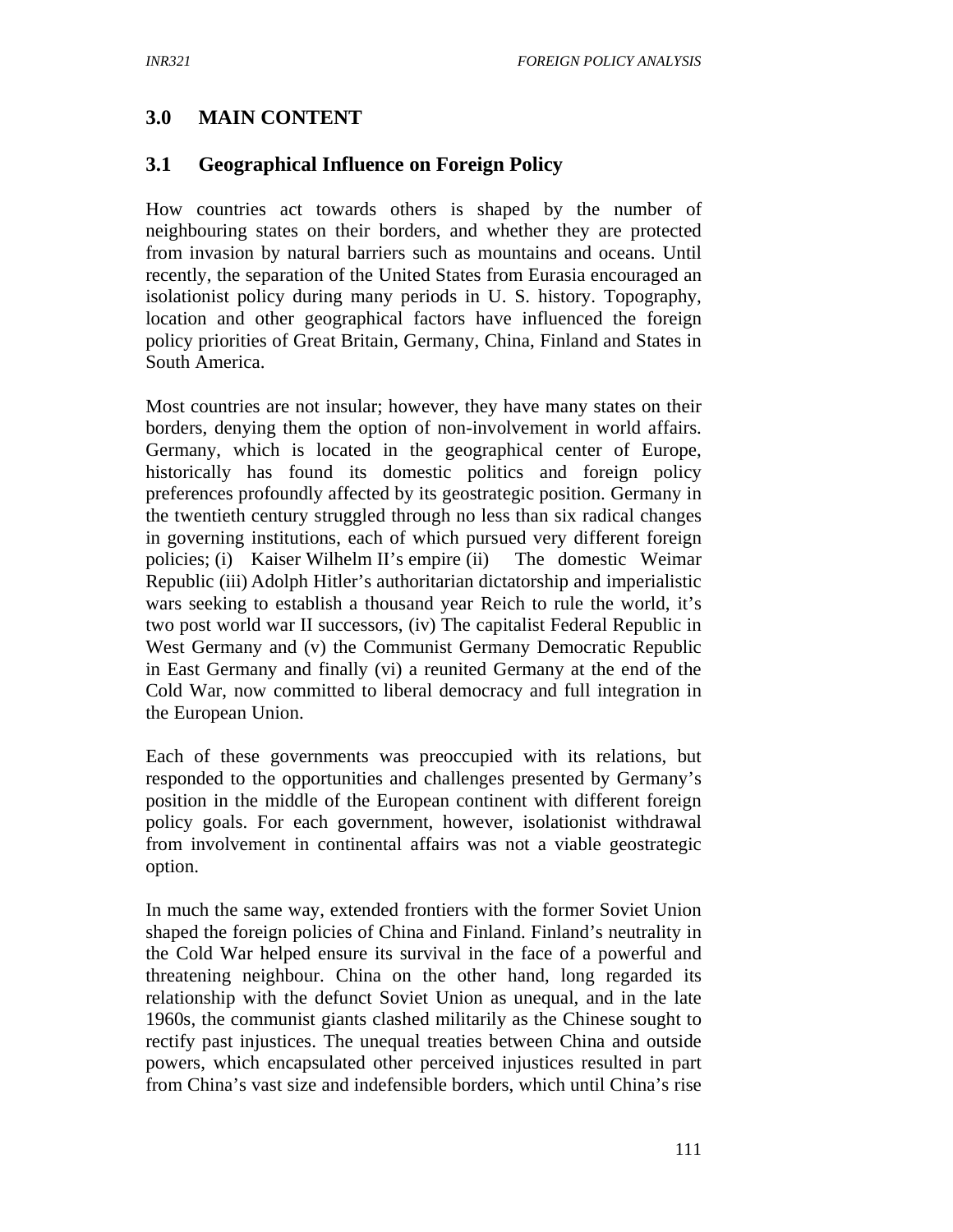to power, made it an easy target for the great power that had carved it into spheres of influence in previous centuries.

Like China, the Latin American countries reside geographically near a much stronger power, the United States, whose capabilities are in part a function of geographical resources. Latin America has long been the object of studied interest and frequent intervention by the giant to the north. The U. S. presence provoked bitter response among Latin American countries for many decades, because they could not compete on an equal footing with the U. S. economic and military powerhouse. Their foreign policy of resistance to so-called Yankee imperialism was driven by their vulnerable circumstances. Understandably, many other poor Global South counties without significant resources also see that given weak geo-economic condition, their foreign policy goals should be geared to opposing imperialism-what former Egyptian President Gamel Abdel Nasser defined as "the subjugation of small nations to the interests of big ones"

History is replete with other examples of geography's influence on states' foreign policy goals; this is why geopolitical theories are valuable. The geopolitics school of Realist thought and political geography generally stresses the influence of geographic factors on state power and international conduct. Illustrative of early geopolitical thinking is Alfred Thayer Mahan's *The Influence of Sea power in History (1890),* which maintains that control of the sea shaped national power and foreign policy states with extensive coastlines and ports enjoyed a competitive advantage.

However, not only location but also topography, size (territory and population), climate, and distance between states are powerful determinants of individual country's foreign policies. The underlying principle behind the geopolitical perspective is self-evident; leader's perceptions of available foreign policy options are influenced by the geopolitical circumstances that define their states place on the world stage.

#### **SELF-ASSESSMENT EXERCISE 1**

Discuss the impact of geography on foreign policy decisions.

## **3.2 Characterising a State's Foreign Policy**

National roles of a state are an approach that is used for characterising a state's foreign policy. This approach to characterising states behaviour operates at a high level of generalisations. It is not concerned with specific foreign –policy acts but with a states general orientation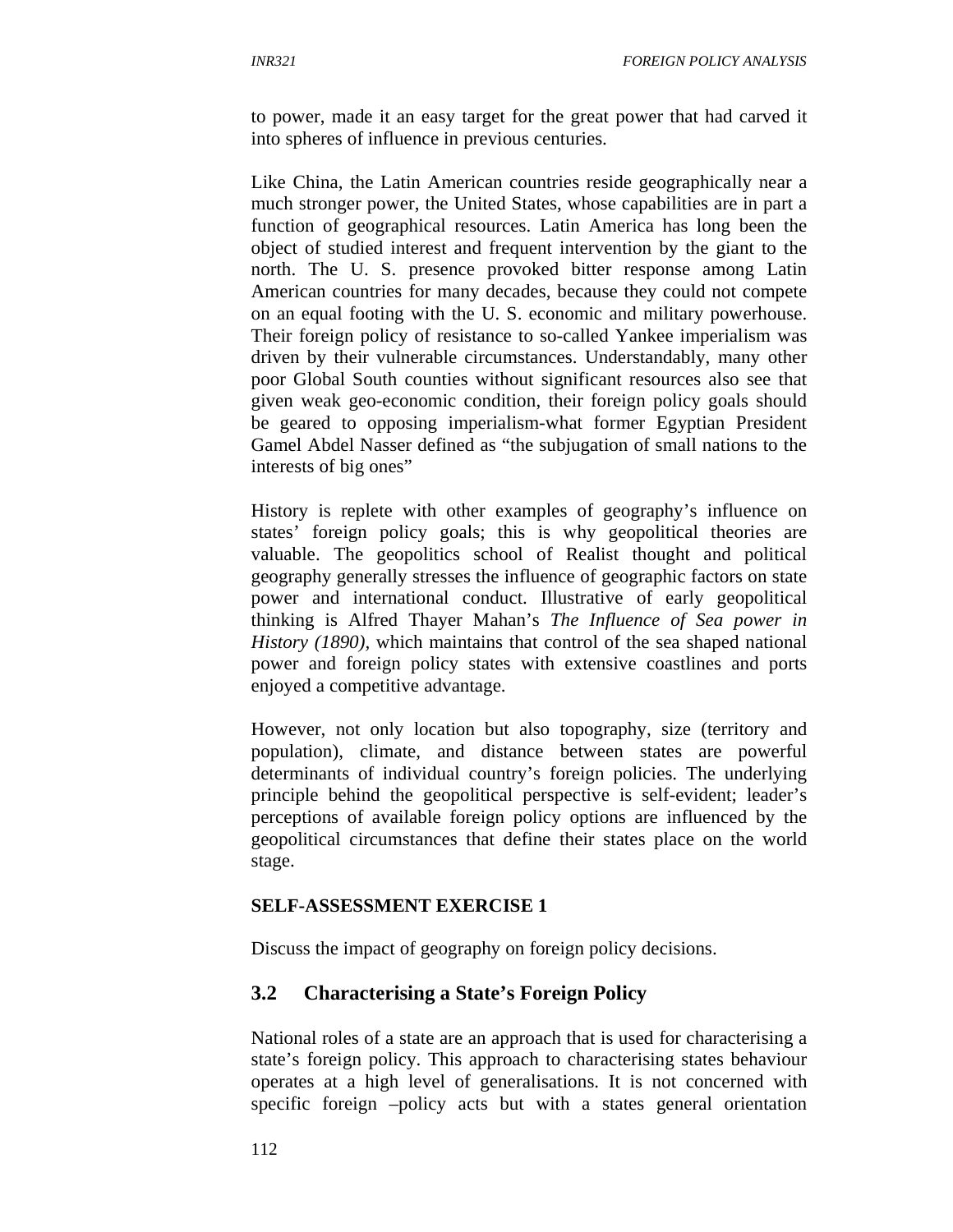towards world politics. K. J. Holsti defines this to be "general attitudes and commitments towards the external environment and its fundamental strategy for accomplishing domestic and external objectives and for coping with persistent threats". A state's orientation is not revealed in any foreign-policy act but is a way of characterising the cumulative impact of large numbers of foreign policy actions taken over long period of time.

We can characterize a state's general orientation towards world politics in a number of ways. On a most general level, isolationism, nonalignment, multilaterism, and imperialism are terms frequently employed for this purpose. Holsti suggests that we can think in more specific terms and identify national role orientations for states. National roles incorporate the basic fears and aspirations of policymakers, as well as economic, geographic, domestic, and systemic constraints on states' actions. States are not restricted to holding one national role orientation at a time, nor is it impossible for states to adopt new national roles or shed old ones. The important point is that national roles have a greater staying power than does the impact of an individual policymaker's personality. This allows analysts to make prediction about how a state will act under given circumstances. For illustrative purposes, we will discuss four national roles.

- (i) Some states see themselves as bastions of revolutions. They believe that they have a duty to organise or lead revolutionary movements around the world. Such leadership requires that they give some combination of moral, monetary, economic, or military aid to revolutionaries who share their vision of international relations. Holsti concluded that the United States and the defunct Soviet Union tend to hold this role orientation. The United States sees itself as having a duty to promote democracy abroad, while Soviet Union then repeatedly pledged its support to anti capitalist national liberation movements in the Third World.
- (ii) States may also see themselves as regional leaders. In this national role orientation, states believe that they should be in the fore front of all regional diplomatic, military, or economic initiative. Egypt has long adopted this role orientation in the Middle East, while Nigeria from independence in 1960 adopts Africa as the centerpiece of its foreign policy and assumes the position of "giant of Africa". This national role propels Nigeria to play a "big brother" role in West Africa sub-region. A good example is its leadership in almost every peace-keeping operation in the region through ECOMOG forces. China sees itself as occupying a similar position in Asian politics.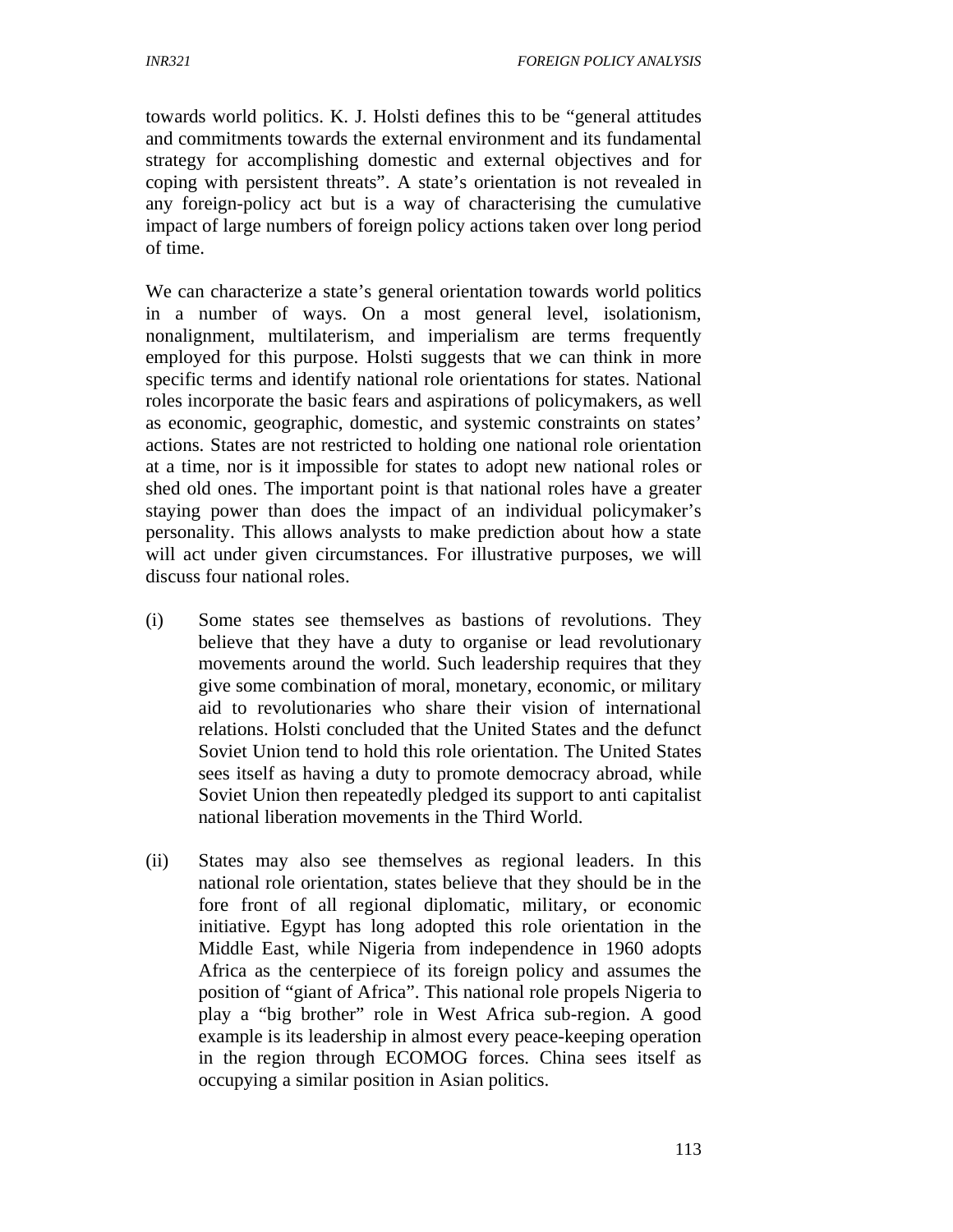Again, both superpowers have adopted this role orientation. The United States sees itself as leader in the Western Hemisphere, and the Soviet Union then, but now Russia sees itself as leader in Eastern Europe.

- (iii) A faithful ally national role orientation stresses the identity of interests between itself and another state. This similarity may be rooted in historical or ideological bounds, or in the perception of a common threat, and it produces a tendency to support its ally almost in reflex-type fashion in international disputes. British foreign policy has shown such a tendency in the postwar era in its support for U. S. diplomatic and military initiatives.
- (iv) Our last example is that of mediator-integrator. In this role orientation, the state sees itself as a regional or global "fixer". Frequent participation in United Nations (UN) and multinational peacekeeping efforts and international conferences characterise the behaviour of states adopting this role orientation. Canada, France, Hungary, Yugoslavia and the Scandinavian countries are prime examples of states that have adopted this national role. During its involvement in Vietnam, the United States can be seen as having adopted three national role orientations. Regional leader, regional protector, and defender of the faith.

## **SELF-ASSESSMENT EXERCISE 2**

Explain the approaches used in characterising a states' foreign policy

## **3.3 Flexibility of the Capability Factors**

The direct utility of the economic means of policy as tools of action is strictly limited. But the level of a country's economic development, its rate of economic growth and the proportion of it population that can be supported while not directly engaged in production are nonetheless strikingly most important characteristics. Economic means are most important for their convertibility and flexibility. It is that flexibility which therefore warrants attention as it relates to the flexibility of other factors of capabilities. There is an oligopology of capability, a very unequal stratified world society. This creates a narrow oligarchy of world influence.

Flexibility is an important quality, possessed in different measure by different brands of capability. The quality is that of breadth, in application and in use. The U. S. nuclear deterrents were useless in waging a war in Vietnam. In principle, a threat of massive destruction and suicide is neither credible nor sufficiently dedicated to make such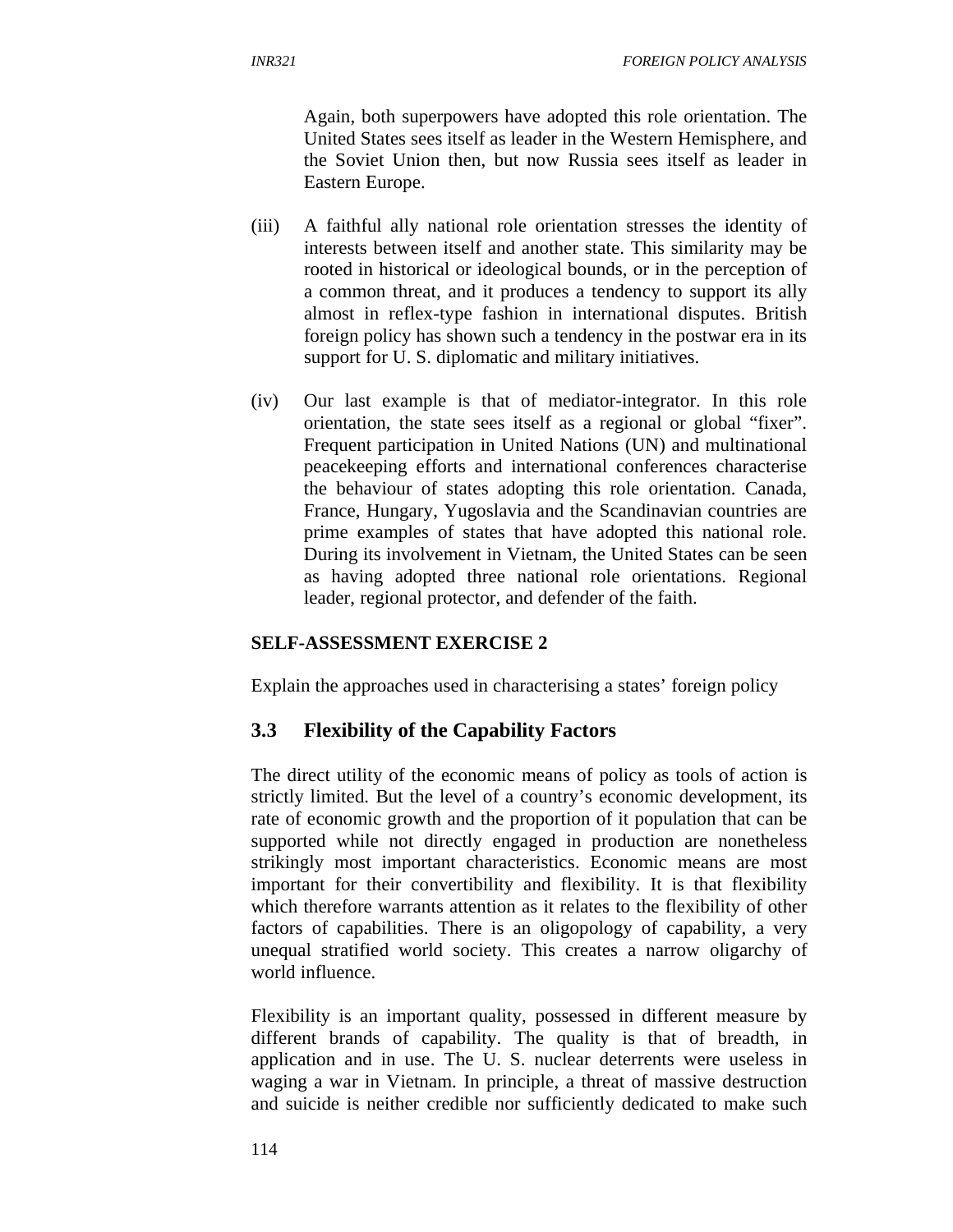final adjustments. By contrast, persuasive diplomacy is applicable, in principle and in that sense diplomatic capabilities are more flexible than nuclear-strike forces. A high quality diplomatic corps is capable of doing more and more varied things than a high quality second-strike force. The criterion of flexibility ought to be applied in the evaluation of any states total capabilities along with the more conventional criteria of effectiveness, cost-effectiveness and orientation to actual problems.

Thus, there is the need to know not only whether a state is prepared to meet its actual challenges, whether it is adequately prepared to meet them and whether its level of preparedness is attained at the lowest possible cost, but also whether it is ready to meet a very broad spectrum of probable and possible challenges, (threats and opportunities) of strikingly different types.

Economic capability is the most broadly convertible power factor. But the capability for collective action and (indirectly) the ego-demographic base are also potential sources of capabilities directly applicable for foreign policy, even though they may not themselves be directly applicable to. Thus, the larger a state's Gross National Products (GNP) and per capita income, the more this highly flexible economic capability it has and the more variety it can introduce into its actual means of action. Similarly, a united, organised, literate, skillful, obedient, and dedicated population would provide a state with a large capacity for collective action, useful to increase its economic means or enlarge its conventional forces. It is more normal for private ties, political dissidence and disinfection, personal independence and political education and skepticism, or general ignorance, to limit economic productivity and the will to conform politically.

On the other hand, the collective volition of an organised mass renders hostile subversion, propaganda threats, bribes, boycotts, and violence ineffective, it can even liberate emotional and physical energies otherwise untapped. An astute leadership can mobilise these energies, materialise them for mass war. Such collective militancy, if long sustained, may be as flexible as a heavily industrialised and political penetration, propaganda cadres, and sub conventional forces (which are especially difficult to support without self- sustained morale and motivation).

Economic capabilities and collective capacity represent highly flexible but potential capabilities, while other actual capabilities have a varying breadth of application. Eco-capabilities are more material, more measurable, steadier, more subject to control, and easier to turn to a wide range of services.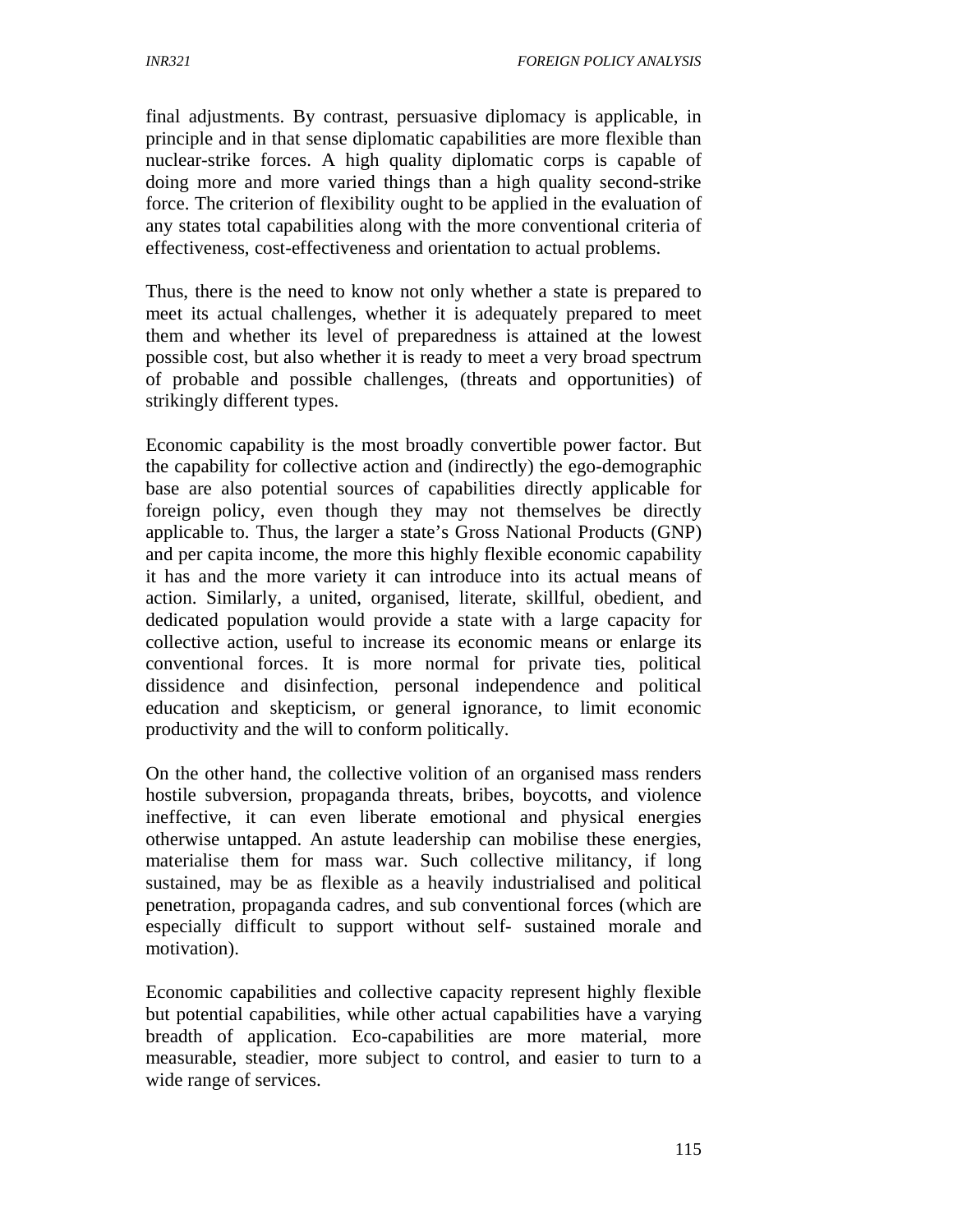#### **SELF-ASSESSMENT EXERCISE 3**

What is flexibility of capability factors?

#### **4.0 CONCLUSION**

The world's oligopoly of economic production is interchangeable with potential constellations of influence. Regional, sub-regional and the world wide wealth and geographical location are factors to reckon and so also are military capabilities, extent servitudes and alignment, statements and will to influence the international environment and other power factors. These factors do enlarge or diminish the actual influence of any state. An operating inequality of influence is inferred from the inequality of capabilities, even as an oligarchy of world political influence is in actuality not in complete and one-to-one correspondence to the oligopoly of eco-capability.

#### **5.0 SUMMARY**

An international oligarchy of influence tightly stratified and smaller than the international oligopoly of economic, military and geographic capabilities exists due to the fact that the states are unequally endowed with these capability factors. The United States of America is a world power, whose presence is felt in most regional subsystems of which it is often the chief member.

The influence of any state is reduced through the existence or location in its region of several powers of the same rank, sometimes these powers are hostile and the hostility could be long lasting, for instance, Libyan influence, the influence of Ghana and of South Africa are much reduced by Nigeria's presence.

## **6.0 TUTOR-MARKED ASSIGNMENT**

- 1. Identify and explain the four national roles by which a state's foreign behaviour can be characterised
- 2. The United States is a "World Power" whose presence is felt in most regional subsystems. Discuss.
- 3. What do you understand by flexibility of capability factors?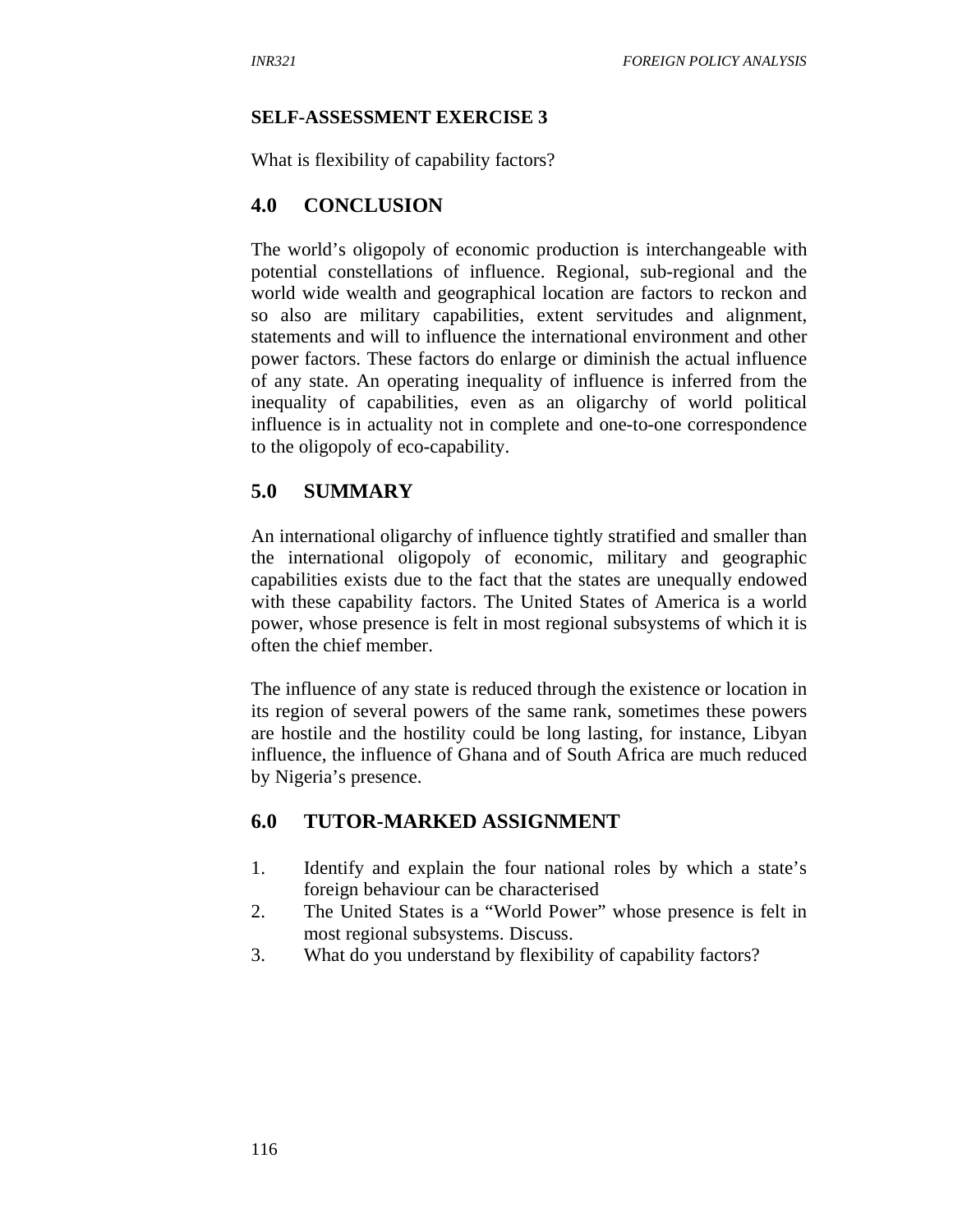## **7.0 REFERENCES/FURTHER READING**

- Glenn, H. and Key, M.K. (1991). *Dimensions of World Politics.* New York: Harper Collins Publishers.
- Holsti, J (1988). *International Politics. A Framework for Analysis* (5th Ed.)*.* Enylewwod Cliffs: Prentice-Hall.
- Kegley, C. Jr. (2007). *World Politics; Trend and Transformation,* (11th Ed.). Belmont: Thomson Wadsworth.
- Richard, F. (1972). *This Endangered Planet: Prospects and Proposal for Human Survival.* New York: Vintage.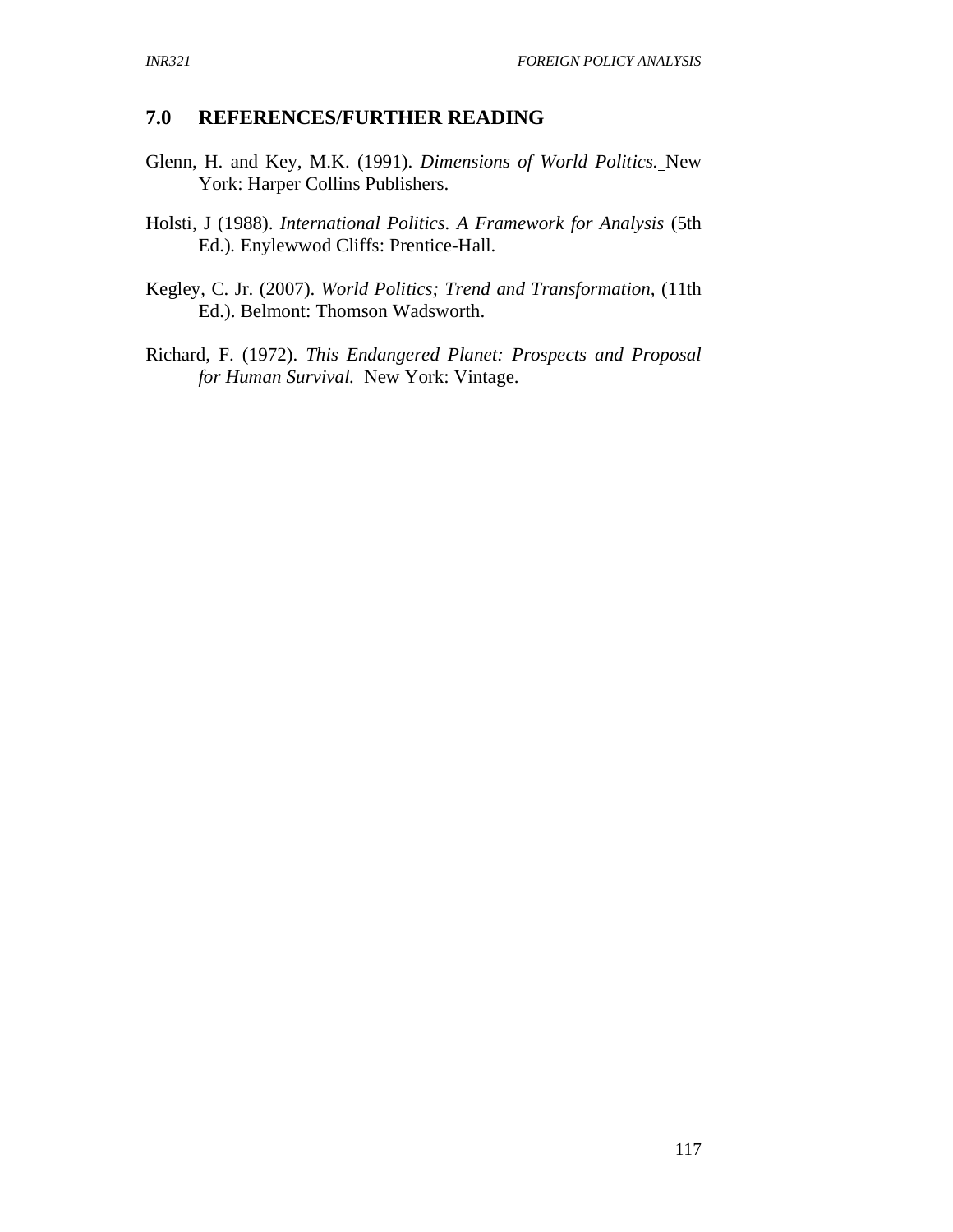#### **MODULE 5 FOREIGN POLICIES CASE STUDIES**

- Unit 1 Phases of Foreign Policy of the United States
- Unit 2 Phases of Foreign Policy of the Soviet Union
- Unit 3 The Cuban Missile Crisis
- Unit 4 American Involvement in Vietnam Politics

## **UNIT 1 PHASES OF FOREIGN POLICY OF THE UNITED STATES**

#### **CONTENTS**

- 1.0 Introduction
- 2.0 Objective
- 3.0 Main Content
	- 3.1 Main Principles of American Foreign Policy
	- 3.2 The Monroe Doctrine and Its Corollary
	- 3.3 Roosevelt's Policy of Good Neighbour
- 4.0 Conclusion
- 5.0 Summary
- 6.0 Tutor-Marked Assignment
- 7.0 References/Further Reading

#### **1.0 INTRODUCTION**

The foreign policy of the United States of America, like that of any other country is conditioned by her history, geography, social and economic system, economic and military capability and the international environment. As in the case of all other countries, the United States foreign policy is always guided by her national interest, and is largely influenced by the views and policies of leadership. It is only leadership which keeps changing more often than any other factor. It is expected that her foreign policy would also change accordingly. But that does not happen. National interest is the primary concern for any foreign policy decision-maker. Therefore, generally there is not much change in the U. S. foreign policy until a revolutionary change occurs in the international scenario.

Americans have a belief that their foreign policy is based not so much on power politics in the world, as on certain ideals and moral values that they cherish. Americans consider themselves to be protectors of democracy and champions of freedom. The United States entered both the two world wars because that was in her national interest and in keeping with the ground realities of international politics. However, the U. S. insisted that she was fighting the war to end totalitarianism and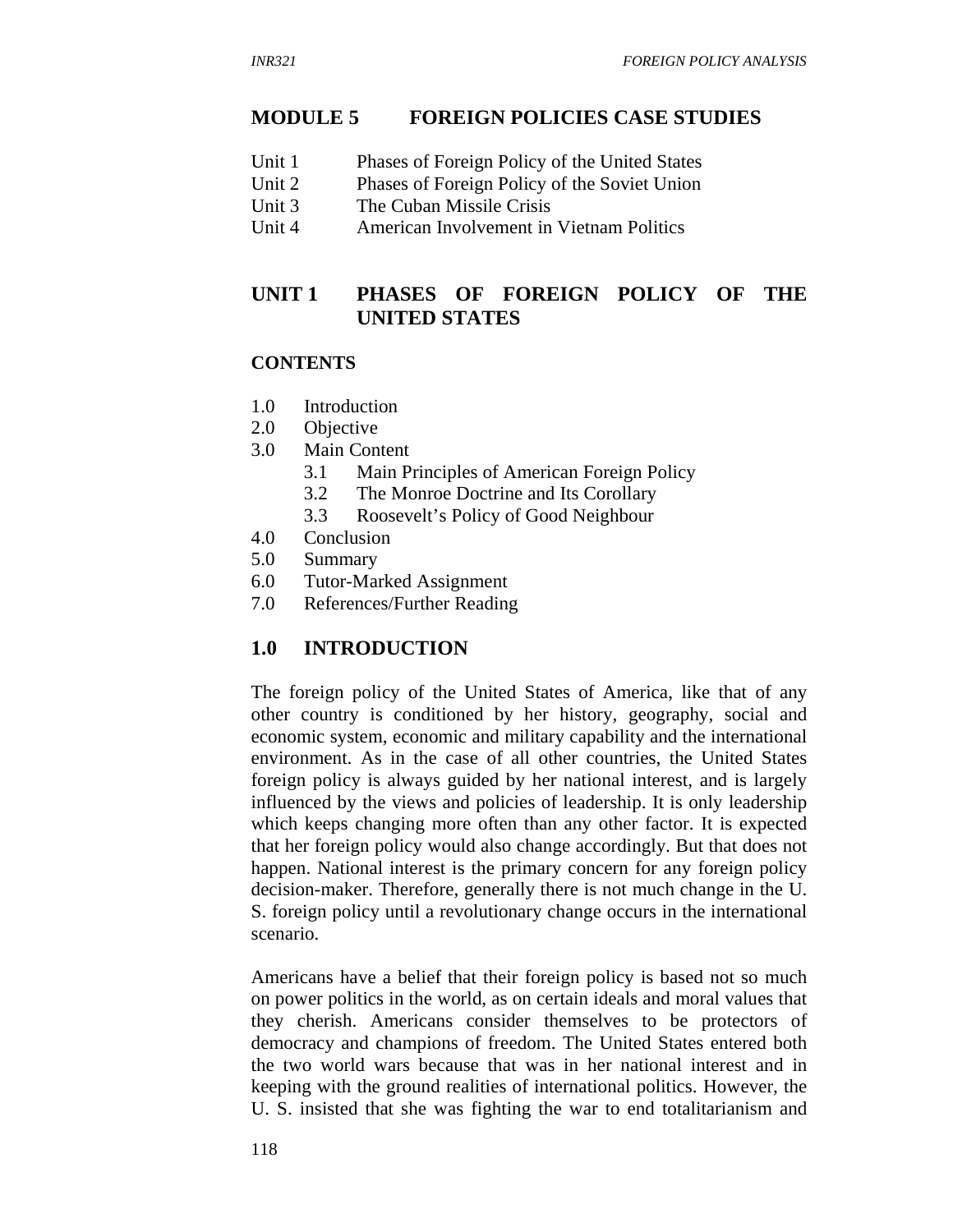militarianism to make the world safe for peace and democracy. United States has passed through conflict between international reality and her own idealism. There has always been conflict between theory and practice, between realism and idealism. But, national interest of the United States has been the permanent factor that guides the decision makers of the foreign policy.

## **2.0 OBJECTIVES**

At the end of this unit, you should be able to do the following:

- discuss the main principles of American foreign policy
- highlight the Monroe doctrine and its corollary
- evaluate Roosevelt's policy of "good neighbour".

## **3.0 MAIN CONTENT**

## **3.1 The Main Principles of American Foreign Policy**

Generally the United States foreign policy has been based on three main principles stated as follows:

First, President Jefferson had initiated, in 1801 the principle of "peace commercial and honest friendship with all nations entangling alliances with none". In fact, this was in pursuance of the policy initiated by George Washington himself. In his farewell address, the first president had said, Europe has a set of primary interests which to us have none or a very remote relation…, it must be unwise for us to implicate ourselves by artificial ties…, "he added "our detached and distant situation invites and enables us to pursue a different course". The United States at that time wanted only to have commercial relations with European countries. At the most, she would go in for temporary alliances for extraordinary emergencies. The United States followed the policy of isolation and refused to be dragged into European politics.

Secondly, The Monroe Doctrine enunciated by President Monroe in 1823 played a major part in the American foreign policy. It was declared that the United States had never involved herself in the European power politics, or indented to do so in future. And at the same time the United States would not permit any European power to interfere in the independence of any of the Republics on the American continent. President Monroe told the U. S. congress on December 2, 1823:

"The United States had not intervened, and never would intervene in wars in Europe; but they could not… in the interest of their own peace and happiness, allow the allied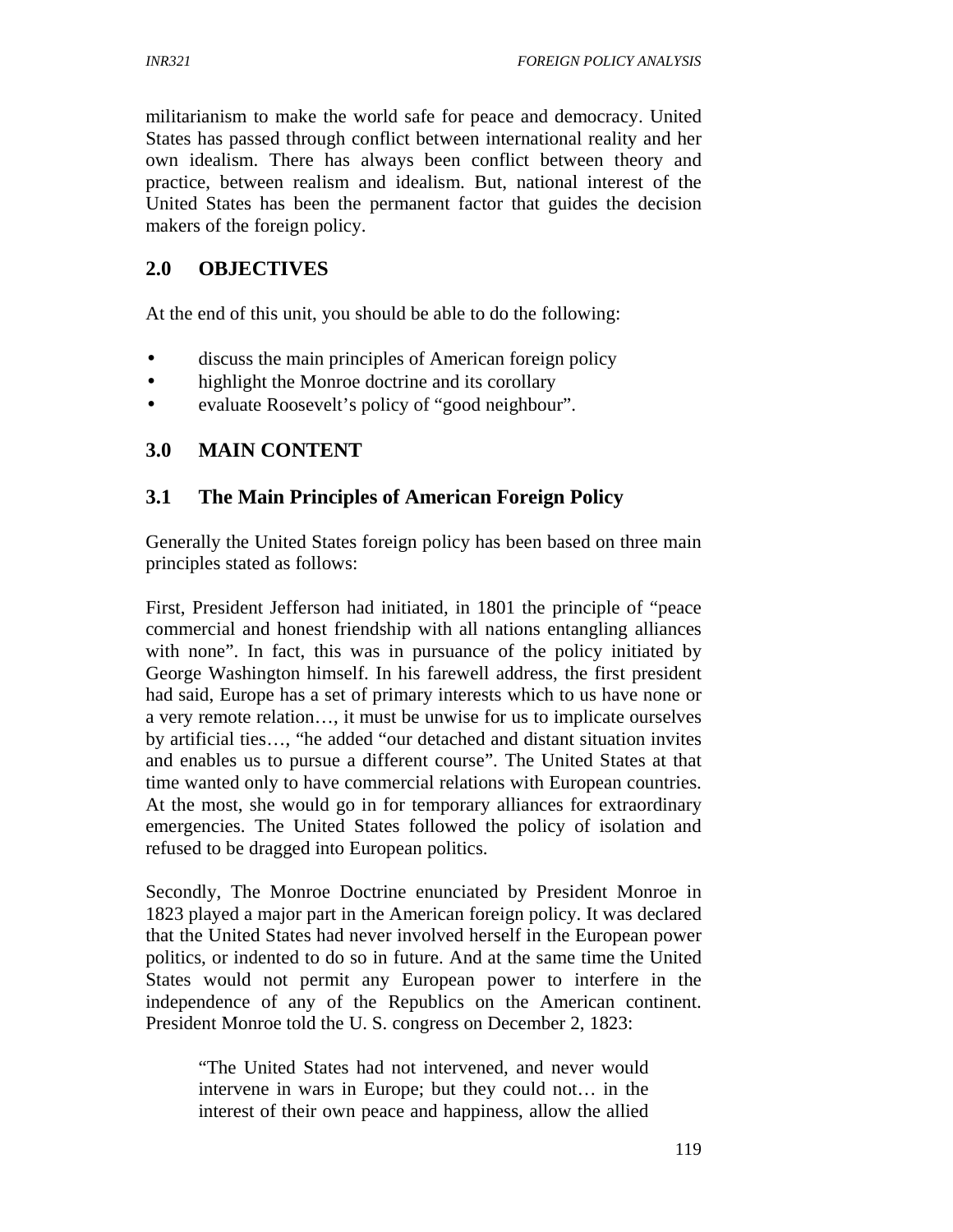European powers to extend their political system to any part of America, and try to intervene in the independence of South American Republics… we should consider any attempt on their part to extend their political system to any portion of this hemisphere as dangerous to our peace and safety".

Consequently, Monroe Doctrine became the basis of American foreign policy for almost a century. It was a warning by the United States to the European powers to keep their hands off, and not to intervene in the Western Hemisphere. The United States was not interested in Europe. And, while asking European powers to keep away from the Republics, U. S. assumed to herself the power to come to their help in the event of any attack on them by European powers such as France, Prussia, Spain and Austria.

The reason why Monroe Doctrine was enunciated was the apprehension that Spain was trying after the Congress of Vienna, to conquer her former colonies in South America that she had earlier lost. Therefore, American warning was administered but the underlying idea was American isolation as far as European politics is concerned. There were some Americans who did not even like America participation in the Red Cross on the basis of isolationism.

Thirdly, the policy of open door associated with the name of Secretary of State John Hay (initiated in 1899) was concerned with the Far East, and its aim was to enable equal facilities for trade and commerce in the Far East to all states of Europe and to the United States of America. In other words, no country should establish itself as a colonial power, and none should intervene in the power politics of that region.

The most important of these principles during better part of the nineteenth century was the Monroe Doctrine. This was as noted above not directed mainly against Spain but also France, Prussia, and Austria. However, it was not against Britain. The latter was in fact, expected to support the U. S. Policy, in due course America used this doctrine to promote her imperialist designs. Texas was annexed in 1845. When it was resented by Mexico, there was a U. S. – Mexico war as a result of which, the United States acquired New Mexico and Upper California through the Treaty of 1848.

A new dimension was added in 1904 when President Theodore Roosevelt assumed the "exercise of an international police power" to keep the wrong-doers way from Venezuela. Thus, the U. S. assumed the right of intervention in the internal affairs of Latin American countries. According to J.W. Pratt, "Uncle Sam assumed the role of international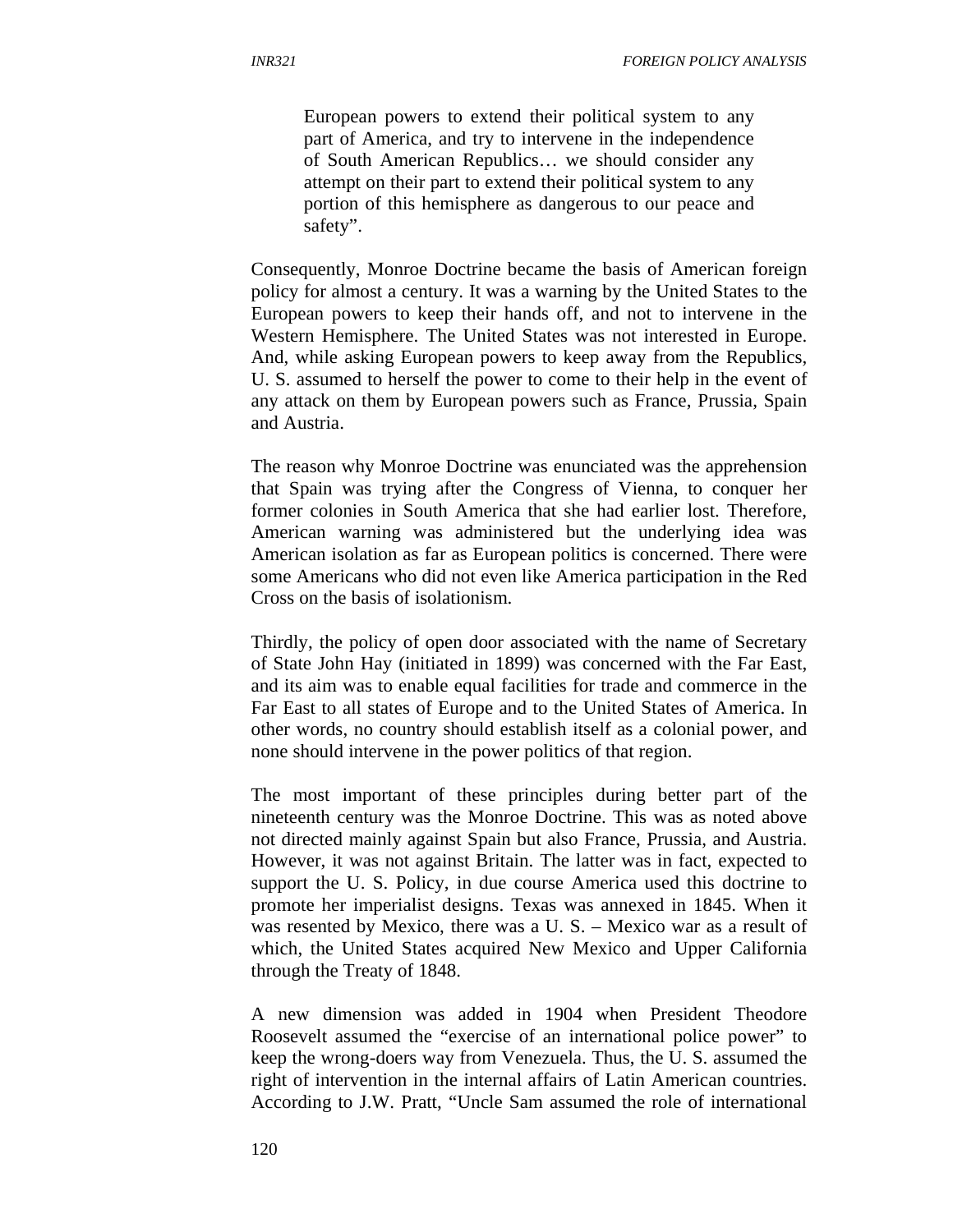policeman, kind to the law abiding but to lay a stern hand upon little nation's that fall into disorder or defaulted in their obligations". The idealist, President Wilson added another dimension when he said that the United States would support democratic regimes in Latin American countries. He said he would frown upon revolution in the neighbouring Republics' and teach the South American Republics to elect good men".

Thus, having served notice on the European powers to keep off Latin America, the United States continued to assert its monopolistic rights, and regarded the region as her exclusive sphere.

The three principles mentioned above namely: Neutrality, Monroe Doctrine and Open Door can be easily summed in one word, isolation. Americans then consistently insisted on the utility of isolation. The United States did not wish to involve herself in the disputes, conflicts and politics of Europe and she would not allow any European country to interfere in the Americas. But this policy of isolation has never been absolute for the following reasons:

Firstly, the United States has remained aloof if there has been necessary balance of power in Europe, but she did not hesitate to intervene in European politics when the balance was disturbed. As Schuman noted, the policy of isolation has actually been a shadow of balance of power between major international actors.

Secondly, the United States interpreted its policy, particularly the Monroe Doctrine to mean that they had the exclusive right to intervene in South American Republics. Thus, while European nations must keep away, the United States must have freedom to involve herself in South America.

## **SELF-ASSESSMENT EXERCISE 1**

Explain the principles of American foreign policy.

# **3.2 The Monroe Doctrine and its Corollary**

The Monroe Doctrine was American warning to the Europeans not to promote their imperialistic ambitions in the Western Hemisphere, and also an assurance that U.S. would stay away from Europe. Britain was the principal supporter of U.S. policy in Europe. The United States observed neutrality even after the First World War began in 1914. But, as the chances of victory of the central powers brightened the U. S. began responding to the Anglo-French needs. The sinking of American ships (carrying supplies for the Allies) by German submarines led to U.S. entry into the First World War in April 1917. But even before her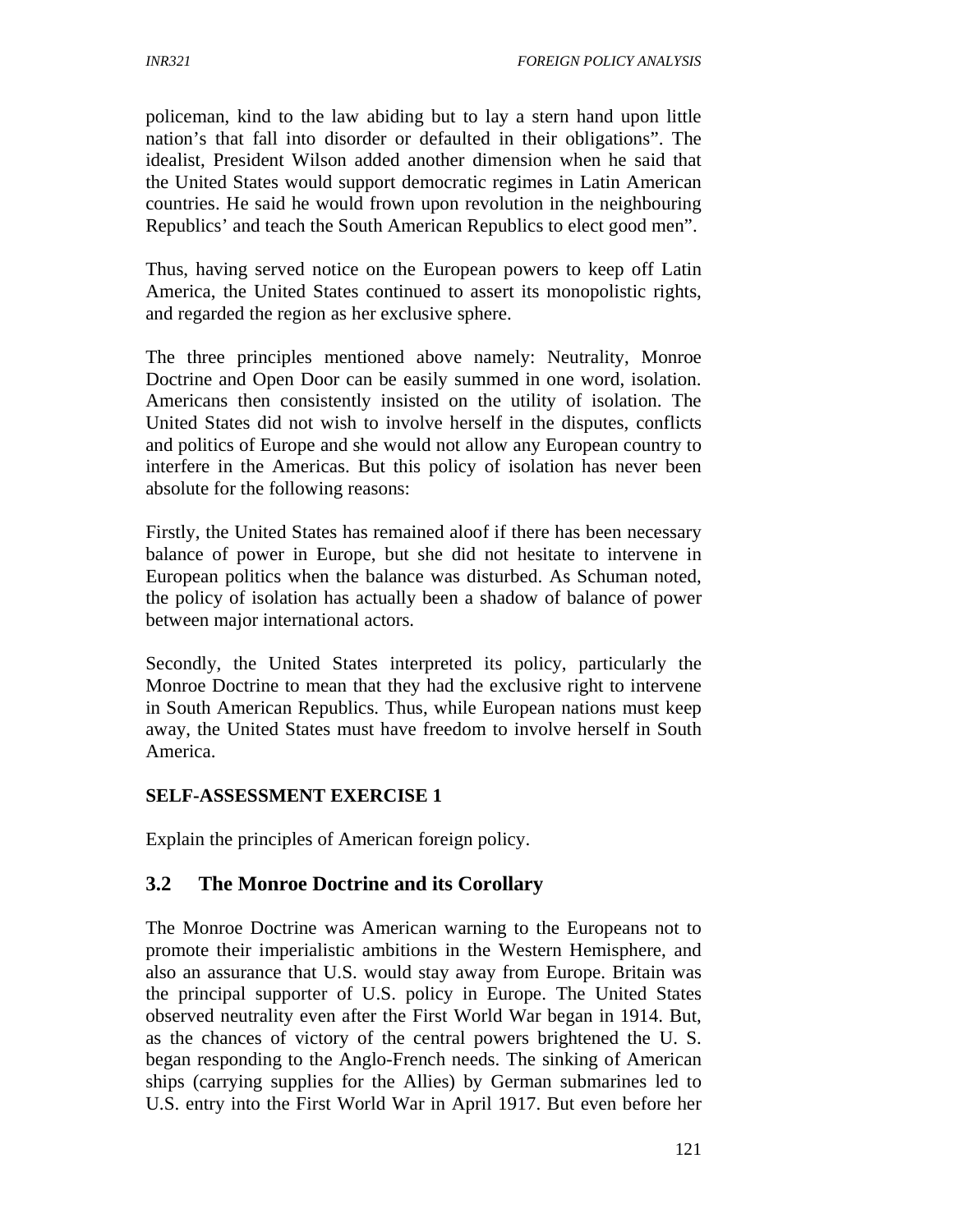entry as an allied power the United States had been lending millions of dollars to the Allies, mainly to Britain.

When U. S. entered the war, President Wilson the prophet of peace, repeatedly said that the U. S. was fighting the war to end all future wars, to protect democracy and to establish lasting peace. One important reason why the United States joined the war was the necessity to restore European balance that the central powers had disturbed. When President Monroe declared on December 1923 that the American continents were "henceforth not to be considered as subjects for colonisation by European powers" he laid down the principle of America for Americans. Monroe Doctrine was based on a unilateral stance of the United States. It was not the outcome of any consultation with the Latin American countries. The Monroe Doctrine saved South American States from further European imperialism.

An attempt was made in 1825-26 at the initiative of Simon Bolivar (the liberator of South America) to keep the United States away from Latin America. A conference of all the states of the region was convened at Panama on October 1, 1925 to which United States was also invited. However, the Americans showed no enthusiasm in the conference because they wished to use the Monroe Doctrine for their commercial enterprise. Nothing came out of the Panama conference which wanted to put the United States at par with the European powers.

The United States began its penetration into Latin America. Texas was annexed in 1845, which as mentioned earlier led to a war with Mexico in 1846 resulting in the occupation of New Mexico and Upper California. After the American Civil War and subsequent industrial revolution in the U. S., Latin American countries were used for investment of dollars and dumping of surplus products. After the war of 1898 in which Spain was defeated, the United States acquired Cuba, Guam, Philippines and Puerto Rico. According to President Taft, the objective of U. S. policy was to use dollars instead of bullets.

By the end of nineteenth century, the United States had assumed to herself the role of sole defender of Latin America and promoter of her commerce in the region. Britain, France and the Netherlands already held areas in the Caribbean and Germany was then trying to establish herself in the area. So in order to secure Latin America even further, President Roosevelt issued a corollary to the Monroe Doctrine" on December 6, 1904. Thus, the United States assumed the right to intervene in the domestic affairs of the Latin American countries and adjust their political disorder to prevent European interference. While Monroe had denied, the right of interference became an instrument of offence. Earlier in 1895 Secretary of State, Olney had asserted that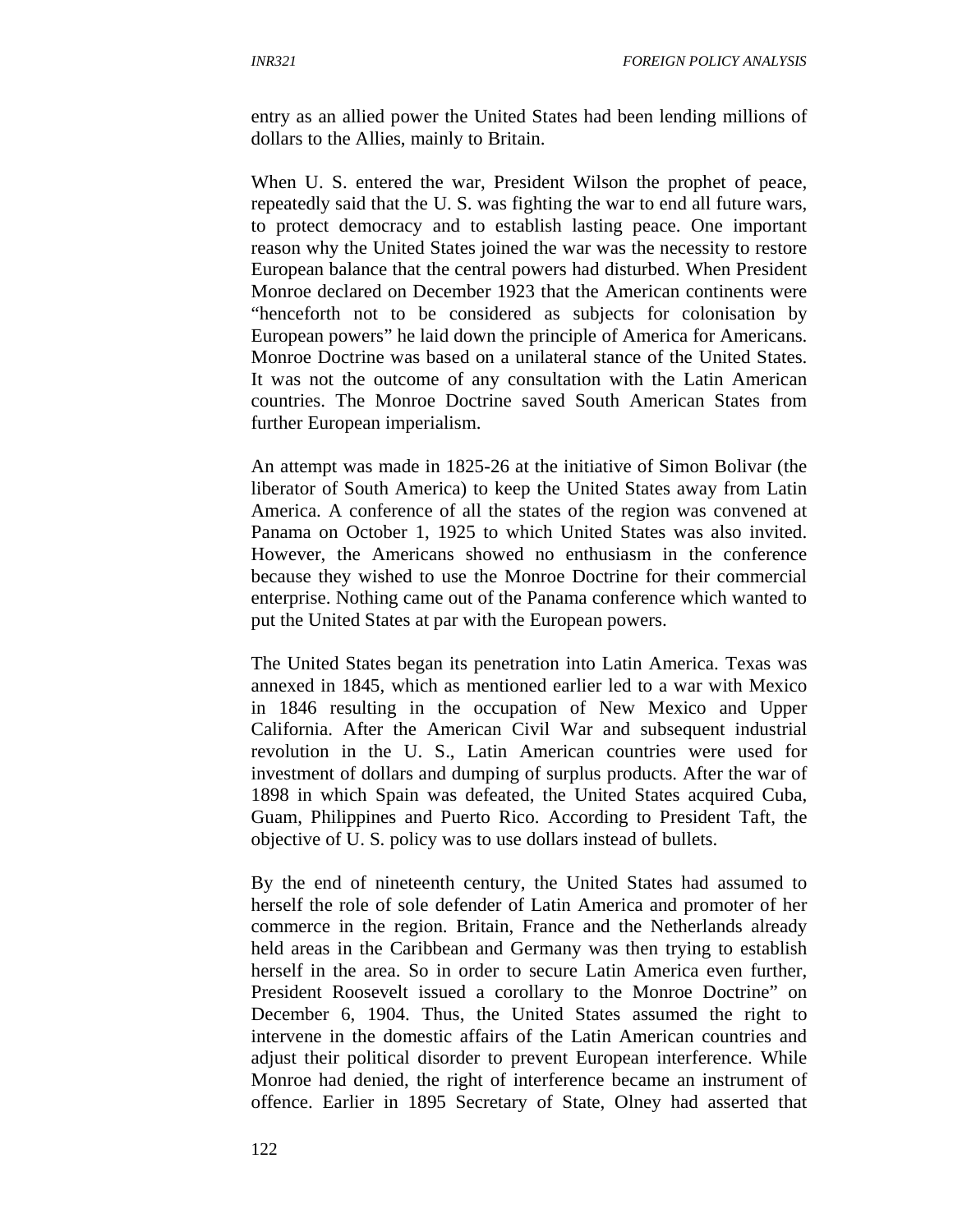United States was the Supreme power in the Western Hemisphere and her wishes were laws for the peoples of the region.

P. T. Moon, therefore, commented that the means used by the United States were surprisingly similar to the means of European imperialism. During the first decade of the twentieth century, Panama became a protectorate of the United States. America got the right of adjusting all foreign and domestic obligations of Dominican Republic, and Nicaragua was next victim of dollar imperialism.

Meanwhile, Pan-Americanism had begun to grow with the first conference held in 1889 at Washington. The relations between the United States and Latin American Republics would never become cordial. For example, when the United States entered into the first world war in 1917, only eight of the Latin American countries followed her and declared war on Germany. The United States called the "Colossus of the North" emerged more powerful from the war. And when she did not join the League of Nations most of the Latin American countries became members of the League to contain U. S.

## **SELF-ASSESSMENT EXERCISE 2**

Discuss the Corollaries of Monroe Doctrine.

## **3.3 Roosevelt's Policy of "Good Neighbour"**

Franklin D. Roosevelt was elected in 1932. In his inaugural speech, as new President in March 1933, he made an important policy announcement. He declared, "I would dedicate this nation to the policy of the good neighbour – the neighbour-who resolutely respects himself and because he does so, respects the right of others". Speaking later to the Pan-American Union, the President said,

"You're America and mine must be a structure built of confidence cemented by a sympathy which recognises only quality and fraternity". It was agreed at the seventh Pan-American conference at Montevido in 1933, that "no state had the right to intervene in the internal or external affairs of another" and in December 1933 Franklin Roosevelt said that "…the definite policy of the United States from now on is one opposed to armed intervention".

In pursuance of the Policy of Good Neighbour" initiated by President F. D. Roosevelt, America demonstrated its friendship when the U. S. marines were withdrawn from Haiti in 1933. The U. S. administration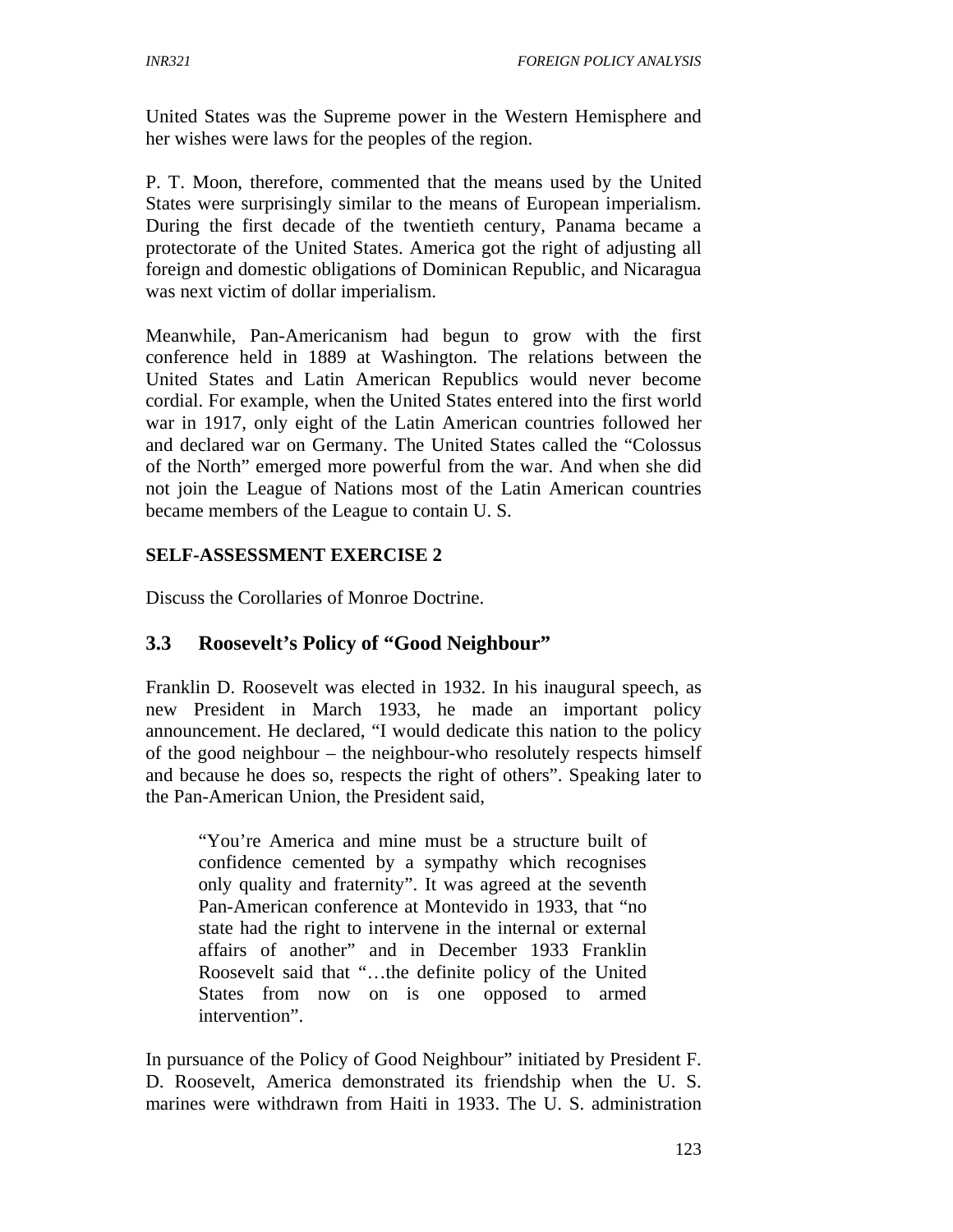relinquished control over Cuban finances, and renounced the right of intervention in her internal affairs. In 1936, the United States gave up the right of intervention in the internal affairs of Panama. President Roosevelt emphasised the need for mutual consultation at the Buena's Aires conference in 1936, in the event of any threat from aggressor states of Europe. However, at that time this idea was dropped. But at the Lima Conference in December 1938, it was agreed that in case of a threat of aggression or likely breach of peace even if one of the member countries of the Pan-American Union requested, that foreign ministers of all the member countries, will meet, from time to time, in different capitals and decide upon a common approach. Thus, as Longman and Mitchell say, not only the United States, but twenty one American countries became the interpreters of the Monroe Doctrine.

Meanwhile certain difficulties arose in the effective implementation of the policy of good neighbour. Mexico nationalised all the railways and acquired thirteen American and four Brazilian oil companies. In spite of this provocation, President Roosevelt did not resort to military action against Mexico, thereby introducing a new chapter by Franklin Roosevelt in the relations between United States of America and Latin American States. He reversed the policy that his cousin Theodore Roosevelt had initiated in 1904.

## **SELF-ASSESSMENT EXERCISE 3**

Explain Roosevelt's policy of "Good Neighbour."

## **4.0 CONCLUSION**

During the past two centuries, America has tried to regulate the behaviour of numerous countries particularly in the Western Hemisphere and the Far East. Most foreign policy makers of America tried to follow the policy of isolation until the United States, suddenly found herself in the position of super power after the Second World War.

The hero of the First World War, President Wilson was an idealist who wanted to establish lasting world peace. He failed as Palmer Perkins say "Americans like to think of their country as the goddess of liberty holding high touch of freedom as a beacon light to all peoples of the world". The Americans have tried to formulate their foreign policy on the above assumption, but have often interfered with independence of other countries. However, when they intervene in the international affairs of another country, they argue that they were doing so to serve the principles of freedom and democracy.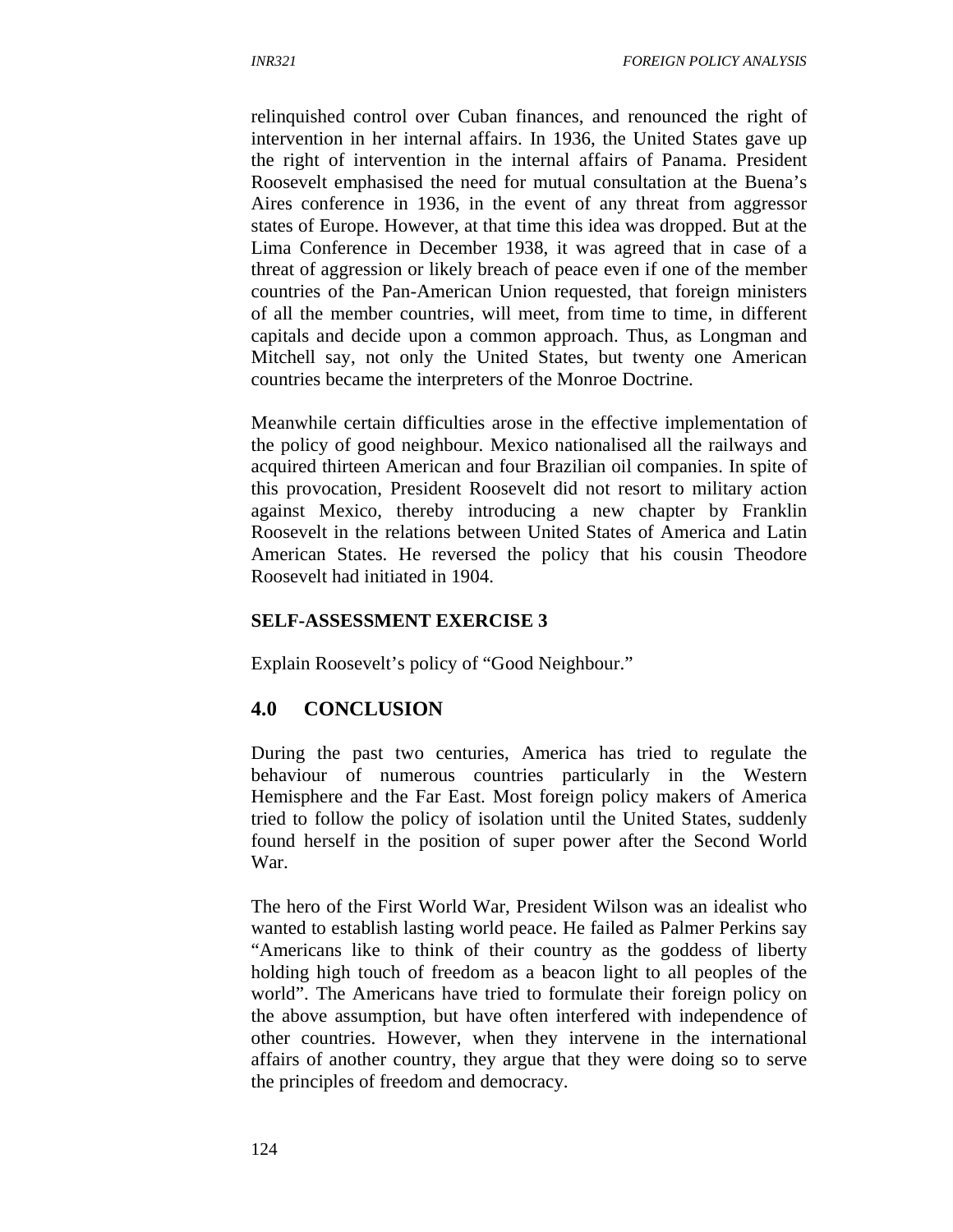# **5.0 SUMMARY**

The three main principles of the United States foreign policy namely neutrality, Monroe Doctrine and Open Door can easily be summed in one word, isolation. Many Americans were not even in support of their country's participation in Red Cross programmes on the basis of isolationism. However, the principle of isolation was not all inclusive as America usually interferes in the affairs of other nations on the guise of defending the principles of democracy.

## **6.0 TUTOR-MARKED ASSIGNMENT**

- 1. Write short notes on the following: (a) Neutrality (b) Monroe Doctrine and (c) Open Door Policy.
- 2. Explain President Roosevelt policy of "Good Neighbour".
- 3. What are the main principles of American foreign policy?

## **7.0 REFERENCES/FURTHER READING**

- Glenn, H. & Kay, K. (1991). *Dimensions of World Politics.* New York: HarperCollins Publishers.
- Khanna U.N. (2004). *International Relations,* (4th Ed*.*). New Delihi, India: Vika Publishing House.
- Palmer, N. & Howard, P. (2007). *International Relations*, (3<sup>rd</sup> Ed.) Delhi: A. I. T. B. S. Publishers.
- Rourke, J. (2008). *International Politics on the World Stage*, (12<sup>th</sup> Ed.). New York: McGraw-Hill.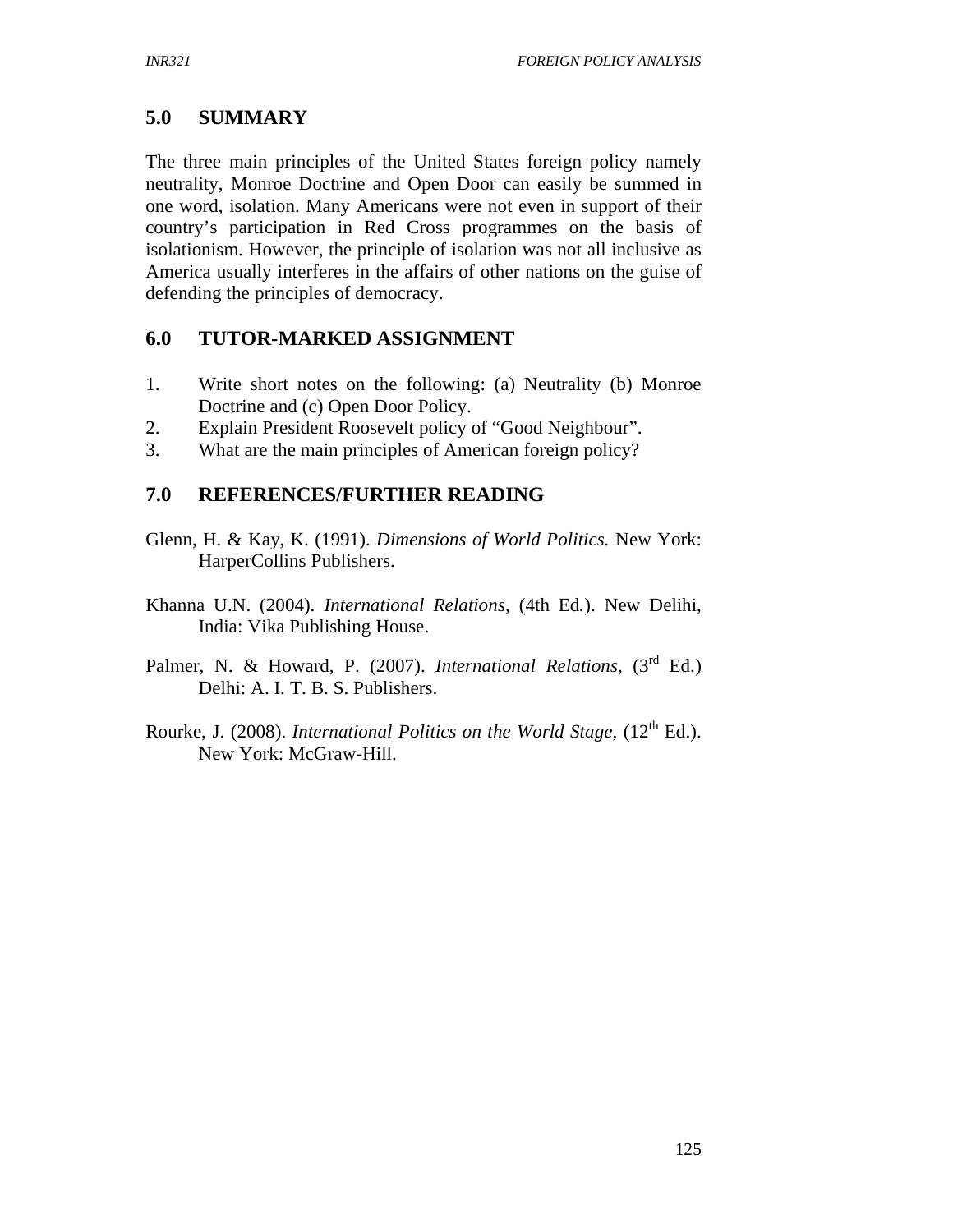## **UNIT 2 PHASES OF FOREIGN POLICY OF SOVIET UNION**

#### **CONTENTS**

- 1.0 Introduction
- 2.0 Objectives
- 3.0 Main Content
	- 3.1 A Continuation of Traditional Policies
	- 3.2 Different Phases of Soviet Foreign Policy
	- 3.3 Soviet Union and the Axis
- 4.0 Conclusion
- 5.0 Summary
- 6.0 Tutor-Marked Assignment
- 7.0 References/Further Reading

## **1.0 INTRODUCTION**

Foreign policies are usually formulated to protect and promote the national interest, however in the case of Soviet Union; a lot of emphasis was laid on ideological factors. The former Soviet Union, being the first country to have been the outcome of a proletarian revolution, was determined to pursue the goal of world revolution, at any rate for the first few years after Lenin came to power. We made mention in Module Four of some of the factors that influence foreign policy-making. We have also emphasised the importance of national interest and said that regulation of the behaviour of other countries to suit one's own interest, is part of the instruments of foreign policy.

Usually, as environmental of foreign policy changes, the policy makers also adjust their policy accordingly. The Soviet Union was not exception. However, its emphasis on the ideology of Marxist- Leninism put it in a slightly different category. According to Edward Crankshaw, in its distant objectives the foreign policy of the Soviet Union is less obscure and more coherent than that of any other country. The objectives embrace the ultimate victory of the world proletariat under the leadership of Moscow. Marx and Engels had declared in the Communist Manifestoes: "The Communists disdain to conceal their views and aims. They openly declare that their ends can be attained only by the forcible overthrowing of all existing social ends". Thus, the programmes of world revolution distinguished the Soviet Union from all other states during the inter-war years.

#### **SELF-ASSESSMENT EXERCISE 1**

Identify the peculiarity of Soviet foreign policy.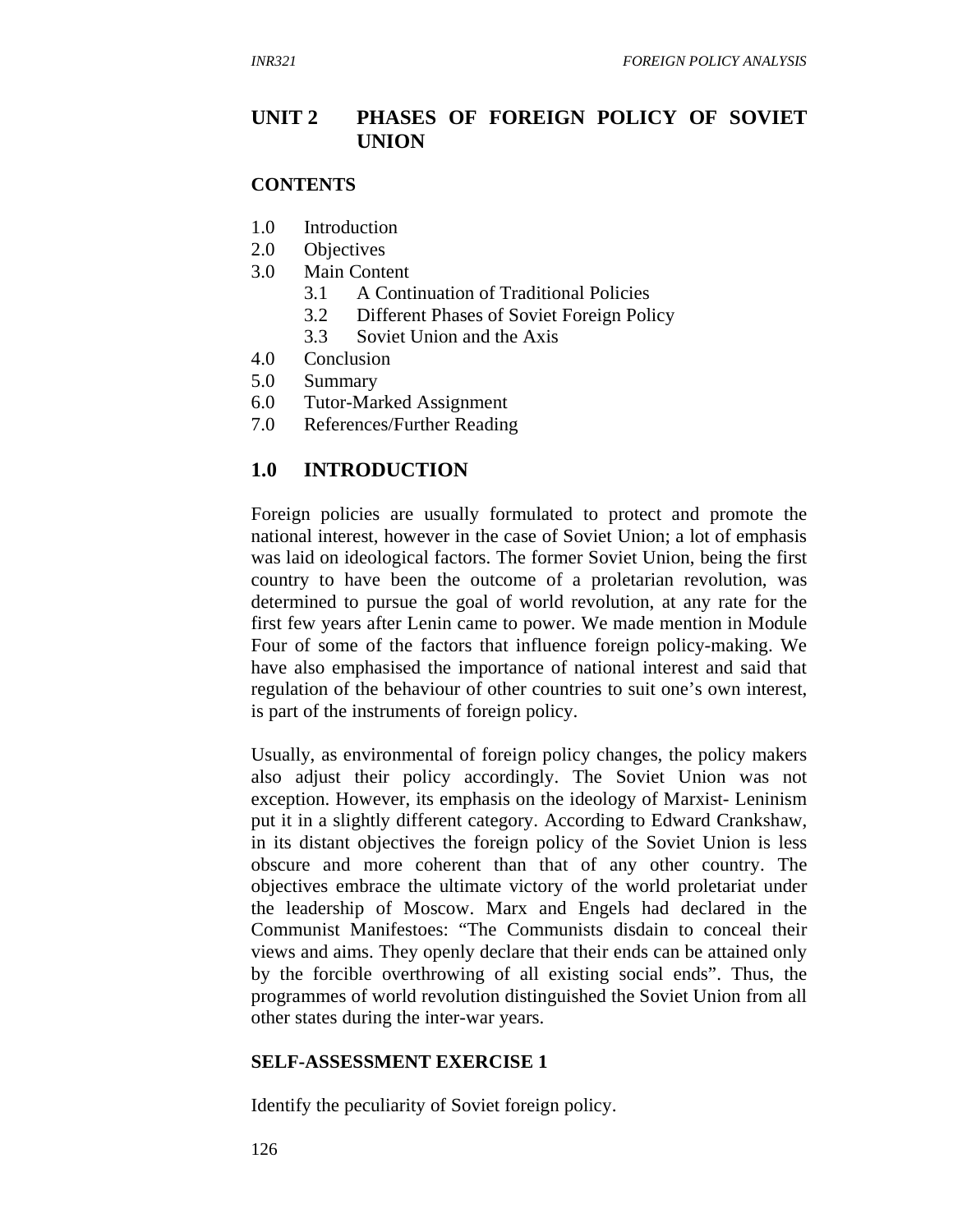# **2.0 OBJECTIVES**

At the end of this unit, you will be able to:

- explain the peculiarity of Soviet foreign policy
- discuss the factors that affected Soviet foreign policy
- discuss the extent to which Soviet foreign policy propagated the Communist ideology of world revolution.

# **3.0 MAIN CONTENT**

## **3.1 A Continuation of Traditional Policies**

The factors that influenced the Soviet foreign policy included historical and traditional policies, geographical considerations, internal political problems, economic situation and the general international situation. The morale of people and character of leadership also had their impact on the foreign policy. But Soviet Governments believed that its duty to promote communism, world revolution and victory of the proletariat was an additional factor that influenced its foreign policy. Nonetheless, the Soviet Union was not consistent. Rather, the Soviet leadership appeared to regard world revolution as imminent, and then as a remote expectation, as a goal to be placed in the forefront of their policies and then which can be relegated at least temporarily to the ideological closet. The ideal of world revolution was therefore, the ultimate objective of the Soviet foreign policy, though at times it had to be given a back seat for strategic reasons. It was never lost sight of or abandoned. Zinoview, head of the Comintern, himself said in 1925 that it had its "slow and heavy" phase and that "contrary to our early expectation it may take years to ripen"

Soon after the Bolshevik Revolution, in 1917, the new regime sued for peace. Lenin's Government had pulled the country out of the First World War and subsequently made peace with Germany through the Treaty of Brest-Litousk. Germany had imposed harsh and severe terms, and the erstwhile allies of Russia turned hostile. They blamed the new Russian rulers for peace with the enemy and intervened in the civil war that followed. However, Trotsky's Red Army succeeded in defeating the designs of the anti-communist forces aided by the major capitalist powers.

Thus, both on ideological and practical grounds the Soviet Union had decided to destroy capitalism and promote revolutions. However, Soviet Government had decided as early as 1919, to entrust the task of world revolution to the Moscow-headquartered Third international, or the Communist Iinternational (the comintern). Legally, it was an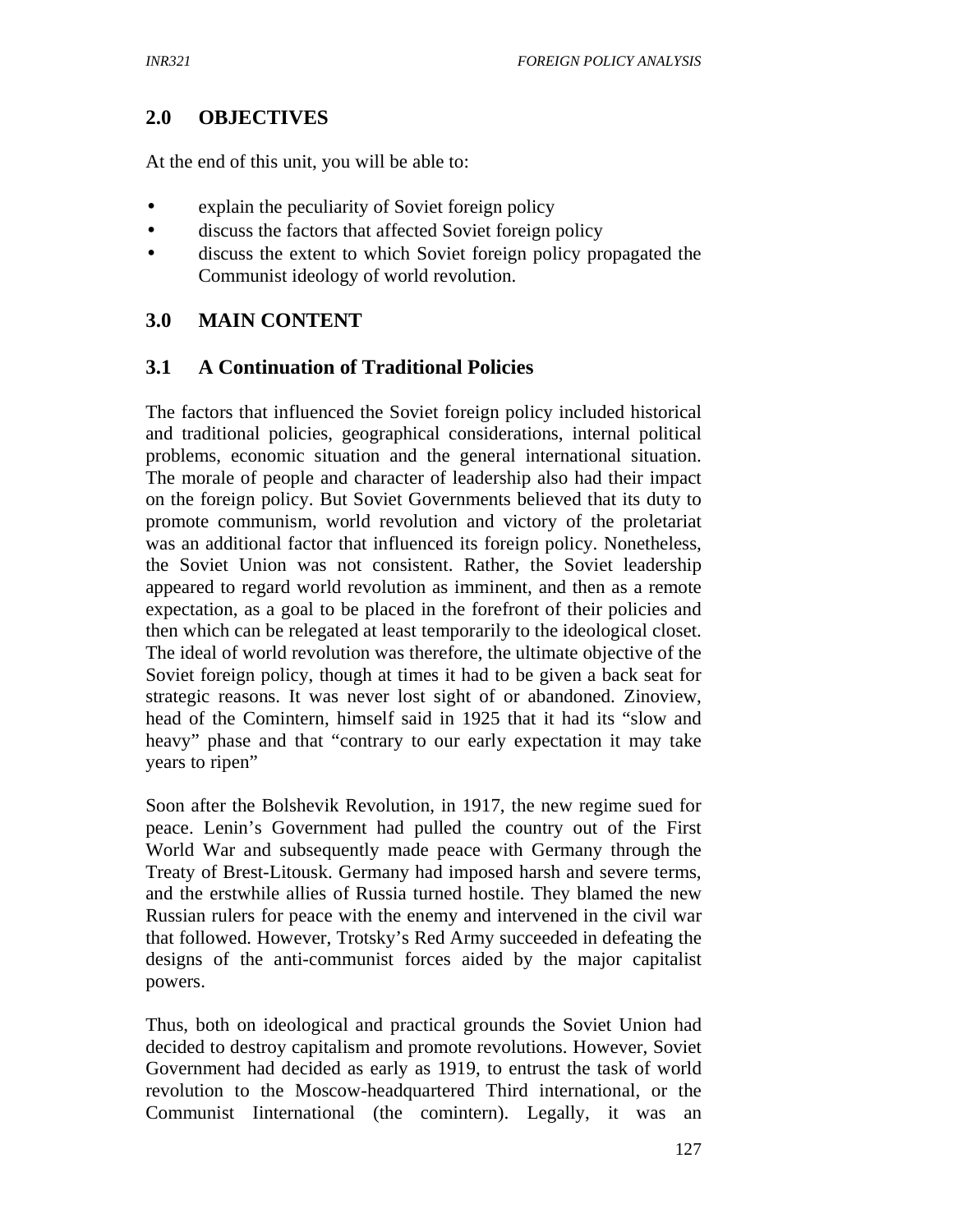international movement of the Communists and the Russians were but one of the participants. But the Western leaders regarded the comintern as an organ of the Soviet Union government. Infact the Western Leaders concluded that both the Soviet Government and the Comintern were guided by the same people-the leadership of the Soviet Communist Party.

A question that was frequently asked was whether the Soviet foreign policy was really only a continuation of Czarist policy, or it was really based on entirely different approach. As already stated, the Western view was that the Soviet policy was simply old wine in new bottles. It was said that the Soviet policy was "but that of Czarist Russia writ large". George Kennon, the U. S. diplomat, once remarked that he could piece together certain observations of Czarist foreign office of 1883 and submit them to his Government, with slight changes as the policy of the Soviet Union.

Many other Western observers used to point out that nearly all of the policies followed by the Soviet Union were a natural and logical continuation of historic Russian policies. But prominent communist writers like Karl Radek, resented any comparison between Czarist and Soviet policies. He said that to attempt to represent the foreign policy of the Soviet Union as a continuation of Czarist policy is ridiculous. The non-communist writers argued that just as Czarist, Russia right from the time of Peter the Great had tried to expand its vast territory. The communist rulers have also done precisely the same. The Czarists had always tried to consolidate their empire, acquire windows to the West, and to gain access to the oceans without abandoning their self-imposed isolation. The Soviet leaders also showed the same tendencies of expansion, and the same over-zealous attitude. It was pointed out after the Second World War, that the Soviet Union had expanded almost to the fullest extent of Czarist aspirations, with the only expectation of Turkish Straits.

Both the views have points of truth. There is no doubt that after the Bolshevik Revolution, Soviet foreign policy was naturally influenced by Marxian concept of inevitability of destruction of capitalism and victory of the proletariat. With this conviction expansion of communism in other countries became the most significant principle of the foreign policy of the Soviet Union. Opposition of capitalist countries replaced the traditional policy based on struggle for power and balance of power. Soviet Union could not be expected in the first decade after the revolution, to enter into the kind of alliances that the Czar had concluded with Britain and France. The new regime was hostile to America and Japan as well for the active support that they gave to the white rebels during the civil war.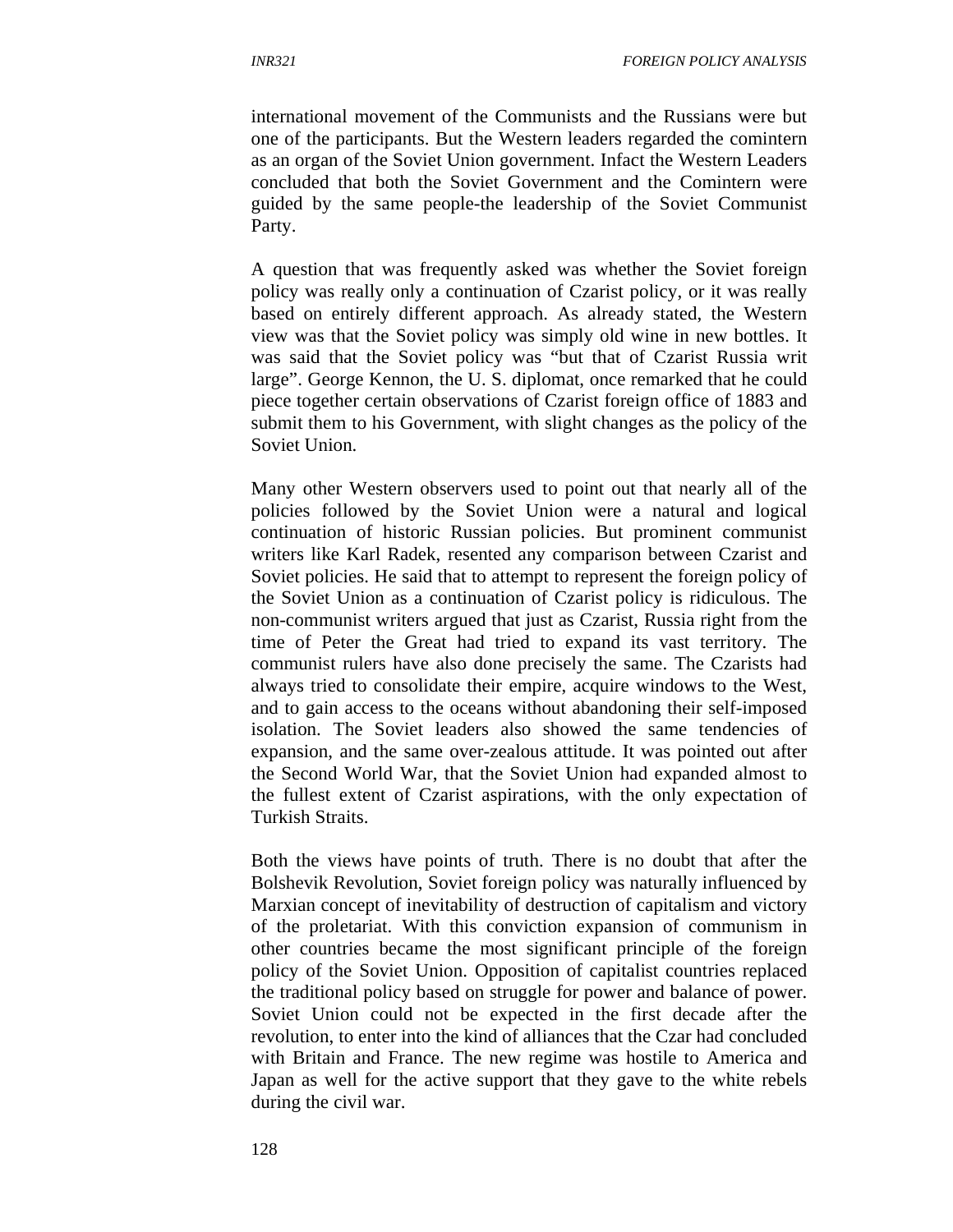*INR321 FOREIGN POLICY ANALYSIS* 

On the contrary, it became Soviet policy to support all anti-capitalist and anti-imperialist movements all over the world. Soviet foreign policymakers were convinced that scientific socialism was destined to be victorious. Therefore, non-communist regimes had to be opposed so that world revolution could become a reality. When Stalin won the struggle for power against Trotsky, the emphasis was shifted from immediate world revolution to socialism in one state at a time. This meant that Stalin retained world revolution as the ultimate goal, but adopted strategic understanding with the West whenever it became essential to strengthen Soviet socialism and promote his countries national interest.

Where national interest was concerned, Soviet leadership could not ignore the geographical constraints like the Czarist Russia, it was necessary for the Soviet Union to seek warm water pots both in the South and the West. The seas in the north and east are frozen for most part of the year. She had the problem of reaching out to the Baltic and the Mediterranean as the outlet (strait) from the Black sea had been under Turkey. Therefore, Soviet policy could not deviate from the search for peaceful approach to the warm waters, and the traditional clash of interest between Russia and Turkey could not be ignored.

Similarly, a powerful Germany had been a cause of anxiety for Russia, and before the First World War she had to conclude the alliance with Britain to be able to contain Germany power. The same situation had to be tackled on a bigger scale as soon as Hitler came to power in Germany and he made it clear that it was his aim to expand the Third Reich eastwards, at the cost of Soviet Union. Earlier, though Soviet Union and Germany had entered into the Treaty of Rapallo in 1922, Germany was a vanquished and disarmed country and Soviet Union was being denied recognition by Western Powers.

However, the western view was that expansion was essential feature of the foreign policy of both Czarist Russia and Soviet Union. The later regime was seeking expansion in the name of promotion of workers interest and fight against fascism and capitalism. Lenin had himself said, we are living not merely in a state but in a system of states, and the existence of Soviet Republic, side with imperialistic states for a long time is unthinkable. Thus, Soviet foreign policy was certainly based on the goal of destruction of non-communist states, even when there was a talk of existence; it was only to prepare for the conflict.

### **SELF-ASSESSMENT EXERCISE 2**

To what extent did Soviet foreign policy propagate communist ideology?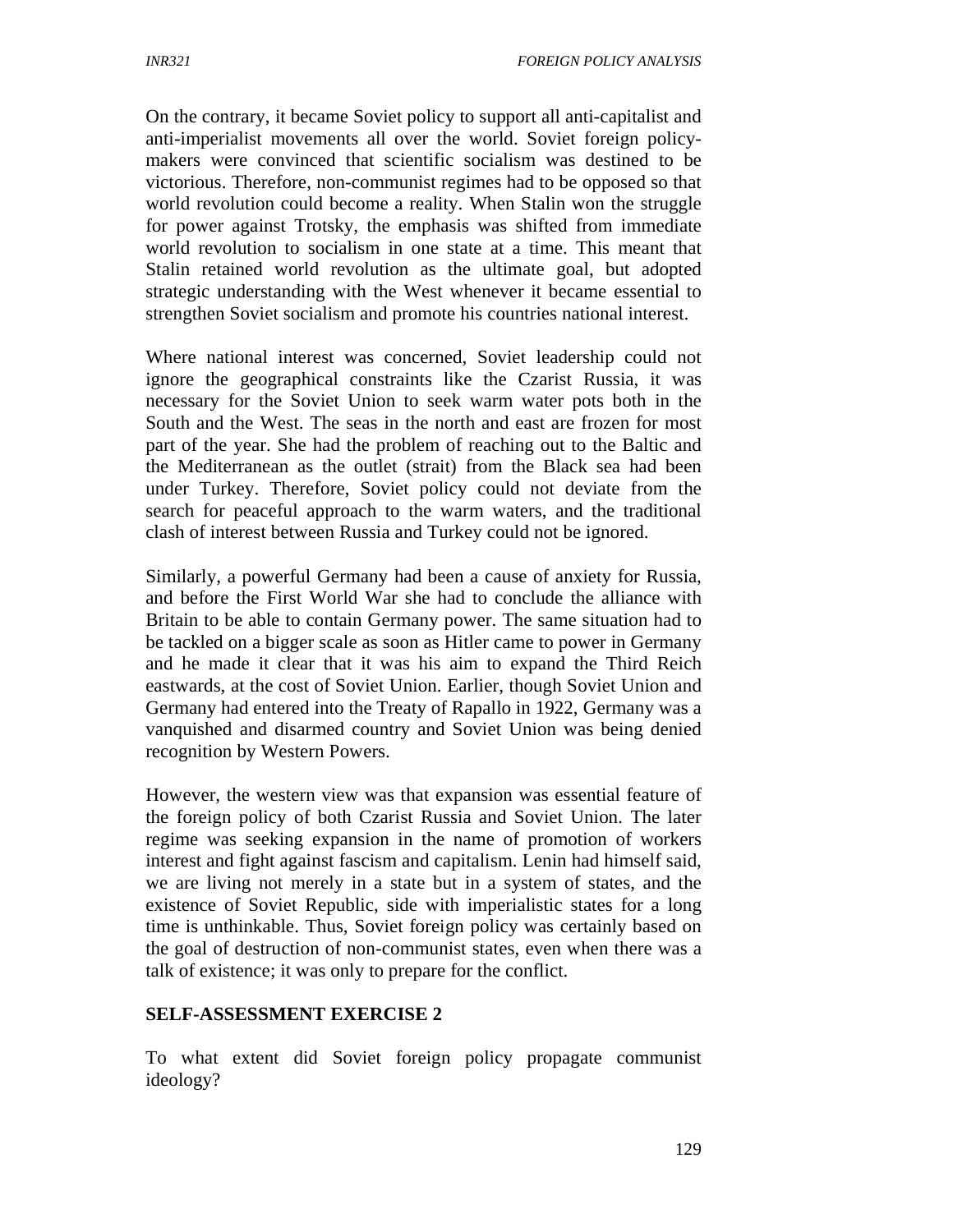## **3.2 Different Phases of Soviet Foreign Policy**

**(i) The Dream of World Revolution (1917-21):** In the first phase of its foreign policy, the Lenin Government's dream of world revolution remained only an ideal, as it had to contend with numerous difficulties both at home and abroad. The Bolshevik revolution was a serious challenge to the Western countries, and Russia's defection from the Allied camp was strongly resented. The Soviet Union only sued for peace and did not join the enemy. Lenin's slogan was "land, bread and peace". The peace conferences from December 20, 1917 to February 10, 1918 failed to achieve its purpose. Trotsky declared "No wars no peace". The German resumed hostilities and reached close to Petrograd. Once again Lenin asked for peace and Germany imposed the Treaty of Brest-Litoosk on her terms on March 3, 1918. The peace concluded by communist regime with Germany hardened the Western attitude, which intervened in the civil war that followed. Lenin had to fight against his own people in the civil war as well as the capitalist powers who were involved in the intervention.

 During this phase, neither Soviet Union could make any progress in the direction of world revolution, nor could the western powers overthrow the Bolshevik regime. Contrary to the expectations of Soviet Union no other country had any proletarian revolution, and the exhausted allied armies found themselves incapable to defeat Russian (communist) government. Thus, the first forty years of Soviet Proletarianism did not have any significant impact on international relations.

**(ii) Diplomatic Recognition and Defensive Isolation (1921 – 34):**  In the first few years of its existence the Soviet Union had failed to secure recognition from most of the countries that mattered. By 1921, the counter-revolutionary activities, the Civil War and Western capitalist international had all been crushed or withdrawn. On the other hand, the burning desire of the Soviet leadership for world revolution had also subsided as its futility was recognised by the new regime. Meanwhile, the internal economic condition had worsened to the extent that compromise with capitalism, at least in small measure had become unavoidable. Consequently, a New Economic Policy (NEP) was adopted to restore order in the internal economy.

 This policy, while accepting the ultimate goal of nationalisation and public-sector ownership of economy, admitted that in certain areas such as small-scale industry, petty business and small farming, some concession would have to be made for private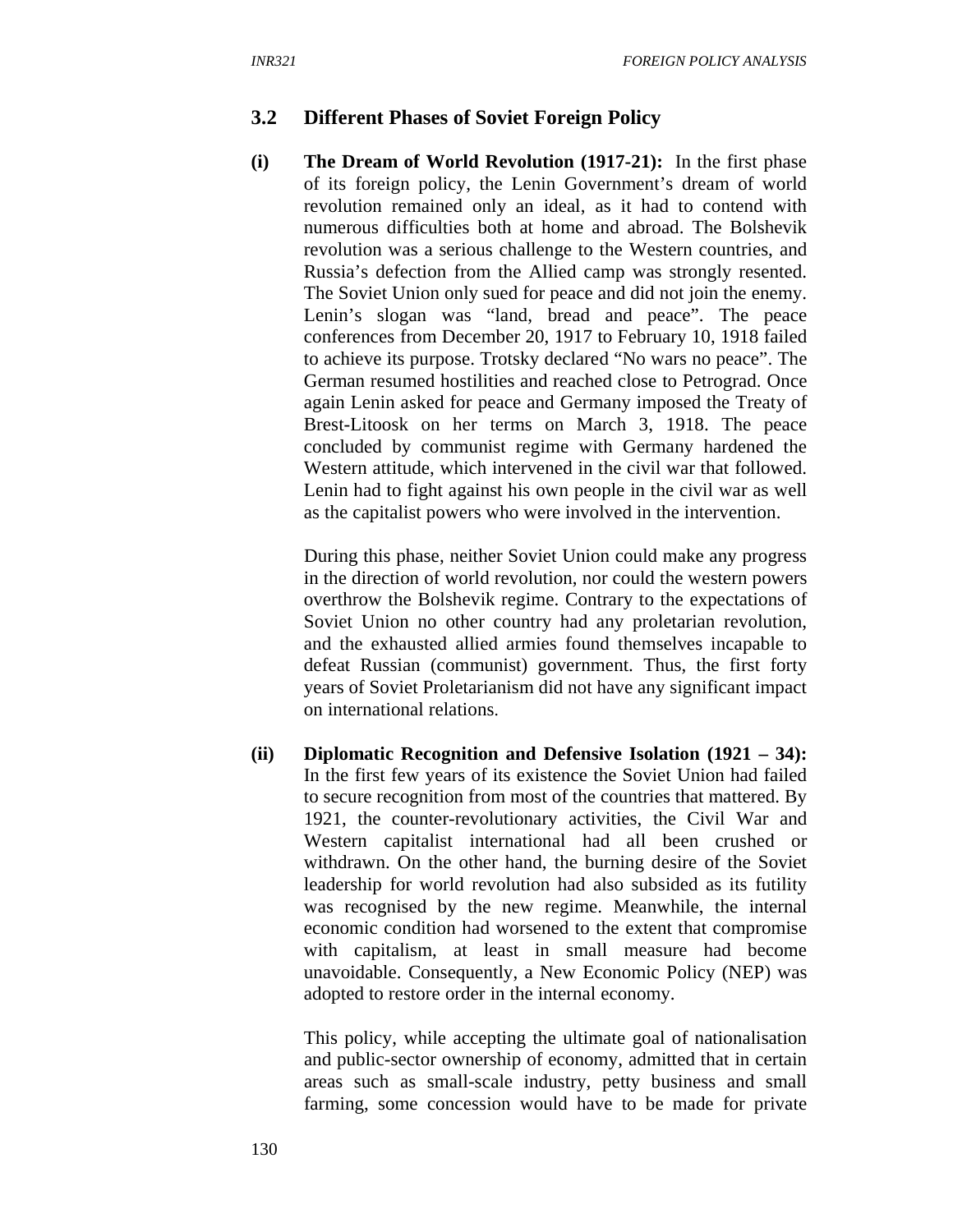ownership. In international sphere, Soviet Union initiated steps to secure diplomatic recognition and renew trade with the capitalist countries. There was no alternative. The new approach had three objectives, (a) to ensure that Germany did not join the capitalist block, (b) to ensure diplomatic recognition from Western powers; and (c) to consolidate on the achievements of the Revolution and reorganise the Soviet economy.

 During this second phase, which we have called the period of diplomatic recognition and defensive isolation, the Soviet Union became a strong supporter of world peace and disarmament. Infact, she even proposed total disarmament, rather than only reduction of armament. After initial hesitation, Soviet Union not only signed the Kellogg-Brain Pact but became a strong advocate of its expansion. But neither the United States nor Soviet Union recognised her or cooperated with the League of Nations. The League was considered as an institution of exploiters and plunderers.

- **(iii) Cooperation with the West (1934-38):** Two important developments took place in the first three years of the decade of 1930s. Japan emerged as powerful militarised state in the Far East. She attacked China's Manchuria province in 1931 and established a puppet regime called the Republic of Manchukuo. Thus, Japan posed a serious threat to the Soviet Union. A militarised Japan was also a threat to the United States. The League of Nations failed to protect China and punish Japan. Secondly, in January 1933, Hitler assumed the office of German Chancellor, and proceeded to destroy the post-war order. The repeated anti-communist and anti-Soviet pronouncement of Nazis, posed a potential threat to very existence of Soviet State. Faced by these two hostile powers, one in the east and the other in the west-Soviet Union proceeded to reorient her foreign policy. She extended her hand of friendship to the Western democracies who responded favourably. Soviet Union gave up the negative approach of non-aggression pacts and decided to enter into positive alliances of friendship and even military pacts. Soviet Union gave up the policy of defensive isolation. As the aggressive intentions of fascist powers became clear, she proposed a multilateral Eastern Pact of Mutual Assistance, and assigned pacts of mutual assistance with France and Czechoslovakia.
- **(v) China and the United States**: Soviet Union's principal concern was to strengthen herself against Japan and Germany. She restored diplomatic relations with China, and sought diplomatic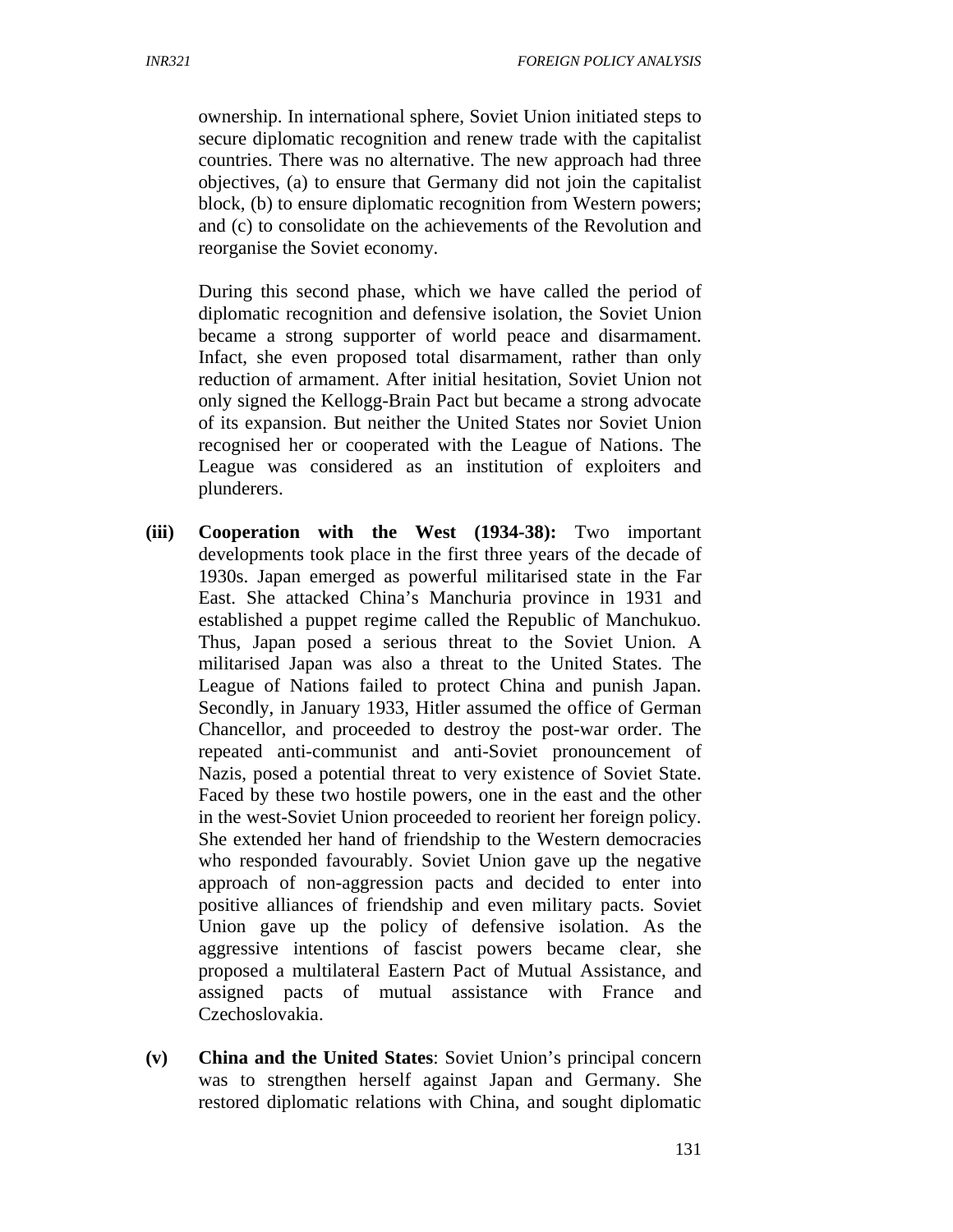recognition from the United States. It was for the first time, at the world economic conference in 1933 at London that the representatives of the United States and the Soviet Union established contacts and exchanged views.

**(vi) Soviet Union Joins the League of Nations**. Soviet Union had been consistently opposed to the League of Nations, and the political order created after the First World War. She was against status quo and advocated revision of treaties for a more just order. But after Hitler came to power and advocated revision of treaties, Soviet Union changed her stance and adopted the policy of association with the League of Nations and maintenance of status quo. So, Soviet Union changed her policy regarding League of Nations and became its member in 1934 with the status of a big power and permanent membership of the council. France was largely responsible for bringing the USSR into the League.

### **SELF-ASSESSMENT EXERCISE 3**

Explain the different phases of Soviet foreign policy.

## **4.0 CONCLUSION**

It is concluded that there were many similarities between the Czarist and Soviet foreign policy. Yet the ideological commitment of world revolution made the Soviet policies different in approach, even if they were similar in content. As was the case with any other country, both internal and external factors were responsible for frequent shifts in the Soviet foreign policy between the two world wars.

## **5.0 SUMMARY**

After the Bolshevik Revolution, Soviet foreign policy was naturally influenced by Marxian concept of inevitability of destruction of capitalism and victory of the proletariat. And with this conviction, expansion of communism in other countries became the most significant principle of the Soviet Union till the national economic meltdown, when they started making some overtures to capitalist nations and also employing some economic liberation in their national economy.

## **6.0 TUTOR-MARKED ASSIGNMENT**

- 1. Analyse the three phases of Soviet Union foreign policy.
- 2. What was the main principle of the foreign policy of Soviet Union in between the two world wars?
- 3. Why did the Lenin government fight against its own people?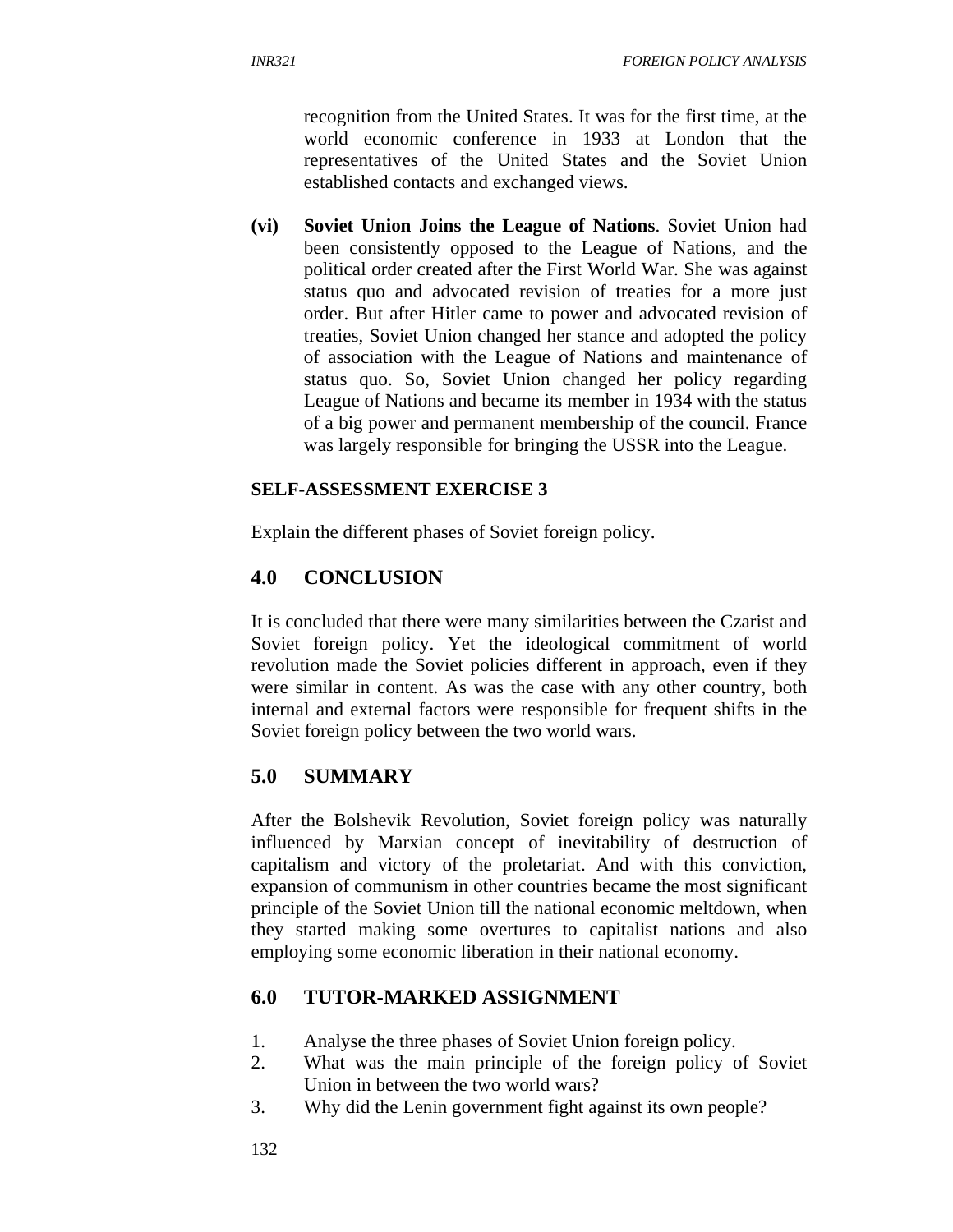### **7.0 REFERENCES/FURTHER READING**

- Glenn, H.T. & Kay, K. (1991). *Dimensions of World Politics.* New York: Harper Collins Publishers.
- Khanna, V. N. (2004). *International Relations*, (4<sup>th</sup> Ed.). New Delhi: India: Vikas Publishing.
- Marton, S. (1975). *The Domestic Policy the USSR.* Domestic Factors, Encino: Calif Dickenson.
- Vernon, A. (1980). "Vulnerabilities and Strengths of the Soviet Union in a Changing International Environment the Internal Dimension*",* Erik, Hoffman Fredrick, Fleron Jr.(eds.), *The Conduct of Soviet Union Foreign Policy.* New York: Adine.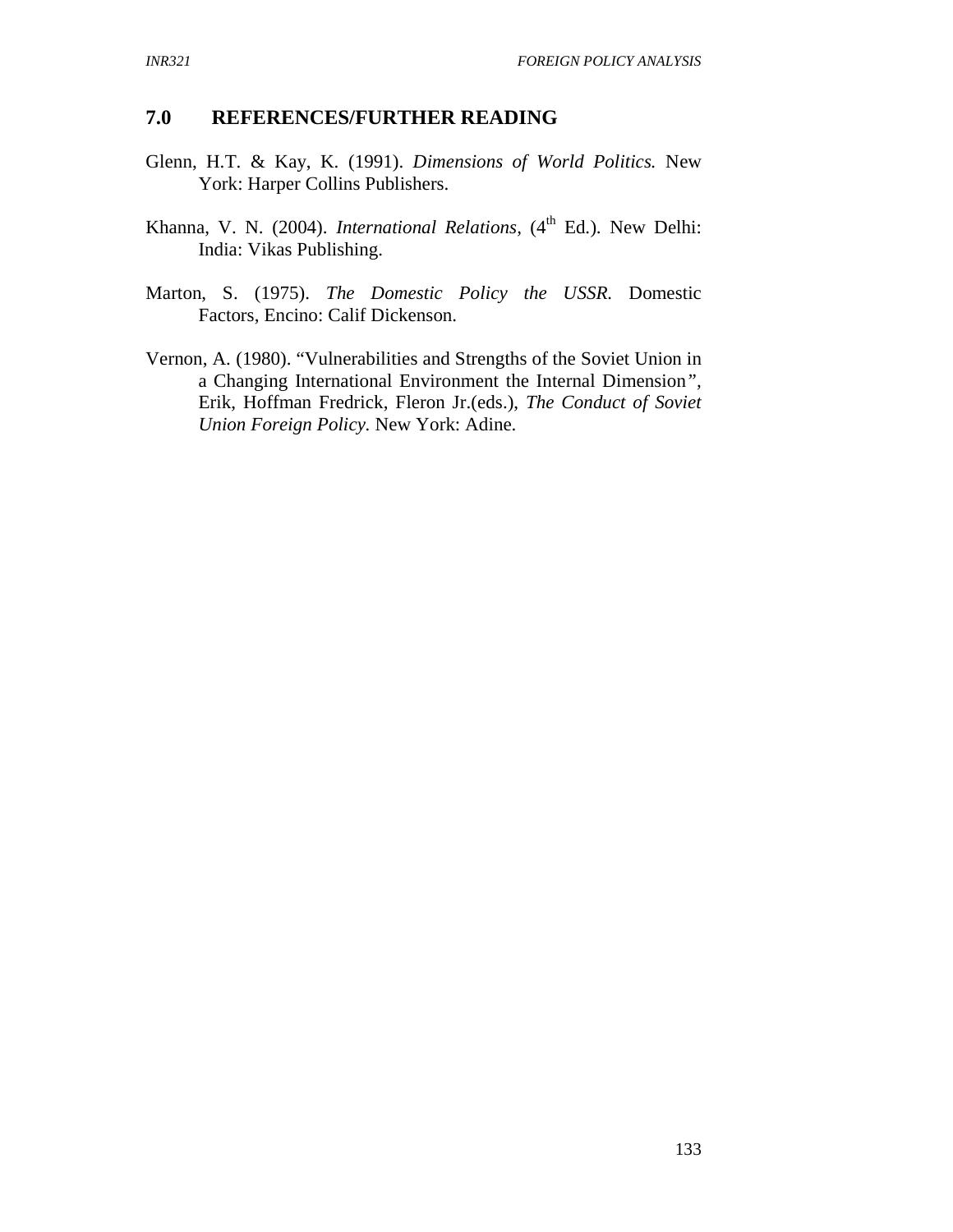#### **UNIT 3 THE CUBAN MISSILE CRISES**

#### **CONTENTS**

- 1.0 Introduction
- 2.0 Objectives
- 3.0 Main Content
	- 3.1 The Conflict in Cuba
	- 3.2 Dilemma in Foreign Policy Making in the Cuban Missile Crises
- 4.0 Conclusion
- 5.0 Summary
- 6.0 Tutor-Marked Assignment
- 7.0 References/Further Reading

#### **1.0 INTRODUCTION**

The crisis in Cuba in the autumn of 1962 was undoubtedly the most dangerous of all post World War crisis. The world appeared to be close to a major war. It could have resulted in a war. The Island of Cuba, the largest in the Caribbean, is situated about ninety miles away from the U. S. state of Florida. It thrusts its western end into the jaws of the Gulf of Mexico. Its affairs were of special concern to the United States since the middle of the nineteenth century. It was freed from Spain in 1895, but that meant no more than change of masters. It was far ahead of its Caribbean neighbours in educational standards and had the most advanced middle class of all the Latin American countries. However, it was known for bad government all through, and neither any of her rulers nor the neighbouring United States could ensure efficient governance of Cuba.

The Island had been liberated by the America from Spain, and the right of U. S. intervention was written in the constitution of Cuba through the so-called Pratt Amendment. But under the influence of Wilsonian idealism, American refrained from intervention after the First World War. Later it was asserted that the Monroe Doctrine was a case of the United States vis-a-vis Europe, and not United States vis a vis Latin American. Therefore, in 1934 President Franklin D. Roosevelt scraped the Pratt Amendment and initiated the policy of "good neighbour". Within this period, U.S.S.R. intruded into the affairs of Cuba and was building missile sites in the country without the knowledge of U.S.

However, during the summer of 1962 rumours had begun to mount that the Soviet Union was placing missiles in Cuba. But conclusive evidence of Soviet missiles in Cuba was not obtained until October 14, 1962. On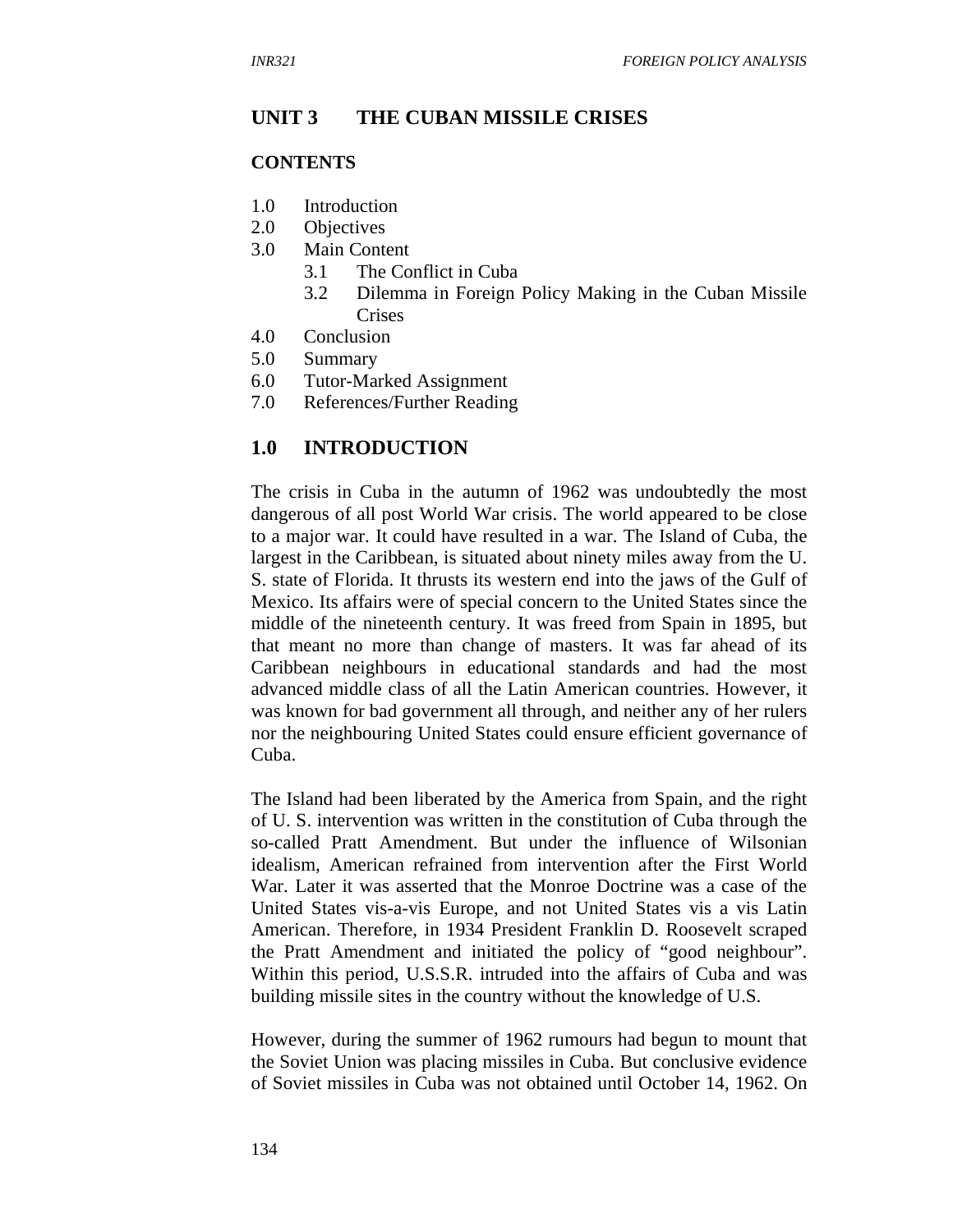October 22, President Kennedy announced the imposition of a naval blockade and set a deadline for a Soviet response.

## **2.0 OBJECTIVES**

At the end of this unit, you should be able to:

- narrate the history of the Cuban missile crisis
- highlight the interest of the United States and Soviet Union in Cuba
- explain the Cuban missile crisis as the seminal Cold War event
- discuss the roles of the super-powers in Cuba.

## **3.0 MAIN CONTENT**

## **3.1 The Conflict in Cuba**

Perhaps, at no time has the world come closer to a nuclear war than during the October 1962 Cuban missile crisis. President Kennedy put the odds of avoiding war at between one of the three, and Soviet Premier Nikita Khrushchev observed that "the smell of burning hung in the air." Estimates projected the probable deaths resulting from such a conflict at 100 million in the United States, more than 100 million in the Soviet Union, and several conflicts in Europe. At the heart of the crisis was the discovery that the Soviet Union had secretly placed 42 medium range missiles in Cuba, each of which had an estimated range of 1,100 miles.

By October 1962, the United States enjoyed a substantial lead over Soviet Union in international ballistic missiles (ICBMs). The U. S. had 226 ICBMs to the Soviet Union's estimated 75; it had a 144-0 advantage in submarine-launched ballistic missiles, and has a 1,350 to 190 advantage in long-range bombs. These numbers translated into a U. S. capability to attack the Soviet Union with nuclear weapons, without a corresponding Soviet capability to attack the United States. Missiles in Cuba effectively negated this edge. All but a small portion of the United States could now be reached by Soviet missiles.

The Cuban missile crisis involved more than just nuclear saber rattling. Soviet weapons shipments to Cuba had been taking place at an uneven pace since the summer of 1960 and involved more than just mediumrange missiles. By the beginning of September 1960, the Soviet inventory in Cuba included 12 intermediate range missiles, 144 surface – to – air missile launchers, with four missiles per launcher, 42, MIG-21 fighters, and cruise missiles, patrol boats and large quantities of transportation, electrical and construction equipment. In responding to the Soviet action, the United States drew upon virtually every part of its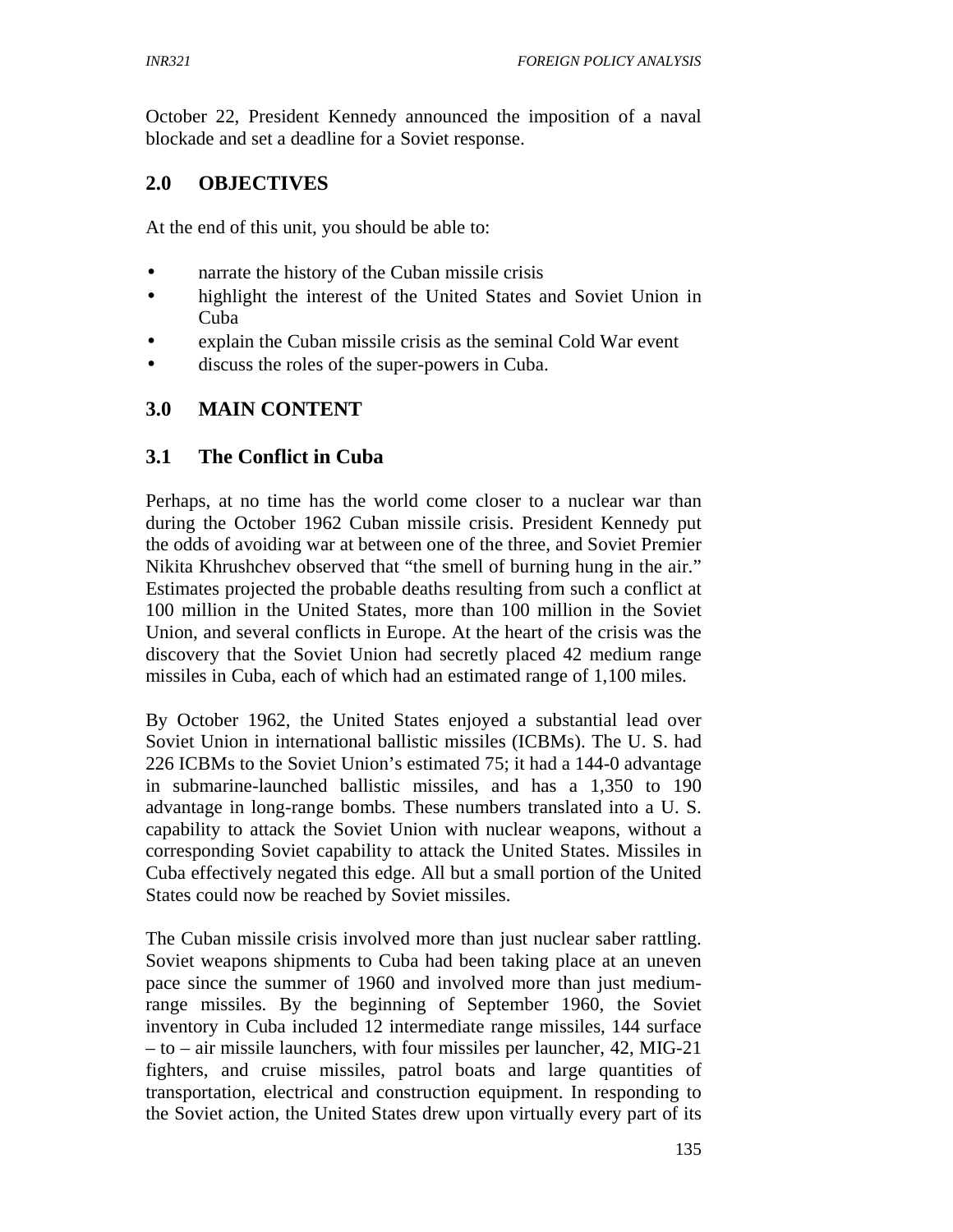military establishment: Military forces, around the world were put on alert, tactical fighters were called up, over 180 ships patrolled the Caribbean and imposed a naval blockages on Cuba, and plans were drawn up for a surgical air strike of Cuba, to be followed by a 100,000 man invasion force.

Cuba was very important to the Soviet Union for several reasons. First, it was an excellent base from which it could offset the U. S. edge in ICBMs. As a result of advances in reconnaissance technology, by 1961, the Kennedy administration had realised that the United States was ahead in the intercontinental ballistic missile race (the so called missile gap). Soviet leaders feared that, armed with this knowledge the United States would practice nuclear black mail against them. A quick and economically inexpensive fix was necessary to counter the U. S. advantage, and to buy time for the Soviet Union to build up its nuclear inventory.

Secondly, Krushchev had just suffered a series of foreign policy setbacks in trying to get the western powers out of Berlin. A dramatic foreign policy success in Cuba not only would do much to bolster Khrushehev's control over the communist party, but also might provide an additional bargaining chip to use against the United States somewhere in Europe. Finally, this was the problem of defending Cuba from the United States. On the one hand, the problem was symbolic (could the Soviet Union allow a communist government to be overthrown?) But, on the other hand, it was also a very real problem.

Cuba had become an obsession with U. S. policy makers almost from the moment that Fidel Castro's guerrilla forces overthrew the corrupt Batista regime in January 1959. By the end of 1959, the Central Intelligence Agency (CIA) was advocating Castro's elimination. In March 1960, President Eisenhower approved a plan calling for the training of a small band of Cuban émigrés for guerrilla activities within Cuba. By the time it was implemented by the Kennedy administration, the plan had been altered to call for an invasion of Cuba by the émigrés. Little went according to plan. On April 17, 1961, some 1,400 Cuban exiles landed at the Bay of Pigs. Within two days they were surrounded by 20,000 well-equipped and loyal soldiers. On the third day, the 1,200 survivors were marched off to prison camps.

#### **SELF-ASSESSMENT EXERCISE 1**

Give the history of Cuban Missile Crises.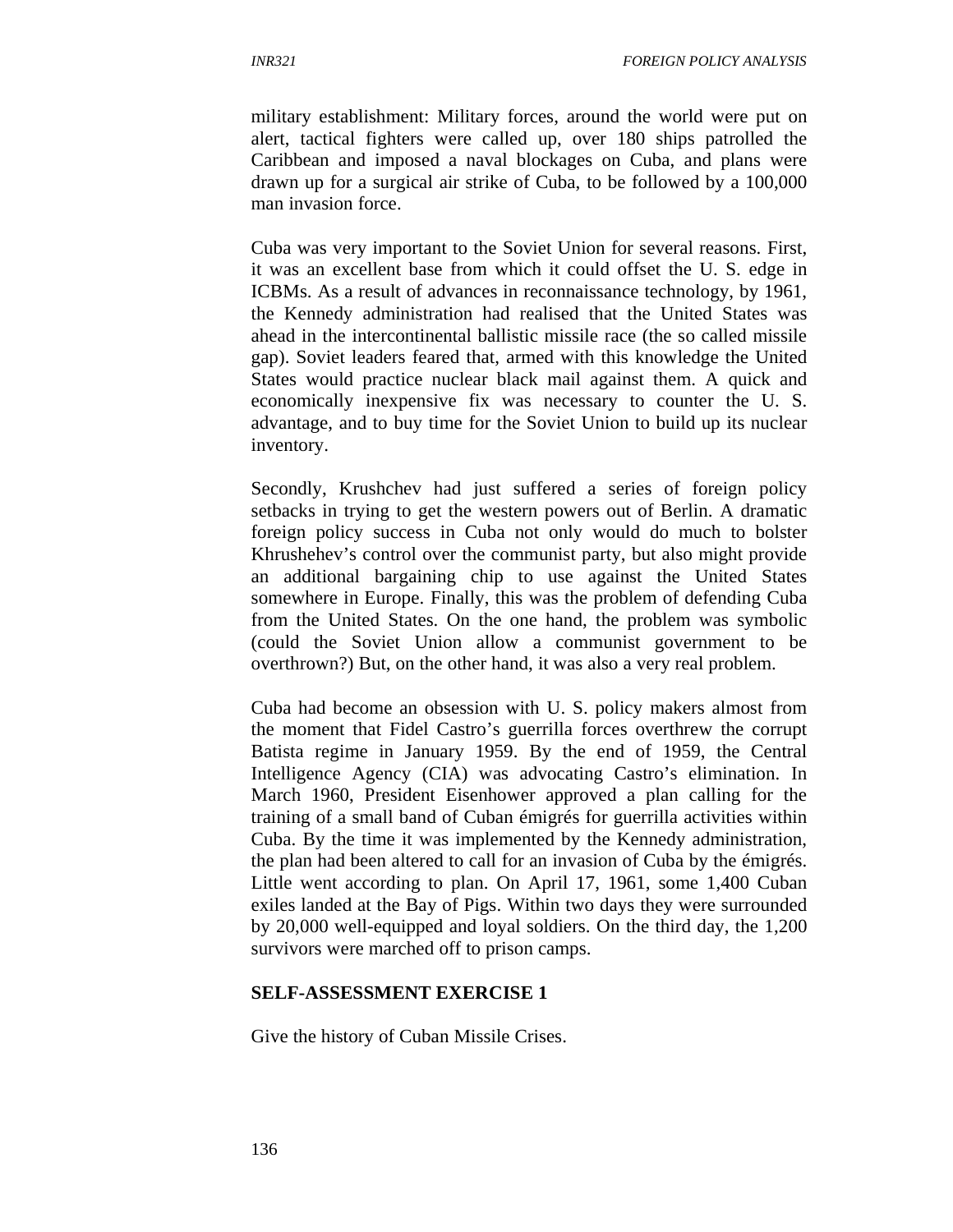# **3.2 Dilemma in Foreign Policy Making in Cuban Missile Crises**

Rumors had begun to build during the summer of 1962 that the Soviet Union was placing missiles in Cuba but the United States was slow to move on this information for several reasons. No conclusive piece of evidence existed to support the charge, and much of the evidence came from unreliable sources. For example, Cuban refuges arriving in the United States had been reporting the arrival of Soviet missiles in Cuba, before any Soviet military equipment reached Cuba. Moreover, not all the evidence was available for analysis at the same time and place.

On September 19, the U. S. Intelligence Board reached the conclusion that the Soviet Union would not try to put offensive missiles in Cuba. A second factor inhibiting a response to signs that the Soviet Union might be placing missile in Cuba was the unwillingness or inability of key figures in Kennedy administration to believe that this, in fact could be happening. Khrushchev had promised Kennedy that the Soviet Union would do nothing "to complicate international situation or aggravate the tension in relations between our two countries" before the fall congressional elections.

John McCone, who was the head of the CIA, believed that the Soviet Union was putting missiles in Cuba. As the evidence mounted to support his views, a U-2 reconnaissance flight was ordered. Conclusive evidence of Soviet missile in Cuba was not obtained until October 1962. On October 22, President Kennedy went on national television to reveal the discovery, to announce the imposition of a naval blockade, and set a deadline for a Soviet response.

## **SELF-ASSESSMENT EXERCISE 2**

Identify American interests in Cuba.

The naval blockade was only one of several options that were considered by Kennedy and his advisers. Others were: Do nothing, put diplomatic pressure on the Soviet Union, make secret approach to Castro, launch an invasion, and conduct a surgical air, strike. None of these options were without drawbacks and the naval blockade was chosen as much for what it did not do as for what it accomplished. The blockade by itself could not get the missiles out of Cuba (they were there already). However, it did not signal U. S. resolve to end the situation without initiating armed conflict with the Soviet Union. It also placed the responsibility for the next move and for a possible escalation in the level of violence with the Soviet Union.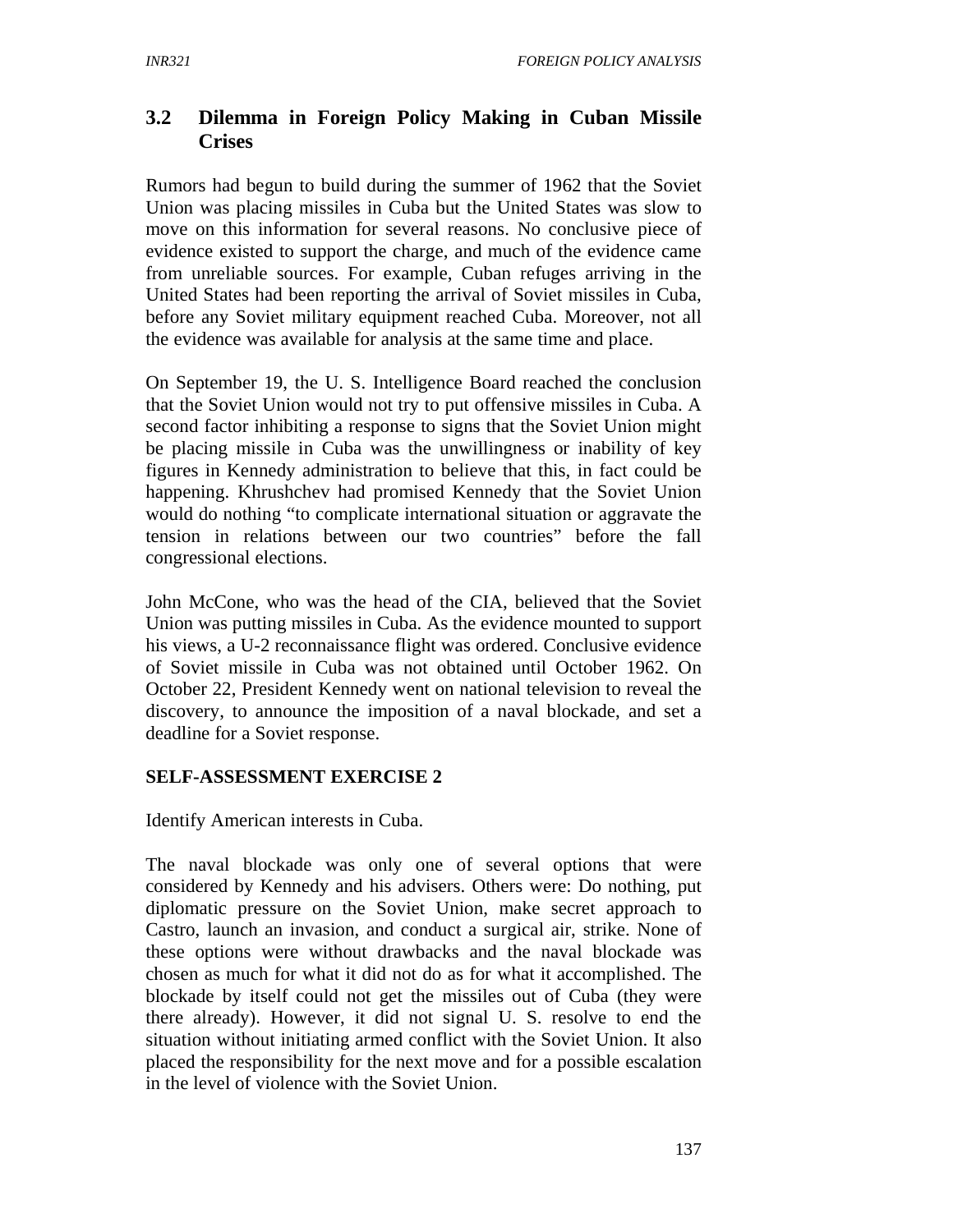The crisis ended on October 28, when Khrushchev publicly agreed to remove Soviet missiles from Cuba in return for a U. S. pledge not to intervene in Cuba. The Soviet Union used the need to defend Cuba from America aggression as its reason for putting missiles in Cuba, and this formula allowed both sides to claim victory. This compromise was not easily reached. Evidence suggested that Khrushchev was not totally in control of the communist party and the Soviet government during the crisis and at one point he had almost been removed from power. Only a creative diplomatic response by the Unites States to contradictory signals from Moscow, regarding its willingness to end the crisis on the terms acceptable to the United States, may have kept Khrushchev in power and ended the crisis peacefully.

Disagreement on how to resolve the crisis also existed within the U. S. government. On October 24, a day before Khrushchev offered to remove the missiles, Kennedy gave his approval to an October 29 air strike against missile silos, air bases, and anti-aircraft facilities. An air strike had originally been set for October 20, but was postponed in favour of the naval blockade, which was less dangerous. The blockade succeeded in stopping any additional material from reaching Cuba but it did not get the missiles out. Infact, the construction of missile bases was accelerated, and 20 medium-range missiles had become operational. Because of this, on the day that Kennedy approved the air strike, Secretary of Defense McNamara concluded that "an invasion had become almost inevitable" and that at least one missile would be successfully launched at the United States.

Members of Kennedy's inner decision-making circle also disagreed over the propriety of making a secret deal to end the crisis. While Kennedy had publicly rejected Khrushchev's call for removing U. S. missile from Turkey in exchange for the removal of Soviet missiles from Cuba, he agreed to do so in a secret offer made on October 27. The Soviet Union was told that a response was needed the next day and that the offer was conditional on his keeping the agreement secret.

#### **SELF-ASSESSMENT EXERCISE 4**

The Cuban Missile Crises was the seminal to Cold War event. Discuss.

#### **4.0 CONCLUSION**

There is a need to revise our thinking about the Cuban missile crisis in some respects. First, the decision to place missiles in Cuba appears to have been made by Khrushchev in April and was discussed in the following months by top Soviet leaders. He did so not to test Kennedy's resolve but to deter the U. S. from attacking Cuba and correct the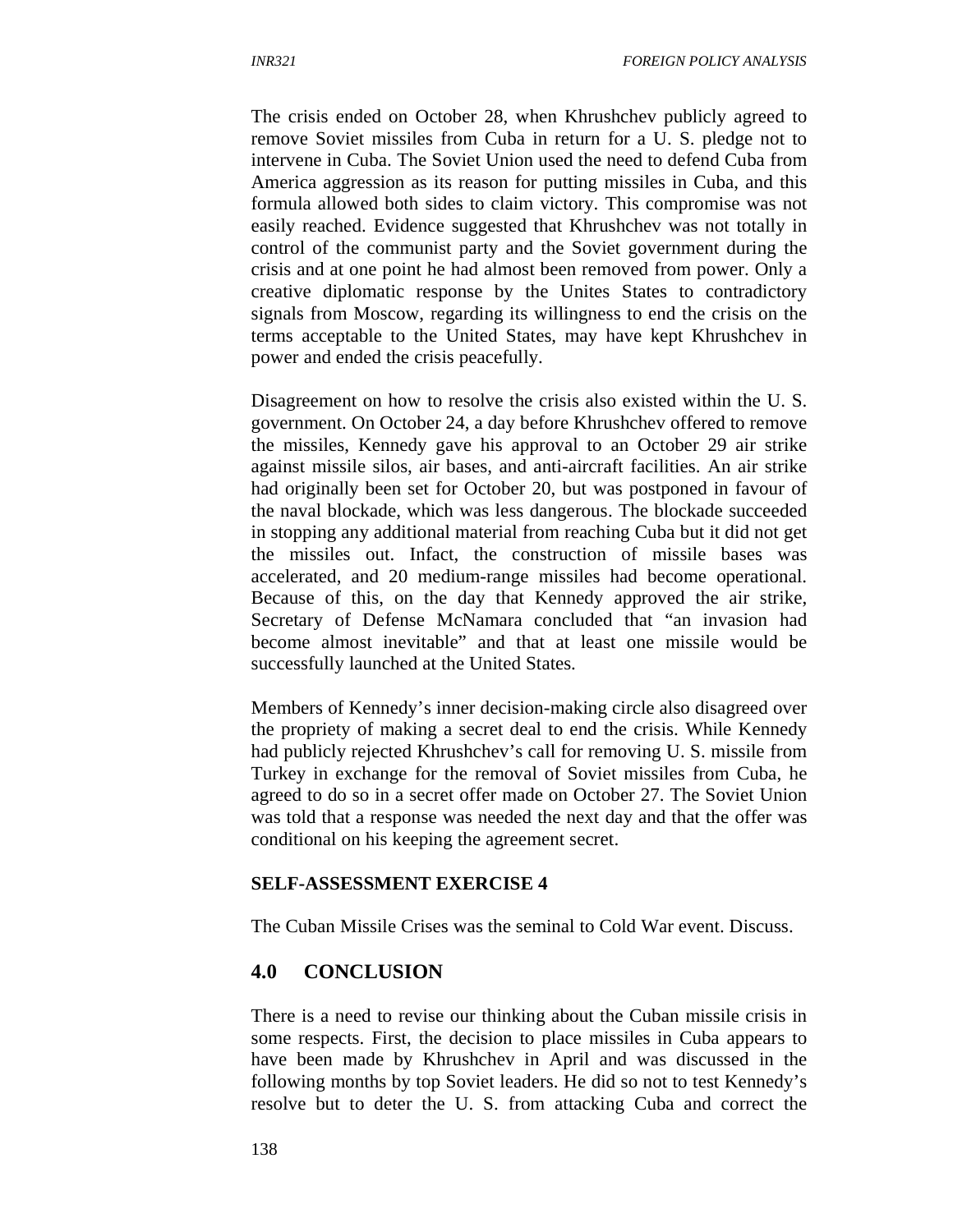strategic imbalance. Khrushchev apparently believed that confronted with a fait accompli, the United States would not take any military action but learn to live with the missiles just as the Soviet Union had learned to live with missiles on its borders.

Secondly, it became clear that the Soviet Union introduced 42,000 troops into Cuba and not 22,000 as assumed by U. S. policy-makers during the crisis. Moreover; President Kennedy was far more committed to a peaceful resolution of the crisis than was believed to be the case. A military strike against Cuba does not appear to have been in the offing in the last stages of the crisis. Furthermore, Khrushchev agreed to remove the missiles not because he feared a general war, but because he was convinced that the United States was prepared to invade Cuba.

Finally, the contradictory tone of Moscow's message at the end of the crisis was due to the changing nature of the intelligence making its way to Soviet leaders. The conciliator message came on the heels of information that the United States was about to invade Cuba. The more deviant message was written after it became clear to Moscow that there would be no invasion.

# **5.0 SUMMARY**

The Cuban missile crisis was only one episode in the Cold War between the United States of America and the Soviet Union that has cast a shadow over virtually all major conflict in the post Second World War era. The length and scope of this conflict was remarkable. While frequently intense, the struggle did not rise to a point of direct military warfare. Instead, the crisis remained "cold" with diplomacy, psychological warfare, economic coercion, foreign aid, and ideological competition, covert action, and armed races being used alone, and in combination to advance U. S. and Soviet interests.

## **6.0 TUTOR-MARKED ASSIGNMENT**

- 1. Discuss the dilemma experienced by both the Soviet and American policy makers in the face of Cuban missile crises
- 2. Perhaps, at no time has the world come closer to a nuclear war than during the October 1962 missile crisis. Explain this statement.
- 3. Apart from the naval blockages, what other options did the U. S. policy makers consider?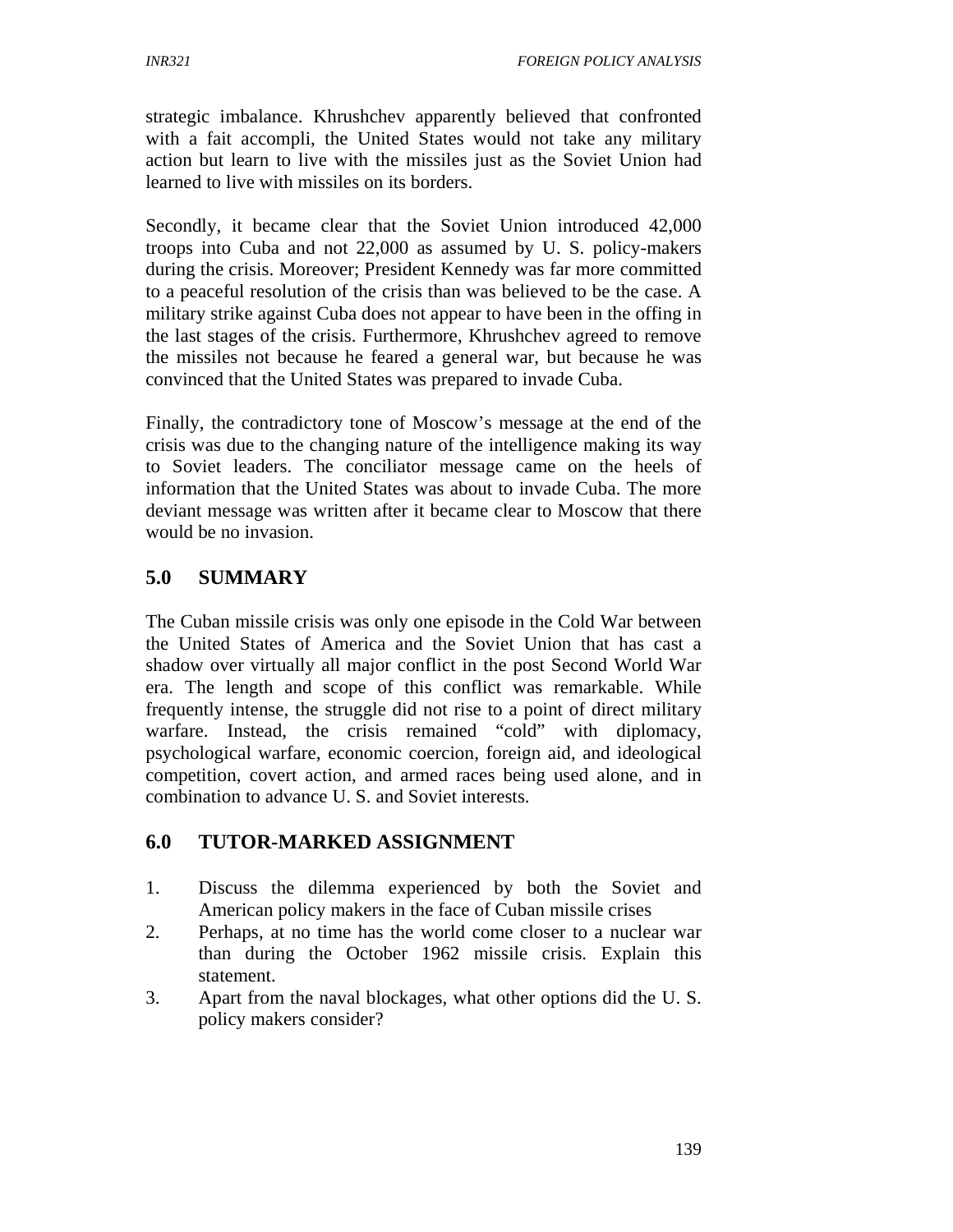#### **7.0 REFERENCES/FURTHER READING**

- Glenn, H. & Kay M. K. (1991). *Dimensions of World Politics.* New York: Harpercollins Publishers.
- Hoffmann, E. & Frederick, F. Jr. (1980). *The Conduct of Soviet Foreign Policy.* New York: Aldine.
- Graham, A. (1971). *The Essence of Decision: Explaining the Cuban Missile Crisis.* Boston: Little Brown.
- Richard, N. (1981). *Between Peace & War: The Nature of International Crisis.* Baltimore: John Hopkins University Press.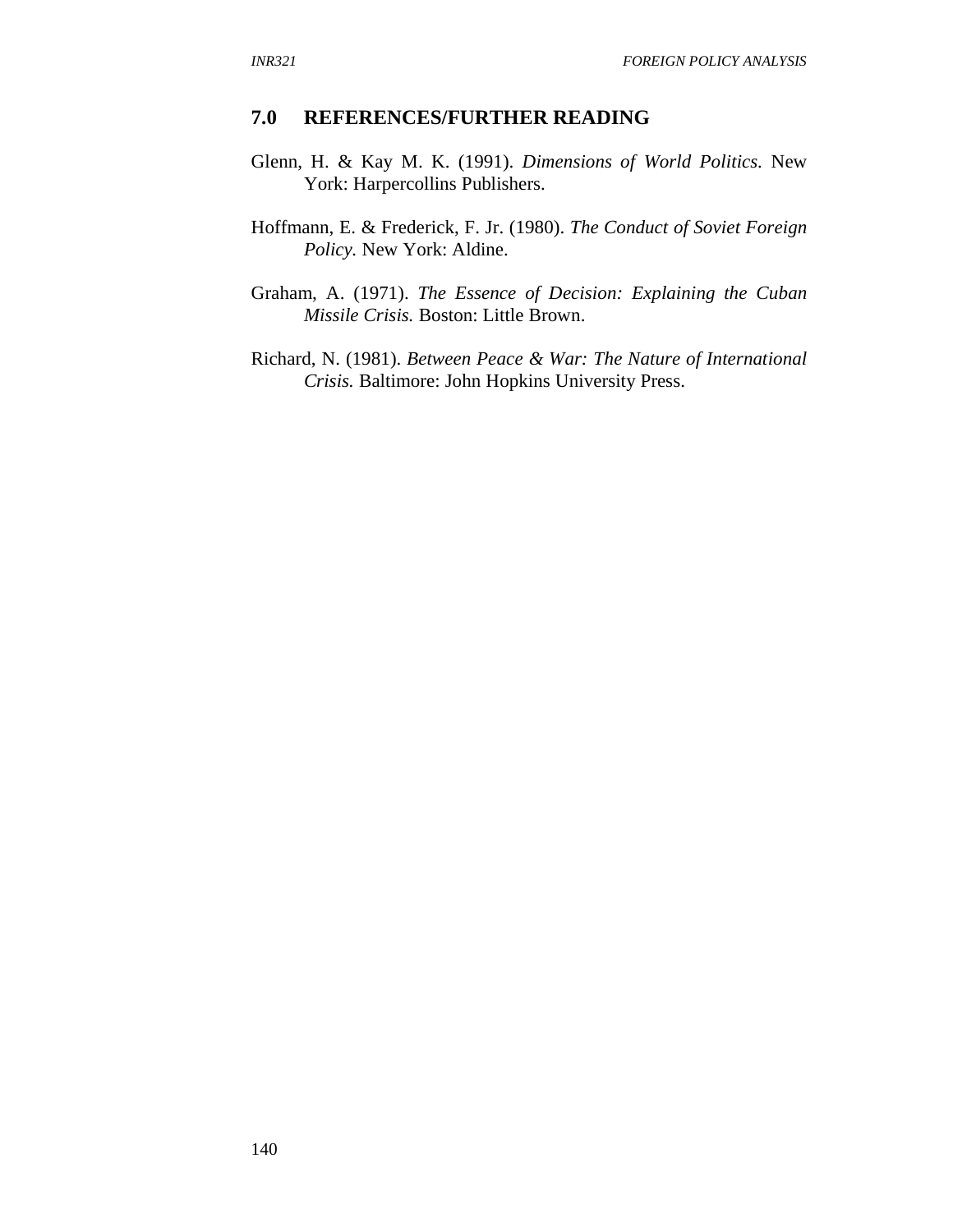# **UNIT 4 AMERICAN INVOLVEMENT IN VIETNAM**

### **CONTENTS**

- 1.0 Introduction
- 2.0 Objectives
- 3.0 Main Content
	- 3.1 Historical Development of Vietnam and Events to the Crisis
	- 3.2 American Interest in Vietnam
	- 3.3 American Foreign Policy Mistakes over the Crisis
- 4.0 Conclusion
- 5.0 Summary
- 6.0 Tutor-Marked Assignment
- 7.0 References/Further Reading

## **1.0 INTRODUCTION**

America's involvement in Vietnam spanned the terms of six presidents. The cost of the war and its level of destruction were enormous: 55,000 Americans lost their lives, at its height, 541,000 Americans were fighting there, \$150 billion were spent on the war effort, hundreds of thousands of Vietnamese died or wounded, 7 million tones of bombs were dropped, and 20 million craters were left behind.

The Vietminh was a guerilla force under the leadership of Ho Chi Minh. It was organised in 1941 as a national front organisation, bringing together Vietnamese communists and others opposed to French and Japanese domination. Ho Chi Minh had helped to found the French Communist Party in 1920, and in 1930 he oversaw the creation of the Vietnam Communist Party. In 1945, the Vietminh proclaimed Vietnam, formerly a French colony an independent country.

However, at the Potsdam Conference of July 1945, the last of the wartime conferences of the Allied powers, it was agreed that Vietnam could be divided at the sixteenth parallel, with Chiang Kai Shek's Chinese forces controlling the northern half of Vietnam and British forces controlling the southern half. The British, short of troops, rearmed the French forces, which had been interned at Saigon and on September 23, 1945 permitted them to seize control of the Saigon government from the Vietnam.

## **SELF-ASSESSMENT EXERCISE**

Trace the historical development of.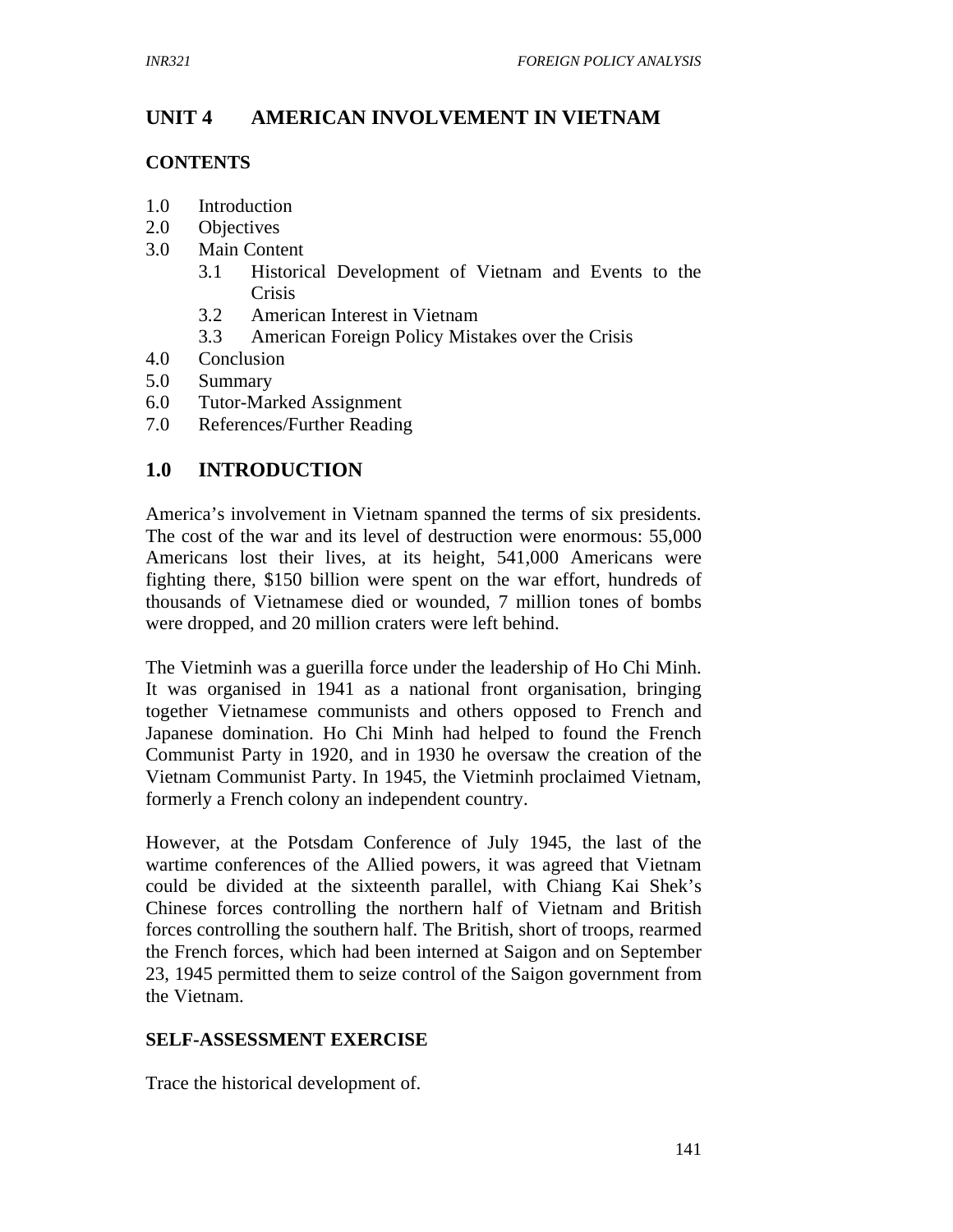## **2.0 OBJECTIVES**

At the end of this unit, you should be able to:

- explain the reasons why the U.S. got involved in the Vietnam War
- establish exactly when the US started to take active interest in Indo-China politics
- discuss the role of French participation in plans for defense of Europe
- highlight the dangers of military intervention in foreign country.

## **3.0 MAIN CONTENT**

## **3.1 Historical Development of Vietnam & Events to the Crisis**

Indo-China proved to be the most disputed area after the Second World War, in South-East Asia. This area had been put together by the French, late in the nineteenth century. Indo-China initially consisted of five areas. They were (a) Annam, Tongking and Cochin-China (now known as Vietnam). Together the three were then called three keys; they were Annamite by race and Chines by culture (b) Laos or the kingdom of Laung Prabang and (c) Cambodia, or Kampuchia, whose most people were Thai by race and Indian by culture.

French power remained substantially unshaken from 1863 till France was occupied by Germany in 1940. During the period of French rule not only agriculture was developed and mining promoted but several important cities were also developed.

Japan occupied Indo-China in 1941 and left only after she was defeated in 1945. During the period of occupation, Japan had united Annam, Tongking and Cochin-China into one political entity called Vietnam.

France tried to resume her imperial rule soon after the war, but she did not succeed. As soon as Japan was defeated, Ho Chi Minh, the leader of the pro-communist nationalist coalition, proclaimed the independent Republic of Vietnam. But for practical reasons, as in the case of Korea, Vietnam was occupied by the British, South of  $16<sup>th</sup>$  parallel, and the Chinese established themselves north of this line. Both countries withdrew in 1946, but they could not prepare ground for reestablishment of French empire.

When the French arrived they found most of the North under the control of Ho Chi Minh. France tried to integrate Vietnam, Laos and Cambodia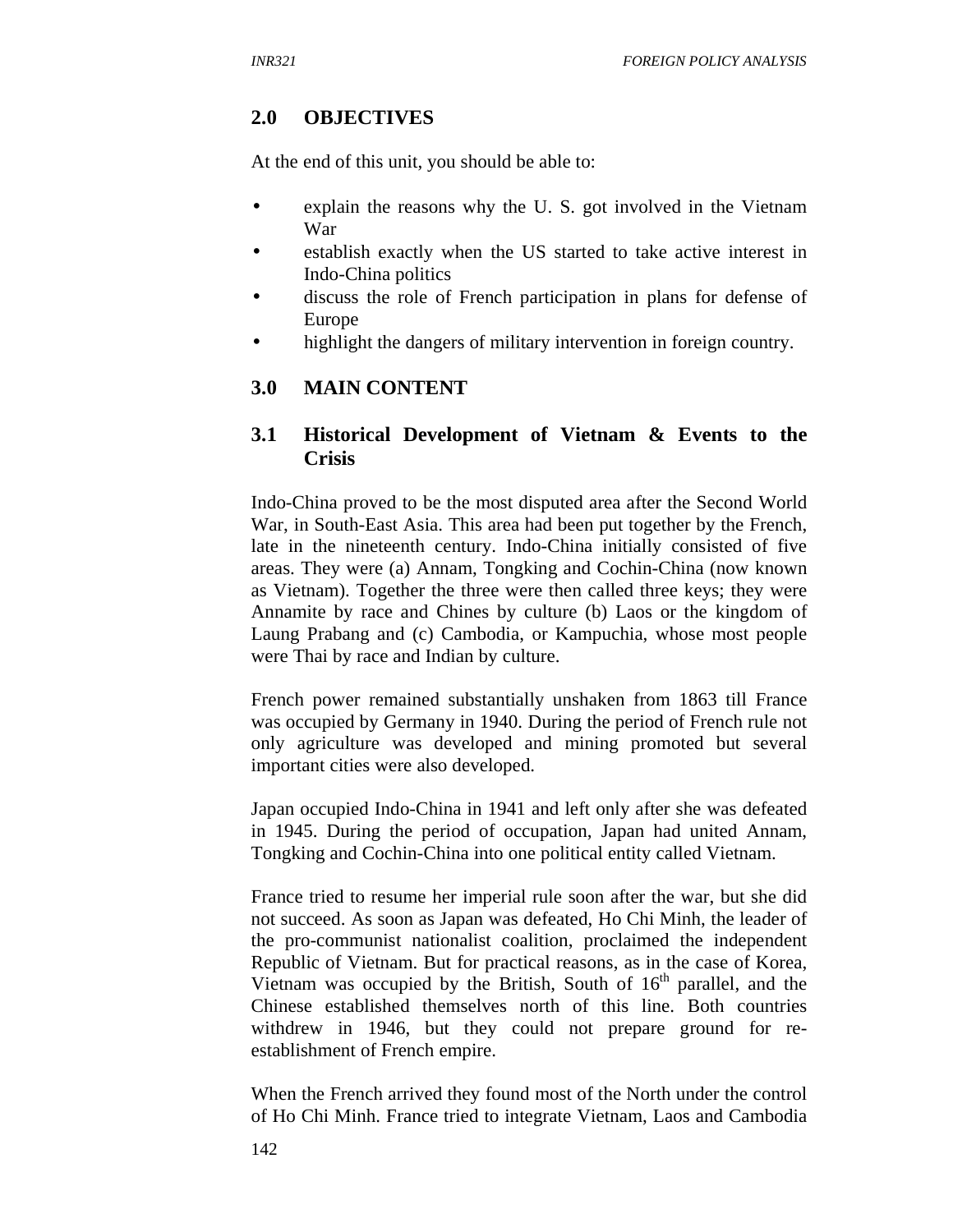into the French Union. Meanwhile, Bao Dai, the Emperor of Annam had abdicated and accepted the position of Advisor to Ho Chi Minh. The French were willing to recognise the Ho Chi Minh Government in the north, but refused to the suggestion of Ho Chi Minh for the union of the three keys. In November-December 1946, France adopted a stiff attitude which resulted in a war mainly with the communists. The war lasted over seven years. In 1949, the French created the new state of Vietnam under the leadership of Bao Dai, who had switched sides. The French Union of Laos, Chambodia and Bao Dai's Vietnam was resisted not only by the communists but also by the Roman Catholic leader, and President of South Vietnam, Ngo Dinh.

The victory of communists in China transformed the situation. The communists growing influence could not be checked despite American assistance. Finally, a conference in Geneva held in 1954 formerly created two Vietnams – North and South. Both sides (France and the Communists) had to make concessions. France granted complete independence to North Vietnam, South Vietnam, Laos and Cambodia. Elections were to be held within two years. The Geneva conference, meanwhile, allowed preservation of the communist's regime in the North. It was hoped by the communists that both North and South Vietnam would come under their control after the election. For the time being, Ho Chi Minh controlled only the North.

Three armistice agreements were signed at the Geneva conference. Vietnam was portioned roughly along the  $17<sup>th</sup>$  parallel. This was a compromise choice. The communist north was called Democratic Republic of Vietnam and the National Republic of Vietnam for the south was based at Saigon. Vietnam agreed to withdraw from Laos and Cambodia. Three armistice commissions were constituted with Indian, Canadian and Polish members to supervise the implementation of the agreement. The conference marked the defeat of France and her withdrawal from all states of Indo-China. The final declaration, prepared but not signed, proposed election in the whole of Vietnam. South Vietnam had a government led by Bao Dai.

The United States and South Vietnam disassociated themselves with the provisions regarding elections in the whole of Vietnam by the middle of 1956. The North Vietnam under communist rule had much larger population than the South, with leftist elements in the south likely to vote for Ho Chi Minh. The communist victory in the whole of the country was certain. Ho Chi Minh was convinced that he would soon rule over the entire Vietnam. He announced a Fatherland Front and asked the South Vietnamese people to participate in the elections to be held in the whole of Vietnam, according to the rules framed by Ho Chi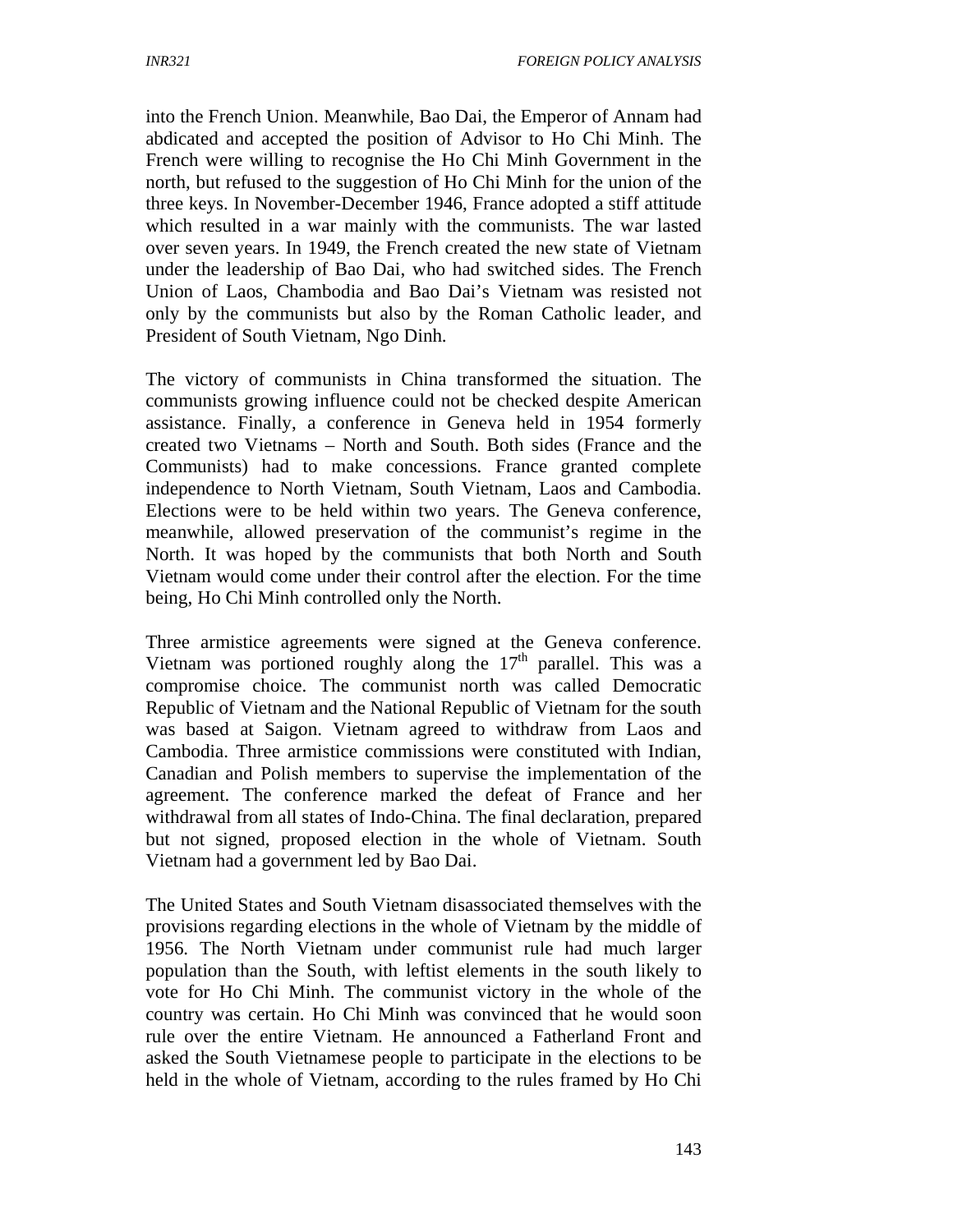Minh. However, the Saigon government, led by Bao Dai, refused to participate in the elections designed by Ho Chi Minh.

The  $17<sup>th</sup>$  paralleled which divided the two Vietnams created great problems because south used to supply most food grains to the north. Diem's refusal to feed the northerners, made the northerners to suffer heavily in terms of loss of human lives. At the same time, agrarian reforms initiated in the North Vietnam on the pattern of Chinese collectivization, provoked peasant uprising and consequent reign of terror results in nearly 50,000 deaths. Ho Chi Minh had a life time association with Soviet Union but did not wink taking full advantage of Sino-Soviet rift beginning in mid 1950s. But China and Soviet Union were interested in ending the conflict. Therefore, they had managed to secure North Vietnamese consent to the Geneva agreement. However, Geneva agreement did not solve the problem. A war soon broke out between North and South which lasted for 20 years and proved to be the most destructive of the post-war conflicts.

#### **3.2 American Interest in Vietnam**

After the Geneva conference, the United States showed her determination to save what could be saved from communism. The most important step in that direction was setting up of South East Asia Treaty Organisation (SEATO), on the lines of NATO earlier created to contain communism. India and Indonesia refused to join. Britain protested against inclusion of Taiwan (Forma), and France would not allow South Vietnam, Laos and Cambodia to be part of SEATO. The new treaty organisation aimed at saving South and South East Asia from communism had as members, the United States, Britain, France, Australia, New Zealand, the Philippines, Thailand and Pakistan. U. S. Secretary of states, Dulles ensured the ratification by the U. S. Senate by 82 votes to 1. But SEATO could not save South Vietnam from communism.

The United States began to take an active interest in indo-China in mid-1949 as a strategy of containing communist expansion took on an Asian dimension. Mao Zedong had won the civil war in China, and tensions on the Korean peninsula were rising. In February 1950, the United States recognized Bao Dai's government one week after the French formally granted it independence. Weeks before, seeing the French decision as imminent, Ho Chi Minh sought and received diplomatic recognition for his government from China and the Soviet Union. Matters came to a head with the entry of Chinese troops into the Korean War in 1950. At the same time that Truman sent troops to Korea, he increased arms shipment to the French in Indo-China. By 1952, the United States was providing France with \$30 million in aid to defeat Ho Chi Minh, and in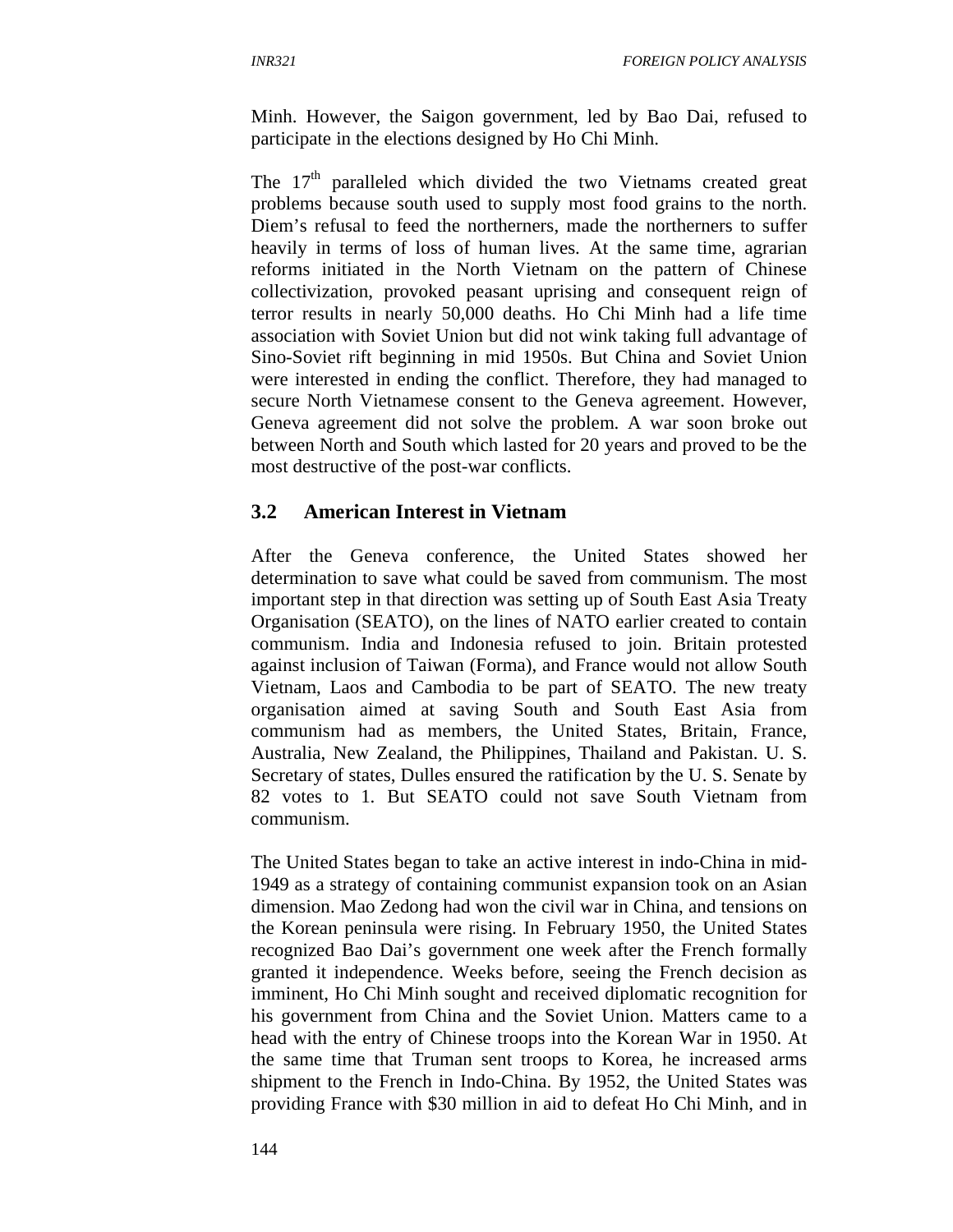1953, the United States was paying one-third of the cost of French war effort.

Ho Chi Minh had, at one point held out hope for U. S. support in his bid to create an independent Vietnam, but none was forth coming, although at that time, the United States was resisting calls for help by France. He based this hope on the Atlantic Charter which was signed in 1941 and spoke of the importance of national self - determination, and on Roosevelt's general opposition to the reestablishment of colonial empires by the British and the French.

However, in the United States decisions on Indochina came to be viewed in large context. France was reluctant to participate in any European defense system, which the United States saw as vital if Europe was to contain communist expansionism there. In a virtual guide pro quo, the United States agreed to underwrite the French war effort in Indochina in return for French participation in plans for defense of Europe. In the process, Ho Chi Minh was redefined from a nationalist to a communist threat to U. S. security interests.

By mid-1953, France was encouraged by the United States to attempt one final military campaign against Vietnam. The offensive was a disaster. So when its force was under siege at Dienbienphu, France informed the United States that, unless it intervened, Indo China would fall to the communists. The Eisenhower administration was divided on how to proceed. Some, including Vice President Richard Nixon and the Chairman of the Joint Chiefs of Staff favoured prompt military action, while others including Army Chief of Staff and many in the State Department and Congress urged restraint. And in the end, no aid was forthcoming resulting in Frances withdrawal. And France's involvement in Indo-China officially came to an end with the signing of the 1954 Geneva Peace Accord. The United States did not sign the Geneva Accords but pledged to refrain from the threat or use of force to disturb the settlement.

## **3.3 American Foreign Policy Mistakes over the Vietnam Crisis**

The Vietnam War proved to be a disastrous adventure of American foreign policy. The Geneva Agreement of 1954 confirmed the exit of French from the whole of Indo-China. It also created two Vietnams, but they never lived in peace. The elections that were to be held in the two parts by 1956 were never held. Instead the war began which lasted almost twenty years and finally led to the creation of one unified Vietnam under the communist rule.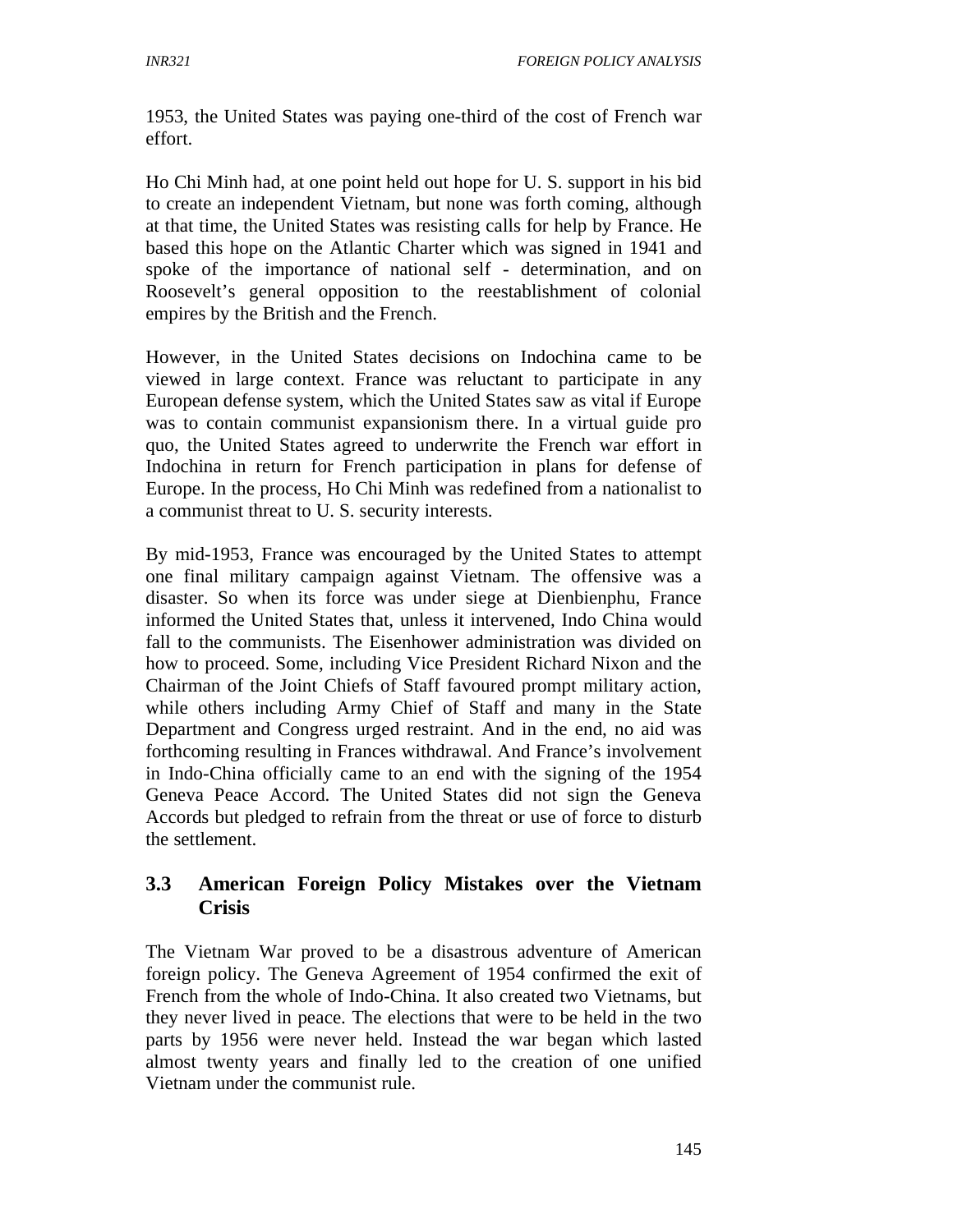While North Vietnam was helped by the Soviet Union, it was mainly the American intervention that made Vietnam War different from other wars between two neighbours. The Vietnam War must be viewed in the context of cold war politics. Then, United States made desperate unsuccessful attempts to save what could be saved from communism.

The foreign –policy-makers of the United States made several miscalculations and became responsible for a prolonged war, in which large numbers of causalities were suffered by both the American and the Vietnamese. Eisenhower's decision to provide American military and economic assistance to Ngo Dinh Diem's regime war was not in conformity with the U. S. policy of free elections to decide the contentions issues. In denial of unitary elections, Viet Cong emerged in 1957 and a war started. Denial of unitary elections was described as America's original sin in Vietnam.

When Kennedy assumed office in January 1961, Vietnam was already America's costliest commitment. He should have ended it, but he did not. In May 1961, President de Gaulle told Kennedy to pull out of Vietnam. He said "I predict you will sink step by step into a bottomless military political quagmire" (Khana, 2004) Kennedy ignored the warning, though he was aware of the futility of American involvement. He told Arthur Schlesinger, "The troops will march and the bands will play, the crowds will cheer, and in four days everyone would have forgotten. Then we will be told to send in more troops. It is like taking a drink. The effects wear off, and you have to take another".

America kept on giving ever increasing assistance to a government (Diem regime) that Kennedy could not control. Diem, a civilian catholic, was a brilliant leader but his people's morale was low and Viet Cong were far better organised. But Kennedy blamed Diem than admit his own failure. When Diem was murdered, allegedly with the CIA support, President Johnson described it as "the worst mistake we ever made". This has been described as America's second sin. Kennedy was killed 22 days after Diem's Murder.

Lyndon Johnson, who succeeded Kennedy, continued the American involvement, though he promised to de-escalate. He contested and won the presidency in 1964 on a peace platform, yet during the campaign when North Vietnamese attacked U. S. Destroyers in the Gulf of Tonkin, the Congress authorised the president to take vigorous measures to protect U. S. interest. Johnson won the election on peace platform but escalated the war. This was an irony in the Wilson Roosevelt fashion. These former U. S. Presidents were champions of neutrality and peace, yet both of them had to lead America in the two World Wars. In February 1965, following heavy U. S. causalities in Viet Cong attack,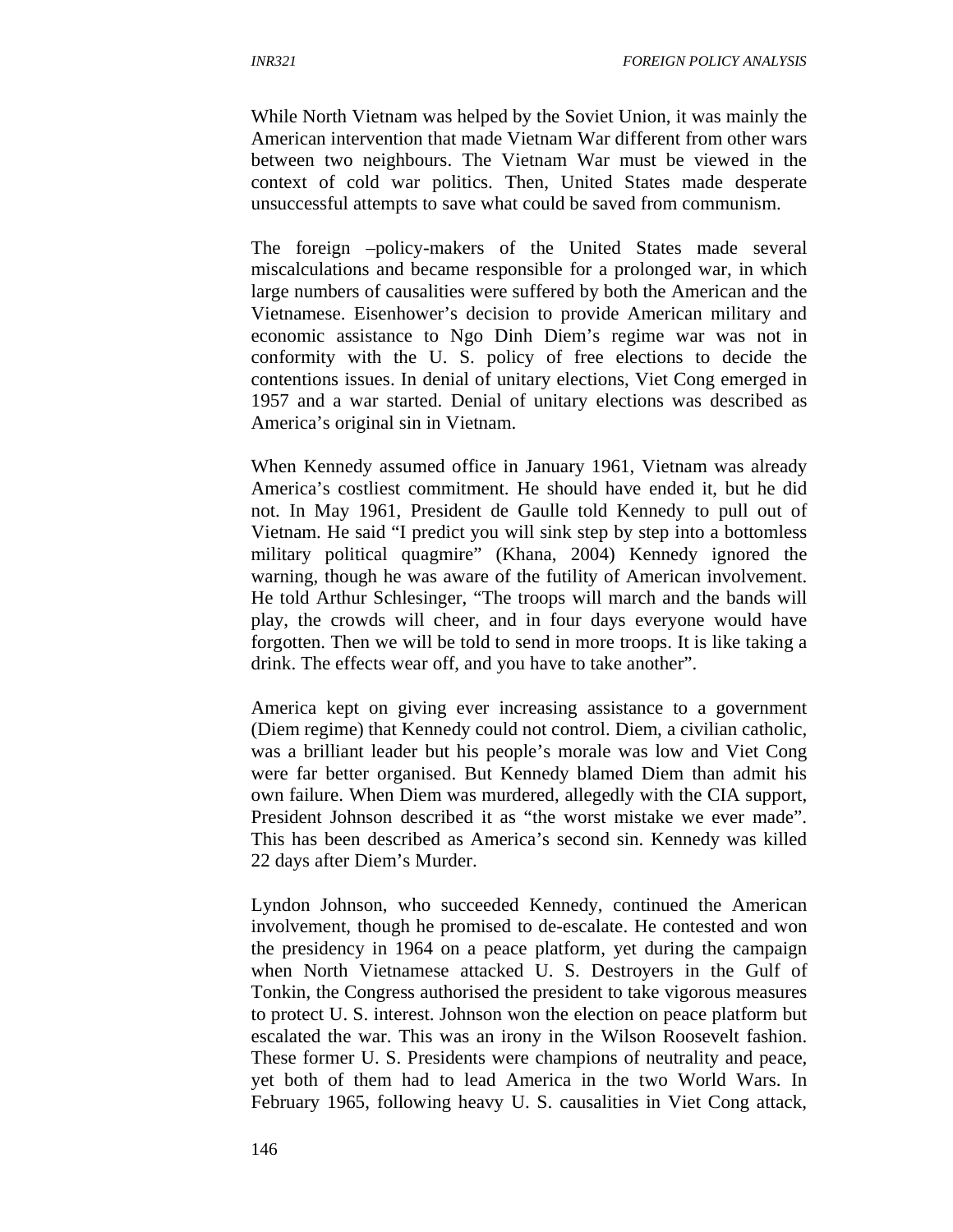Johnson ordered the bombing of North Vietnam. This was America's third sin, or critical mistake.

Nixon could not change the course of events, although he worked hard for East-West détente. While Nixon administration ensured expulsion of Taiwan and admission of communist China in the United Nations, it failed to end the Vietnam War. The war ended only during Ford's Presidency in 1975.

#### **SELF-ASSESSMENT EXERCISE**

The Vietnam War proved to be a disastrous adventure of American foreign policy. Discuss.

## **4.0 CONCLUSION**

America lost greatly in its involvement in the Vietnam War. The foreign policy makers made several grievous miscalculations in their foreign policy decisions during the period. Communism achieved a remarkable success in the whole of Indo-China. Elections were held in both the Vietnams in April 1976. A new National Assembly was constituted as a result of these elections. The National Assemblies became the legislature of the United Vietnam. It was inaugurated on June 24, 1976, Hanoi was declared to be the capital of the unified Vietnam.

## **5.0 SUMMARY**

The Vietnam conflict was a prolonged struggle between international communism and American capitalism. It spread through different phases of Cold War and resulted in a major setback to Americans and a victory for the Soviet Union.

## **6.0 TUTOR-MARKED ASSIGNMENT**

- 1. Trace the historical development of the Vietnam conflict.
- 2. What was America's main interest in Vietnam?
- 3. Discuss the mistakes made by U. S, foreign policy decisionmakers on the Vietnam conflict.

## **7.0 REFERENCES/FURTHER READING**

Daniel, E. (1992). *Papers on the War.* New York: Simon *& Schuster*.

George, K. & John, L. (1993). *The United States in Vietnam.*